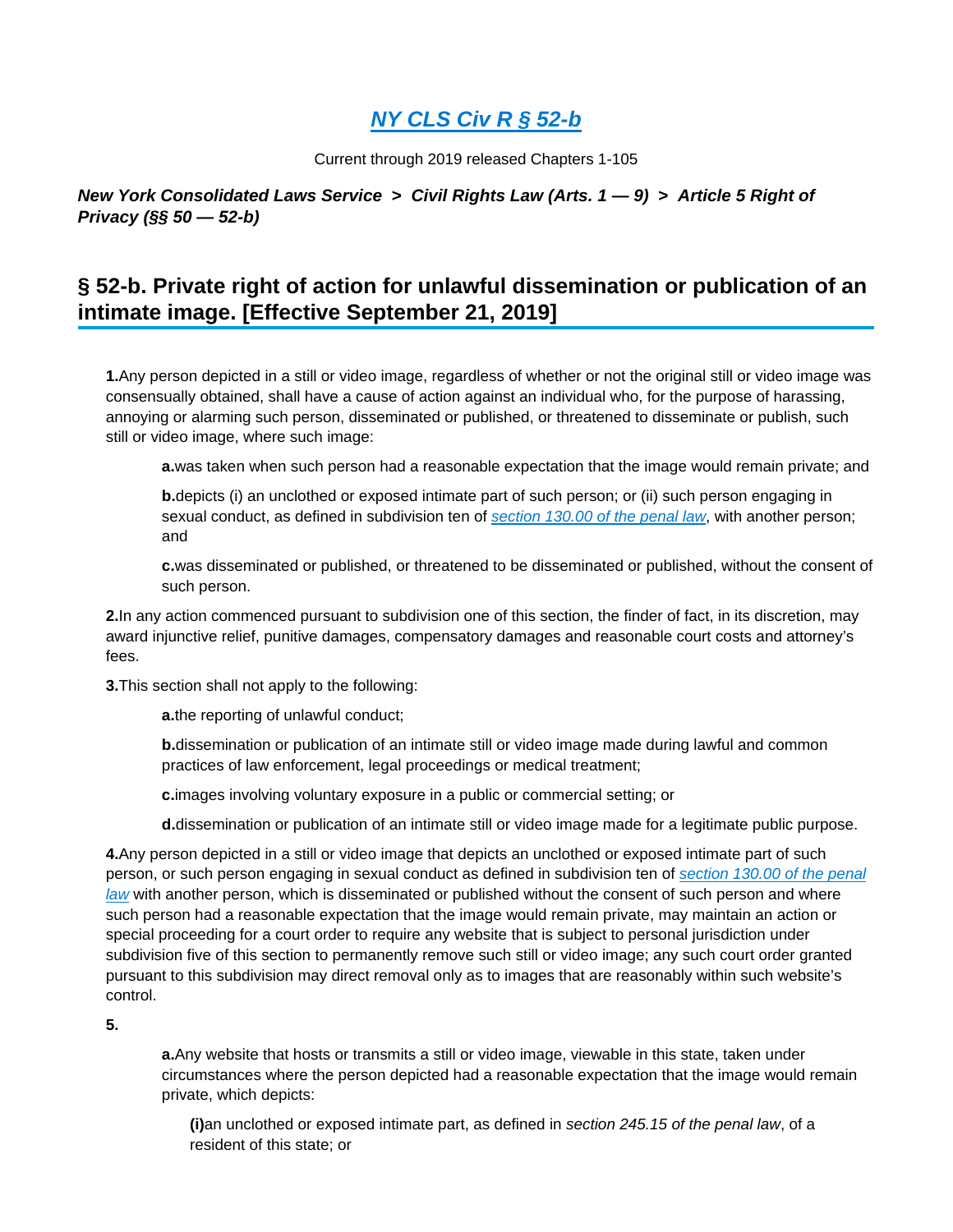**(ii)**a resident of this state engaging in sexual conduct as defined in subdivision ten of [section](https://advance.lexis.com/api/document?collection=statutes-legislation&id=urn:contentItem:5CT3-1N21-6RDJ-853X-00000-00&context=)  [130.00 of the penal law](https://advance.lexis.com/api/document?collection=statutes-legislation&id=urn:contentItem:5CT3-1N21-6RDJ-853X-00000-00&context=) with another person; and

**b.**Such still or video image is hosted or transmitted without the consent of such resident of this state, shall be subject to personal jurisdiction in a civil action in this state to the maximum extent permitted under the United States constitution and federal law.

**6.**A cause of action or special proceeding under this section shall be commenced the later of either:

**a.**three years after the dissemination or publication of an image; or

**b.**one year from the date a person discovers, or reasonably should have discovered, the dissemination or publication of such image.

**7.**Nothing herein shall be read to require a prior criminal complaint, prosecution or conviction to establish the elements of the cause of action provided for by this section.

**8.**The provisions of this section are in addition to, but shall not supersede, any other rights or remedies available in law or equity.

**9.**If any provision of this section or its application to any person or circumstance is held invalid, the invalidity shall not affect other provisions or applications of this section which can be given effect without the invalid provision or application, and to this end the provisions of this section are severable.

**10.**Nothing in this section shall be construed to limit, or to enlarge, the protections that 47 U.S.C Section 230 confers on an interactive computer service for content provided by another information content provider, as such terms are defined in 47 U.S.C. Section 230.

# **History**

L 2019, ch 109, § 4, eff Sept 21, 2019.

**Annotations** 

# **Research References & Practice Aids**

#### **Hierarchy Notes:**

[NY CLS Civ R, Art. 5](https://advance.lexis.com/api/document?collection=statutes-legislation&id=urn:contentItem:5CT3-0C71-6RDJ-851N-00000-00&context=)

New York Consolidated Laws Service Copyright © 2019 Matthew Bender, Inc., a member of the LexisNexis (TM) Group All rights reserved.

**End of Document**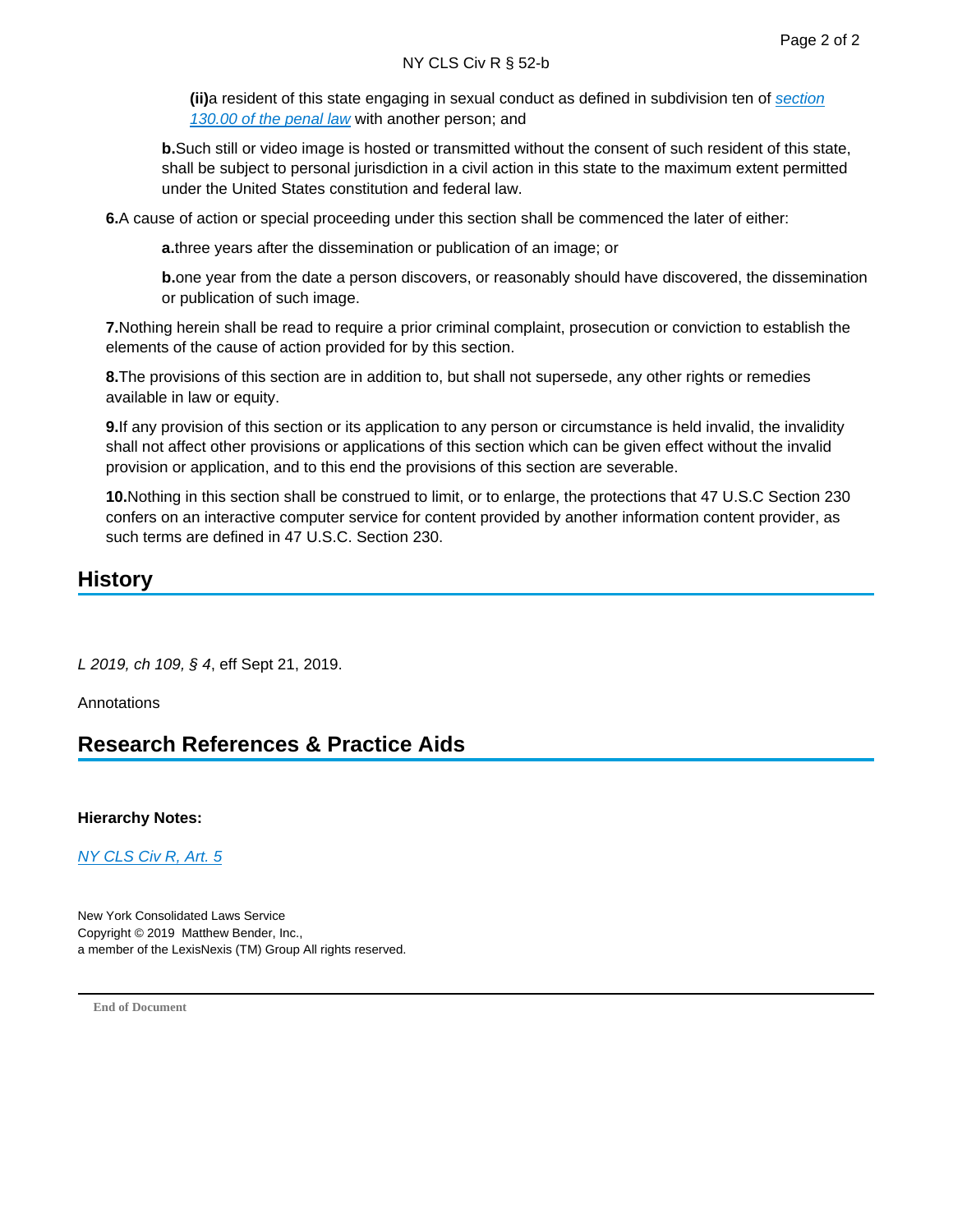Current through 2019 released Chapters 1-105

**New York Consolidated Laws Service > Criminal Procedure Law (Pts. ONE — THREE) > Part THREE Special Proceedings and Miscellaneous Procedures (Titles P — U) > Title P Procedures for Securing Attendance at Criminal Actions and Proceedings of Defendants and Witnesses Under Control of Court—Recognizance, Bail and Commitment (Arts. 500 — 540) > Article 530 Orders of Recognizance or Bail With Respect to Defendants in Criminal Actions and Proceedings—When and by What Courts Authorized (§§ 530.10 — 530.80)**

# **Notice**

 $\blacktriangleright$  This section has more than one version with varying effective dates.

# **§ 530.11. Procedures for family offense matters [Effective September 21, 2019]**

**1.**The family court and the criminal courts shall have concurrent jurisdiction over any proceeding concerning acts which would constitute disorderly conduct, unlawful dissemination or publication of an intimate image, harassment in the first degree, harassment in the second degree, aggravated harassment in the second degree, sexual misconduct, forcible touching, sexual abuse in the third degree, sexual abuse in the second degree as set forth in subdivision one of [section 130.60 of the penal law](https://advance.lexis.com/api/document?collection=statutes-legislation&id=urn:contentItem:5CT3-1N21-6RDJ-854G-00000-00&context=), stalking in the first degree, stalking in the second degree, stalking in the third degree, stalking in the fourth degree, criminal mischief, menacing in the second degree, menacing in the third degree, reckless endangerment, strangulation in the first degree, strangulation in the second degree, criminal obstruction of breathing or blood circulation, assault in the second degree, assault in the third degree, an attempted assault, identity theft in the first degree, identity theft in the second degree, identity theft in the third degree, grand larceny in the fourth degree, grand larceny in the third degree, coercion in the second degree or coercion in the third degree as set forth in subdivisions one, two and three of [section 135.60 of the penal law](https://advance.lexis.com/api/document?collection=statutes-legislation&id=urn:contentItem:8RGK-5R62-D6RV-H39B-00000-00&context=) between spouses or former spouses, or between parent and child or between members of the same family or household except that if the respondent would not be criminally responsible by reason of age pursuant to *[section 30.00 of the penal law](https://advance.lexis.com/api/document?collection=statutes-legislation&id=urn:contentItem:8MWD-MR52-8T6X-7140-00000-00&context=)*, then the family court shall have exclusive jurisdiction over such proceeding. Notwithstanding a complainant's election to proceed in family court, the criminal court shall not be divested of jurisdiction to hear a family offense proceeding pursuant to this section. For purposes of this section, "disorderly conduct" includes disorderly conduct not in a public place. For purposes of this section, "members of the same family or household" with respect to a proceeding in the criminal courts shall mean the following:

**(a)**persons related by consanguinity or affinity;

**(b)**persons legally married to one another;

**(c)**persons formerly married to one another regardless of whether they still reside in the same household;

**(d)**persons who have a child in common, regardless of whether such persons have been married or have lived together at any time; and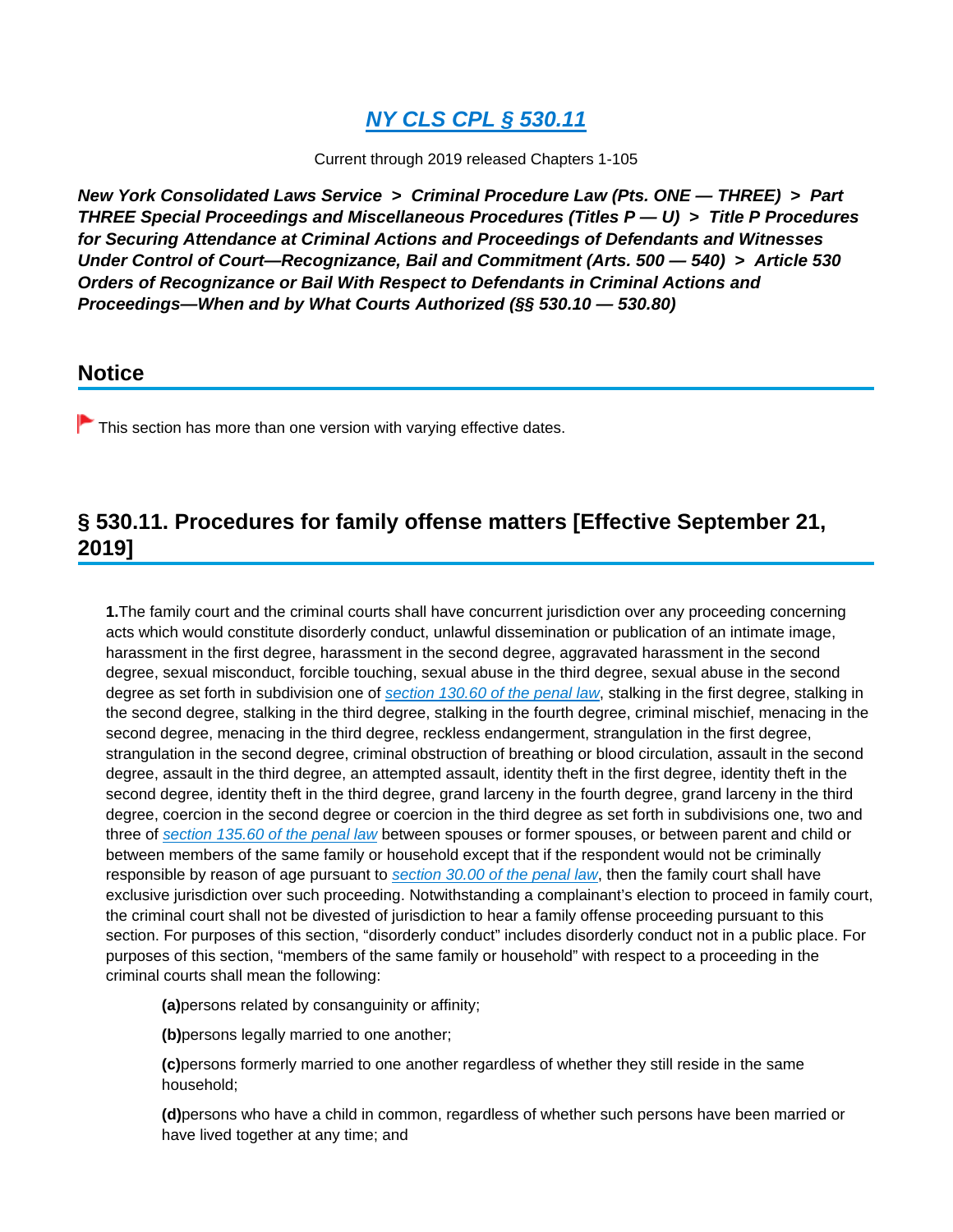**(e)**persons who are not related by consanguinity or affinity and who are or have been in an intimate relationship regardless of whether such persons have lived together at any time. Factors the court may consider in determining whether a relationship is an "intimate relationship" include but are not limited to: the nature or type of relationship, regardless of whether the relationship is sexual in nature; the frequency of interaction between the persons; and the duration of the relationship. Neither a casual acquaintance nor ordinary fraternization between two individuals in business or social contexts shall be deemed to constitute an "intimate relationship".

**2.**Information to petitioner or complainant. The chief administrator of the courts shall designate the appropriate probation officers, warrant officers, sheriffs, police officers, district attorneys or any other law enforcement officials, to inform any petitioner or complainant bringing a proceeding under this section before such proceeding is commenced, of the procedures available for the institution of family offense proceedings, including but not limited to the following:

**(a)**That there is concurrent jurisdiction with respect to family offenses in both family court and the criminal courts;

**(b)**That a family court proceeding is a civil proceeding and is for the purpose of attempting to stop the violence, end family disruption and obtain protection. That referrals for counseling, or counseling services, are available through probation for this purpose;

**(c)**That a proceeding in the criminal courts is for the purpose of prosecution of the offender and can result in a criminal conviction of the offender;

**(d)**That a proceeding or action subject to the provisions of this section is initiated at the time of the filing of an accusatory instrument or family court petition, not at the time of arrest, or request for arrest, if any;

## **(e)**[Repealed]

**(f)**That an arrest may precede the commencement of a family court or a criminal court proceeding, but an arrest is not a requirement for commencing either proceeding.

# **(g)**[Repealed]

**(h)**At such time as the complainant first appears before the court on a complaint or information, the court shall advise the complainant that the complainant may: continue with the proceeding in criminal court; or have the allegations contained therein heard in a family court proceeding; or proceed concurrently in both criminal and family court. Notwithstanding a complainant's election to proceed in family court, the criminal court shall not be divested of jurisdiction to hear a family offense proceeding pursuant to this section;

**(i)**Nothing herein shall be deemed to limit or restrict complainant's rights to proceed directly and without court referral in either a criminal or family court, or both, as provided for in section one hundred fifteen of the family court act and section 100.07 of this chapter;

# **(j)**[Repealed]

**2-a.**Upon the filing of an accusatory instrument charging a crime or violation described in subdivision one of this section between members of the same family or household, as such terms are defined in this section, or as soon as the complainant first appears before the court, whichever is sooner, the court shall advise the complainant of the right to proceed in both the criminal and family courts, pursuant to section 100.07 of this chapter.

**3.**Official responsibility. No official or other person designated pursuant to subdivision two of this section shall discourage or prevent any person who wishes to file a petition or sign a complaint from having access to any court for that purpose.

**4.**When a person is arrested for an alleged family offense or an alleged violation of an order of protection or temporary order of protection or arrested pursuant to a warrant issued by the supreme or family court, and the supreme or family court, as applicable, is not in session, such person shall be brought before a local criminal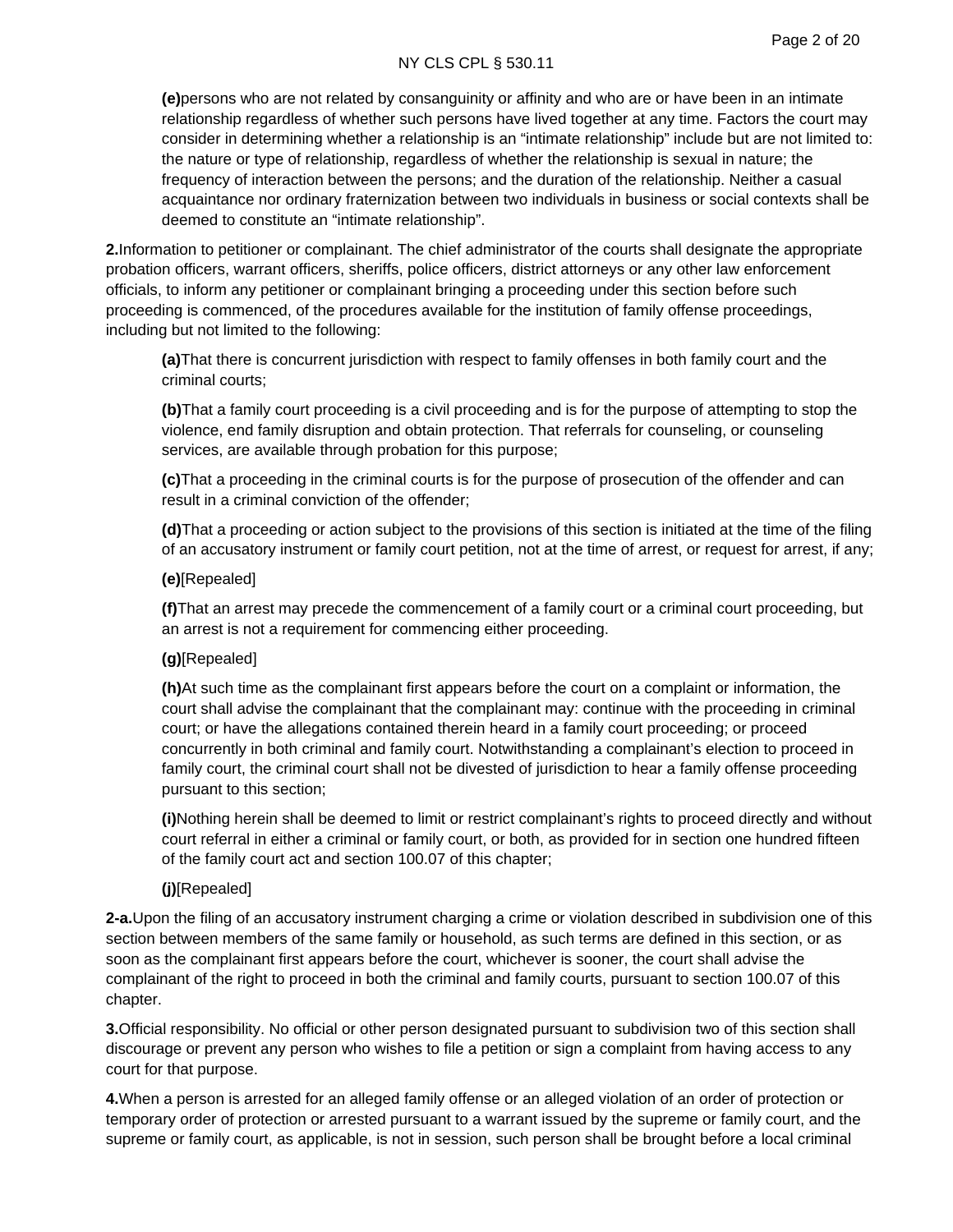court in the county of arrest or in the county in which such warrant is returnable pursuant to article one hundred twenty of this chapter. Such local criminal court may issue any order authorized under subdivision eleven of section 530.12 of this article, section one hundred fifty-four-d or one hundred fifty-five of the family court act or subdivision three-b of section two hundred forty or subdivision two-a of section two hundred fifty-two of the domestic relations law, in addition to discharging other arraignment responsibilities as set forth in this chapter. In making such order, the local criminal court shall consider the bail recommendation, if any, made by the supreme or family court as indicated on the warrant or certificate of warrant. Unless the petitioner or complainant requests otherwise, the court, in addition to scheduling further criminal proceedings, if any, regarding such alleged family offense or violation allegation, shall make such matter returnable in the supreme or family court, as applicable, on the next day such court is in session.

**5.**Filing and enforcement of out-of-state orders of protection. A valid order of protection or temporary order of protection issued by a court of competent jurisdiction in another state, territorial or tribal jurisdiction shall be accorded full faith and credit and enforced as if it were issued by a court within the state for as long as the order remains in effect in the issuing jurisdiction in accordance with sections two thousand two hundred sixty-five and two thousand two hundred sixty-six of title eighteen of the United States Code.

**(a)**An order issued by a court of competent jurisdiction in another state, territorial or tribal jurisdiction shall be deemed valid if:

**(i)**the issuing court had personal jurisdiction over the parties and over the subject matter under the law of the issuing jurisdiction;

**(ii)**the person against whom the order was issued had reasonable notice and an opportunity to be heard prior to issuance of the order; provided, however, that if the order was a temporary order of protection issued in the absence of such person, that notice had been given and that an opportunity to be heard had been provided within a reasonable period of time after the issuance of the order; and

**(iii)**in the case of orders of protection or temporary orders of protection issued against both a petitioner, plaintiff or complainant and respondent or defendant, the order or portion thereof sought to be enforced was supported by: (A) a pleading requesting such order, including, but not limited to, a petition, cross-petition or counterclaim; and (B) a judicial finding that the requesting party is entitled to the issuance of the order which may result from a judicial finding of fact, judicial acceptance of an admission by the party against whom the order was issued or judicial finding that the party against whom the order was issued had given knowing, intelligent and voluntary consent to its issuance.

**(b)**Notwithstanding the provisions of article fifty-four of the civil practice law and rules, an order of protection or temporary order of protection issued by a court of competent jurisdiction in another state, territorial or tribal jurisdiction, accompanied by a sworn affidavit that upon information and belief such order is in effect as written and has not been vacated or modified, may be filed without fee with the clerk of the court, who shall transmit information regarding such order to the statewide registry of orders of protection and warrants established pursuant to section two hundred twenty-one-a of the executive law; provided, however, that such filing and registry entry shall not be required for enforcement of the order.

**6.**Notice. Every police officer, peace officer or district attorney investigating a family offense under this article shall advise the victim of the availability of a shelter or other services in the community, and shall immediately give the victim written notice of the legal rights and remedies available to a victim of a family offense under the relevant provisions of the criminal procedure law, the family court act and the domestic relations law. Such notice shall be prepared in Spanish and English and if necessary, shall be delivered orally, and shall include but not be limited to the following statement:

If you are the victim of domestic violence, you may request that the officer assist in providing for your safety and that of your children, including providing information on how to obtain a temporary order of protection. You may also request that the officer assist you in obtaining your essential personal effects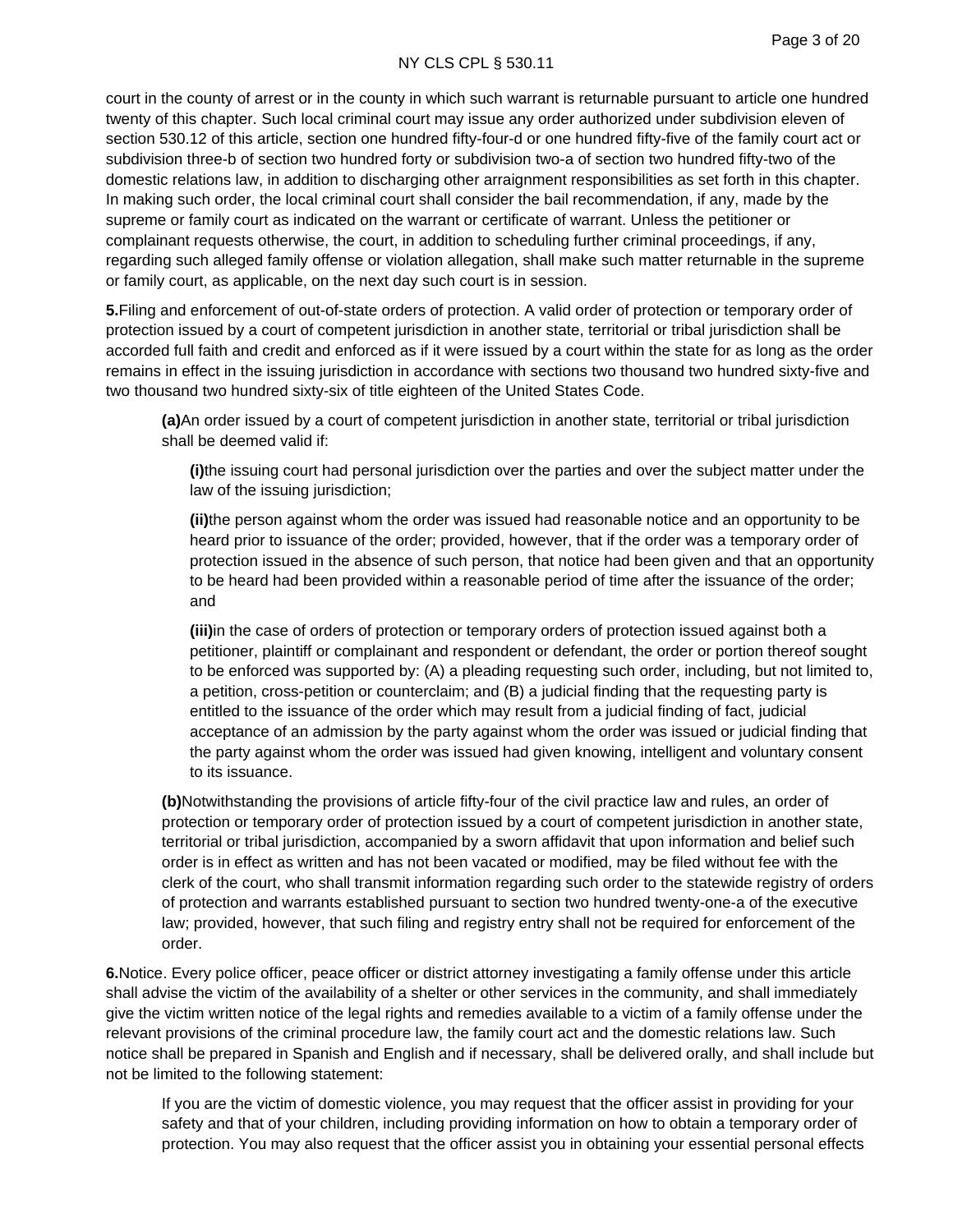and locating and taking you, or assist in making arrangements to take you, and your children to a safe place within such officer's jurisdiction, including but not limited to a domestic violence program, a family member's or a friend's residence, or a similar place of safety. When the officer's jurisdiction is more than a single county, you may ask the officer to take you or make arrangements to take you and your children to a place of safety in the county where the incident occurred. If you or your children are in need of medical treatment, you have the right to request that the officer assist you in obtaining such medical treatment. You may request a copy of any incident reports at no cost from the law enforcement agency. You have the right to seek legal counsel of your own choosing and if you proceed in family court and if it is determined that you cannot afford an attorney, one must be appointed to represent you without cost to you.

You may ask the district attorney or a law enforcement officer to file a criminal complaint. You also have the right to file a petition in the family court when a family offense has been committed against you. You have the right to have your petition and request for an order of protection filed on the same day you appear in court, and such request must be heard that same day or the next day court is in session. Either court may issue an order of protection from conduct constituting a family offense which could include, among other provisions, an order for the respondent or defendant to stay away from you and your children. The family court may also order the payment of temporary child support and award temporary custody of your children. If the family court is not in session, you may seek immediate assistance from the criminal court in obtaining an order of protection.

The forms you need to obtain an order of protection are available from the family court and the local criminal court (the addresses and telephone numbers shall be listed). The resources available in this community for information relating to domestic violence, treatment of injuries, and places of safety and shelters can be accessed by calling the following 800 numbers (the statewide English and Spanish language 800 numbers shall be listed and space shall be provided for local domestic violence hotline telephone numbers).

Filing a criminal complaint or a family court petition containing allegations that are knowingly false is a crime.

The division of criminal justice services in consultation with the state office for the prevention of domestic violence shall prepare the form of such written notice consistent with provisions of this section and distribute copies thereof to the appropriate law enforcement officials pursuant to subdivision nine of section eight hundred forty-one of the executive law.

Additionally, copies of such notice shall be provided to the chief administrator of the courts to be distributed to victims of family offenses through the criminal court at such time as such persons first come before the court and to the state department of health for distribution to all hospitals defined under article twenty-eight of the public health law. No cause of action for damages shall arise in favor of any person by reason of any failure to comply with the provisions of this subdivision except upon a showing of gross negligence or willful misconduct.

**7.**Rules of court regarding concurrent jurisdiction. The chief administrator of the courts, pursuant to paragraph (e) of subdivision two of section two hundred twelve of the judiciary law, shall promulgate rules to facilitate record sharing and other communication between the criminal and family courts, subject to applicable provisions of this chapter and the family court act pertaining to the confidentiality, expungement and sealing of records, when such courts exercise concurrent jurisdiction over family offense proceedings.

# **History**

Add, L 1980, ch 530, § 15; amd, L 1981, ch 416, § 20; L 1983, ch 925, § 2, eff Aug 8, 1983; L 1984, ch 948, § 13, eff Nov 1, 1984 and applicable to any action and proceeding commenced on or after Nov 1, 1984; L 1986, ch 847, § 2; [L 1990, ch 667, § 1](https://advance.lexis.com/api/document?collection=statutes-legislation&id=urn:contentItem:3SYG-9GK0-003Y-V28C-00000-00&context=); [L 1992, ch 345, § 6](https://advance.lexis.com/api/document?collection=statutes-legislation&id=urn:contentItem:3SYG-98B0-003Y-V51N-00000-00&context=); [L 1994, ch 222, §§ 34](https://advance.lexis.com/api/document?collection=statutes-legislation&id=urn:contentItem:3SYG-8WY0-003Y-V30R-00000-00&context=)–39, eff Jan 1, 1995 (see 1994 note below); L [1994, ch 224, § 7](https://advance.lexis.com/api/document?collection=statutes-legislation&id=urn:contentItem:3SYG-8X00-003Y-V30T-00000-00&context=), eff Jan 1, 1995; [L 1995, ch 349, § 5](https://advance.lexis.com/api/document?collection=statutes-legislation&id=urn:contentItem:3SYG-8TH0-003Y-V28F-00000-00&context=), eff July 28, 1995; [L 1995, ch 440, § 2](https://advance.lexis.com/api/document?collection=statutes-legislation&id=urn:contentItem:3SYG-8TY0-003Y-V2CP-00000-00&context=), eff Nov 1, 1995 (see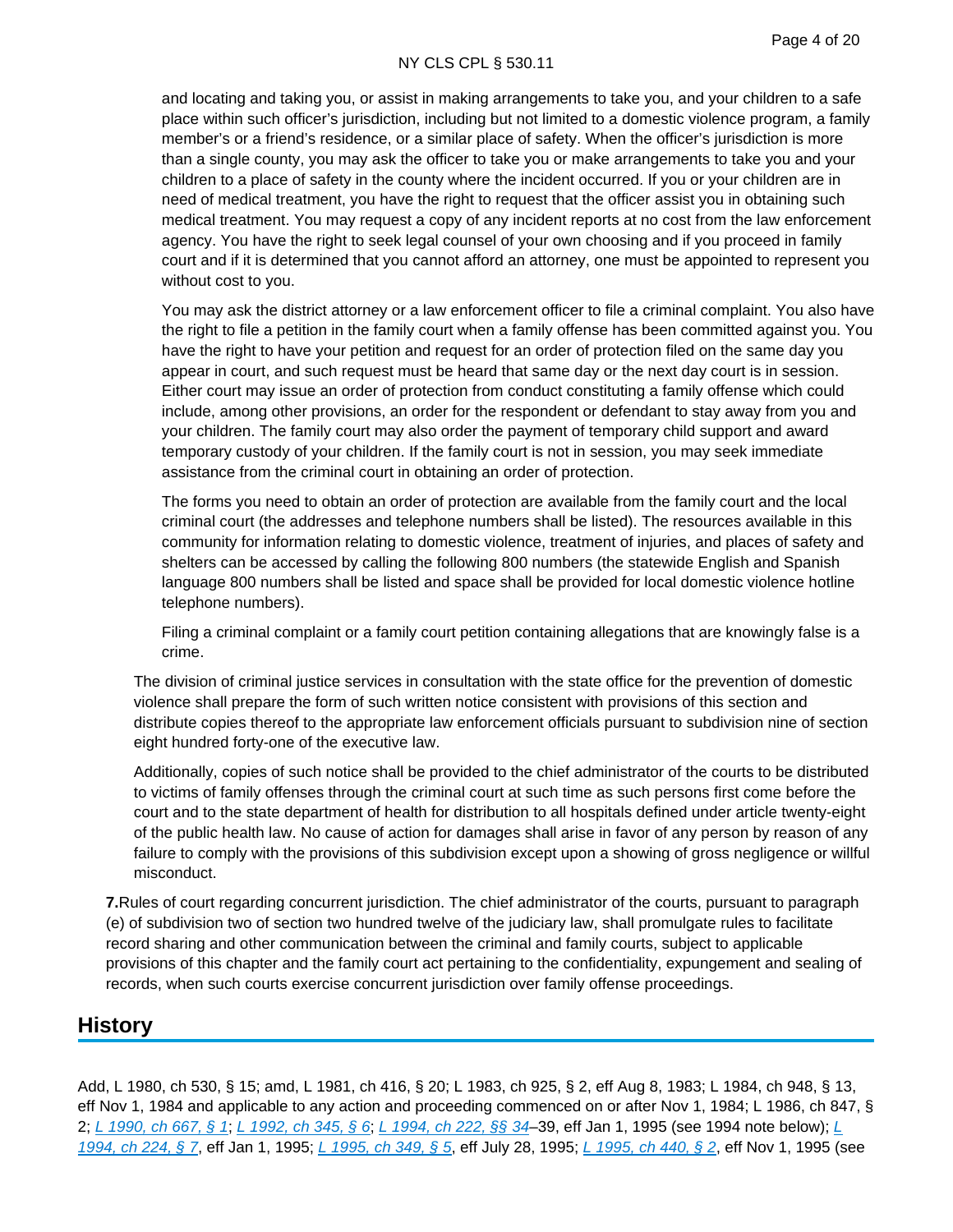1995 note below); [L 1997, ch 186, §§ 7](https://advance.lexis.com/api/document?collection=statutes-legislation&id=urn:contentItem:3SYG-8DY0-003Y-V06K-00000-00&context=)–9, eff July 8, 1997; [L 1998, ch 597, § 11](https://advance.lexis.com/api/document?collection=statutes-legislation&id=urn:contentItem:3TXJ-PX80-003Y-V38S-00000-00&context=), eff Dec 22, 1998; L 1999, ch 125, [§§ 1](https://advance.lexis.com/api/document?collection=statutes-legislation&id=urn:contentItem:3X0K-4340-003Y-V02M-00000-00&context=), 2, eff June 29, 1999; [L 1999, ch 635, § 3](https://advance.lexis.com/api/document?collection=statutes-legislation&id=urn:contentItem:3Y2T-Y630-003Y-V0S7-00000-00&context=), eff Dec 1, 1999 (see 1999 note below); [L 2007, ch 541, § 2](https://advance.lexis.com/api/document?collection=statutes-legislation&id=urn:contentItem:5CWT-BC11-DY1N-W3FR-00000-00&context=), eff Nov 13, 2007; [L 2008, ch 326, § 11](https://advance.lexis.com/api/document?collection=statutes-legislation&id=urn:contentItem:5CWT-BPW1-DY1N-W4T4-00000-00&context=), eff July 21, 2008 (see 2008 note below); [L 2009, ch 476, § 3](https://advance.lexis.com/api/document?collection=statutes-legislation&id=urn:contentItem:5CWT-C231-DY1N-W2P0-00000-00&context=), eff Dec 15, 2009; L [2010, ch 405, § 11](https://advance.lexis.com/api/document?collection=statutes-legislation&id=urn:contentItem:5CWT-C561-DY1N-W1YT-00000-00&context=), eff Nov 11, 2010; [L 2013, ch 526, § 10](https://advance.lexis.com/api/document?collection=statutes-legislation&id=urn:contentItem:5CWT-C5F1-DY1N-W4TP-00000-00&context=), eff Dec 18, 2013; L 2018, ch 55, § 4 (Part NN), eff Nov 1, 2018; L 2019, ch 109, § 2, eff Sept 21, 2019.

**Annotations** 

# **Notes**

#### **Prior Law:**

Former § 530.11, add, L 1977, ch 449, § 11; amd, L 1978, ch 628, §§ 10, 11, L 1978, ch 629, § 1; renumbered § 530.12, L 1980, ch 530, § 15, eff June 24, 1980.

#### **Editor's Notes**

**[Laws 1994, ch 222, §§ 1, 2](https://advance.lexis.com/api/document?collection=statutes-legislation&id=urn:contentItem:3SYG-8WY0-003Y-V30R-00000-00&context=),** eff Jan 1, 1995, provide as follows:

 Section 1. Legislative findings. The legislature hereby finds and declares that there are few more prevalent or more serious problems confronting the families and households of New York than domestic violence. It is a crime which destroys the household as a place of safety, sanctuary, freedom and nurturing for all household members. We also know that this violence results in tremendous costs to our social services, legal, medical and criminal justice systems, as they are all confronted with its tragic aftermath.

 Domestic violence affects people from every race, religion, ethnic, educational and socio-economic group. It is the single major cause of injury to women. More women are hurt from being beaten than are injured in auto accidents, muggings and rapes combined.

 The corrosive effect of domestic violence is far reaching. The batterer's violence injures children both directly and indirectly. Abuse of a parent is detrimental to children whether or not they are physically abused themselves. Children who witness domestic violence are more likely to experience delayed development, feelings of fear, depression and helplessness and are more likely to become batterers themselves.

 No age group is immune from domestic violence. Too many of New York's elderly residents have become the victims of their own family or household members, leaving these senior citizens without hope or meaningful legal redress.

 A great deal of progress has been achieved in the effort to heighten public awareness about domestic violence and to provide services for affected family members. Dedicated individuals, shelter programs and advocacy organizations have been working successfully for years in order to provide refuge, counseling, legal relief and protection to victims of family violence. These efforts have also played a key role in bringing this issue into the open by helping individuals to survive domestic violence and work toward its prevention.

 Fortunately, with this heightened awareness has come a considerable shift in the public understanding of, and perspective on, domestic violence. In recent years, for example, what was once largely considered a private matter has come to be more correctly regarded as criminal behavior.

 The legislature further finds and declares that domestic violence is criminal conduct occurring between members of the same family or household which warrants stronger intervention than is presently authorized under New York's laws. The integrity of New York's families from its youngest to its oldest members is undermined by a permissive or casual attitude towards violence between household members. The legislature further finds and declares that in circumstances where domestic violence continues in violation of lawful court orders, action under the criminal law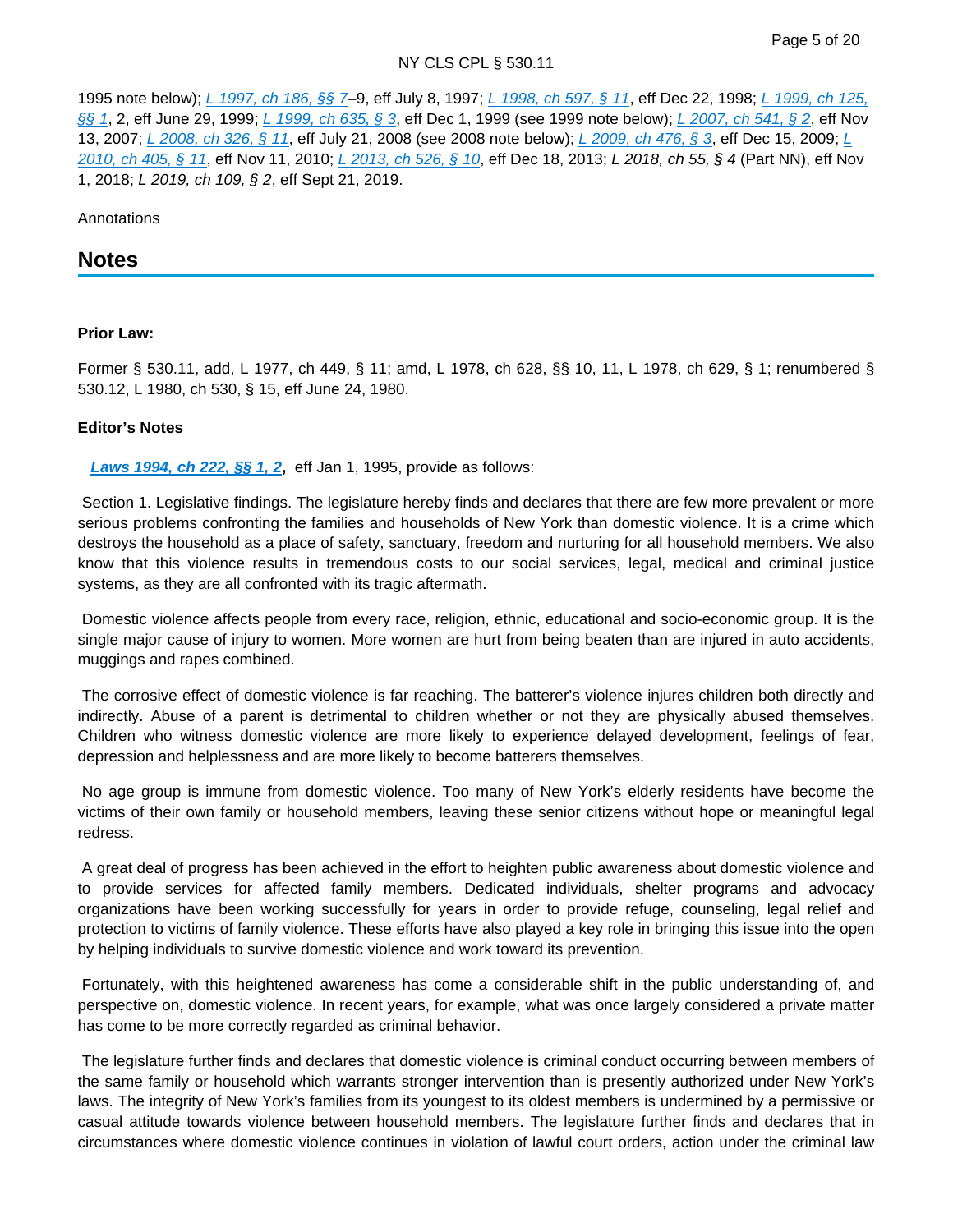must remain in place as a necessary and available option. Notwithstanding the evolution of the law of domestic violence in New York, death and serious physical injury by and between family members continues unabated. The victims of family offenses must be entitled to the fullest protections of our civil and criminal laws.

 Therefore, the legislature finds and determines that it is necessary to strengthen materially New York's statutes by providing for immediate deterrent action by law enforcement officials and members of the judiciary, by increasing penalties for acts of violence within the household, and by integrating the purposes of the family and criminal laws to assure clear and certain standards of protection for New York's families consistent with the interests of fairness and substantial justice.

 § 2. This act shall be known and may be cited as "the family protection and domestic violence intervention act of 1994."

Domestic violence affects people from every race, religion, ethnic, educational and socio-economic group. It is the single major cause of injury to women. More women are hurt from being beaten than are injured in auto accidents, muggings and rapes combined.

The corrosive effect of domestic violence is far reaching. The batterer's violence injures children both directly and indirectly. Abuse of a parent is detrimental to children whether or not they are physically abused themselves. Children who witness domestic violence are more likely to experience delayed development, feelings of fear, depression and helplessness and are more likely to become batterers themselves.

No age group is immune from domestic violence. Too many of New York's elderly residents have become the victims of their own family or household members, leaving these senior citizens without hope or meaningful legal redress.

A great deal of progress has been achieved in the effort to heighten public awareness about domestic violence and to provide services for affected family members. Dedicated individuals, shelter programs and advocacy organizations have been working successfully for years in order to provide refuge, counseling, legal relief and protection to victims of family violence. These efforts have also played a key role in bringing this issue into the open by helping individuals to survive domestic violence and work toward its prevention.

Fortunately, with this heightened awareness has come a considerable shift in the public understanding of, and perspective on, domestic violence. In recent years, for example, what was once largely considered a private matter has come to be more correctly regarded as criminal behavior.

The legislature further finds and declares that domestic violence is criminal conduct occurring between members of the same family or household which warrants stronger intervention than is presently authorized under New York's laws. The integrity of New York's families from its youngest to its oldest members is undermined by a permissive or casual attitude towards violence between household members. The legislature further finds and declares that in circumstances where domestic violence continues in violation of lawful court orders, action under the criminal law must remain in place as a necessary and available option. Notwithstanding the evolution of the law of domestic violence in New York, death and serious physical injury by and between family members continues unabated. The victims of family offenses must be entitled to the fullest protections of our civil and criminal laws.

Therefore, the legislature finds and determines that it is necessary to strengthen materially New York's statutes by providing for immediate deterrent action by law enforcement officials and members of the judiciary, by increasing penalties for acts of violence within the household, and by integrating the purposes of the family and criminal laws to assure clear and certain standards of protection for New York's families consistent with the interests of fairness and substantial justice.

§ 2. This act shall be known and may be cited as "the family protection and domestic violence intervention act of 1994."

**[Laws 1995, ch 440, § 3](https://advance.lexis.com/api/document?collection=statutes-legislation&id=urn:contentItem:3SYG-8TY0-003Y-V2CP-00000-00&context=),** eff Nov 1, 1995, provides as follows: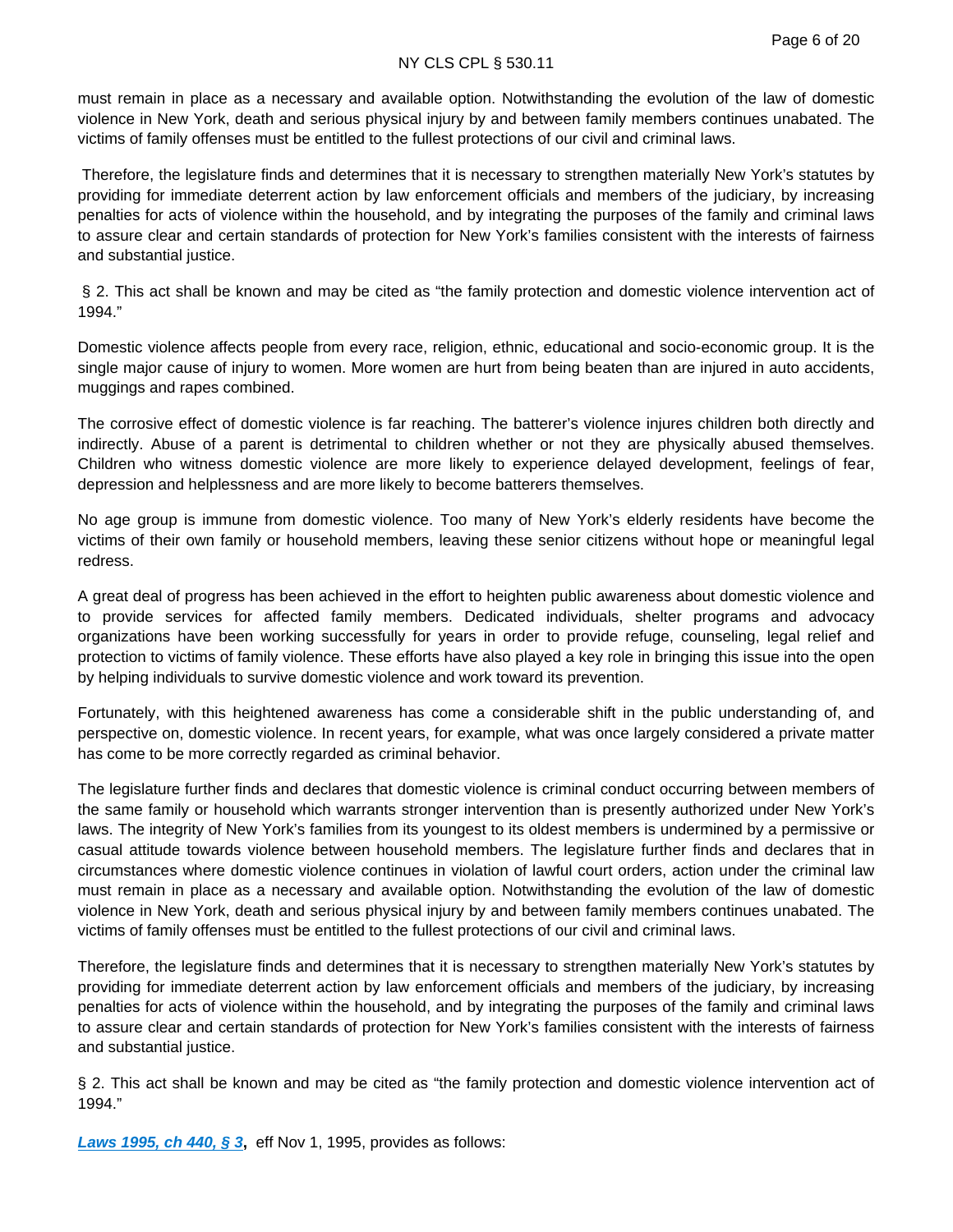3. This act shall take effect on the first day of November next succeeding the date on which it shall have become a law, provided, however, that it shall apply solely to family offenses committed on and after such date.

**[Laws 1999, ch 635, §§ 1](https://advance.lexis.com/api/document?collection=statutes-legislation&id=urn:contentItem:3Y2T-Y630-003Y-V0S7-00000-00&context=), 2 and 17,** eff Dec 1, 1999, provide as follows:

Section 1. Short title. This act shall be known and may be cited as the "clinic access and anti-stalking act of 1999."

§ 2. Legislative intent. The legislature finds and declares that criminal stalking behavior, including threatening, violent or other criminal conduct has become more prevalent in New York state in recent years. The unfortunate reality is that stalking victims have been intolerably forced to live in fear of their stalkers. Stalkers who repeatedly follow, phone, write, confront, threaten or otherwise unacceptably intrude upon their victims, often inflict immeasurable emotional and physical harm upon them. Current law does not adequately recognize the damage to public order and individual safety caused by these offenders. Therefore, our laws must be strengthened to provide clear recognition of the dangerousness of stalking.

The high correlation between stalking behavior and the infliction of physical violence or sexual assault is demonstrated by two federal studies. A recent FBI crime report shows that thirty percent of all murdered women are killed by their husbands or boyfriends who stalked them. A November 1997 National Institute of Justice study of stalking found that eighty percent of stalking victims who were stalked by their current or former intimate partner had, at some point in their relationship, been physically assaulted by their partner and thirty-one percent had been sexually assaulted by their partner. In recognition of the real and substantial risk of harm associated with stalking behavior, 49 states have enacted anti-stalking laws.

In 1992, the Legislature took an important step towards recognizing that stalking requires stronger enforcement measures by amending New York's menacing and harassment sections to include stalking behavior within the definition of these crimes. With this act, New York creates the separate crime of stalking. This act will protect victims by providing real and effective sanctions for stalking conduct even at its earliest stages. It will also provide increased penalties for repeat offenders, for those offenders who stalk children, for those offenders who possess weapons when stalking, and for those offenders who commit stalking in violation of an order of protection.

The legislature also finds that criminal acts involving violence and intolerance at health care facilities and places of religious worship have become more prevalent in recent years. Medical clinics, physicians' offices and other facilities throughout the state have become targets in a campaign of obstruction and terrorism aimed at closing the facilities and intimidating those who seek to obtain or provide reproductive health services. In addition, places of religious worship have regrettably been targets of vandals thereby threatening these havens of peaceful prayer and meditation. Despite the passage of a 1994 federal law that makes it a federal crime for a person to deny access to or vandalize health care facilities and places of religious worship, state legislation is necessary to supplement federal law by empowering state and local officials to assist in combating violence and acts of vandalism at health care facilities and places of religious worship. It is therefore the intent of the legislature to provide state criminal penalties against anyone who, by force or threat of force or by physical obstruction, intentionally injures, intimidates or interferes with another person or attempts to injure, intimidate or interfere with another person, because such other person was or is seeking to obtain or provide or assist in the provision of reproductive health services or exercise the right of religious freedom.

§ 17. Nothing contained in this act shall be construed to eliminate, limit or impair any sanction or remedy not provided by the provisions of this act which is otherwise available to punish or prohibit the criminal interference with health care services or religious worship.

**[Laws 2008, ch 326, § 16](https://advance.lexis.com/api/document?collection=statutes-legislation&id=urn:contentItem:5CWT-BPW1-DY1N-W4T4-00000-00&context=),** eff July 21, 2008, provides as follows:

 § 16. This act shall take effect immediately and shall apply to orders of protection pending or entered on or after such effective date; provided, that:

(a) section thirteen of this act shall expire and be deemed repealed September 1, 2010; and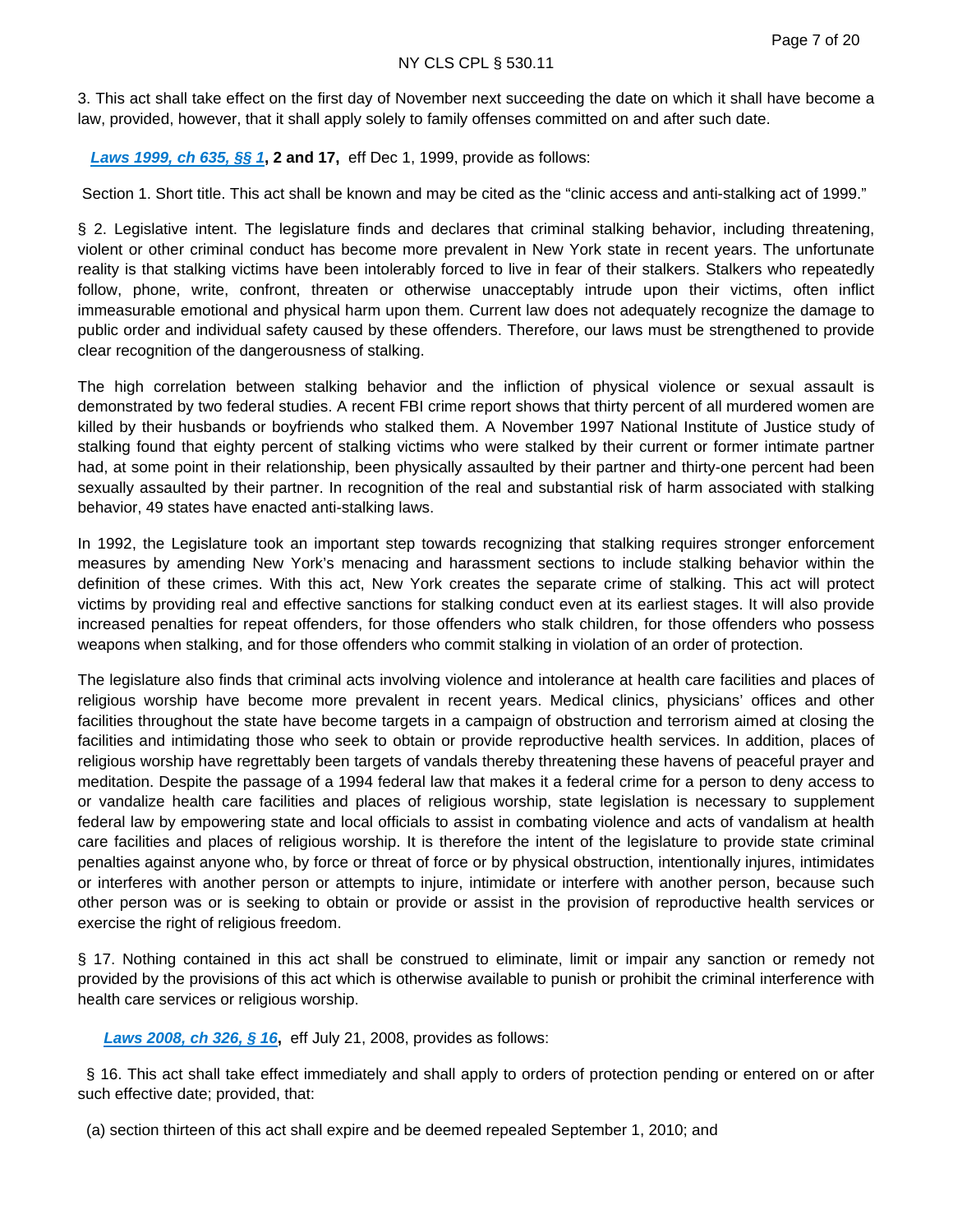(b) the amendments to paragraph (n) of subdivision 2 of [section 212 of the judiciary law](https://advance.lexis.com/api/document?collection=statutes-legislation&id=urn:contentItem:8VSC-B932-8T6X-70WH-00000-00&context=), made by section thirteen of this act, shall not affect the expiration and repeal of such paragraph and shall be deemed repealed therewith, if section thirteen of this act has not been repealed prior thereto. (Amd, [L 2009, ch 17, § 2](https://advance.lexis.com/api/document?collection=statutes-legislation&id=urn:contentItem:5CWT-BXR1-DY1N-W1SS-00000-00&context=), eff April 21, 2009.).

## **Laws 2018, ch 55, § 10 (Part NN),** eff November 1, 2018, provides:

§ 10. This act shall take effect on the first of November next succeeding the date on which it shall have become a law.

#### **Laws 2019, ch 59, § 25 (Part JJJ),** eff January 1, 2020, provides:

§ 25 (Part JJJ). This act shall take effect on January 1, 2020.

## **1998 Legislative Program of the New York State Judiciary:**

As a result of the "Violence Against Women Act", which was part of the Federal "Violent Crime Control and Law Enforcement Act of 1994", all state courts are required to honor and enforce orders of protection, both civil and criminal, issued by any other state, tribal or territorial court so long as certain due process requirements are met. While this Federal mandate was self-executing, and pre-emptive of contrary state laws, it nonetheless remains necessary for New York to join the more than 30 states that already have conformed the letter of their statutes to this mandate. This conformity should greatly enhance local awareness of the mandate and, most importantly, increase the likelihood of effective implementation.

We will present the Legislature with the necessary legislation. Our proposal will amend the Criminal Procedure law, the Domestic Relations Law and the Family Court Act to delineate the Federal requirements, clarify the applicability of mandatory arrest, menacing and criminal contempt provisions to cases involving out-of-state orders, and authorize entry of out-of-state orders of protection onto the statewide automated registry of orders of protection and family offense warrants.

#### **1997 Recommendations of Family Court Advisory and Rules Committee:**

The powers exercised by local criminal courts when Family or Supreme Courts are not in session have a profound impact upon all concerned in cases of family violence, since the courts initial intervention often significantly influences later stages of these matters. In order to remedy the continuing ambiguity as to the scope of these powers and the procedures that must be followed, the Family Court Advisory and Rules Committee is presenting a revised version if an extremely important proposal that it has submitted for the past two years.

On January 1, 1996, the mandatory arrest provision of the Family Protection and Domestic Violence Intervention Act of 1994 became effective [Laws of 1994, ch. 222, 224]. That law, [Criminal Procedure Law § 140.10\(4\)\(b\)](https://advance.lexis.com/api/document?collection=statutes-legislation&id=urn:contentItem:5HFT-8XC1-DXC8-0157-00000-00&context=), was amended to require arrests for violations of "stay away" orders of protection issued by Supreme and Family Courts, pursuant to *[Domestic Relations Law §§ 240](https://advance.lexis.com/api/document?collection=statutes-legislation&id=urn:contentItem:8MT4-RS62-8T6X-74RD-00000-00&context=)*, [252](https://advance.lexis.com/api/document?collection=statutes-legislation&id=urn:contentItem:8MT4-RTP2-8T6X-74RF-00000-00&context=) and the family offense, child support, paternity and custody articles of the Family Court Act, as well orders of protection issued by criminal courts, pursuant to Section 530.12 of the Criminal Procedure Law. Other enactments in 1996 expanded the range of violations constituting felony offenses; accordingly, violations of these orders have also carried significantly greater criminal penalties. [Laws of 1996, ch. 353; [Penal Law §§ 120.14](https://advance.lexis.com/api/document?collection=statutes-legislation&id=urn:contentItem:5CT3-1N21-6RDJ-852C-00000-00&context=), [215.51](https://advance.lexis.com/api/document?collection=statutes-legislation&id=urn:contentItem:5CT3-1N31-6RDJ-8492-00000-00&context=)].

The combined effect of the mandatory arrest and enhanced penalty provisions contained in the Family Protection and Domestic Violence Intervention Act of 1994 [Laws of 1994, ch. 222, 224] will result in a significant number of arrests of individuals against whom orders of protection have been issued by Supreme and Family Courts. Because many of these arrests occur outside of the normal working hours of these courts, major challenges have been presented to local criminal courts, including the district, city, criminal and approximately 2,300 town and village courts throughout New York State. It is crucial that these courts have clearly delineated authority and responsibilities and that cases flow smoothly between the courts as necessary.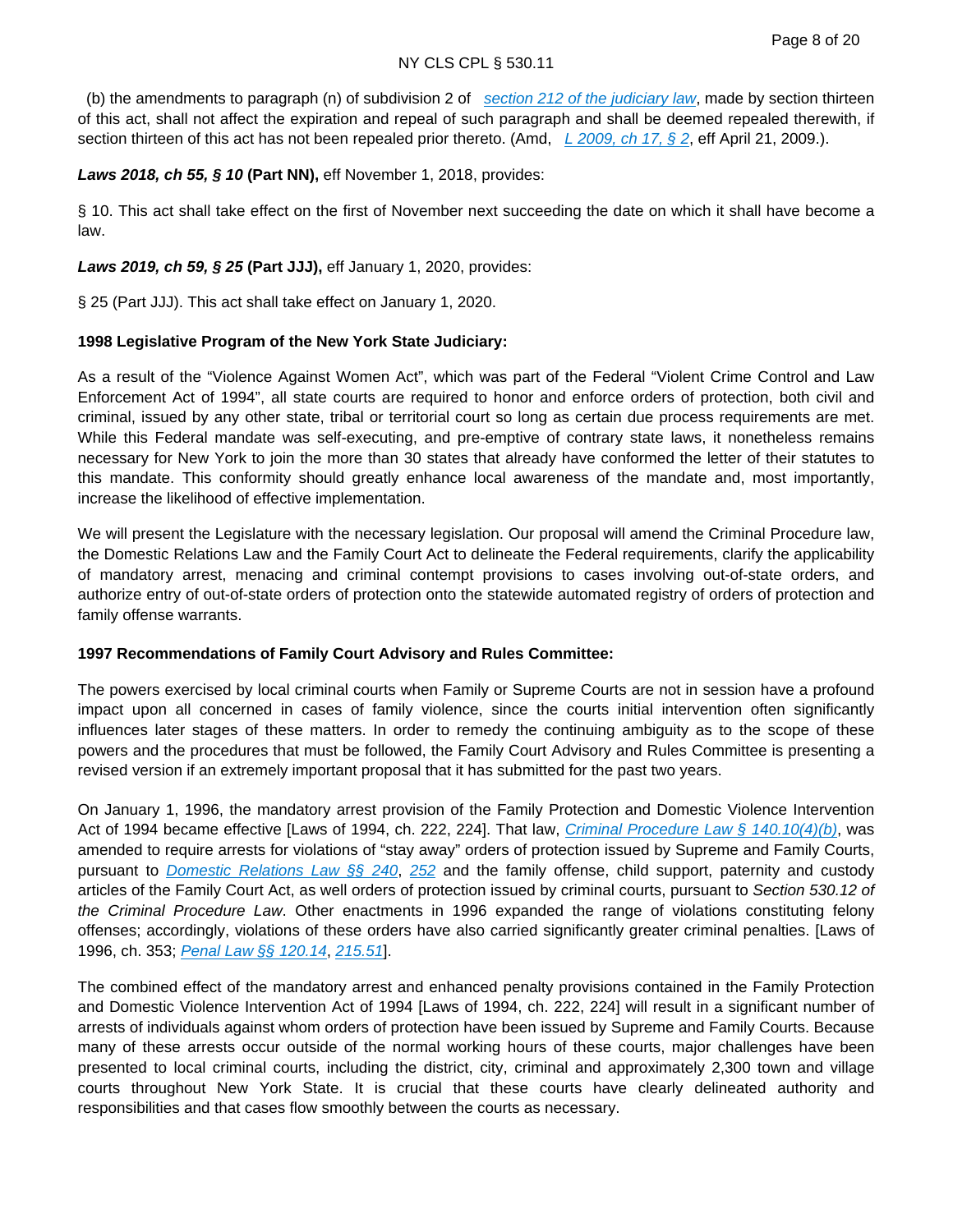In many cases, notwithstanding the arrest of respondent or defendant, the petitioner or person protected by the order of protection may wish to pursue the order of protection violation as a civil contempt in the court that issued the original order, either in addition to, or in lieu of, a criminal prosecution. Such concurrent jurisdiction, traditionally permitted in matrimonial cases, has been authorized in Family Court family offense cases since January 1, 1995. [Family Court Act §§ 115\(e\)](https://advance.lexis.com/api/document?collection=statutes-legislation&id=urn:contentItem:5JW5-8WH1-DXC8-01MM-00000-00&context=), [846\(b\)](https://advance.lexis.com/api/document?collection=statutes-legislation&id=urn:contentItem:5CT3-0VD1-6RDJ-84YM-00000-00&context=), [847](https://advance.lexis.com/api/document?collection=statutes-legislation&id=urn:contentItem:5CT3-0VD1-6RDJ-84YP-00000-00&context=); [Criminal Procedure Law §§ 100.07](https://advance.lexis.com/api/document?collection=statutes-legislation&id=urn:contentItem:8SSW-JWY2-D6RV-H4FW-00000-00&context=), 530.11(2)(g)–(j). Local criminal courts, therefore, increasingly have been faced with cases in which an alleged violator, arrested at night or on a weekend, has been brought to the criminal court pending a hearing in Supreme or Family Court.

Additionally, the 1994 domestic violence statute requires law enforcement agents, hospital emergency rooms, district attorneys and courts to provide bilingual form notices to domestic violence victims advising them that, during hours when the Family Court is not in session, they "may seek immediate assistance from the criminal court in obtaining an order of protection." Family Court Act § 812(5); Criminal Procedure Law § 530.11(6). Both the Family Court Act and Criminal Procedure Law authorize local criminal courts to issue or modify temporary orders of protection when Family Courts are not in session. FCA §  $821(4)$ ; CPL §§ 530.11(2)(j), 530.12(3). Thus, local criminal courts are required to respond to requests for issuance or modification of Family Court orders of protection hours when Family Courts are closed.

In meeting these myriad challenges, local criminal courts face a patchwork of confusing statutory provisions, containing many apparent inconsistencies and ambiguities. The Committee, therefore, has developed a legislative proposal to clarify the authority of, and procedures to be followed by, local criminal courts in addressing matrimonial and Family Court cases at times when the Supreme or Family Courts are closed. The proposal sets forth the powers to be exercised by criminal courts with respect to custody, release, issuance of securing orders and scheduling of proceedings for individuals arrested either for violations of orders of protection or upon warrants issued in connection with such orders. Further, it clarifies the circumstances under which local criminal courts are authorized to issue or modify orders of protection in Family Court cases, as well as the procedures to be followed in such cases.

First, the proposal provides uniformity to the provisions regarding issuance and modification of Family Court orders of protection.<sup>\*</sup> [Family Court Act § 154-b](https://advance.lexis.com/api/document?collection=statutes-legislation&id=urn:contentItem:5CT3-0VD1-6RDJ-846C-00000-00&context=) has been split into three sections (§§ 154-b, 154-c and 154-d). The amended sections clarify that a Family Court or, if the Family Court is not in session, a local criminal court, is authorized to modify an order of protection or temporary order of protection, as well as to issue a temporary order of protection, on an ex parte basis upon good cause shown and upon the consent of the petitioner. In the absence of a Family Court petition, such issuance or modification can be predicated upon the filing of a simple, generic, sworn affidavit alleging facts in support of the application. A local criminal court issuing or modifying an order must immediately transmit a copy to the Family Court, which may be an order must immediately transmit a copy to the Family Court, which may be accomplished via facsimile, followed by mailing of the original. The court must schedule the proceeding to be heard in Family Court on the next day the latter court is in session, unless good cause justifies a later appearance, but is no event in excess of four days later. Similar amendments are made to [Family Court Act § 821\(4\)](https://advance.lexis.com/api/document?collection=statutes-legislation&id=urn:contentItem:8RGK-1RB2-D6RV-H2NJ-00000-00&context=) and Criminal Procedure Law §§ 530.11(2)(g), 530.12(3).

Second, the proposal clarifies the authority of local criminal courts to take necessary action with respect to adults arrested as a result of violations of Family Court temporary or final protective orders or warrants issued in connection with such orders — commitment of the arrested person to a sheriff's custody and determination of bail or parole pending a hearing in Family Court. Family Court Act  $\S$  155(1). Since Family Court documents are often not available to local criminal courts, the proposal permits admission of a record of the warrant or protective order in the statewide computerized order of protection and warrant registry as evidence of the filing of an accusatory instrument or petition. In addition to scheduling further criminal proceedings, if any, the criminal courts are directed to schedule the proceeding in Family Court on the next day the court is in session. Similar provisions are added to

<sup>\*</sup> The proposal does not alter the local criminal courts' lack of authority to issue or modify orders of protection in matrimonial cases, but does add a reference regarding the possibility of criminal enforcement of such orders to Domestic Relations Law  $\S$  $252(1)$ .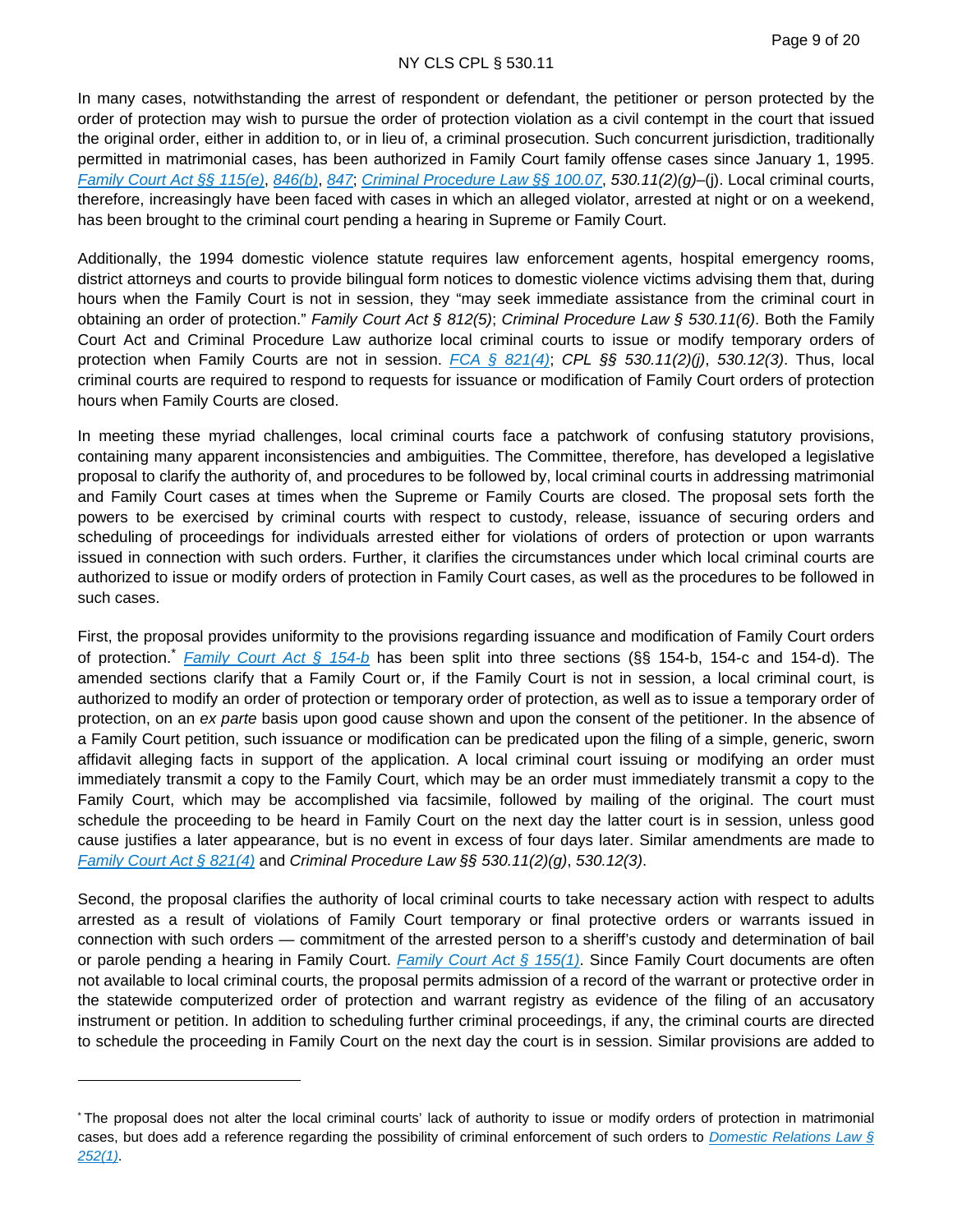[Domestic Relations Law §§ 240\(3\)](https://advance.lexis.com/api/document?collection=statutes-legislation&id=urn:contentItem:8MT4-RS62-8T6X-74RD-00000-00&context=)and [252](https://advance.lexis.com/api/document?collection=statutes-legislation&id=urn:contentItem:8MT4-RTP2-8T6X-74RF-00000-00&context=) with respect to arrests in connection with protective orders and warrants matrimonial proceedings. Corresponding amendments to Criminal Procedure Law § 530.11(2)(g) are also made.

The scheduling directions described above are vitally important for family offense proceedings arising under Article 8 of the Family Court Act, since a respondent in custody under that article has a right to a preliminary hearing to determine whether "sufficient cause exists to keep respondent in custody" no later than 120 hours after arrest or, if a weekend or holiday intervenes, no later than 144 hours after the arrest. If "sufficient cause" is not found, or if a hearing is not held on a timely basis, the respondent must be "immediately released" on his or her own recognizance. [Family Court Act § 821-a\(4\)](https://advance.lexis.com/api/document?collection=statutes-legislation&id=urn:contentItem:5CT3-0VD1-6RDJ-84XT-00000-00&context=).

Implementation of the Family Protection and Domestic Violence Intervention Act of 1994 has presented significant challenges to the several thousand local criminal court judges statewide, who are often the first point of contact with the judicial system for both domestic violence victims and offenders. Enactment of this measure will add clarity and uniformity to the provisions governing the roles and powers of these courts, thus better equipping them to fulfill these important functions.

## **1995 Recommendations of Family Court Advisory and Rules Committee:**

**sub 1:** .

The Family Protection and Domestic Violence Intervention Act of 1994 [Laws of 1994, ch. 222] amended the definition of "family offense" contained in both Family Court Act § 812(1) and Criminal Procedure Law § 530.11(1) to include the "stalking" crimes, harassment in the first and second degrees and menacing in the second degree, which had been created by the Legislature in 1992. However, the legislation, perhaps inadvertently, omitted telephone and mail harassment, among the most common forms of stalking in the context of family violence. The Family Court Advisory and Rules Committee is submitting a legislative proposal to remedy that omission.

These forms of harassment, together with physical harassment motivated by ethnic or religious bias, are included in the definition of aggravated harassment in the second degree, a Class A misdemeanor. Penal Law  $\S$  240.30 provides that a person is guilty of the crime "when, with intent to harass, annoy, threaten or alarm another person," he or she.

1. Communicates, or causes a communication to be initiated by mechanical or electronics means or otherwise, with a person, anonymously or otherwise, by telephone, mail or other written form of communication, in a manner likely to cause annoyance or alarm; or.

2. Makes a telephone call, whether or not a conversation ensues, with no purpose of legitimate communication; or.

3. Strikes, shoves, kicks or otherwise subjects another person to physical contact, or attempts or threatens to do the same because of the race, color. religion or national origin of the person.

In the absence of inclusion in the Family Court Act and Criminal Procedure Law definitions of "family offenses," aggravated harassment can be addressed solely as a criminal offense and is not subject to the concurrent jurisdiction afforded other forms of harassment by family members or the more serious consequences contained in the new domestic violence statute. In contrast, other family offenses committed by adult family members, including harassment in the first and second degrees, menacing in the second and third degrees, reckless endangerment, assault in the second or third degree or an attempted assault, may be heard in either or both family and criminal courts, in accordance with [Family Court Act § 115\(e\)](https://advance.lexis.com/api/document?collection=statutes-legislation&id=urn:contentItem:5JW5-8WH1-DXC8-01MM-00000-00&context=) and [Criminal Procedure Law § 100.07](https://advance.lexis.com/api/document?collection=statutes-legislation&id=urn:contentItem:8SSW-JWY2-D6RV-H4FW-00000-00&context=), and subject the offender to mandatory arrest and enhanced penalties.

Characterization of aggravated harassment as a family offense would have significant implications for the breadth of relief available to victims, the likelihood of arrest and prosecution, the gravity of the penalties to which offenders are subjected and the enforceability of orders of protection issued. Family offenses, if prosecuted criminally, are subject to one-year, rather than six- month, adjournments in contemplation of dismissal  $[CPL \S 170.55(2)]$ .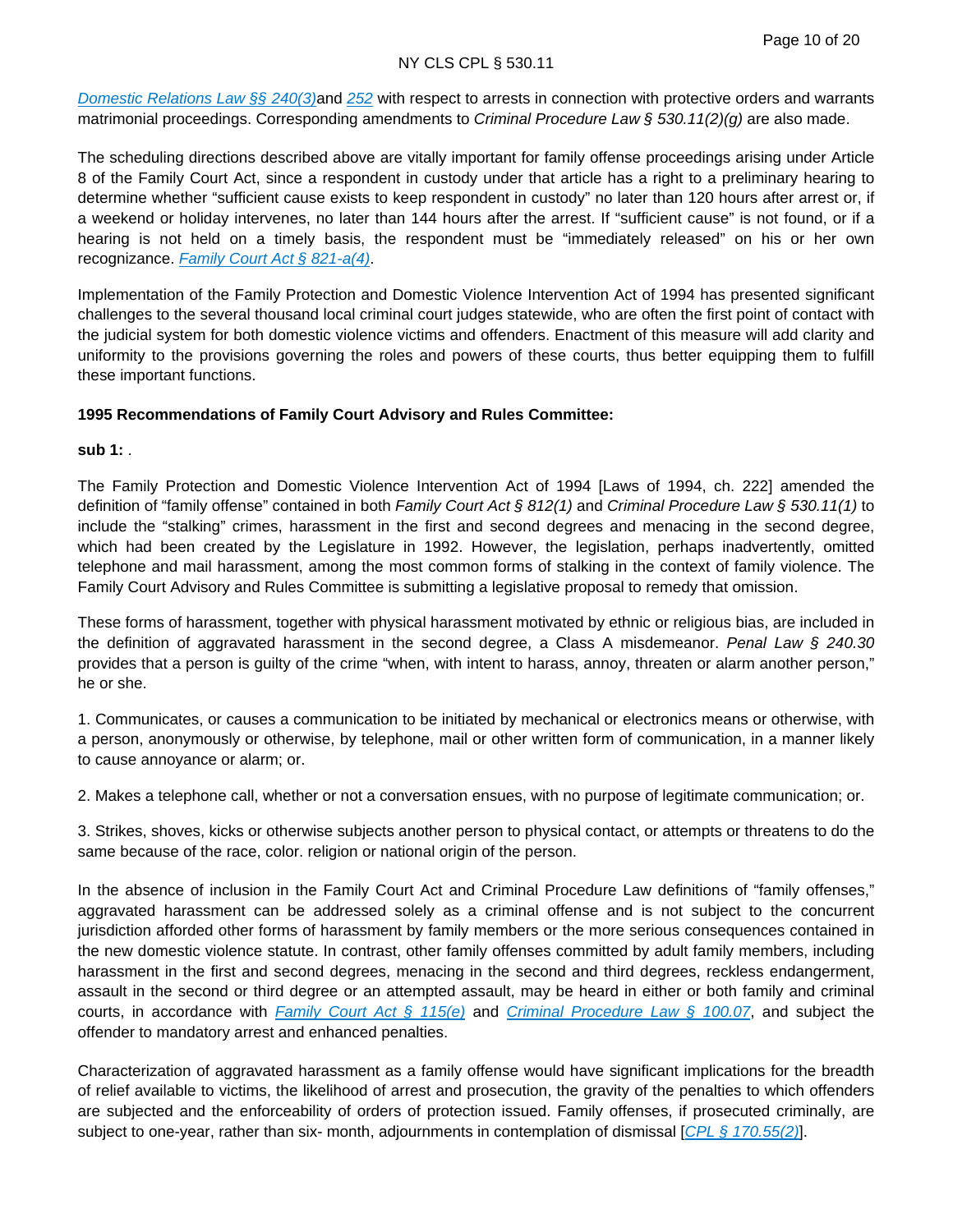Violations of "stay away" provisions of orders of protection in family offense proceedings subject offenders to prosecution for criminal contempt in the first degree, an E felony, even if no injury to person or damage to property is caused [*[Penal Law § 215.51\(c\)](https://advance.lexis.com/api/document?collection=statutes-legislation&id=urn:contentItem:5CT3-1N31-6RDJ-8492-00000-00&context=)*.<sup>11</sup> Effective July 1, 1995 violations of orders of protection issued in family offense proceedings subject offenders to mandatory arrest; misdemeanor family offenses subject offenders to mandatory arrest "unless the victim requests otherwise." [Criminal Procedure Law  $\S$  140.10(4)]. Moreover, orders of protection and temporary orders of protection with respect to cases charging these crimes may be issued pursuant to Family [Court Act §§ 828](https://advance.lexis.com/api/document?collection=statutes-legislation&id=urn:contentItem:5CT3-0VD1-6RDJ-84Y2-00000-00&context=), [842](https://advance.lexis.com/api/document?collection=statutes-legislation&id=urn:contentItem:5CT3-0VD1-6RDJ-84YF-00000-00&context=) and Criminal Procedure Law § 530.12, which permit a broader range of conditions than nonfamily offense orders issued pursuant to CPL § 530.13. Significantly, temporary and final orders of protection issued in family offense proceedings are also subject to the "full faith and credit" provisions of the Violence Against Women Act, a component of the federal crime bill  $[28 \text{ U.S.C.} \S 2265/c]$ ; Public Law 103-322], thus permitting enforcement out of state of orders issued by New York State courts and vice versa.

Additionally, inclusion of aggravated harassment as a family offense would permit a more integrated response in that such forms of harassment are often points in a progressively more serious cycle of family violence. Following ejection from the home by virtue of a temporary order of protection, separation or divorce, offenders often resort to threats communicated by mail, telephone or other electronic means; if not addressed rigorously, these forms of behavior may quickly escalate into actual violence. If abuse in other forms is already the subject of a Family Court proceeding between the parties, moreover, it may be appropriate to allow the victim the option of continuing to address the offender's behavior in the Family Court, rather than limiting the choice to criminal court.

For these reasons, the Family Court Advisory and Rules Committee proposes that aggravated harassment in the second degree be added to the definition of "family offense" contained in both Family Court Act § 812(1) and Criminal Procedure Law § 530.11(1). The Committee's bill also cures an omission in Criminal Procedure Law § 530.11(1) by adding "former spouses" to the parties subject to a family offense proceeding involving attempted assault. "Former spouses" are included in the definition contained in Family Court Act  $\S 812(1)$  and, with respect to all other family offenses, Criminal Procedure Law  $\S$  530.11(1). Since the definitions contained in the two statutes are otherwise identical – and, indeed, must be identical for the concept of concurrent jurisdiction to have meaning – the disparity should be eliminated.

#### **sub 5:** .

In preparing for the effective date of the Family Protection and Domestic Violence Intervention Act of 1994 [Laws of 1994, ch. 222, 224], the Family Court Advisory and rules Committee and Family Protection Legislation Implementation Group have identified several provisions in the Act requiring amendments of a technical nature. The Committee, in collaboration with the Implementation Group, has prepared a legislative proposal clarifying ambiguous terms in the Act and renumbering various provisions of the act to reflect a better logical sequence and to fulfill the legislative intent regarding the scope of the Act's provisions.

First, the proposal amends the Act to ensure full applicability of the Act to matrimonial proceedings in light of the clear legislative intent to invoke heightened consequences in such cases and to include such cases in the statewide automated order of protection and warrant registry. Under the terms of the Act, violations of orders of protection issued in matrimonial proceedings trigger mandatory arrest in accordance with *Criminal Procedure Law*  $\S$  $140.10(4)$  (b), as well as potential criminal prosecutions for criminal contempt in the first degree, a Class E felony, and menacing in the second degree, a Class A misdemeanor, pursuant to Penal Law  $\S$  120.14(3), 250.51. Yet, while clearly authorizing concurrent jurisdiction for prosecution of violations in both criminal and matrimonial courts, the statute does not direct the Chief Administrator of the Courts to promulgate rules regarding record-sharing involving matrimonial records and, concomitantly, does not include the Domestic Relations Law among those laws controlling the rules. Nor does the Act require the Chief Administrator to promulgate uniform matrimonial orders of protection forms, notwithstanding the fact that such orders must be entered into, and thus must be compatible with,

<sup>1</sup>Violations of orders of protection issued in non-family offense cases, pursuant to **Criminal Procedure Law § 530.13**, can be prosecuted as criminal contempt in the first degree only if the offender intentionally or recklessly caused injury to the victim or damage to the victim's property in excess of \$250 [*[Penal Law §§ 215.51\(b\)](https://advance.lexis.com/api/document?collection=statutes-legislation&id=urn:contentItem:5CT3-1N31-6RDJ-8492-00000-00&context=)*, (d)].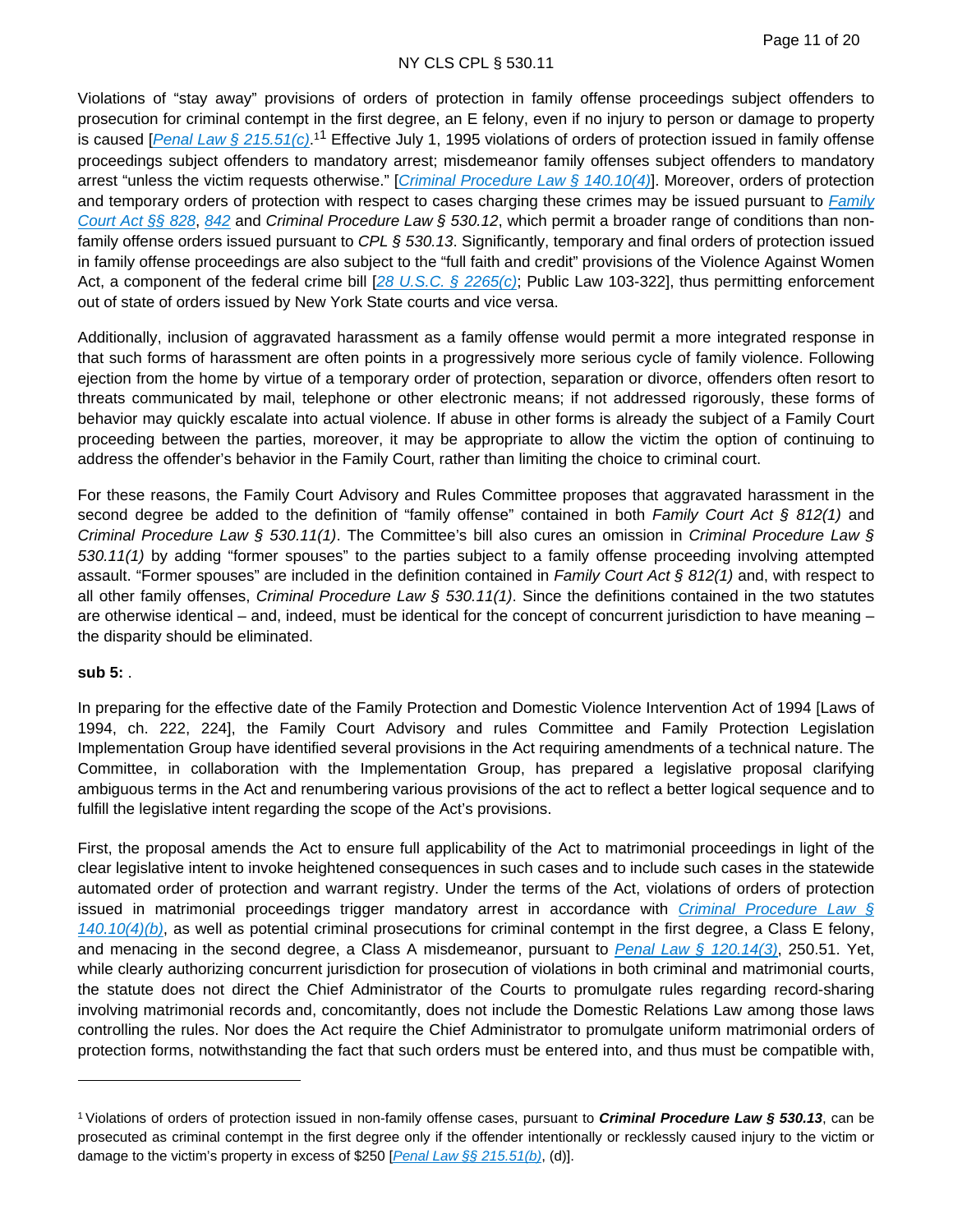the statewide automated order of protection and warrant registry established in accordance with *Executive Law*  $\S$ [221-a](https://advance.lexis.com/api/document?collection=statutes-legislation&id=urn:contentItem:5HFT-9871-DXC8-0175-00000-00&context=). The proposal, therefore, prescribes the promulgation of record-sharing rules and the development of uniform forms with respect to orders of protection in matrimonial proceedings.

Second, the proposal clarifies the terminology utilized with respect to warrants in order to further the clear legislative intent to include all criminal court and Family Court warrants issued in connection with family offense orders of protection in the statewide automated registry. The proposal amends **[Executive Law § 221-a](https://advance.lexis.com/api/document?collection=statutes-legislation&id=urn:contentItem:5HFT-9871-DXC8-0175-00000-00&context=)** to require inclusion of all warrants, not simply arrest warrants issued pursuant to Family Court Act  $\S_5$  153, [827](https://advance.lexis.com/api/document?collection=statutes-legislation&id=urn:contentItem:5CT3-0VD1-6RDJ-84Y1-00000-00&context=), and to require inclusion of all criminal arrest and bench warrants, as defined in *Criminal Procedure Law*  $\S$ § 1.20(28), (29) and (30), in the statewide automated registry, insofar as all such criminal and family court warrants are issued in connection with orders of protection or violations thereof.

Finally, the proposed bill repeals Criminal Procedure Law  $\S$  530.11(5), which has been rendered obsolete by virtue of the enactment of the new law. That provision required the Chief Administrator of the Courts to promulgate uniform forms to provide notice to victims of domestic violence, a provision superseded by the requirement for the Division of Criminal Justice Services to promulgate the notice form, as well as notice of the filing of an accusatory instrument, a provision repealed as part of the Family Protection and Domestic Violence Intervention Act of 1994. Concomitantly, the bill renumbers newly-enacted sections of the Act, Criminal Procedure Law  $\S$ § 530.11(2)(g)-(j), as §§ 530.11(3)-(6), since these provisions do not pertain to notice, which is the subject of § 530.11(2); Criminal Procedure Law §§ 530.11(3) and (6) are renumbered §§ 530.11(7) and (8), respectively.

## **1998 Recommendations of the Family Court Advisory and Rules Committee:**

 In August, 1994, President Clinton signed the "Violent Crime Control and Law Enforcement Act of 1994" [Public Law 103-322], which included the comprehensive "Violence Against Women Act." See Public Law 103-322, Title IV. Significant among its provisions, the Violence Against Women Act contains a "full faith and credit" requirement designed to promote rigorous interstate enforcement of orders of protection in domestic violence cases. See 18 [U.S.C. §§ 2265](https://advance.lexis.com/api/document?collection=statutes-legislation&id=urn:contentItem:8SG9-5042-D6RV-H0VD-00000-00&context=), [2266](https://advance.lexis.com/api/document?collection=statutes-legislation&id=urn:contentItem:8TR7-WT22-8T6X-73JF-00000-00&context=). All courts within the United States, including state, tribal and territorial courts, must honor and enforce orders of protection, both civil and criminal, issued by all other courts so long as certain due process requirements have been met.

 In order to meet the significant challenges posed in implementing the federal mandate on the state level, the Family Court Advisory and Rules Committee is submitting legislation incorporating the federal requirements into New York State law. While the federal provision is self-executing and indeed preempts State law, it has generally been recognized that incorporation of the federal requirements into State law would greatly enhance local awareness and the likelihood of effective enforcement. In fact, over thirty states have already enacted enabling legislation in order to promote implementation of the "full faith and credit" mandate. The Committee's proposal delineates the federal requirements, clarifies the applicability of mandatory arrest, menacing and criminal contempt provisions to cases involving out-of-state orders and specifically authorizes the entry of out-of-state orders of protection onto the statewide automated registry of orders of protection and related warrants. <sup>1</sup> Perhaps most importantly, the proposal contains the clear statement that out-of-state orders of protection that conform to the federal due process requirements must be afforded "full faith and credit" and enforced as if they had been issued by a court of competent jurisdiction within New York State. The federal due process requirements include the following:

 —The court that issued the order of protection must have had jurisdiction over the person and over the subject matter of the case.

 —Reasonable notice and an opportunity to be heard must have been provided to the person against whom the order was issued "sufficient to protect that person's right to due process."

<sup>1</sup>While out-of-state orders have been entered onto the registry even in the absence of explicit authorization, only a small number of such orders thus far have been presented for entry. A specific authorization would be to encourage entry a greater number of such orders, and would facilitate their enforcement.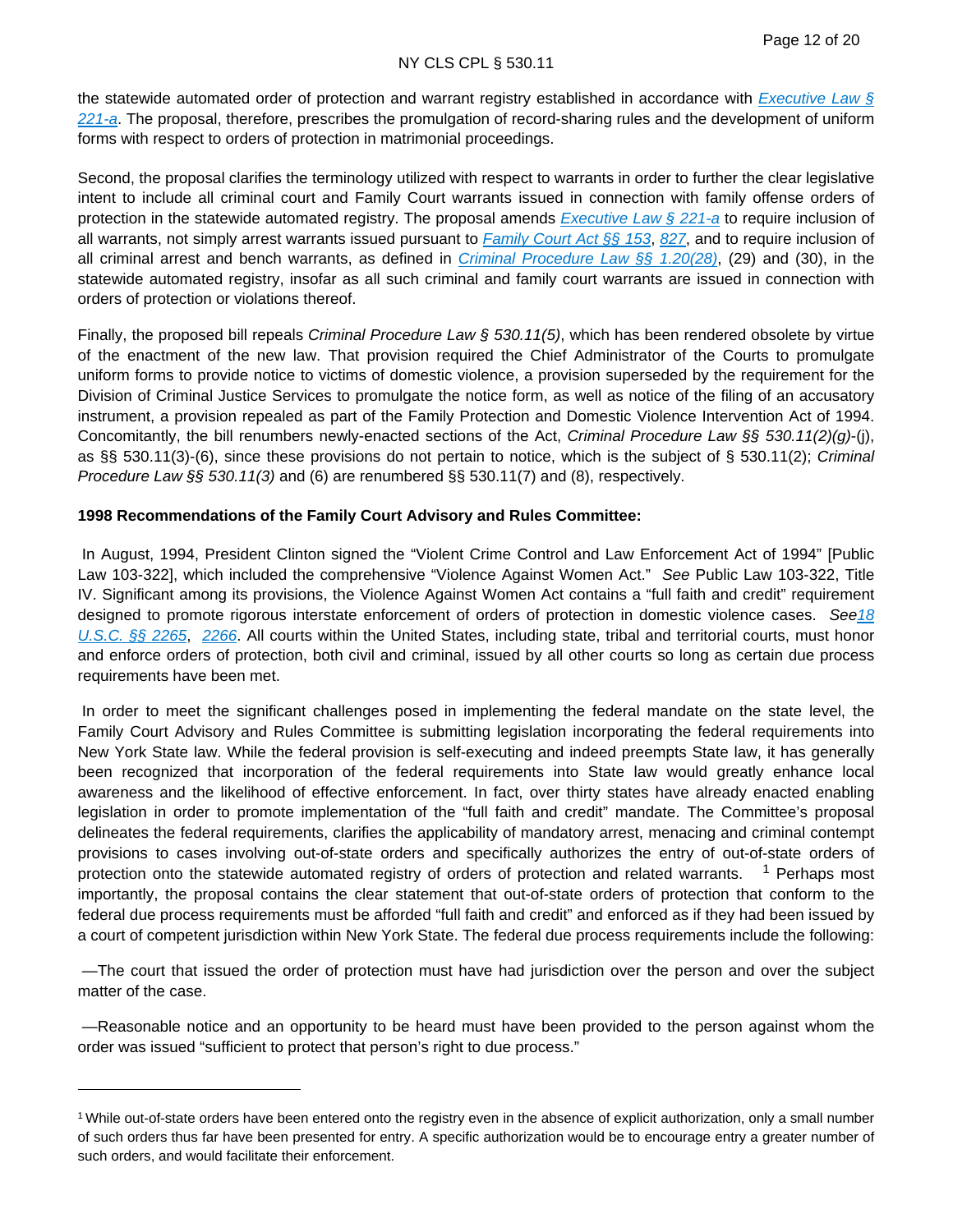—In the case of an ex parte order of protection, reasonable notice and an opportunity to be heard must be scheduled to be provided within the time frame required by the law of the issuing court's jurisdiction, "and in any event within a reasonable time after the order is issued sufficient to protect the person's due process rights." A violation of an out-of-state order issued ex parte thus is entitled to enforcement even if the return date for the hearing on the order has not yet occurred so long as the order has been served and the return date has been scheduled within the state's time frame or within a "reasonable" period.

 —In the case of "mutual orders of protection," the order sought to be enforced must itself be supported by a petition, cross-petition, complaint or other written pleading, as well as specific judicial findings that the person seeking the order was entitled to the order.

 The Committee's proposal sets forth each of these federally-required provisions in the Criminal Procedure Law, Domestic Relations Law and Family Court Act, and underscores the obligation of courts with jurisdiction over criminal, matrimonial and Family Court proceedings to implement the federal mandates in appropriate circumstances. Further, in order to promote entry of the orders into the statewide automated registry of orders of protection and related warrants, the proposal permits individuals to file out-of-state orders with the clerk of a court without fee.  $2$  The clerk of court would be required to transmit the order to the registry, with the important caveat that such filing and entry would not be a prerequisite to enforcement of an out-of-state order.

Significantly, the proposal makes clear that the mandatory arrest provisions [*[Criminal Procedure Law § 140.10](https://advance.lexis.com/api/document?collection=statutes-legislation&id=urn:contentItem:5HFT-8XC1-DXC8-0157-00000-00&context=)*] contained in the "Family Protection and Domestic Violence Intervention Act of 1994," would apply to violations of out-of-state orders of protection meeting the federal requirements. Similarly, the enhanced penalty provisions for the offenses of criminal contempt and menacing involving violation of orders of protection would be amended to include violations of out-of-state orders of protection. See Laws of 1996, Chapter 353; Laws of 1994, ch. 222, 224.

#### **2007 Recommendations of the Family Court Advisory and Rules Committee:**

Experience with the concurrent jurisdiction provisions of the Family Protection and Domestic Violence Intervention Act of 1994 [Laws of 1994, ch 222] has revealed a significant gap in the enumerated family offenses. With regularity, the courts handling family offense cases are faced with situations in which an offender is alleged to have vandalized or destroyed property that is either owned by the victim or jointly owned by both parties. Yet criminal mischief is not enumerated as a family offense that may be prosecuted in Family Court, and courts are sharply divided regarding whether it may be prosecuted as a crime if the property is jointly owned or owned in the offender's name. The Family Court Advisory and Rules Committee, therefore, proposes that criminal mischief involving property either owned by the victim (the petitioner in Family Court or complainant in criminal proceedings) or owned by both parties be added to the concurrent jurisdiction provisions in section 812 of the Family Court Act and sections 530.11 of the Criminal Procedure Law.

 In permitting an offender to be prosecuted for a family offense for destroying property, notwithstanding the fact that he or she may have an ownership interest, this measure would bring New York State in line with the law nationally. In the only appellate holding in New York on the issue to date, in 1997, the Appellate Division, Second Department, in People v. Person , 239 A.D.2d 612, 658 N.Y.S.2d 372 (2d Dept., 1977), aap. denied 91 N.Y.2d 878 (1997), reversed a criminal mischief conviction on the ground that the defendant had an equitable interest in the damaged property. While following the holding in Person, the Supreme Court, Kings County, in People v. [Khyfcts , 174 Misc. 2d 516](https://advance.lexis.com/api/document?collection=cases&id=urn:contentItem:3S16-1YB0-0039-4558-00000-00&context=), [522, 665 N.Y.S. 2d 802, 806 \(Sup. Ct., Kings Co., 1997\)](https://advance.lexis.com/api/document?collection=cases&id=urn:contentItem:3S16-1YB0-0039-4558-00000-00&context=), cited contrary cases in Arizona, Illinois, California, Iowa and Washington. The Court called upon the Legislature to bring New York law "in tune with the spirit of the recent federal and state domestic violence legislation" by permitting criminal mischief to be charged regarding "marital or jointly owned property." Further, also citing contrary cases nationally, the Criminal [Court, Bronx County, in People v. Brown , 185 Misc. 2d 326](https://advance.lexis.com/api/document?collection=cases&id=urn:contentItem:4101-6T10-0039-452N-00000-00&context=), [334, 711 N.Y.S.2d 707, 714 \(Crim. Ct., Bronx Co.,](https://advance.lexis.com/api/document?collection=cases&id=urn:contentItem:4101-6T10-0039-452N-00000-00&context=)  [2000\)](https://advance.lexis.com/api/document?collection=cases&id=urn:contentItem:4101-6T10-0039-452N-00000-00&context=), criticized Person as wrongly decided" on the ground that the proscription against charging a person with

<sup>&</sup>lt;sup>2</sup> The proposal makes clear that the registration requirements contained in the "Uniform Enforcement Foreign Judgments Act," Article 54 of the Civil Practice Law and Rules, would not be applicable to orders of protection.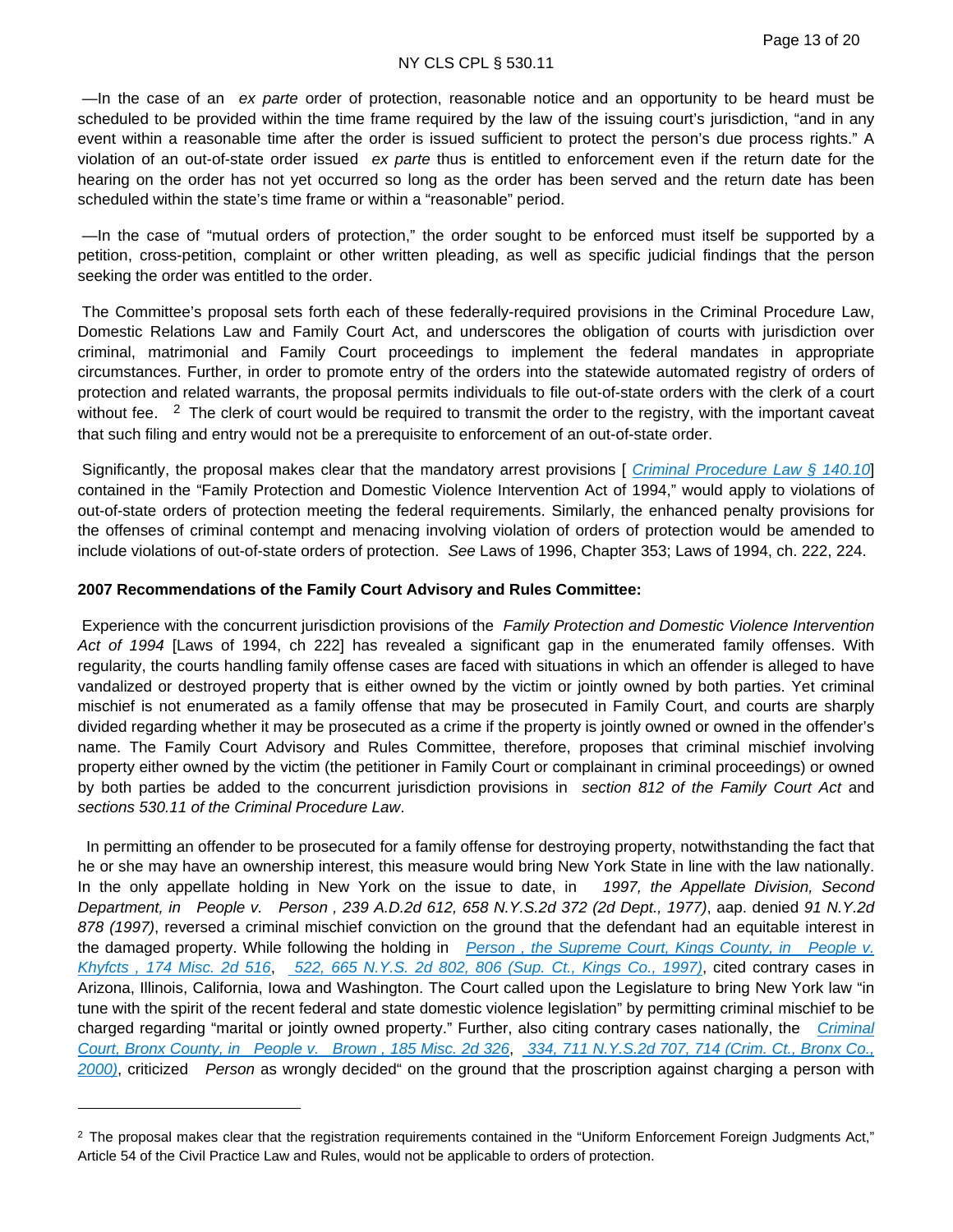larceny for stealing jointly owned property  $\int$  Penal Law  $\frac{6}{5}$  155.00(5)] was improperly applied to the criminal mischief statute. The holding in Brown was recently bolstered by the statement by the Court of Appeals, in People v. [Hernandez , 98 N.Y.2d 175, 181 \(2002\)](https://advance.lexis.com/api/document?collection=cases&id=urn:contentItem:4627-SBC0-0039-43G6-00000-00&context=), that:

In instances where a word is not defined in a Penal Law provision under review, we have cautioned against reliance upon a definition of that term found in another Penal law statute absent legislative authority for doing so.

That the prohibition against prosecuting offenders for vandalism of jointly owned property in Person is a minority rule that fails to consider the unique circumstances present in domestic violence cases is clear from reference to authorities nationally, See "Malicious Mischief," 52 Am Jur 2d  $\frac{1}{2}$  (May 2006). In People v. Wallace, 123 [Cal. App.4th 144, 19 Cal.Rptr.3d 790 \(Ct.App., 5th Dist., Cal., 2004\)](https://advance.lexis.com/api/document?collection=cases&id=urn:contentItem:4DKD-PCW0-0039-40T3-00000-00&context=), the California Court of Appeals, Fifth District, "embrace[d] the emerging rule imposing criminal liability on a spouse for intentionally causing harm to property in which the other spouse has an interest . . . . . ." The Court in Wallace, citing case from Wisconsin, Iowa, Illinois, Arizona, Washington, Alaska, Georgia and the District of Columbia, specifically rejected the holding in Person. [Similarly, the District of Columbia Court of Appeals, in Jackson v. United States , 819 A.2d 963 \(D.C.App.,](https://advance.lexis.com/api/document?collection=cases&id=urn:contentItem:487M-G2N0-0039-44NH-00000-00&context=)  [2003\)](https://advance.lexis.com/api/document?collection=cases&id=urn:contentItem:487M-G2N0-0039-44NH-00000-00&context=), noted that Person "appears to be an anomaly and has been widely criticized, even in New York [citing Brown, supra]". Commentators in New York have likewise advocated for the law in New York to be changed to permit such prosecutions See , e.g., V. Lutz & C. Bonomolo, My Husband Just Trashed Our Home: What Do You Mean That's Not a Crime?, "[48 S.C. Law Rev 641 \(Spring, 1997\)](https://advance.lexis.com/api/document?collection=analytical-materials&id=urn:contentItem:3S3T-VH40-00CV-X034-00000-00&context=); J Leventhatl, Spousal Rights or Spousal Crimes: Where and When are the Line to be Drawn?," 2006 Utha Law Rev 351 (2006).

 Including criminal mischief involving damage to property owned or jointly owned by the petitioner or complainant in the list of crimes for which courts of family and criminal jurisdiction may exercise concurrent jurisdiction, the Committee's measure will enhance the effectiveness of New York's domestic violence statutes. Recognizing that damage to property is often a means that an abuser uses to execise power and control over his or her victim,  $\dot{\ }$  the addition of criminal mischief to the enumerated family offenses will further fulfillment of the Legislature's finding, in enacting the Family Protection Domestic Violence Intervention Act, that "[t]he victims of family offenses must be entitled to the fullest protections of the civil and criminal laws." Laws of 1994, ch 222, § 1.

#### **Amendment Notes:**

**2013.** Chapter 526, § 10 amended:

Sub 1, opening par by deleting at fig 1 "or" and adding the matter in italics.

**2008.** Chapter 326, § 11 amended:

Sub 1, par (c) by deleting at fig 1 "and" and adding the matter in italics.

Sub 1, par (d) by deleting at fig 1 a period.

By adding sub 1, par (e).

**1999.** Chapter 125, § 2 amended:

Sub 2, par (h) by adding the matter in italics.

**1998.** Chapter 597, § 11 amended:

By adding sub 5.

**1997.** Chapter 186, § 7 amended:

<sup>\*</sup> See. e.g., C. Klein & L. Orinff, "Providing Legal Protection for battered Women: An Analysis of State Statutes and Case Law," [21 Hofstra L. Rev. 801, 873 \(1993\)](https://advance.lexis.com/api/document?collection=analytical-materials&id=urn:contentItem:3S3V-47T0-00CW-G39G-00000-01&context=); Leventhal, supra; Lutz & Bonomolo, supra,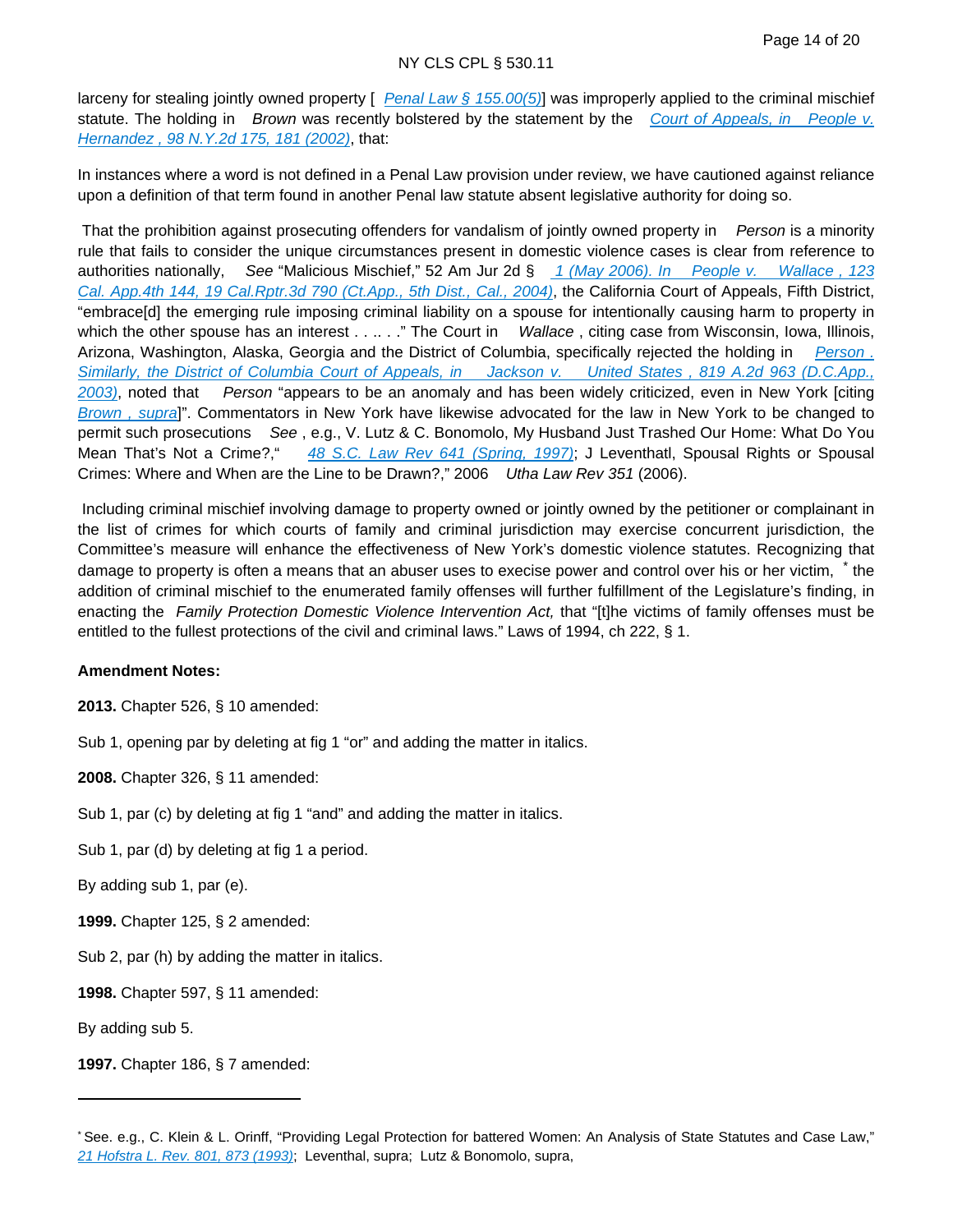By repealing sub 2, par (g).

**1997.** Chapter 186, § 8 amended:

By adding sub 4.

**1997.** Chapter 186, § 9 amended:

By repealing sub 2, par (j).

**The 2018 amendment by ch 55, § 4 (Part NN),** added "or coercion in the third degree" in the first sentence of the undesignated paragraph of 1; and made a related change.

**The 2019 amendment by ch 59, § 12 (Part JJJ),** substituted "consider de novo the recommendation and securing order" for "consider the bail recommendation" in the second to the last sentence of 4.

# **Commentary**

## **EXPERT ANALYSES:**

## Spiros A. Tsimbinos, Esq.

For many years, the legal system has been torn between whether offenses occurring between family members should be treated in the regular criminal courts or in the Family Court where efforts at family counseling and other supportive measures could be utilized to preserve the family structure.

Effective in June of 1980, the Legislature passed § 530.11, specifically outlining the procedures to be followed for family offenses. Over the last sixteen years, the original statute has undergone various amendments and modifications with the most recent amendment being effective November 1, 1995.

With respect to the question of which court has jurisdiction of family offense matters, subdivision one states that an action based on a family related offense with respect to certain designated crimes enumerated in the statute may be brought in criminal court, Family Court or both and may be adjudicated in either or both as long as the appropriate procedures are followed. Where the defendant is an infant, such adjudication is prohibited in the criminal courts by Penal Law  $\S 30.00$  in which case the Family Court would have exclusive jurisdiction over the proceeding. See CPL § 530.11(2)(h) & (i); [Family Court Act § 821-a](https://advance.lexis.com/api/document?collection=statutes-legislation&id=urn:contentItem:5CT3-0VD1-6RDJ-84XT-00000-00&context=); People v Jhon (1991, City Crim Ct) 150 Misc [2d 842, 570 NYS2d 427](https://advance.lexis.com/api/document?collection=cases&id=urn:contentItem:3S2R-8R50-003V-B1YC-00000-00&context=).

As a means of continually updating the list of enumerated family offenses, one of the 1995 amendments added aggravated harassment in the second degree, a class A misdemeanor, to the list of family offenses found in subdivision one of this section. This amendment also expanded the definition of 'disorderly conduct' by including conduct which occurs "not in a public place." Traditionally, a person could not be charged with disorderly conduct unless the conduct of the accused was public in nature. People v Munafo (1980) 50 NY2d 326, 428 NYS2d 924, [406 NE2d 780](https://advance.lexis.com/api/document?collection=cases&id=urn:contentItem:3RRS-9TR0-003C-F1F0-00000-00&context=), later proceeding [\(1987, 3d Dept\) 133 App Div 2d 909, 520 NYS2d 461](https://advance.lexis.com/api/document?collection=cases&id=urn:contentItem:3S3K-08C0-003D-G518-00000-00&context=).

One of the main purposes of § 530.11 is to inform complainants of their right to choose in which court to bring the action. [People v Mack \(1981\) 53 NY2d 803, 439 NYS2d 912, 422 NE2d 572](https://advance.lexis.com/api/document?collection=cases&id=urn:contentItem:3RRS-9PH0-003C-F0CT-00000-00&context=). Subdivision two, specifically paragraphs (a)–(f), set forth the responsibilities imposed on either the Criminal Court or Family Court to inform both the petitioner and complainant of the available procedures prior to the arraignment on a family offense.

Paragraph (h) explains what information a complainant must receive from the court during his or her initial appearance before the court on a family offense including the choice of courts to hear the matter. However, when a complainant is given insufficient information with regard to making an informed decision between Family Court or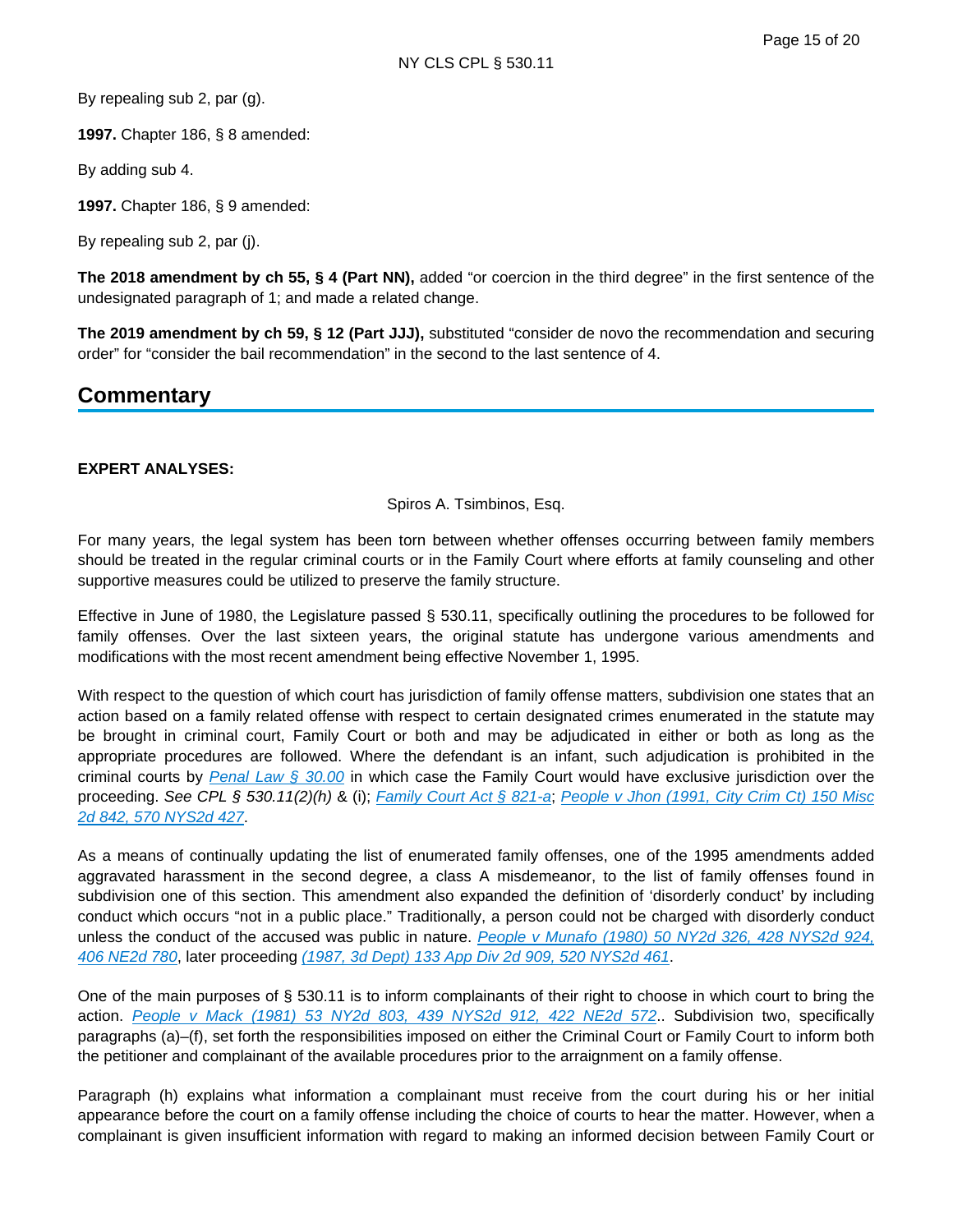criminal courts as required, the Appellate Division, Third Department has held that such a failure is not a jurisdictional defect and reversal of a defendant's conviction is not mandatory. People v Munck (1993, 3d Dept) 190 [App Div 2d 963, 594 NYS2d 77](https://advance.lexis.com/api/document?collection=cases&id=urn:contentItem:3S2R-7KH0-003V-B1DR-00000-00&context=), app den (1993) 81 NY2d 974, 598 NYS2d 775, 615 NE2d 232.

Paragraph (g) authorizes a criminal court to arraign a defendant upon an alleged violation of an order of protection or temporary order of protection or a warrant issued by the Family Court when the Family Court is not in session. Provided that the complaining party consents, the criminal court can make the alleged violation returnable in the Family Court on the next day that the Family Court is in session. Paragraph (j) thereafter codifies that provision of the Family Court Act of 1962 allowing for the use of criminal courts for arraignment and to issue a Family Court order of protection when the Family Court is unavailable.

Subdivision six deals with the question of notice and states that a police officer, peace officer or district attorney, investigating a family offense which falls under this section, shall give advice to the victims of such offenses as to the available legal rights and remedies as well as the availability of community services and shelters. Additionally, subdivision six provides a form statement which can be given by the police officer or district attorney.

Subdivision seven requires the chief administrator of the courts to provide rules governing and facilitating communications and record sharing between the criminal courts and the Family Courts in family offense matters. As can be seen from the above provisions, the statute makes a concerted effort to keep open the appropriate lines of communication between the criminal courts and Family Courts. This is particularly important in today's times when the legal system is subject to immediate attack when an unfortunate incident of a family offense occurs and there has been an inadvertent "falling between the cracks" and a failure of one agency or court to be aware of what another agency is doing.

No longer in effect, as part of § 530.11, is subdivision five which required the Chief Administrator of the Court to proscribe appropriate forms to implement subdivision two and four of the section. This requirement was repealed as part of the 1995 amendments to the statute.

Spiros A. Tsimbinos has been a leading criminal law appellate practitioner in this State for many years. He graduated from New York University School of Law and has been practicing for 28 years during which time he has handled over 500 appeals. He has handled numerous leading criminal law cases in the New York Court of Appeals and prior to resuming his private practice in 1992, served as Legal Counsel and Chief of Appeals of the Queens County District Attorney's Office in 1990 and 1991. He is currently also serving as editor of New York Criminal Law News, a statewide publication dealing with criminal law issues and recently completed a term as President of the Queens County Bar Association. A frequent lecturer on criminal law and appellate practice, Mr. Tsimbinos has authored many articles which have appeared in the New York Law Journal and the New York State Bar Journal.

# **Notes to Decisions**

Any defect in compliance with CLS Family Ct Act  $\S$  812 does not constitute nonwaivable jurisdictional infirmity. People v Holdip, 150 A.D.2d 726, 541 N.Y.S.2d 595, 1989 N.Y. App. Div. LEXIS 7080 (N.Y. App. Div. 2d Dep't 1989), aff'd, [People v Hults, 76 N.Y.2d 190, 557 N.Y.S.2d 270, 556 N.E.2d 1077, 1990 N.Y. LEXIS 1089 \(N.Y.](https://advance.lexis.com/api/document?collection=cases&id=urn:contentItem:3S2R-9DB0-003V-B43D-00000-00&context=)  [1990\)](https://advance.lexis.com/api/document?collection=cases&id=urn:contentItem:3S2R-9DB0-003V-B43D-00000-00&context=).

Fact that victim in domestic assault case was not provided with sufficient information to make informed choice of forum, as required by CLS CPL § 530.11(2), did not constitute defect depriving County Court of jurisdiction. People [v Munck, 190 A.D.2d 963, 594 N.Y.S.2d 77, 1993 N.Y. App. Div. LEXIS 1721 \(N.Y. App. Div. 3d Dep't\)](https://advance.lexis.com/api/document?collection=cases&id=urn:contentItem:3S2R-7KH0-003V-B1DR-00000-00&context=), app. denied, 81 N.Y.2d 974, 598 N.Y.S.2d 775, 615 N.E.2d 232, 1993 N.Y. LEXIS 2057 (N.Y. 1993).

Family Court lacked subject matter jurisdiction to grant order of protection in family offense proceeding brought by petitioner in 1995 against her former stepfather, who had been convicted of raping her in 1985, as parties were not "members of the same family or household" under CLS Family Ct Act  $\S 812(1)$  where petitioner's mother divorced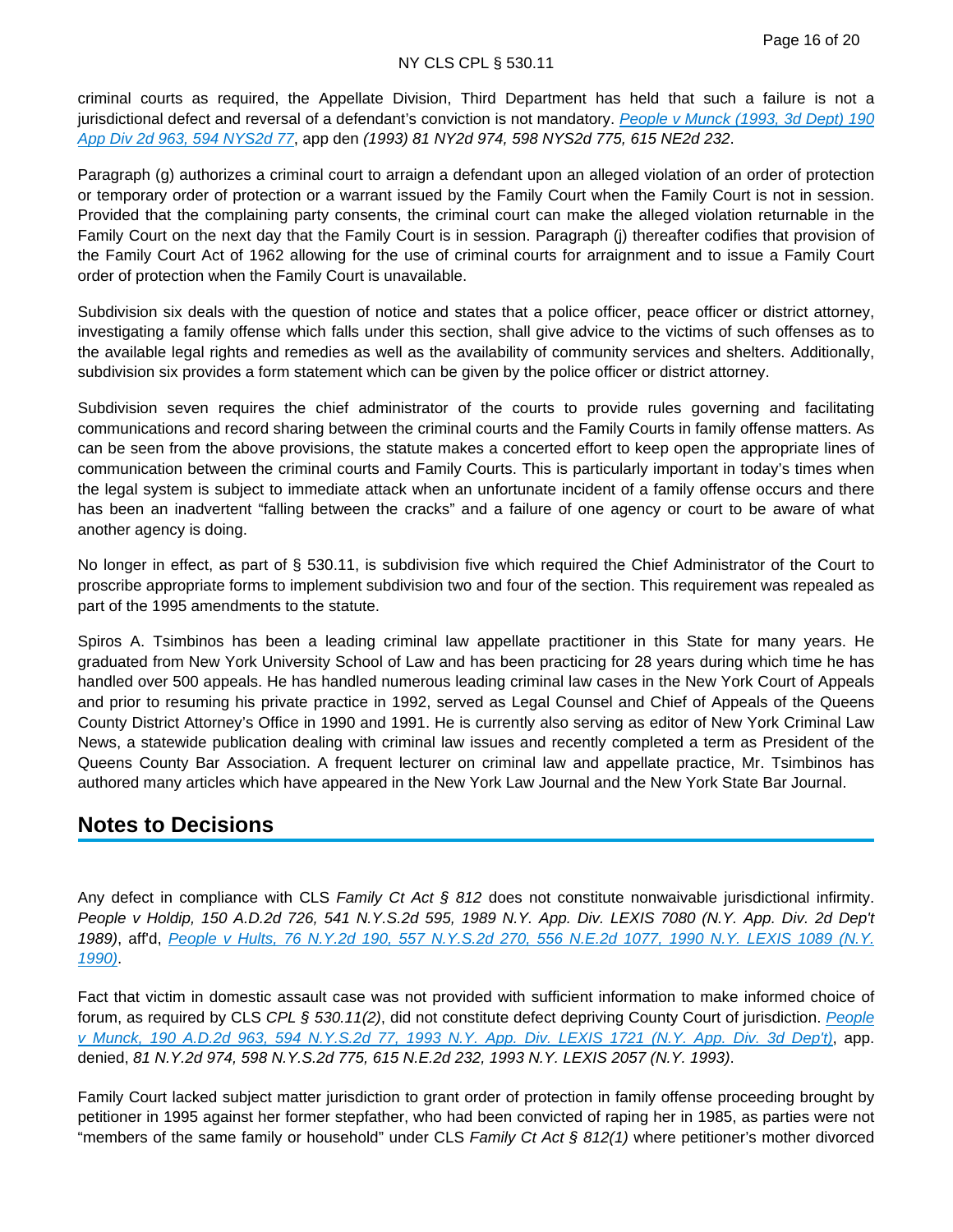respondent in 1985, thereby terminating relation of affinity between petitioner and her former stepfather. Orellana v [Escalante, 228 A.D.2d 63, 653 N.Y.S.2d 992, 1997 N.Y. App. Div. LEXIS 1712 \(N.Y. App. Div. 4th Dep't 1997\)](https://advance.lexis.com/api/document?collection=cases&id=urn:contentItem:3RGS-BG70-003V-B00F-00000-00&context=).

In defendant's prosecution for attempted murder in the second degree, [N.Y. Penal Law §§ 110.00](https://advance.lexis.com/api/document?collection=statutes-legislation&id=urn:contentItem:5CT3-1N21-6RDJ-851C-00000-00&context=), [125.25\(1\)](https://advance.lexis.com/api/document?collection=statutes-legislation&id=urn:contentItem:8VWB-NBX2-8T6X-73P3-00000-00&context=), the trial court properly refused to sentence defendant under  $N.Y.$  Penal Law § 60.12 because defendant and the victim were not members of the same family or household, N.Y. Crim. Proc. Law § 530.11(1). People v Johnson, 38 [A.D.3d 1327, 833 N.Y.S.2d 338, 2007 N.Y. App. Div. LEXIS 3263 \(N.Y. App. Div. 4th Dep't\)](https://advance.lexis.com/api/document?collection=cases&id=urn:contentItem:4N8N-5F40-0039-429F-00000-00&context=), app. denied, 9 N.Y.3d 866, 840 N.Y.S.2d 895, 872 N.E.2d 1201, 2007 N.Y. LEXIS 2458 (N.Y. 2007).

A defendant charged with assaulting his four-year-old son with whom he holds visitation rights under a divorce decree may be prohibited from any and all visitation with his son under a temporary order of protection issued pursuant to CPL 530.11, which empowers the court to issue a temporary order of protection as a condition of a pretrial release where a criminal action is pending involving a complaint charging assault between parent and child; the class "parent and child" is enumerated without reference to the marital status of the parents, and to deny the child the protections intended by the statute simply because, as part of a divorce decree, the defendant parent had been granted visitation rights, would be clearly contrary to legislative intent. People v Duignan, 104 Misc. 2d 351, [432 N.Y.S.2d 291, 1980 N.Y. Misc. LEXIS 2278 \(N.Y. City Crim. Ct. 1980\)](https://advance.lexis.com/api/document?collection=cases&id=urn:contentItem:3RRS-GBH0-003C-F16R-00000-00&context=).

County Criminal Court had jurisdiction over charge of second degree criminal contempt for defendant's alleged violation of Family Court order of protection, notwithstanding that defendant's wife had already filed violation of protection order petition in Family Court based on defendant's alleged harassment of her, for although Family Court and Criminal Court have concurrent jurisdiction over designated family offense proceedings under CLS CPL § 530.11 and CLS Family Ct Act § 812, and final choice of forum bars any subsequent proceeding in alternative court based on same offense, second degree criminal contempt is not "family offense," and thus statutes' election provisions were not applicable to that crime. People v McGraw, 138 Misc. 2d 349, 524 N.Y.S.2d 343, 1988 N.Y. [Misc. LEXIS 30 \(N.Y. Fam. Ct. 1988\)](https://advance.lexis.com/api/document?collection=cases&id=urn:contentItem:3S3K-2N00-003D-G2YJ-00000-00&context=).

Trial of defendant on charge of second degree criminal contempt for violation of Family Court protection order would not constitute double jeopardy merely because defendant's wife had already brought petition in Family Court for violation of protective order based on harassment, since Family Court proceedings were civil in nature, did not amount to prosecution or place defendant in jeopardy for same act or offense, and did not result in hearing, adjudication or penalty on allegations in petition. People v McGraw, 138 Misc. 2d 349, 524 N.Y.S.2d 343, 1988 N.Y. [Misc. LEXIS 30 \(N.Y. Fam. Ct. 1988\)](https://advance.lexis.com/api/document?collection=cases&id=urn:contentItem:3S3K-2N00-003D-G2YJ-00000-00&context=).

Court would dismiss, in interests of justice, count charging defendant with second degree criminal contempt for violating Family Court protection order since defendant's wife had already brought petition for violation of order in Family Court, which effectively resolved matter on parties' consent and opted to forgo holding defendant in contempt. [People v McGraw, 138 Misc. 2d 349, 524 N.Y.S.2d 343, 1988 N.Y. Misc. LEXIS 30 \(N.Y. Fam. Ct. 1988\)](https://advance.lexis.com/api/document?collection=cases&id=urn:contentItem:3S3K-2N00-003D-G2YJ-00000-00&context=).

Complainant, who filed petition in Family Court for her husband's alleged violation of protective order based on same acts for which she subsequently swore out criminal complaint against him, made binding election to proceed in Family Court with respect to those counts of information charging husband with third degree attempted assault, harassment, and second degree harassment, thus requiring dismissal of those charges in Criminal Court with leave to restore in Family Court, since (1) attempted assault and harassment are "family offenses" enumerated in CLS Family Ct Act § 812, which confers jurisdiction on Family Court concurrent with Criminal Court, and second degree aggravated harassment is "inextricably" linked with harassment, and (2) proceedings in Criminal Court were not commenced within 72 hours after still-pending Family Court proceeding was instituted as required by CLS Family Ct [Act § 821](https://advance.lexis.com/api/document?collection=statutes-legislation&id=urn:contentItem:8RGK-1RB2-D6RV-H2NJ-00000-00&context=) and CLS [CPL § 100.07](https://advance.lexis.com/api/document?collection=statutes-legislation&id=urn:contentItem:8SSW-JWY2-D6RV-H4FW-00000-00&context=); however, Criminal Court retained jurisdiction over those counts charging husband with second degree criminal trespass, endangering welfare of child, and second degree criminal contempt since those charges were either not technically congruent with enumerated "family offenses" or did not share any elements thereof. [People v Singleton, 140 Misc. 2d 960, 532 N.Y.S.2d 208, 1988 N.Y. Misc. LEXIS 509 \(N.Y. City](https://advance.lexis.com/api/document?collection=cases&id=urn:contentItem:3S3K-2KN0-003D-G2C3-00000-00&context=)  [Crim. Ct. 1988\)](https://advance.lexis.com/api/document?collection=cases&id=urn:contentItem:3S3K-2KN0-003D-G2C3-00000-00&context=).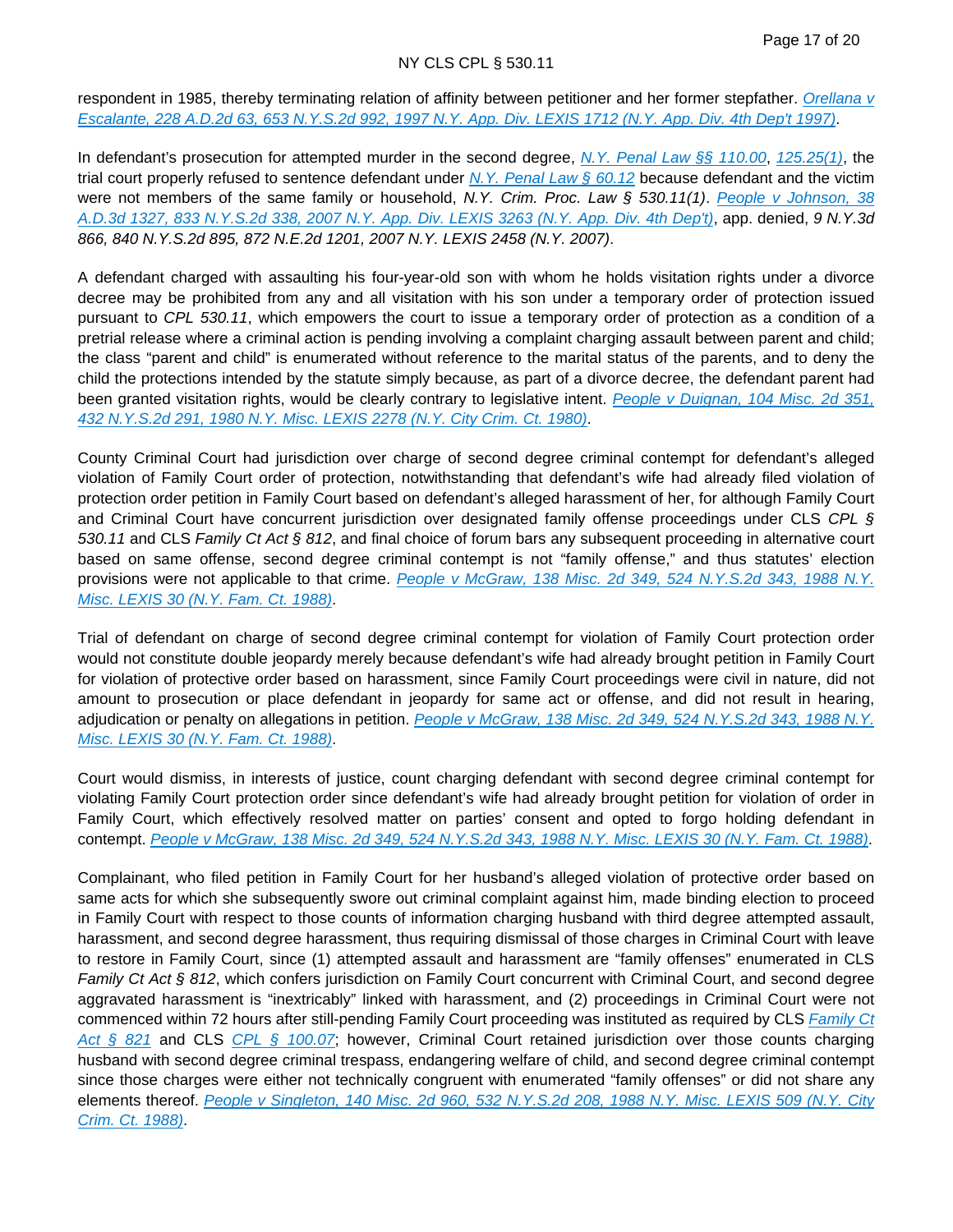Complainant's election to proceed in Family Court was not rendered invalid by fact that she was not informed of her right to initiate prosecution in Criminal Court, even if her election was not product of informed decision or was not appropriate to her needs, since such information at most consists of threshold, statutory directive with respect to procedures to be followed for access to Family Court or to criminal courts, unrelated to judicial competence of those courts. [People v Singleton, 140 Misc. 2d 960, 532 N.Y.S.2d 208, 1988 N.Y. Misc. LEXIS 509 \(N.Y. City Crim. Ct.](https://advance.lexis.com/api/document?collection=cases&id=urn:contentItem:3S3K-2KN0-003D-G2C3-00000-00&context=)  [1988\)](https://advance.lexis.com/api/document?collection=cases&id=urn:contentItem:3S3K-2KN0-003D-G2C3-00000-00&context=).

Hearing was not required to determine whether victim was advised of her right of election to proceed either in Criminal Court or Family Court under CLS CPL § 530.11 where Family Court petition filed and signed by victim stated "I certify I have been given an explanation with respect to Section 812 of the Family Court Act and 216 of the Judiciary Law with respect to Family Offense and same has been explained to me and I understand my rights thereunder" since CLS Family Ct Act § 812 and CLS Jud § 216 mirror CLS CPL § 530.11 in setting forth both options available to victim as to how to proceed, and their ramifications; to permit victim to testify that she was not advised of her rights would undermine statutory procedures and create uncertainty as to court in which proceeding should be adjudicated. People v Falzone, 142 Misc. 2d 337, 537 N.Y.S.2d 773, 1989 N.Y. Misc. LEXIS 37 (N.Y. [Crim. Ct. 1989\)](https://advance.lexis.com/api/document?collection=cases&id=urn:contentItem:3S2R-BH10-003V-B350-00000-00&context=).

Offense of criminal mischief is not within Family Court jurisdiction as delineated in CLS Family Ct Act  $\S$  812 and CLS CPL § 530.11, and thus exclusion provision of CLS [CPL § 100.07](https://advance.lexis.com/api/document?collection=statutes-legislation&id=urn:contentItem:8SSW-JWY2-D6RV-H4FW-00000-00&context=) does not apply to such offense. People v [Bulin, 142 Misc. 2d 776, 538 N.Y.S.2d 436, 1989 N.Y. Misc. LEXIS 115 \(N.Y. Dist. Ct. 1989\)](https://advance.lexis.com/api/document?collection=cases&id=urn:contentItem:3S2R-BF00-003V-B0MF-00000-00&context=).

Defendant can be subject to both Family Court proceeding involving charge of disorderly conduct and criminal proceeding involving charge of criminal mischief, even though both arise from same transaction, since family offense proceedings are civil in nature and there is no constitutional prohibition against concurrent criminal and civil remedies for same acts or transactions. People v Bulin, 142 Misc. 2d 776, 538 N.Y.S.2d 436, 1989 N.Y. Misc. [LEXIS 115 \(N.Y. Dist. Ct. 1989\)](https://advance.lexis.com/api/document?collection=cases&id=urn:contentItem:3S2R-BF00-003V-B0MF-00000-00&context=).

Charge of second degree aggravated harassment was "family offense" within meaning of CLS CPL § 530.11(1), even though not listed therein, where alleged actions of defendant, consisting of repeated annoying and abusive telephone calls to his wife, endangered only his wife and posed no threat to society at large. People v Baumann, [144 Misc. 2d 789, 545 N.Y.S.2d 519, 1989 N.Y. Misc. LEXIS 528 \(N.Y. Dist. Ct. 1989\)](https://advance.lexis.com/api/document?collection=cases&id=urn:contentItem:3S2R-B140-003V-B260-00000-00&context=).

Indictment charging defendant with second degree assault for stabbing her husband would be dismissed under CLS [CPL § 210.20\(1\)\(h\)](https://advance.lexis.com/api/document?collection=statutes-legislation&id=urn:contentItem:5CT2-YTD1-6RDJ-8474-00000-00&context=) where neither police nor prosecutor complied with CLS CPL § 530.11 by advising complainant of right to decide whether matter should be pursued as criminal proceeding or in Family Court as family offense proceeding, especially since complainant had joined in defendant's application to dismiss indictment and had filed family offense petition to obtain counseling and end family disruption. People v Warner, 146 Misc. 2d [1062, 554 N.Y.S.2d 794, 1990 N.Y. Misc. LEXIS 189 \(N.Y. Sup. Ct. 1990\)](https://advance.lexis.com/api/document?collection=cases&id=urn:contentItem:3S2R-9GM0-003V-B17K-00000-00&context=).

Criminal Court had jurisdiction over "family offenses" of third degree assault and harassment since (1) criminal courts, pursuant to CLS CPL § 530.11(1), and Family Courts, pursuant to CLS Family Ct Act § 812(1), were vested with concurrent jurisdiction over family offenses, and (2) fact that victim originally chose Family Court as forum for proceeding which led to order of protection did not mean that Criminal Court did not have jurisdiction over proceeding arising from violation of protection order. People v Jhon, 150 Misc. 2d 842, 570 N.Y.S.2d 427 (N.Y. City [Crim. Ct. 1991\)](https://advance.lexis.com/api/document?collection=cases&id=urn:contentItem:3S2R-8R50-003V-B1YC-00000-00&context=).

Local criminal court had exclusive jurisdiction over charge of second degree criminal contempt under CLS Penal §  $215.50(3)$  although it was based on violation of Family Court order of protection since (1) crime was not designated "family offense" within CLS Family Ct Act § 812(1) and CLS CPL § 530.11(1), and (2) language of CLS Penal §  $215.50(3)$ , which referred to disobedience of "mandate of a court," meant mandate of any court, including Family Court. [People v Jhon, 150 Misc. 2d 842, 570 N.Y.S.2d 427 \(N.Y. City Crim. Ct. 1991\)](https://advance.lexis.com/api/document?collection=cases&id=urn:contentItem:3S2R-8R50-003V-B1YC-00000-00&context=).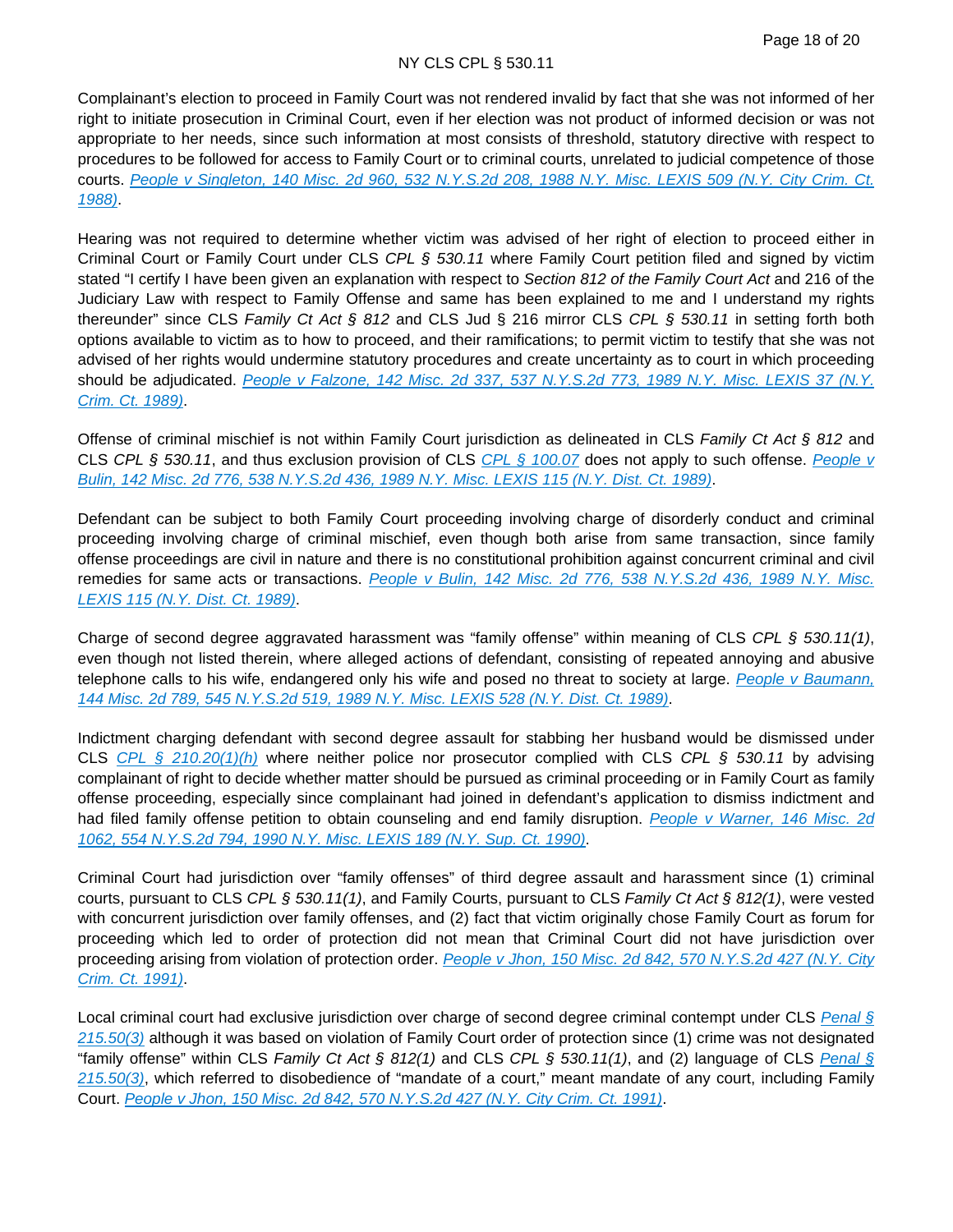Victim's filing of family offense petition against her former husband in Family Court, within 72 hours of commencement of criminal assault proceeding which she initiated against him based on same incident, constituted "final choice of forum" to proceed in Family Court under applicable election of forum statutes, and thus misdemeanor information would be dismissed. People v Fisher, 153 Misc. 2d 86, 580 N.Y.S.2d 625, 1991 N.Y. [Misc. LEXIS 781 \(N.Y. J. Ct. 1991\)](https://advance.lexis.com/api/document?collection=cases&id=urn:contentItem:3S2R-8650-003V-B1SD-00000-00&context=).

As the geographic limitation on the criminal court's jurisdiction did not also limit the family court's jurisdiction over family offense proceedings, the family court properly exercised jurisdiction over the parties' petitions under N.Y. Fam. Ct. Act  $\S 812$ , even though the acts allegedly occurred on the island territory of Anguilla. Matter of Richardson [v Richardson, 80 A.D.3d 32, 910 N.Y.S.2d 149, 2010 N.Y. App. Div. LEXIS 8053 \(N.Y. App. Div. 2d Dep't 2010\)](https://advance.lexis.com/api/document?collection=cases&id=urn:contentItem:51D7-XKF1-F04J-71M2-00000-00&context=).

Judge could indicate suggested bail on arrest warrant or bench warrant, provided it was noted that suggestion was recommendation only. Ops Adv Comm Jud Ethics No. 98-78.

Consideration of bail suggested by another judge on arrest warrant or bench warrant did not diminish judge's independent duty to consider relevant bail factors, as required by law, Ops Adv Comm Jud Ethics No. 98-78.

There is no legal requirement to contact absent complainant concerning his or her rights under CLS CPL §  $530.11(2)$ (h), inasmuch as such rights must first be told to complainant at his/her "first appearance before the court"; if, however, complainant is present at time of initial appearance, judge must advise him/her of those rights in presence of all parties. Ops Adv Comm Jud Ethics No. 05-81.

Non-lawyer, part-time town justice may appear in Family Court as advocate for not-for-profit organization's client and may accept employment with Court Appointed Special Advocate program to train and supervise program volunteers, but is disqualified from presiding over any matter involving not-for-profit organization or special advocate program and in any matter heard in his/her court under CLS CPL § 530.11(4), § 530.12(3-a) or § 530.12(3-b) that involves client of not-for profit organization or member of client's family. Ops Adv Comm Jud Ethics No. 08-58.

# **Research References & Practice Aids**

#### **Cross References:**

This section referred to in §§ 30.30, 100.07, 140.10, 170.55, 530.12; CLS *[Exec § 841](https://advance.lexis.com/api/document?collection=statutes-legislation&id=urn:contentItem:5CT3-0SG1-6RDJ-8522-00000-00&context=)*; Jud § 216.

Functions, powers and duties of the commissioner with respect to the council, CLS Exec  $\S 841$ .

Infancy, CLS [Penal § 30.00](https://advance.lexis.com/api/document?collection=statutes-legislation&id=urn:contentItem:8MWD-MR52-8T6X-7140-00000-00&context=).

Transfer to family court, CLS Family Ct Act  $\S 813$ .

Transfer to criminal court, CLS  $F_{\text{amily}}$  Ct Act § 813.

#### **Jurisprudences:**

Information Concerning Proceedings Involving Family-Related Offenses, FCA Art. 8, Form No. 8-1.

Spanish Translation of Form 8-1, FCA Art. 8, Form No. 8-1a.

8 Am Jur 2d, Bail and Recognizance §§ 9, 11, 42, 49.

18 Am Jur Proof of Facts 2d 149, Excessive Bail.

#### **Law Reviews:**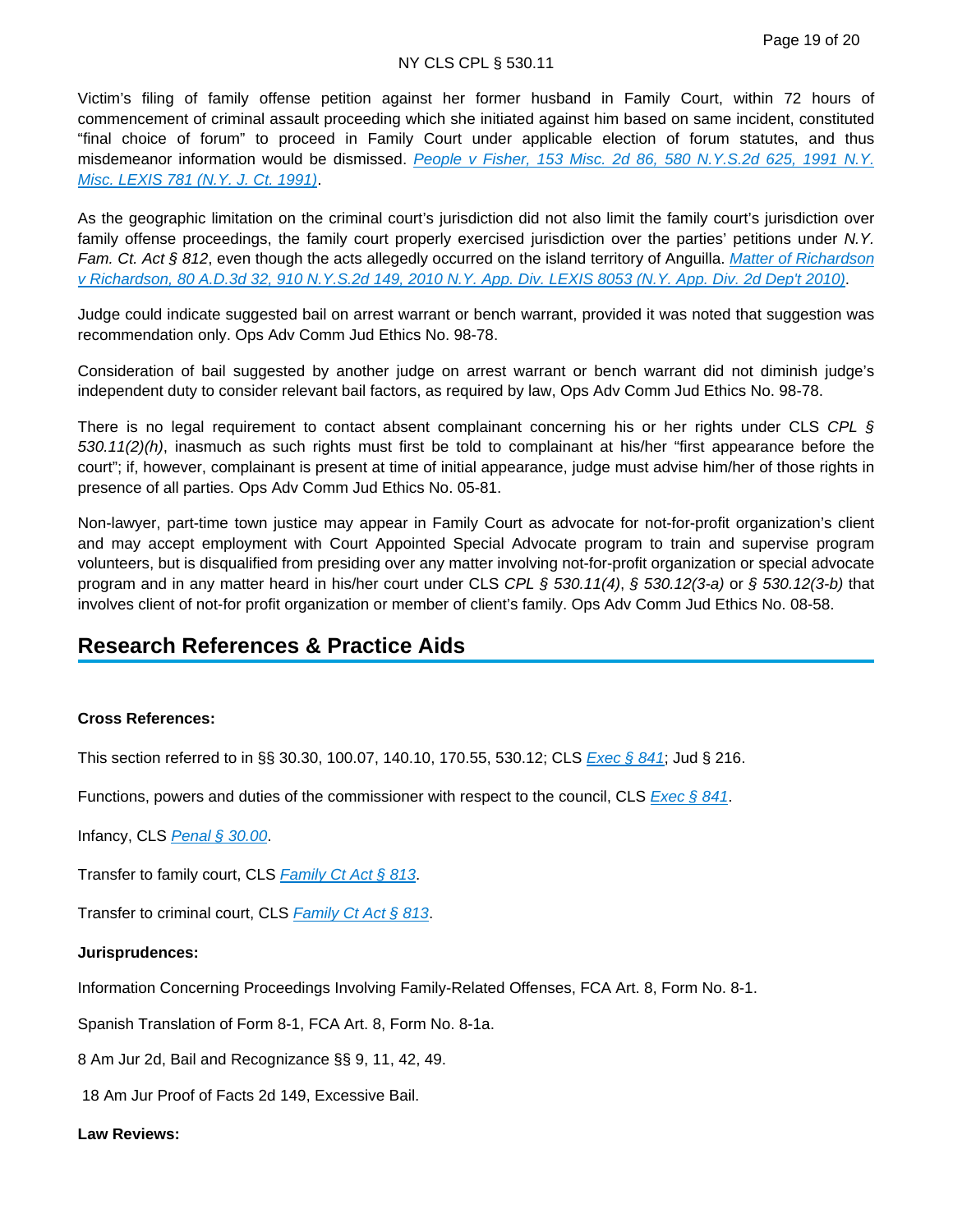Symposium on reconceptualizing violence against women by intimate partners: critical issues. [58 Alb. L. Rev. 957](https://advance.lexis.com/api/document?collection=analytical-materials&id=urn:contentItem:3S3T-W1M0-00CW-207F-00000-00&context=).

Symposium, Domestic violence and the law. [16 Pace L. Rev. 1](https://advance.lexis.com/api/document?collection=analytical-materials&id=urn:contentItem:3S3T-VCF0-00CV-R12R-00000-00&context=).

#### **Matthew Bender's New York Civil Practice:**

1 Lansner, Reichler, [New York Civil Practice: Matrimonial Actions § 6.04](https://advance.lexis.com/api/document?collection=analytical-materials&id=urn:contentItem:528Y-XXF0-R03N-B54D-00000-00&context=); 4 Lansner, Reichler, New York Civil Practice: Matrimonial Actions § 66.06.

## **Annotations:**

Right of bail in proceedings in juvenile courts. [53 ALR3d 848](https://advance.lexis.com/api/document?collection=analytical-materials&id=urn:contentItem:5TVG-5GH0-00CM-M451-00000-00&context=).

Modern status of the application of "discovery rule" to postpone running of limitations against actions relating to breach of building and construction contracts. [33 ALR5th 1](https://advance.lexis.com/api/document?collection=analytical-materials&id=urn:contentItem:5T0X-YJF0-00CR-649P-00000-00&context=).

Applicability of rules of evidence to juvenile transfer, waiver, or certification hearings. 37 ALR5th 703.

#### **Matthew Bender's New York Practice Guides:**

3 New York Practice Guide: Domestic Relations §§ 36.02, 36.03, 36.06—36.08.

#### **Texts:**

[New York Criminal Practice Ch. 9](https://advance.lexis.com/api/document?collection=analytical-materials&id=urn:contentItem:4JSX-JBR0-R03M-J338-00000-00&context=).

[New York Criminal Practice Ch. 13](https://advance.lexis.com/api/document?collection=analytical-materials&id=urn:contentItem:4JSX-JH20-R03N-G4K8-00000-00&context=).

#### **Hierarchy Notes:**

[NY CLS CPL](https://advance.lexis.com/api/document?collection=statutes-legislation&id=urn:contentItem:5CT2-YTD1-6RDJ-83Y5-00000-00&context=)

[NY CLS CPL, Pt. THREE, Title P](https://advance.lexis.com/api/document?collection=statutes-legislation&id=urn:contentItem:5CT2-YTD1-6RDJ-84HP-00000-00&context=)

[NY CLS CPL, Pt. THREE, Title P, Art. 530](https://advance.lexis.com/api/document?collection=statutes-legislation&id=urn:contentItem:5CT2-YTD1-6RDJ-84J8-00000-00&context=)

New York Consolidated Laws Service Copyright © 2019 Matthew Bender, Inc., a member of the LexisNexis (TM) Group All rights reserved.

**End of Document**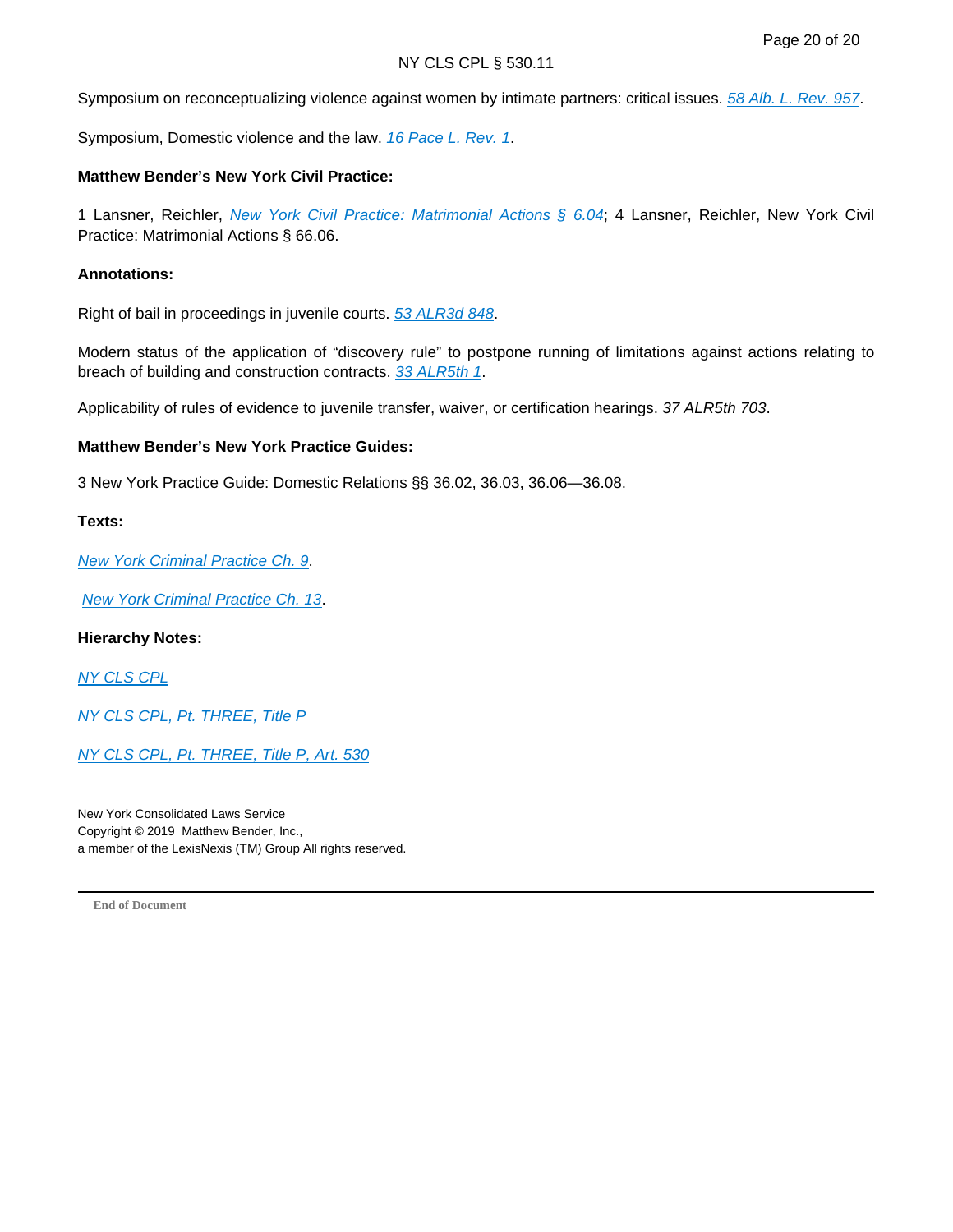# **[NY CLS Family Ct Act § 812](https://advance.lexis.com/api/document?collection=statutes-legislation&id=urn:contentItem:8W31-F482-D6RV-H41B-00000-00&context=)**

Current through 2019 released Chapters 1-105

**New York Consolidated Laws Service > Family Court Act (§ 111) > Article 8 Family Offenses Proceedings (Pts. 1 — 4) > Part 1 Jurisdiction (§§ 811 — 818)**

# **Notice**

 $\blacktriangleright$  This section has more than one version with varying effective dates.

# **§ 812. Procedures for family offense proceedings [Effective September 21, 2019]**

**1.**

Jurisdiction. The family court and the criminal courts shall have concurrent jurisdiction over any proceeding concerning acts which would constitute disorderly conduct, unlawful dissemination or publication of an intimate image, harassment in the first degree, harassment in the second degree, aggravated harassment in the second degree, sexual misconduct, forcible touching, sexual abuse in the third degree, sexual abuse in the second degree as set forth in subdivision one of section 130.60 of [the penal law](https://advance.lexis.com/api/document?collection=statutes-legislation&id=urn:contentItem:5CT3-1N21-6RDJ-854G-00000-00&context=), stalking in the first degree, stalking in the second degree, stalking in the third degree, stalking in the fourth degree, criminal mischief, menacing in the second degree, menacing in the third degree, reckless endangerment, criminal obstruction of breathing or blood circulation, strangulation in the second degree, strangulation in the first degree, assault in the second degree, assault in the third degree, an attempted assault, identity theft in the first degree, identity theft in the second degree, identity theft in the third degree, grand larceny in the fourth degree, grand larceny in the third degree , coercion in the second degree or coercion in the third degree as set forth in subdivisions one, two and three of [section 135.60 of the penal law](https://advance.lexis.com/api/document?collection=statutes-legislation&id=urn:contentItem:8RGK-5R62-D6RV-H39B-00000-00&context=) between spouses or former spouses, or between parent and child or between members of the same family or household except that if the respondent would not be criminally responsible by reason of age pursuant to [section 30.00 of the penal law](https://advance.lexis.com/api/document?collection=statutes-legislation&id=urn:contentItem:8MWD-MR52-8T6X-7140-00000-00&context=), then the family court shall have exclusive jurisdiction over such proceeding. Notwithstanding a complainant's election to proceed in family court, the criminal court shall not be divested of jurisdiction to hear a family offense proceeding pursuant to this section. In any proceeding pursuant to this article, a court shall not deny an order of protection, or dismiss a petition, solely on the basis that the acts or events alleged are not relatively contemporaneous with the date of the petition, the conclusion of the fact-finding or the conclusion of the dispositional hearing. For purposes of this article, "disorderly conduct" includes disorderly conduct not in a public place. For purposes of this article, "members of the same family or household" shall mean the following:

**(a)**persons related by consanguinity or affinity;

**(b)**persons legally married to one another;

**(c)**persons formerly married to one another regardless of whether they still reside in the same household;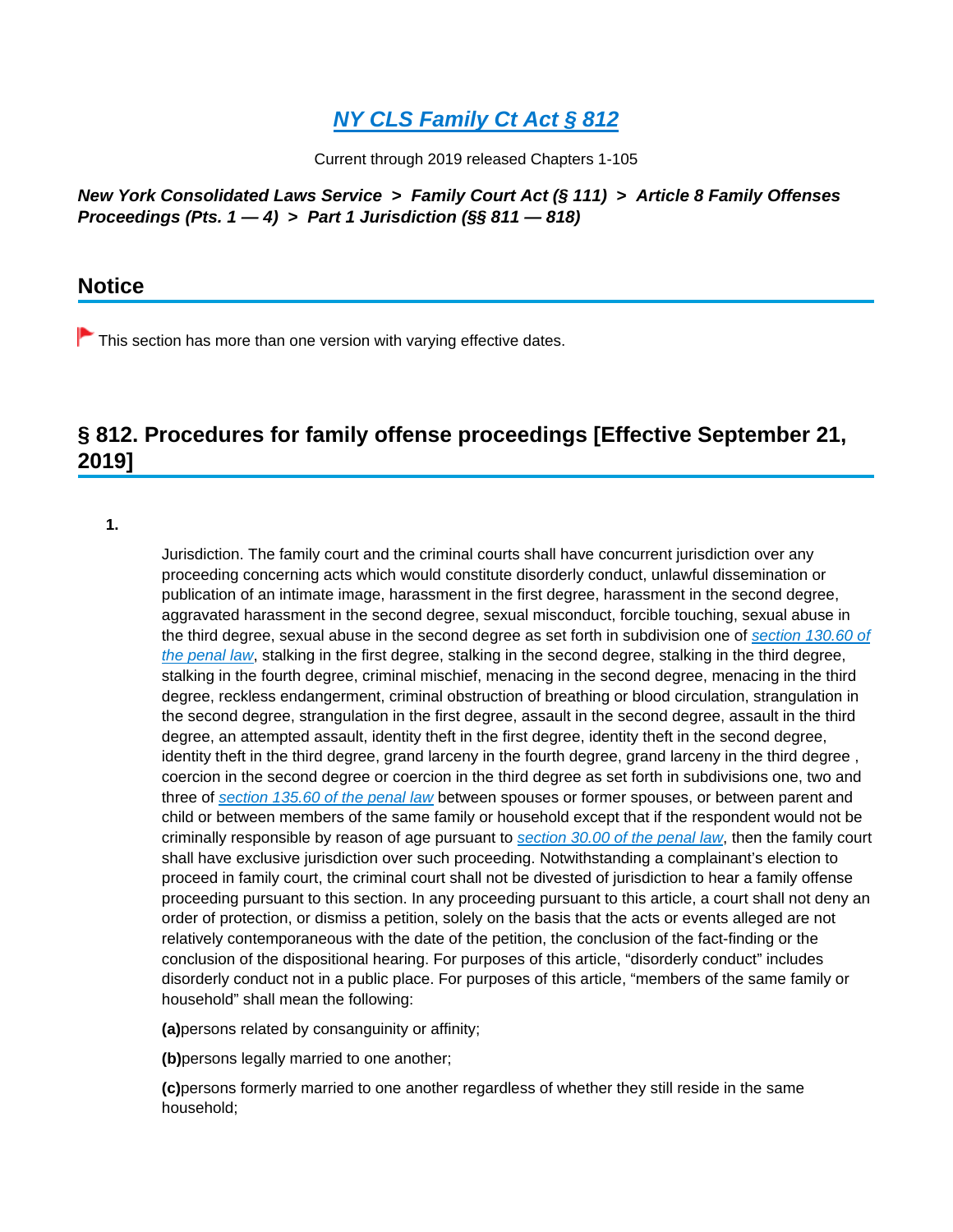**(d)**persons who have a child in common regardless of whether such persons have been married or have lived together at any time; and

**(e)**persons who are not related by consanguinity or affinity and who are or have been in an intimate relationship regardless of whether such persons have lived together at any time. Factors the court may consider in determining whether a relationship is an "intimate relationship" include but are not limited to: the nature or type of relationship, regardless of whether the relationship is sexual in nature; the frequency of interaction between the persons; and the duration of the relationship. Neither a casual acquaintance nor ordinary fraternization between two individuals in business or social contexts shall be deemed to constitute an "intimate relationship".

**2.**Information to petitioner or complainant. The chief administrator of the courts shall designate the appropriate persons, including, but not limited to district attorneys, criminal and family court clerks, corporation counsels, county attorneys, victims assistance unit staff, probation officers, warrant officers, sheriffs, police officers or any other law enforcement officials, to inform any petitioner or complainant bringing a proceeding under this article, before such proceeding is commenced, of the procedures available for the institution of family offense proceedings, including but not limited to the following:

**(a)**That there is concurrent jurisdiction with respect to family offenses in both family court and the criminal courts;

**(b)**That a family court proceeding is a civil proceeding and is for the purpose of attempting to stop the violence, end the family disruption and obtain protection. Referrals for counseling, or counseling services, are available through probation for this purpose;

**(c)**That a proceeding in the criminal courts is for the purpose of prosecution of the offender and can result in a criminal conviction of the offender;

**(d)**That a proceeding or action subject to the provisions of this section is initiated at the time of the filing of an accusatory instrument or family court petition, not at the time of arrest, or request for arrest, if any;

#### **(e)**[Repealed]

**(f)**That an arrest may precede the commencement of a family court or a criminal court proceeding, but an arrest is not a requirement for commencing either proceeding; provided, however, that the arrest of an alleged offender shall be made under the circumstances described in subdivision four of section [140.10 of the criminal procedure law](https://advance.lexis.com/api/document?collection=statutes-legislation&id=urn:contentItem:5HFT-8XC1-DXC8-0157-00000-00&context=);

**(g)**That notwithstanding a complainant's election to proceed in family court, the criminal court shall not be divested of jurisdiction to hear a family offense proceeding pursuant to this section.

**3.**Official responsibility. No official or other person designated pursuant to subdivision two of this section shall discourage or prevent any person who wishes to file a petition or sign a complaint from having access to any court for that purpose.

**4.**Official forms. The chief administrator of the courts shall prescribe an appropriate form to implement subdivision two of this section.

**5.**Notice. Every police officer, peace officer or district attorney investigating a family offense under this article shall advise the victim of the availability of a shelter or other services in the community, and shall immediately give the victim written notice of the legal rights and remedies available to a victim of a family offense under the relevant provisions of the criminal procedure law, the family court act and the domestic relations law. Such notice shall be available in English and Spanish and, if necessary, shall be delivered orally and shall include but not be limited to the following statement:

If you are the victim of domestic violence, you may request that the officer assist in providing for your safety and that of your children, including providing information on how to obtain a temporary order of protection. You may also request that the officer assist you in obtaining your essential personal effects and locating and taking you, or assist in making arrangements to take you, and your children to a safe place within such officer's jurisdiction, including but not limited to a domestic violence program, a family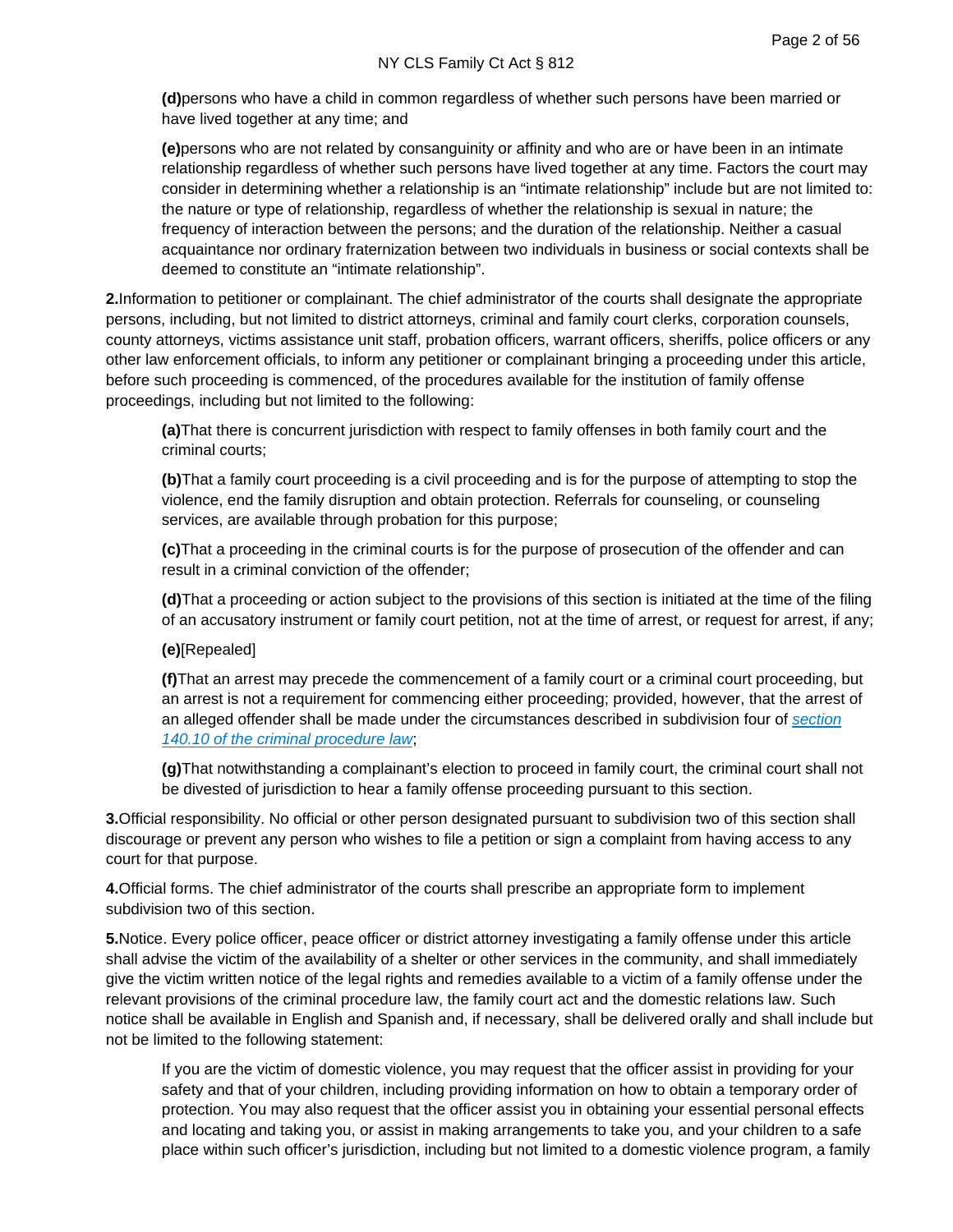#### NY CLS Family Ct Act § 812

member's or a friend's residence, or a similar place of safety. When the officer's jurisdiction is more than a single county, you may ask the officer to take you or make arrangements to take you and your children to a place of safety in the county where the incident occurred. If you or your children are in need of medical treatment, you have the right to request that the officer assist you in obtaining such medical treatment. You may request a copy of any incident reports at no cost from the law enforcement agency. You have the right to seek legal counsel of your own choosing and if you proceed in family court and if it is determined that you cannot afford an attorney, one must be appointed to represent you without cost to you.

You may ask the district attorney or a law enforcement officer to file a criminal complaint. You also have the right to file a petition in the family court when a family offense has been committed against you. You have the right to have your petition and request for an order of protection filed on the same day you appear in court, and such request must be heard that same day or the next day court is in session. Either court may issue an order of protection from conduct constituting a family offense which could include, among other provisions, an order for the respondent or defendant to stay away from you and your children. The family court may also order the payment of temporary child support and award temporary custody of your children. If the family court is not in session, you may seek immediate assistance from the criminal court in obtaining an order of protection.

The forms you need to obtain an order of protection are available from the family court and the local criminal court (the addresses and telephone numbers shall be listed). The resources available in this community for information relating to domestic violence, treatment of injuries, and places of safety and shelters can be accessed by calling the following 800 numbers (the statewide English and Spanish language 800 numbers shall be listed and space shall be provided for local domestic violence hotline telephone numbers).

Filing a criminal complaint or a family court petition containing allegations that are knowingly false is a crime.

The division of criminal justice services in consultation with the state office for the prevention of domestic violence shall prepare the form of such written notice consistent with the provisions of this section and distribute copies thereof to the appropriate law enforcement officials pursuant to subdivision nine of section [eight hundred forty-one of the executive law](https://advance.lexis.com/api/document?collection=statutes-legislation&id=urn:contentItem:5CT3-0SG1-6RDJ-8522-00000-00&context=). Additionally, copies of such notice shall be provided to the chief administrator of the courts to be distributed to victims of family offenses through the family court at such time as such persons first come before the court and to the state department of health for distribution to all hospitals defined under article twenty-eight of the public health law. No cause of action for damages shall arise in favor of any person by reason of any failure to comply with the provisions of this subdivision except upon a showing of gross negligence or willful misconduct.

# **History**

Add, L 1962, ch 686; amd, L 1964, ch 156, § 1; L 1969, ch 736, § 2; L 1977, ch 449, § 1; L 1978, ch 628, § 3; L 1978, ch 629, § 2, eff July 24, 1978; L 1980, ch 530, §§ 5, 6; L 1981, ch 416, § 14; L 1983, ch 925, § 1, eff Aug 8, 1983; L 1984, ch 948, §§ 7, 8; L 1986, ch 847, § 1; [L 1990, ch 577, § 1](https://advance.lexis.com/api/document?collection=statutes-legislation&id=urn:contentItem:3SYG-9GF0-003Y-V256-00000-00&context=); [L 1990, ch 667, § 2](https://advance.lexis.com/api/document?collection=statutes-legislation&id=urn:contentItem:3SYG-9GK0-003Y-V28C-00000-00&context=); [L 1992, ch 345, § 7](https://advance.lexis.com/api/document?collection=statutes-legislation&id=urn:contentItem:3SYG-98B0-003Y-V51N-00000-00&context=); [L](https://advance.lexis.com/api/document?collection=statutes-legislation&id=urn:contentItem:3SYG-8WY0-003Y-V30R-00000-00&context=)  [1994, ch 222, §§ 6](https://advance.lexis.com/api/document?collection=statutes-legislation&id=urn:contentItem:3SYG-8WY0-003Y-V30R-00000-00&context=)–9; [L 1994, ch 224, § 1](https://advance.lexis.com/api/document?collection=statutes-legislation&id=urn:contentItem:3SYG-8X00-003Y-V30T-00000-00&context=), eff Jan 1, 1995; [L 1995, ch 440, § 1](https://advance.lexis.com/api/document?collection=statutes-legislation&id=urn:contentItem:3SYG-8TY0-003Y-V2CP-00000-00&context=); [L 1999, ch 125, §§ 3](https://advance.lexis.com/api/document?collection=statutes-legislation&id=urn:contentItem:3X0K-4340-003Y-V02M-00000-00&context=), 4, eff June 29, 1999; [L 1999, ch 635, § 7](https://advance.lexis.com/api/document?collection=statutes-legislation&id=urn:contentItem:3Y2T-Y630-003Y-V0S7-00000-00&context=), eff Dec 1, 1999; [L 2007, ch 541, § 1](https://advance.lexis.com/api/document?collection=statutes-legislation&id=urn:contentItem:5CWT-BC11-DY1N-W3FR-00000-00&context=), eff Nov 13, 2007; [L 2008, ch 326, § 7](https://advance.lexis.com/api/document?collection=statutes-legislation&id=urn:contentItem:5CWT-BPW1-DY1N-W4T4-00000-00&context=), eff July 21, 2008; [L 2009, ch 476, § 4](https://advance.lexis.com/api/document?collection=statutes-legislation&id=urn:contentItem:5CWT-C231-DY1N-W2P0-00000-00&context=), eff Dec 15, 2009; [L 2010, ch 341, § 5](https://advance.lexis.com/api/document?collection=statutes-legislation&id=urn:contentItem:5CWT-C521-DY1N-W0ST-00000-00&context=), eff Aug 13, 2010; [L 2010, ch 405, § 9](https://advance.lexis.com/api/document?collection=statutes-legislation&id=urn:contentItem:5CWT-C561-DY1N-W1YT-00000-00&context=), eff Nov 11, 2010; [L 2013, ch 526, § 1](https://advance.lexis.com/api/document?collection=statutes-legislation&id=urn:contentItem:5CWT-C5F1-DY1N-W4TP-00000-00&context=), eff Dec 18, 2013; L 2018, ch 55, § 5 (Part NN), eff Nov 1, 2018; L 2019, ch 109, § 3, eff Sept 21, 2019.

Annotations

# **Notes**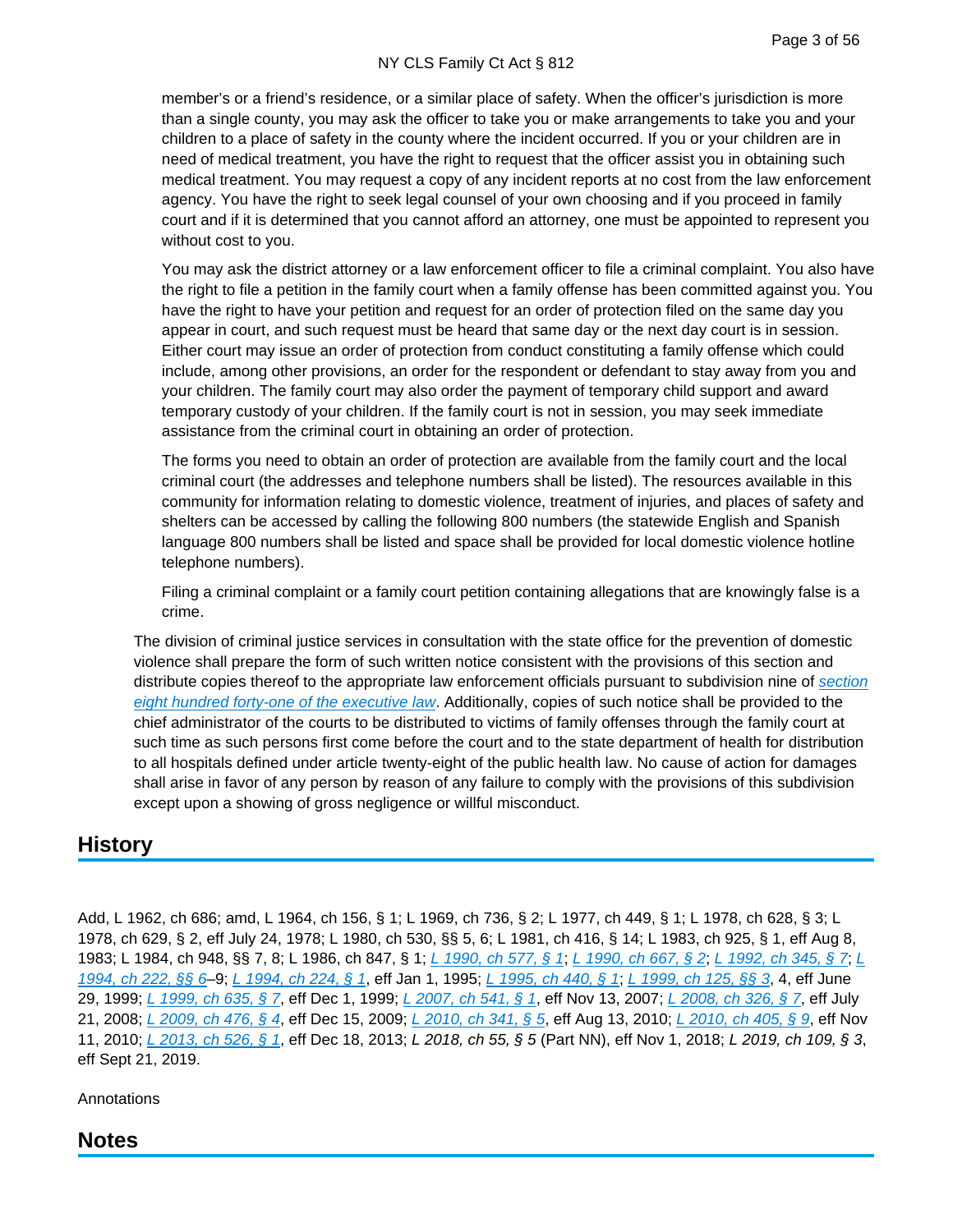## **Editor's Notes**

**[Laws 1994, ch 222, §§ 1, 2](https://advance.lexis.com/api/document?collection=statutes-legislation&id=urn:contentItem:3SYG-8WY0-003Y-V30R-00000-00&context=),** eff Jan 1, 1995, provide as follows:

 Section 1. Legislative findings. The legislature hereby finds and declares that there are few more prevalent or more serious problems confronting the families and households of New York than domestic violence. It is a crime which destroys the household as a place of safety, sanctuary, freedom and nurturing for all household members. We also know that this violence results in tremendous costs to our social services, legal, medical and criminal justice systems, as they are all confronted with its tragic aftermath.

 Domestic violence affects people from every race, religion, ethnic, educational and socio-economic group. It is the single major cause of injury to women. More women are hurt from being beaten than are injured in auto accidents, muggings and rapes combined.

 The corrosive effect of domestic violence is far reaching. The batterer's violence injures children both directly and indirectly. Abuse of a parent is detrimental to children whether or not they are physically abused themselves. Children who witness domestic violence are more likely to experience delayed development, feelings of fear, depression and helplessness and are more likely to become batterers themselves.

 No age group is immune from domestic violence. Too many of New York's elderly residents have become the victims of their own family or household members, leaving these senior citizens without hope or meaningful legal redress.

 A great deal of progress has been achieved in the effort to heighten public awareness about domestic violence and to provide services for affected family members. Dedicated individuals, shelter programs and advocacy organizations have been working successfully for years in order to provide refuge, counseling, legal relief and protection to victims of family violence. These efforts have also played a key role in bringing this issue into the open by helping individuals to survive domestic violence and work toward its prevention.

 Fortunately, with this heightened awareness has come a considerable shift in the public understanding of, and perspective on, domestic violence. In recent years, for example, what was once largely considered a private matter has come to be more correctly regarded as criminal behavior.

 The legislature further finds and declares that domestic violence is criminal conduct occurring between members of the same family or household which warrants stronger intervention than is presently authorized under New York's laws. The integrity of New York's families from its youngest to its oldest members is undermined by a permissive or casual attitude towards violence between household members. The legislature further finds and declares that in circumstances where domestic violence continues in violation of lawful court orders, action under the criminal law must remain in place as a necessary and available option. Notwithstanding the evolution of the law of domestic violence in New York, death and serious physical injury by and between family members continues unabated. The victims of family offenses must be entitled to the fullest protections of our civil and criminal laws.

 Therefore, the legislature finds and determines that it is necessary to strengthen materially New York's statutes by providing for immediate deterrent action by law enforcement officials and members of the judiciary, by increasing penalties for acts of violence within the household, and by integrating the purposes of the family and criminal laws to assure clear and certain standards of protection for New York's families consistent with the interests of fairness and substantial justice.

 § 2. This act shall be known and may be cited as "the family protection and domestic violence intervention act of 1994."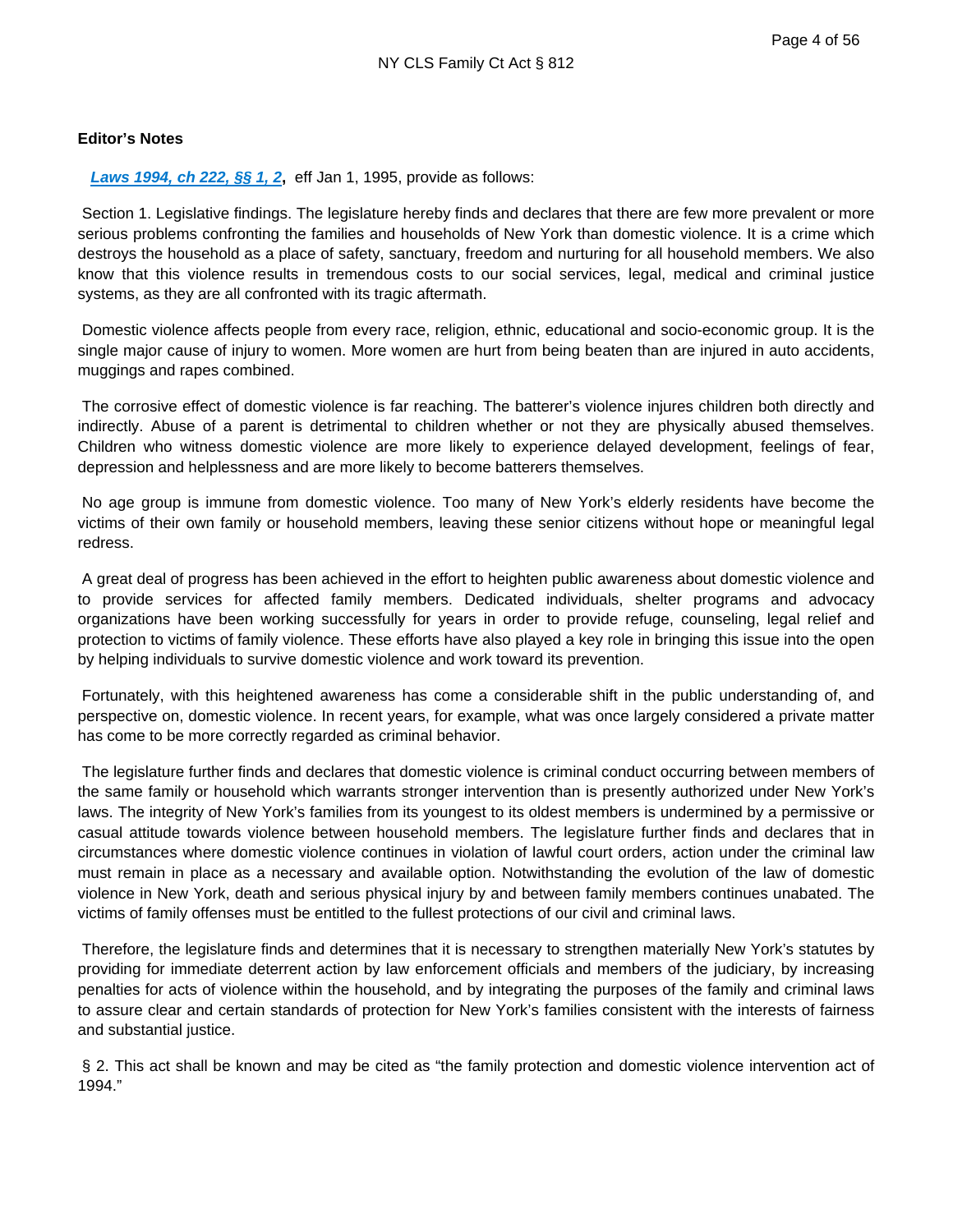Domestic violence affects people from every race, religion, ethnic, educational and socio-economic group. It is the single major cause of injury to women. More women are hurt from being beaten than are injured in auto accidents, muggings and rapes combined.

The corrosive effect of domestic violence is far reaching. The batterer's violence injures children both directly and indirectly. Abuse of a parent is detrimental to children whether or not they are physically abused themselves. Children who witness domestic violence are more likely to experience delayed development, feelings of fear, depression and helplessness and are more likely to become batterers themselves.

No age group is immune from domestic violence. Too many of New York's elderly residents have become the victims of their own family or household members, leaving these senior citizens without hope or meaningful legal redress.

A great deal of progress has been achieved in the effort to heighten public awareness about domestic violence and to provide services for affected family members. Dedicated individuals, shelter programs and advocacy organizations have been working successfully for years in order to provide refuge, counseling, legal relief and protection to victims of family violence. These efforts have also played a key role in bringing this issue into the open by helping individuals to survive domestic violence and work toward its prevention.

Fortunately, with this heightened awareness has come a considerable shift in the public understanding of, and perspective on, domestic violence. In recent years, for example, what was once largely considered a private matter has come to be more correctly regarded as criminal behavior.

The legislature further finds and declares that domestic violence is criminal conduct occurring between members of the same family or household which warrants stronger intervention than is presently authorized under New York's laws. The integrity of New York's families from its youngest to its oldest members is undermined by a permissive or casual attitude towards violence between household members. The legislature further finds and declares that in circumstances where domestic violence continues in violation of lawful court orders, action under the criminal law must remain in place as a necessary and available option. Notwithstanding the evolution of the law of domestic violence in New York, death and serious physical injury by and between family members continues unabated. The victims of family offenses must be entitled to the fullest protections of our civil and criminal laws.

Therefore, the legislature finds and determines that it is necessary to strengthen materially New York's statutes by providing for immediate deterrent action by law enforcement officials and members of the judiciary, by increasing penalties for acts of violence within the household, and by integrating the purposes of the family and criminal laws to assure clear and certain standards of protection for New York's families consistent with the interests of fairness and substantial justice.

§ 2. This act shall be known and may be cited as "the family protection and domestic violence intervention act of 1994."

**[Laws 1995, ch 440, § 3](https://advance.lexis.com/api/document?collection=statutes-legislation&id=urn:contentItem:3SYG-8TY0-003Y-V2CP-00000-00&context=),** eff Nov 1, 1995, provides as follows:

§ 3. This act shall take effect on the first day of November next succeeding the date on which it shall have become a law, provided, however, that it shall apply solely to family offenses committed on and after such date.

**[Laws 1999, ch 635, §§ 1](https://advance.lexis.com/api/document?collection=statutes-legislation&id=urn:contentItem:3Y2T-Y630-003Y-V0S7-00000-00&context=), 2 and 17,** eff Dec 1, 1999, provide as follows:

Section 1. Short title. This act shall be known and may be cited as the "clinic access and anti-stalking act of 1999."

§ 2. Legislative intent. The legislature finds and declares that criminal stalking behavior, including threatening, violent or other criminal conduct has become more prevalent in New York state in recent years. The unfortunate reality is that stalking victims have been intolerably forced to live in fear of their stalkers. Stalkers who repeatedly follow, phone, write, confront, threaten or otherwise unacceptably intrude upon their victims, often inflict immeasurable emotional and physical harm upon them. Current law does not adequately recognize the damage to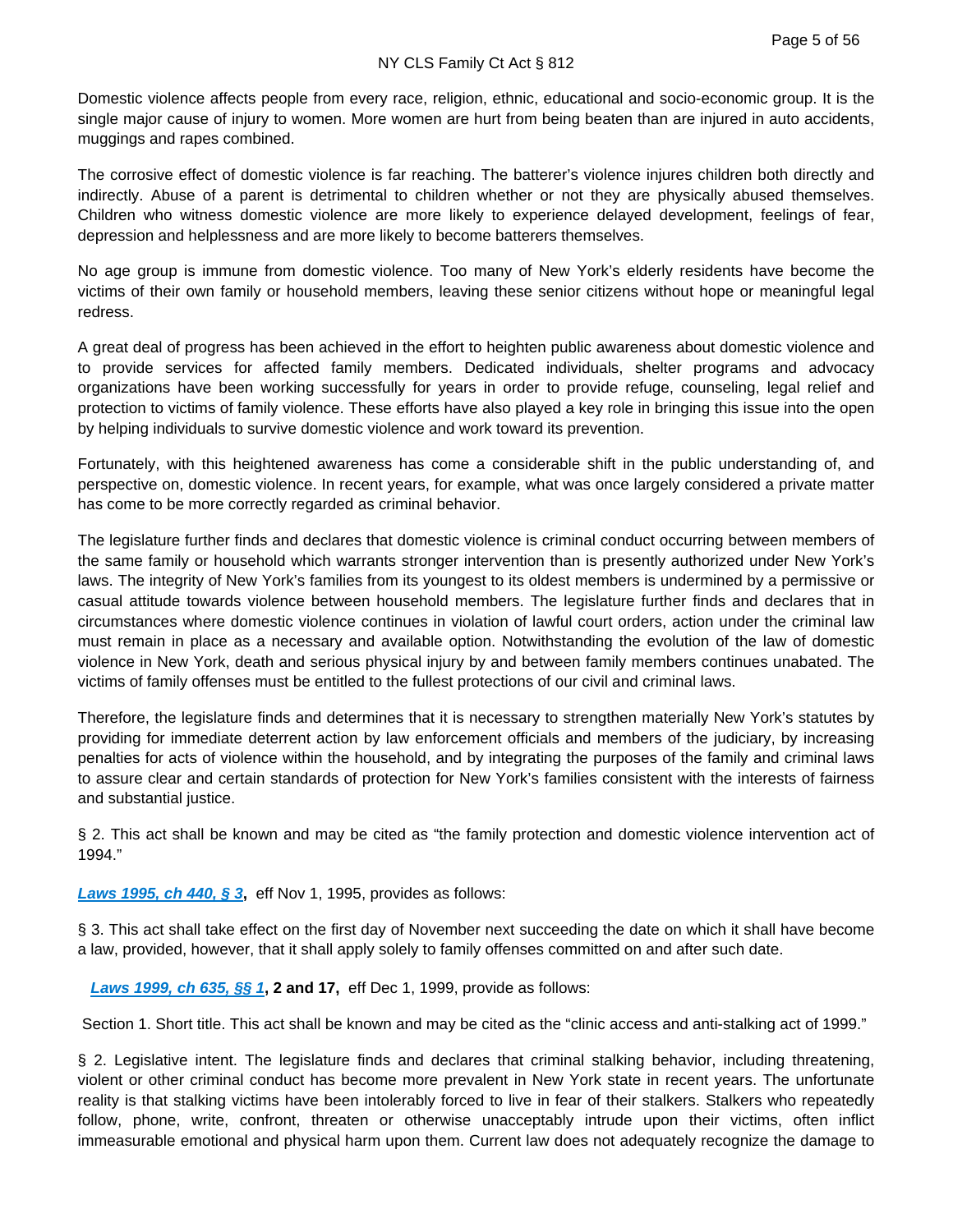public order and individual safety caused by these offenders. Therefore, our laws must be strengthened to provide clear recognition of the dangerousness of stalking.

The high correlation between stalking behavior and the infliction of physical violence or sexual assault is demonstrated by two federal studies. A recent FBI crime report shows that thirty percent of all murdered women are killed by their husbands or boyfriends who stalked them. A November 1997 National Institute of Justice study of stalking found that eighty percent of stalking victims who were stalked by their current or former intimate partner had, at some point in their relationship, been physically assaulted by their partner and thirty-one percent had been sexually assaulted by their partner. In recognition of the real and substantial risk of harm associated with stalking behavior, 49 states have enacted anti-stalking laws.

In 1992, the Legislature took an important step towards recognizing that stalking requires stronger enforcement measures by amending New York's menacing and harassment sections to include stalking behavior within the definition of these crimes. With this act, New York creates the separate crime of stalking. This act will protect victims by providing real and effective sanctions for stalking conduct even at its earliest stages. It will also provide increased penalties for repeat offenders, for those offenders who stalk children, for those offenders who possess weapons when stalking, and for those offenders who commit stalking in violation of an order of protection.

The legislature also finds that criminal acts involving violence and intolerance at health care facilities and places of religious worship have become more prevalent in recent years. Medical clinics, physicians' offices and other facilities throughout the state have become targets in a campaign of obstruction and terrorism aimed at closing the facilities and intimidating those who seek to obtain or provide reproductive health services. In addition, places of religious worship have regrettably been targets of vandals thereby threatening these havens of peaceful prayer and meditation. Despite the passage of a 1994 federal law that makes it a federal crime for a person to deny access to or vandalize health care facilities and places of religious worship, state legislation is necessary to supplement federal law by empowering state and local officials to assist in combating violence and acts of vandalism at health care facilities and places of religious worship. It is therefore the intent of the legislature to provide state criminal penalties against anyone who, by force or threat of force or by physical obstruction, intentionally injures, intimidates or interferes with another person or attempts to injure, intimidate or interfere with another person, because such other person was or is seeking to obtain or provide or assist in the provision of reproductive health services or exercise the right of religious freedom.

§ 17. Nothing contained in this act shall be construed to eliminate, limit or impair any sanction or remedy not provided by the provisions of this act which is otherwise available to punish or prohibit the criminal interference with health care services or religious worship.

**[Laws 2008, ch 326, § 16](https://advance.lexis.com/api/document?collection=statutes-legislation&id=urn:contentItem:5CWT-BPW1-DY1N-W4T4-00000-00&context=),** eff July 21, 2008, provides as follows:

 § 16. This act shall take effect immediately and shall apply to orders of protection pending or entered on or after such effective date; provided, that:

(a) section thirteen of this act shall expire and be deemed repealed September 1, 2010; and

(b) the amendments to paragraph (n) of subdivision 2 of section  $212$  of the judiciary law, made by section thirteen of this act, shall not affect the expiration and repeal of such paragraph and shall be deemed repealed therewith, if section thirteen of this act has not been repealed prior thereto. (Amd,  $\angle L$  2009, ch 17, § 1, eff April 21, 2009.)

**[Laws 2010, ch 341, § 9](https://advance.lexis.com/api/document?collection=statutes-legislation&id=urn:contentItem:5CWT-C521-DY1N-W0ST-00000-00&context=),** eff August 13, 2010, provides as follows:

§ 9. This act shall take effect immediately and shall apply to all orders of protection pending or entered on or after such effective date.

**Laws 2018, ch 55, § 10 (Part NN),** eff November 1, 2018, provides: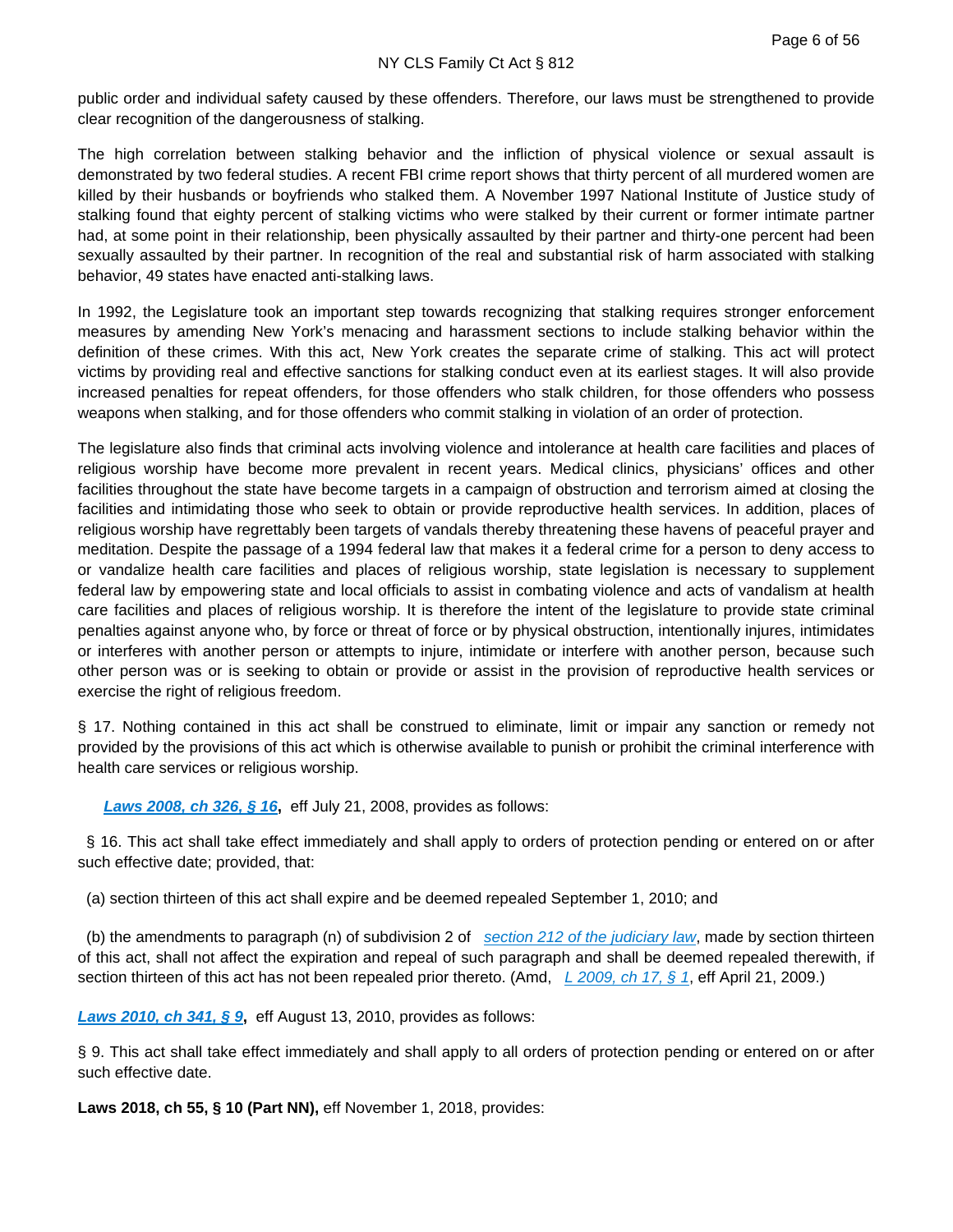§ 10. This act shall take effect on the first of November next succeeding the date on which it shall have become a law.

## **1995 Recommendations of Family Court Advisory and Rules Committee:**

The Family Protection and Domestic Violence Intervention Act of 1994 [Laws of 1994, ch. 222] amended the definition of "family offense" contained in both Family Court Act § 812(1) and Criminal Procedure Law § 530.11(1) to include the "stalking" crimes, harassment in the first and second degrees and menacing in the second degree, which had been created by the Legislature in 1992. However, the legislation, perhaps inadvertently, omitted telephone and mail harassment, among the most common forms of stalking in the context of family violence. The Family Court Advisory and Rules Committee is submitting a legislative proposal to remedy that omission.

These forms of harassment, together with physical harassment motivated by ethnic or religious bias, are included in the definition of aggravated harassment in the second degree, a Class A misdemeanor. Penal Law  $\S$  240.30 provides that a person is guilty of the crime "when, with intent to harass, annoy, threaten or alarm another person," he or she.

1. Communicates, or causes a communication to be initiated by mechanical or electronics means or otherwise, with a person, anonymously or otherwise, by telephone, mail or other written form of communication, in a manner likely to cause annoyance or alarm; or.

2. Makes a telephone call, whether or not a conversation ensues, with no purpose of legitimate communication; or.

3. Strikes, shoves, kicks or otherwise subjects another person to physical contact, or attempts or threatens to do the same because of the race, color. religion or national origin of the person.

In the absence of inclusion in the Family Court Act and Criminal Procedure Law definitions of "family offenses," aggravated harassment can be addressed solely as a criminal offense and is not subject to the concurrent jurisdiction afforded other forms of harassment by family members or the more serious consequences contained in the new domestic violence statute. In contrast, other family offenses committed by adult family members, including harassment in the first and second degrees, menacing in the second and third degrees, reckless endangerment, assault in the second or third degree or an attempted assault, may be heard in either or both family and criminal courts, in accordance with Family Court Act  $\S 115(e)$  and Criminal Procedure Law  $\S 100.07$ , and subject the offender to mandatory arrest and enhanced penalties.

Characterization of aggravated harassment as a family offense would have significant implications for the breadth of relief available to victims, the likelihood of arrest and prosecution, the gravity of the penalties to which offenders are subjected and the enforceability of orders of protection issued. Family offenses, if prosecuted criminally, are subject to one-year, rather than six- month, adjournments in contemplation of dismissal  $[CPL \S 170.55(2)]$ .

Violations of "stay away" provisions of orders of protection in family offense proceedings subject offenders to prosecution for criminal contempt in the first degree, an E felony, even if no injury to person or damage to property is caused [*[Penal Law § 215.51\(c\)](https://advance.lexis.com/api/document?collection=statutes-legislation&id=urn:contentItem:5CT3-1N31-6RDJ-8492-00000-00&context=)*.<sup>11</sup> Effective July 1, 1995 violations of orders of protection issued in family offense proceedings subject offenders to mandatory arrest; misdemeanor family offenses subject offenders to mandatory arrest "unless the victim requests otherwise." [Criminal Procedure Law  $\S$  140.10(4)]. Moreover, orders of protection and temporary orders of protection with respect to cases charging these crimes may be issued pursuant to Family [Court Act §§ 828](https://advance.lexis.com/api/document?collection=statutes-legislation&id=urn:contentItem:5CT3-0VD1-6RDJ-84Y2-00000-00&context=), [842](https://advance.lexis.com/api/document?collection=statutes-legislation&id=urn:contentItem:5CT3-0VD1-6RDJ-84YF-00000-00&context=) and Criminal Procedure Law § 530.12, which permit a broader range of conditions than nonfamily offense orders issued pursuant to CPL  $\S$  530.13. Significantly, temporary and final orders of protection issued in family offense proceedings are also subject to the "full faith and credit" provisions of the Violence Against Women

<sup>1</sup>Violations of orders of protection issued in non-family offense cases, pursuant to **Criminal Procedure Law § 530.13**, can be prosecuted as criminal contempt in the first degree only if the offender intentionally or recklessly caused injury to the victim or damage to the victim's property in excess of \$250  $[Penal Law \S \S 215.51(b), (d)]$ .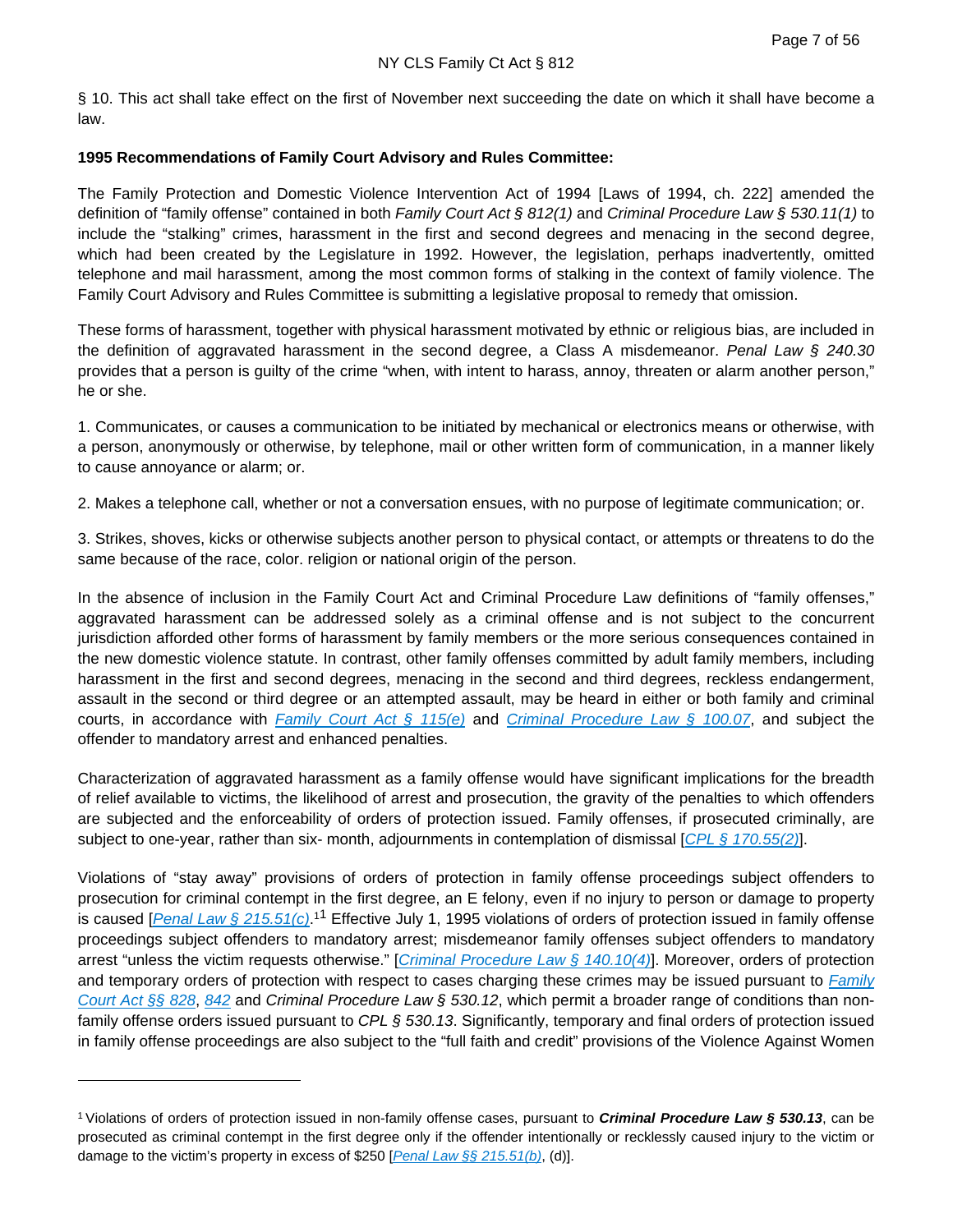Act, a component of the federal crime bill  $[28 \text{ U.S.C.} \S 2265/c]$ ; Public Law 103-322], thus permitting enforcement out of state of orders issued by New York State courts and vice versa.

Additionally, inclusion of aggravated harassment as a family offense would permit a more integrated response in that such forms of harassment are often points in a progressively more serious cycle of family violence. Following ejection from the home by virtue of a temporary order of protection, separation or divorce, offenders often resort to threats communicated by mail, telephone or other electronic means; if not addressed rigorously, these forms of behavior may quickly escalate into actual violence. If abuse in other forms is already the subject of a Family Court proceeding between the parties, moreover, it may be appropriate to allow the victim the option of continuing to address the offender's behavior in the Family Court, rather than limiting the choice to criminal court.

For these reasons, the Family Court Advisory and Rules Committee proposes that aggravated harassment in the second degree be added to the definition of "family offense" contained in both Family Court Act  $\S 812(1)$  and Criminal Procedure Law § 530.11(1). The Committee's bill also cures an omission in Criminal Procedure Law § 530.11(1) by adding "former spouses" to the parties subject to a family offense proceeding involving attempted assault. "Former spouses" are included in the definition contained in Family Court Act  $\S 812(1)$  and, with respect to all other family offenses, Criminal Procedure Law  $\S$  530.11(1). Since the definitions contained in the two statutes are otherwise identical – and, indeed, must be identical for the concept of concurrent jurisdiction to have meaning – the disparity should be eliminated.

## **Amendment Notes**

**2013.** Chapter 526, § 1 amended:

Sub 1, opening par by deleting at fig 1 "or", at fig 2 "criminal obstruction of breathing or blood circulation or strangulation" and adding the matter in italics.

**2008.** Chapter 326, § 7 amended:

Sub 1, par (c) by deleting at fig 1 "and" and adding the matter in italics.

Sub 1, par (d) by deleting at fig 1 a period and adding the matter in italics.

By adding sub 1, par (e).

**The 2018 amendment by ch 55, § 5 (Part NN),** added "or coercion in the third degree" in the first sentence of the undesignated paragraph of 1; and made a related change.

# **2007 Recommendations of the Family Court Advisory and Rules Committee:**

 Experience with the concurrent jurisdiction provisions of the Family Protection and Domestic Violence Intervention Act of 1994 [Laws of 1994, ch 222] has revealed a significant gap in the enumerated family offenses. With regularity, the courts handling family offense cases are faced with situations in which an offender is alleged to have vandalized or destroyed property that is either owned by the victim or jointly owned by both parties. Yet criminal mischief is not enumerated as a family offense that may be prosecuted in Family Court, and courts are sharply divided regarding whether it may be prosecuted as a crime if the property is jointly owned or owned in the offender's name. The Family Court Advisory and Rules Committee, therefore, proposes that criminal mischief involving property either owned by the victim (the petitioner in Family Court or complainant in criminal proceedings) or owned by both parties be added to the concurrent jurisdiction provisions in section 812 of the Family Court Act and sections 530.11 of the Criminal Procedure Law.

In permitting an offender to be prosecuted for a family offense for destroying property, notwithstanding the fact that he or she may have an ownership interest, this measure would bring New York State in line with the law nationally. In the only appellate holding in New York on the issue to date, in 1997, the Appellate Division, Second Department, in People v. Person , 239 A.D.2d 612, 658 N.Y.S.2d 372 (2d Dept., 1977), aap. denied 91 N.Y.2d 878 (1997),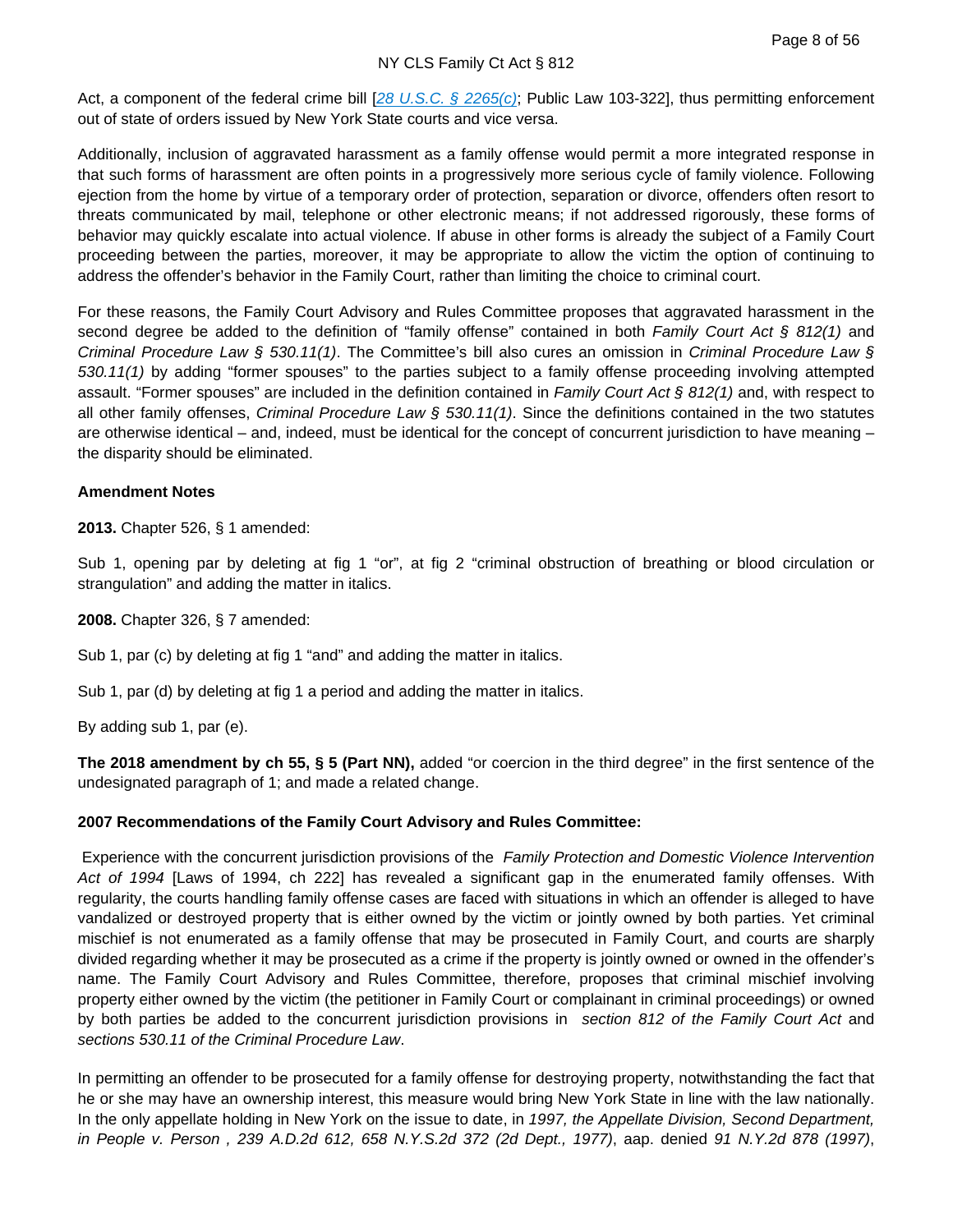## NY CLS Family Ct Act § 812

reversed a criminal mischief conviction on the ground that the defendant had an equitable interest in the damaged property. While following the holding in Person, the Supreme Court, Kings County, in People v. Khyfcts, 174 Misc. [2d 516](https://advance.lexis.com/api/document?collection=cases&id=urn:contentItem:3S16-1YB0-0039-4558-00000-00&context=), [522, 665 N.Y.S. 2d 802, 806 \(Sup. Ct., Kings Co., 1997\)](https://advance.lexis.com/api/document?collection=cases&id=urn:contentItem:3S16-1YB0-0039-4558-00000-00&context=), cited contrary cases in Arizona, Illinois, California, Iowa and Washington. The Court called upon the Legislature to bring New York law "in tune with the spirit of the recent federal and state domestic violence legislation" by permitting criminal mischief to be charged regarding "marital or jointly owned property." Further, also citing contrary cases nationally, the [Criminal Court, Bronx County,](https://advance.lexis.com/api/document?collection=cases&id=urn:contentItem:4101-6T10-0039-452N-00000-00&context=)  [in People v. Brown , 185 Misc. 2d 326](https://advance.lexis.com/api/document?collection=cases&id=urn:contentItem:4101-6T10-0039-452N-00000-00&context=), [334, 711 N.Y.S.2d 707, 714 \(Crim. Ct., Bronx Co., 2000\)](https://advance.lexis.com/api/document?collection=cases&id=urn:contentItem:4101-6T10-0039-452N-00000-00&context=), criticized Person as wrongly decided on the ground that the proscription against charging a person with larceny for stealing jointly owned property [Penal Law  $\S$  155.00(5)] was improperly applied to the criminal mischief statute. The holding in Brown was recently bolstered by the statement by the Court of Appeals, in People v. Hernandez, 98 N.Y.2d 175, [181 \(2002\)](https://advance.lexis.com/api/document?collection=cases&id=urn:contentItem:4627-SBC0-0039-43G6-00000-00&context=), that:

In instances where a word is not defined in a Penal Law provision under review, we have cautioned against reliance upon a definition of that term found in another Penal law statute absent legislative authority for doing so

That the prohibition against prosecuting offenders for vandalism of jointly owned property in Person is a minority rule that fails to consider the unique circumstances present in domestic violence cases is clear from reference to authorities nationally, See "Malicious Mischief," 52 Am Jur 2d § 1 (May 2006). In People v. Wallace, 123 Cal. [App.4th 144, 19 Cal.Rptr.3d 790 \(Ct.App., 5th Dist., Cal., 2004\)](https://advance.lexis.com/api/document?collection=cases&id=urn:contentItem:4DKD-PCW0-0039-40T3-00000-00&context=), the California Court of Appeals, Fifth District, "embrace[d] the emerging rule imposing criminal liability on a spouse for intentionally causing harm to property in which the other spouse has an interest . . . . . . " The Court in Wallace, citing case from Wisconsin, Iowa, Illinois, Arizona, Washington, Alaska, Georgia and the District of Columbia, specifically rejected the holding in Person. [Similarly, the District of Columbia Court of Appeals, in Jackson v. United States , 819 A.2d 963 \(D.C.App., 2003\)](https://advance.lexis.com/api/document?collection=cases&id=urn:contentItem:487M-G2N0-0039-44NH-00000-00&context=), noted that Person "appears to be an anomaly and has been widely criticized, even in New York [citing Brown, supra]". Commentators in New York have likewise advocated for the law in New York to be changed to permit such prosecutions See , e.g., V. Lutz & C. Bonomolo, My Husband Just Trashed Our Home: What Do You Mean That's Not a Crime?," 48 S.C. Law Rev 641 (Spring, 1997); J Leventhatl, Spousal Rights or Spousal Crimes: Where and When are the Line to be Drawn?," 2006 Utha Law Rev 351 (2006).

 Including criminal mischief involving damage to property owned or jointly owned by the petitioner or complainant in the list of crimes for which courts of family and criminal jurisdiction may exercise concurrent jurisdiction, the Committee's measure will enhance the effectiveness of New York's domestic violence statutes. Recognizing that damage to property is often a means that an abuser uses to execise power and control over his or her victim,  $\dot{\,}$  the addition of criminal mischief to the enumerated family offenses will further fulfillment of the Legislature's finding, in enacting the Family Protection Domestic Violence Intervention Act, that "[t]he victims of family offenses must be entitled to the fullest protections of the civil and criminal laws." Laws of 1994, ch 222, § 1.

# **Commentary**

# **PRACTICE INSIGHTS:**

CONCURRENT FAMILY AND CRIMINAL COURT PROCEEDINGS.

By Jill M. Zuccardy, Esq., Sanctuary for Families, New York, New York.

General Editor, David Lansner, Law Offices of Lansner and Kubitschek, New York, New York.

General Editor, Lee Rosenberg, Law Offices of Saltzman Chetkof & Rosenberg LLP, Garden City, New York.

<sup>\*</sup> See. e.g., C.Klein & L. Orinff, "Providing Legal Protection for battered Women: An Analysis of State Statutes and Case Law," [21 Hofstra L. Rev. 801, 873 \(1993\)](https://advance.lexis.com/api/document?collection=analytical-materials&id=urn:contentItem:3S3V-47T0-00CW-G39G-00000-01&context=), Leventhal, supra; Lutz & Bonomolo, supra,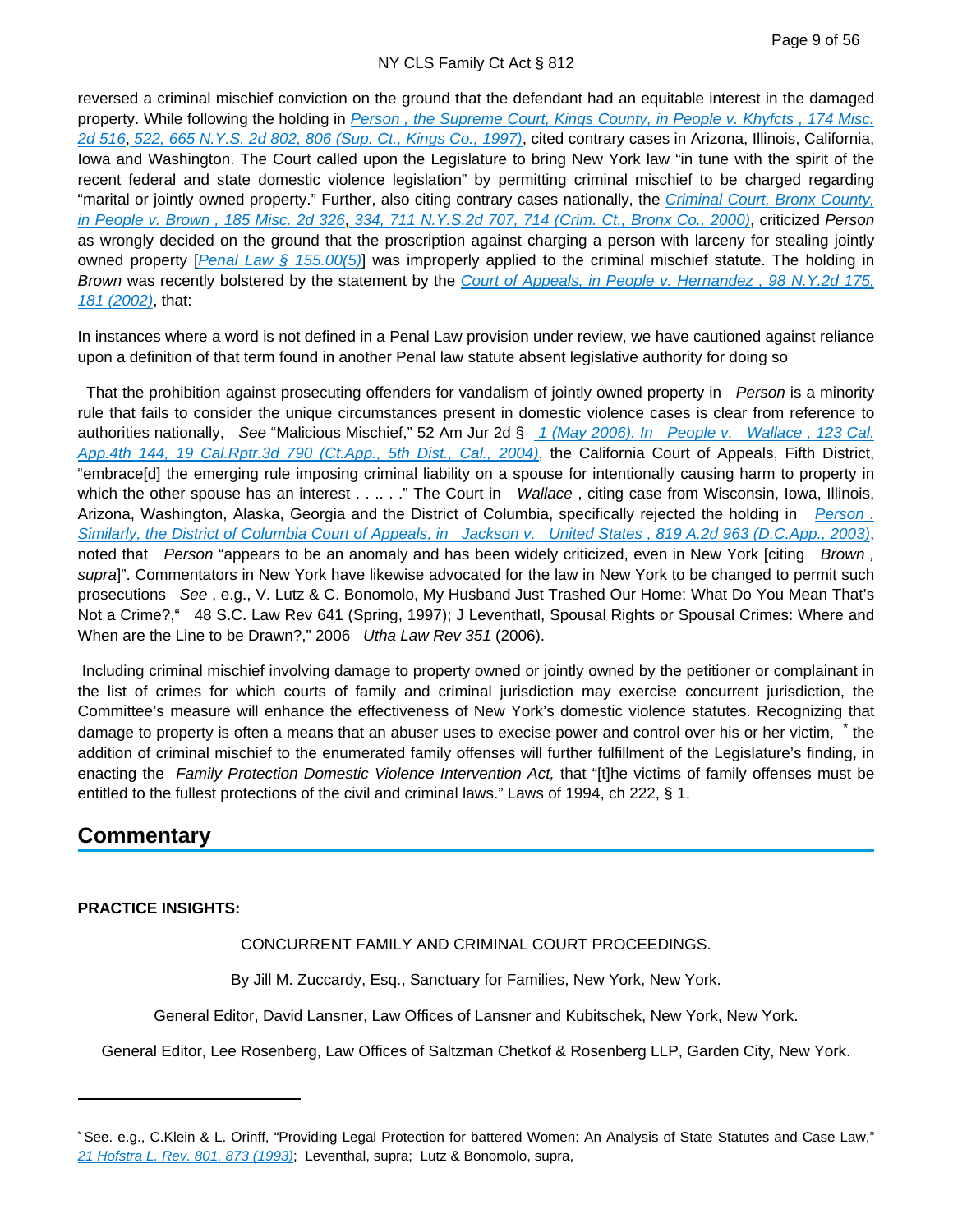## **INSIGHT**

It is frequently in a domestic violence victim's interest to file a family offense petition, even if there is a pending criminal prosecution against the alleged abuser based upon the same event or events. The proceedings employ different burdens of proof and offer different remedies. Strategically, one proceeding may be used to bolster the other. The petitioner may also proceed in both forums in order to bring the issue of domestic violence squarely before the family court if there is custody or visitation litigation pending between the parties.

#### **ANALYSIS**

#### **Consider Benefits of Concurrent Proceedings.**

 A petitioner in a family offense proceeding may also be the complaining witness in a criminal prosecution based on the same event or events.  $FCA \& 812$ . So, why proceed in both forums? The most practical reason for proceeding concurrently in family court and criminal court is that the burden of proof in a family offense case, which is civil in nature, is "a fair preponderance of the evidence," while a criminal prosecution operates under the more onerous burden of "beyond a reasonable doubt." Therefore, if the criminal prosecution goes forward prior to the family court case and the higher burden of proof is not met in the criminal court, the petitioner has a second bite at the apple under a lower burden of proof. See Bodouva v. Bodouva, 263 A.D.2d 506, 692 N.Y.S.2d 698 (2d Dep't 1999).

 If the criminal prosecution is resolved prior to the family offense case, it still may be in the victim's interest to proceed in the family court because he or she may be able to secure additional relief including an order of protection effective beyond the effective date of the criminal court order. Conversely, some courts will proceed to trial on the family offense petition prior to the resolution of the criminal prosecution. If the family offense trial is held first, the respondent will have little choice but to assert his or her Fifth Amendment right against self-incrimination, thereby leaving the petitioner's allegations unchallenged. If the respondent does testify in the family court case, the testimony may aid in the criminal prosecution.

 In a family court case, the victim is the petitioner and the practitioner has control of the case as well as the relief sought and any settled disposition. In a criminal prosecution, the government is the plaintiff, and although a prosecutor typically considers the victim's wishes, the victim does not decide what relief will be sought or what plea will be accepted. The victim's attorney may be frustrated by the inability to guide the criminal court case in a manner which secures the relief sought by the client; the family court case offers more flexibility.

 By proceeding in both forums the petitioner also expands the menu of available relief. For example, the family court may address issues of child support, visitation, and custody while incarceration is only available through the criminal court. It also may be in the victim's interest to proceed in both forums if the victim and the alleged abuser have a pending custody or visitation case. If domestic violence has been established by a preponderance of the evidence, the court must consider its effects on the best interests of the children in decisions about custody and visitation. DRL  $\S 240$ . A plea or a conviction in the criminal court triggers this statutory mandate, but it may not establish the particulars of the domestic violence as they impact the parties' children or domestic violence beyond the scope of that which formed the basis for the plea or conviction. The practitioner should note, however, that if there is no custody or visitation case pending, it may not be in the victim's interest affirmatively to bring the respondent to family court where these issues may be raised. Rather, the matter may be best left solely in criminal court, which has no power to order custody or visitation.

 Respondent's counsel must be similarly cognizant of the differences in proof and should attempt to coordinate the defense of simultaneous proceedings. Bearing in mind the seriousness of a criminal conviction, particularly if the charge is a felony, respondent's counsel may look to settle the family court petition by consenting to an order of protection without admitting or denying the allegations. There will then be no testimony to be used in criminal court, and the order's existence will not be available for use in any Supreme Court divorce action.

#### **Seek Summary Judgment Based on Criminal Conviction.**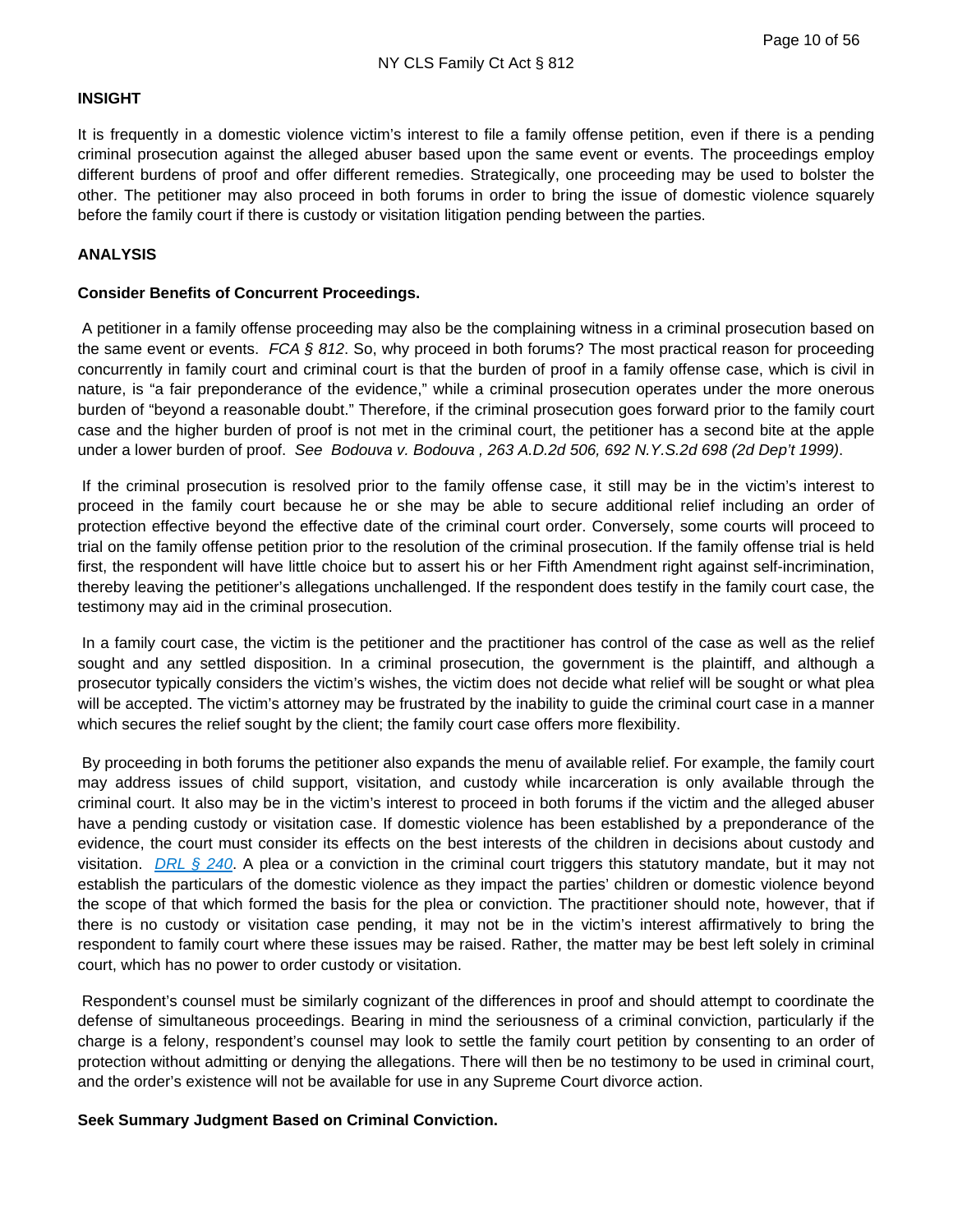#### NY CLS Family Ct Act § 812

 If a criminal case results in a plea or a conviction, the attorney may make a motion for summary judgment in the family court on grounds of collateral estoppel. Suffolk County Dep't of Social Servs. ex rel. Michael V. v. James M., [83 N.Y.2d 178, 608 N.Y.S.2d 940, 630 N.E.2d 636 \(1994\)](https://advance.lexis.com/api/document?collection=cases&id=urn:contentItem:3S2R-72N0-003V-B0DH-00000-00&context=). Collateral estoppel is available where there is an identity of issues and where the defendant had a full and fair opportunity to contest those issues in the criminal court proceeding. A criminal conviction, whether by plea or after trial, is conclusive proof of its underlying facts in a subsequent civil action. Grayes v. DiStasio, 166 A.D.2d 261, 560 N.Y.S.2d 636 (1st Dep't 1990); Colby v. Crocitto [, 207 A.D.2d 764, 616 N.Y.S.2d 399 \(2d Dep't 1994\)](https://advance.lexis.com/api/document?collection=cases&id=urn:contentItem:3S2R-6PB0-003V-B4K9-00000-00&context=). If a practitioner representing a domestic violence victim secures a finding of summary judgment as to one or more family offenses, the practitioner may either ask to proceed to fact-finding with any remaining allegations or may seek to move directly to disposition. [FCA § 841](https://advance.lexis.com/api/document?collection=statutes-legislation&id=urn:contentItem:5CT3-0VD1-6RDJ-84YD-00000-00&context=).

## **Challenge Issue of Double Jeopardy.**

 Despite the explicit statutory authorization for concurrent proceedings, lower courts continue to cite the issue of double jeopardy as grounds for denial of relief under Article 8. For example, *Alfeo v. Alfeo*, 306 A.D.2d 471, 761 [N.Y.S.2d 505 \(2d Dep't 2003\)](https://advance.lexis.com/api/document?collection=cases&id=urn:contentItem:48XS-YC70-0039-42PG-00000-00&context=); [Kampa v. Kampa, 268 A.D.2d 432, 703 N.Y.S.2d 486 \(2d Dep't 2000\)](https://advance.lexis.com/api/document?collection=cases&id=urn:contentItem:3YB4-HBD0-0039-42F8-00000-00&context=). The concept of double jeopardy does not apply unless the civil proceedings are penal in nature and may result in a criminal sanction, primarily incarceration. See People v. Wood, 95 N.Y.2d 509, 719 N.Y.S.2d 639, 742 N.E.2d 114 (2000). A family court may impose criminal penalties only in a proceeding in which the petitioner alleges a violation of an order of protection.  $FCA \& 846-a$ . A family court considering an initial application for an order of protection may not do so and, thus, double jeopardy does not apply to an initial application for protection. See  $FCA \& 841$ .

.

# **Notes to Decisions**

- **I.In General**
- **1.Generally**
- **2.Purpose**
- **3.Constitutional issues**
- **4.Concurrent nature of family court and criminal court jurisdiction**
- **5.Election to proceed in family court or criminal court**
- **6.Exclusive original jurisdiction under § 812 prior to amendment**
- **7.—Effect on jurisdiction of other courts**
- **8.—Requirement of initial determination in family court prior to criminal proceedings**
- **9.—Effect of failure to proceed first in family court**
- **10.Jurisdiction of family court over particular offenses**
- **11.—Assault**
- **12.—Assault and non-assault charges arising from same incident**
- **13.—Murder, manslaughter and related offenses**
- **14.—Sodomy, incest, sexual abuse and the like**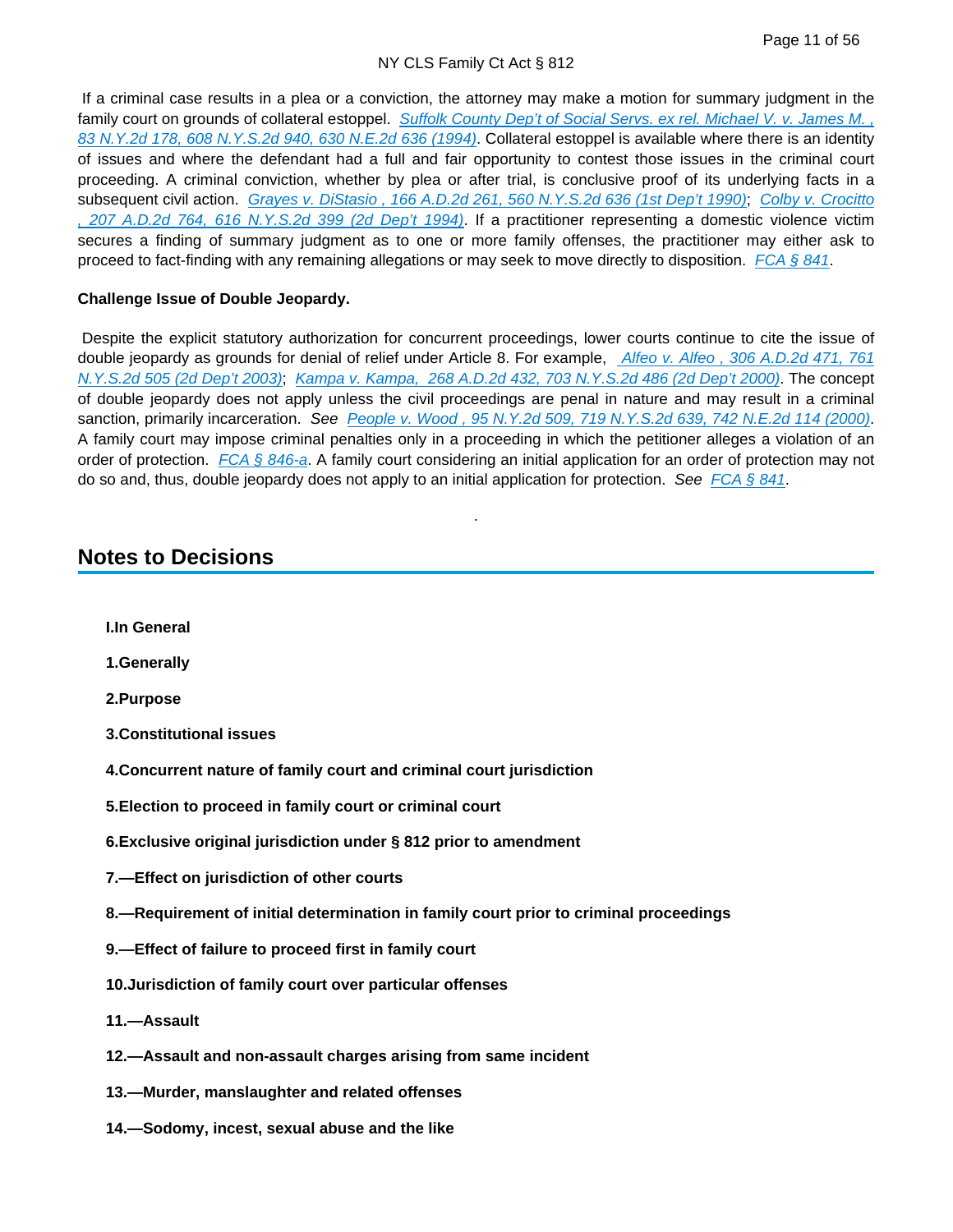#### **15.Members of same family or household**

- **16.—By consanguinity**
- **17.—By affinity**
- **18.—Unmarried persons living together**
- **19.—Divorced former spouses**
- **20.—Persons in "intimate relationship"**
- **21.Allegations sufficient to bring offense within family court jurisdiction**
- **22.Other procedural matters**
- **23.—Choice of forum; forum non conveniens**
- **24.—Choice of remedy**
- **25.—Jurisdiction; timeliness of objection**
- **26.— —Long-arm jurisdiction**
- **27.— —Transfer to criminal court**
- **28.— —Waiver of jurisdictional defects**
- **29.—Standing**
- **30.—Disclosure**
- **31.— —Examination before trial**
- **32.—Continuance of Family Court proceedings**
- **33.—Need for dispositional hearing**
- **34.—Orders of protection; evidence of violation**
- **35.Miscellaneous**
- **II.Under Former Law**
- **A.Under Former § 811**
- **36.In general**
- **37.Purpose**
- **38.Persons considered members of family of household**
- **39.Crimes and offenses to which family offense proceedings may be applied**
- **40.Transfer of proceedings from criminal court to family court**
- **41.—Criteria for determining suitability of case for transfer**
- **42.—Transfer hearing**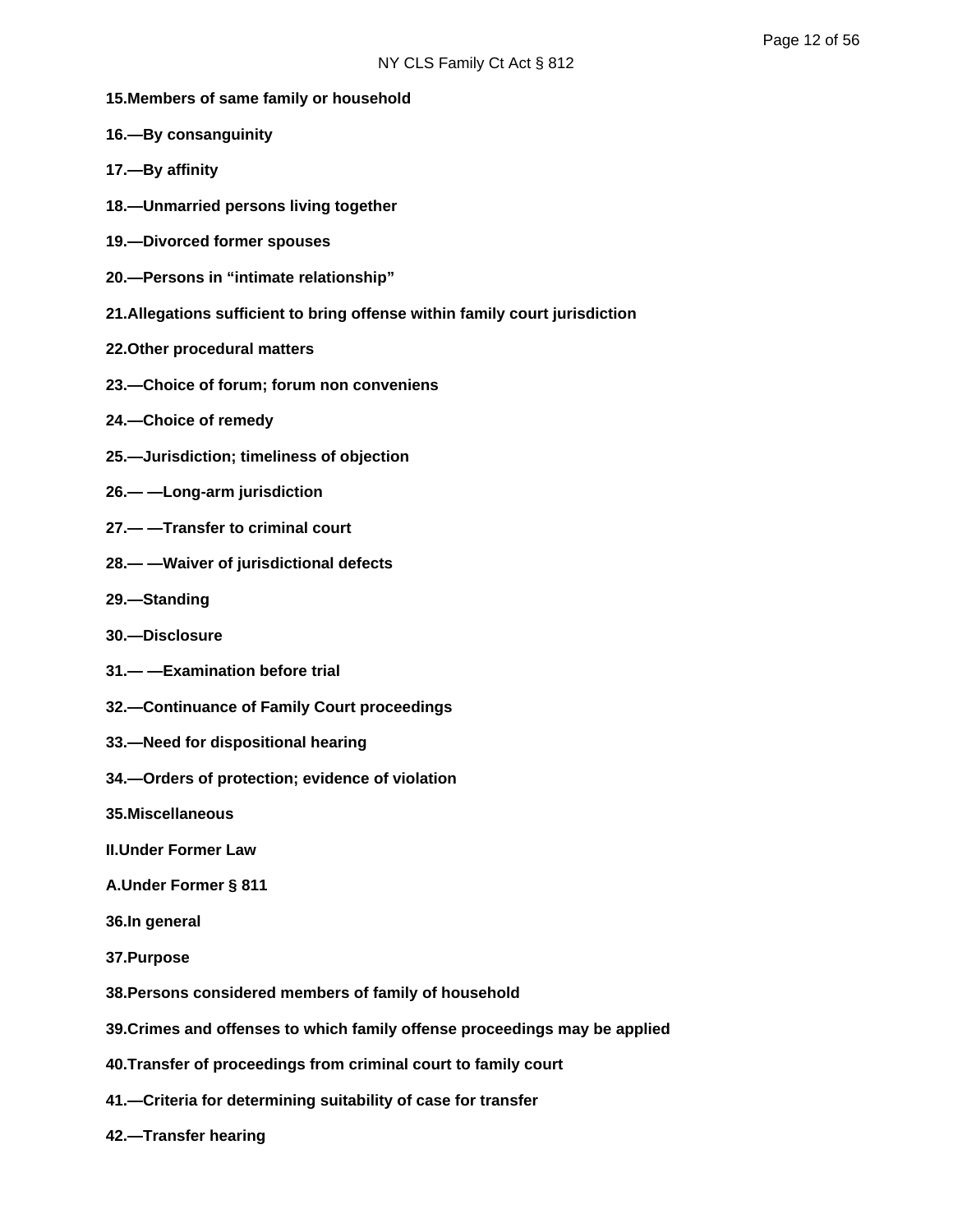- **43.Disposition of particular proceedings**
- **B.Under Former § 813**
- **44.Generally**
- **45.Purpose**
- **46.Offenses under jurisdiction of Family Court**
- **47.Offenses not under jurisdiction of Family Court**
- **48.Prosecution by indictment**
- **49.Appeal of transfer order**
- **C.Under Former § 814**
- **50.Generally**
- **D.Under Former § 815**
- **51.Generally**
- **E.Under Former § 816**
- **52.Generally**
- **53.Due process issues**
- **54.Offenses not within jurisdiction of Family Court**
- **55.Attack on transfer order**
- **56.Factors in determination of transfer**
- **57.Rights of defendant at transfer stage**
- **F.Under Former Domestic Relations Court Act § 61**
- **58.Generally**

# **I. In General**

#### **1. Generally**

This section of the Family Court Act must, of necessity, be construed with §§ 7(c) and 13 of Art. VI of the State Constitution. [People v De Jesus, 21 A.D.2d 236, 250 N.Y.S.2d 317, 1964 N.Y. App. Div. LEXIS 3680 \(N.Y. App.](https://advance.lexis.com/api/document?collection=cases&id=urn:contentItem:3RRT-1HG0-003C-C31K-00000-00&context=)  [Div. 4th Dep't 1964\)](https://advance.lexis.com/api/document?collection=cases&id=urn:contentItem:3RRT-1HG0-003C-C31K-00000-00&context=).

Family court jurisdiction over crimes and offense between parent and child is not to be retained in every family controversy. People v Kenyon, 46 A.D.2d 409, 362 N.Y.S.2d 644, 1975 N.Y. App. Div. LEXIS 8505 (N.Y. App. Div. [4th Dep't 1975\)](https://advance.lexis.com/api/document?collection=cases&id=urn:contentItem:3RRS-G350-003C-F4T1-00000-00&context=).

The "child protective proceedings" article of the Family Court Act is designed to protect children from abuse and neglect and, when necessary, to remove an abused child from the parent during the pendency of a prosecution of a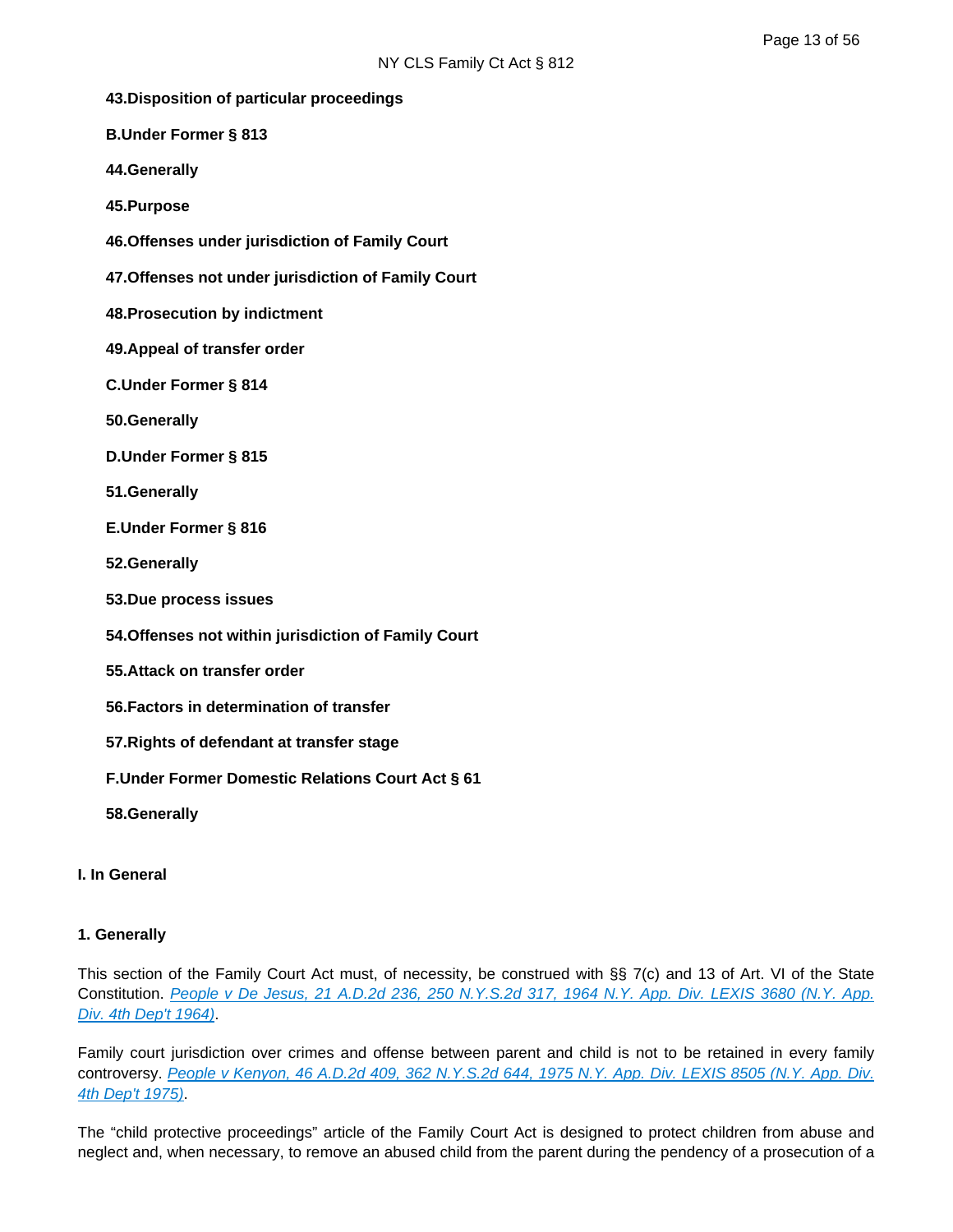parent either in family court or an appropriate criminal court. People v Webb, 52 A.D.2d 8, 382 N.Y.S.2d 369, 1976 [N.Y. App. Div. LEXIS 11521 \(N.Y. App. Div. 3d Dep't 1976\)](https://advance.lexis.com/api/document?collection=cases&id=urn:contentItem:3RRS-FCT0-003C-F2NY-00000-00&context=).

Any defect in compliance with CLS Family Ct Act  $\frac{6}{5}$  812 does not constitute nonwaivable jurisdictional infirmity. People v Holdip, 150 A.D.2d 726, 541 N.Y.S.2d 595, 1989 N.Y. App. Div. LEXIS 7080 (N.Y. App. Div. 2d Dep't 1989), aff'd, [People v Hults, 76 N.Y.2d 190, 557 N.Y.S.2d 270, 556 N.E.2d 1077, 1990 N.Y. LEXIS 1089 \(N.Y.](https://advance.lexis.com/api/document?collection=cases&id=urn:contentItem:3S2R-9DB0-003V-B43D-00000-00&context=)  [1990\)](https://advance.lexis.com/api/document?collection=cases&id=urn:contentItem:3S2R-9DB0-003V-B43D-00000-00&context=).

[Family Court Act § 813](https://advance.lexis.com/api/document?collection=statutes-legislation&id=urn:contentItem:5CT3-0VD1-6RDJ-84XG-00000-00&context=) must be read together with §§ 811 and 812 thereof. People v Diggs, 72 Misc. 2d 898, 339 [N.Y.S.2d 712, 1973 N.Y. Misc. LEXIS 2326 \(N.Y. Dist. Ct. 1973\)](https://advance.lexis.com/api/document?collection=cases&id=urn:contentItem:3RRS-9T30-003C-D311-00000-00&context=).

Section 812 of the Family Court Act (as amd by L 1977, ch 449, § 1), which gives to the criminal courts concurrent jurisdiction with the Family Court over certain acts between spouses that have come to be known as family offenses, requires that a complainant be advised of certain procedures, but does not require that a document be filed indicating that such advice has been given. People v Revell, 93 Misc. 2d 159, 402 N.Y.S.2d 522, 1978 N.Y. [Misc. LEXIS 2030 \(N.Y. Dist. Ct. 1978\)](https://advance.lexis.com/api/document?collection=cases&id=urn:contentItem:3RRS-GRJ0-003C-F40M-00000-00&context=).

In divorce action, husband was not entitled to protective order against wife prohibiting her from smoking cigarettes in presence of himself and their children since cigarette smoking is not crime or violation of any enumerated crime or violation listed in CLS Family Ct Act  $\S 812$ , which limits protective orders to circumstances involving disorderly conduct, harassment, menacing, reckless endangerment, assault or attempted assault between family members; however, since wife agreed that cigarette smoking is detrimental to smoker's health and those who passively inhale cigarette smoke, and that she had been limiting her smoking to one room of marital residence, court would issue temporary order prohibiting wife from smoking in presence of husband or children, requiring that she confine her smoking to one room in which she allegedly did all her smoking, and directing that presentation of copy of order to any peace officer would not constitute authority for officer to take wife into custody or detain her for any alleged violation of order. [Roofeh v Roofeh, 138 Misc. 2d 889, 525 N.Y.S.2d 765, 1988 N.Y. Misc. LEXIS 113 \(N.Y. Sup. Ct.](https://advance.lexis.com/api/document?collection=cases&id=urn:contentItem:3S3K-2MR0-003D-G2VB-00000-00&context=)  [1988\)](https://advance.lexis.com/api/document?collection=cases&id=urn:contentItem:3S3K-2MR0-003D-G2VB-00000-00&context=).

Family Court lacked jurisdiction to consider petition by adult daughter seeking visitation with her natural mother since Family Court's jurisdiction is limited to determining visitation of minors pursuant to CLS Family Ct Act Art 6, Part 3; moreover, Family Court's jurisdiction over family offenses could not be exercised to consider petition since petition was clearly denominated as visitation petition and contained no allegation of family offense. Harp v [Waterman, 148 Misc. 2d 814, 562 N.Y.S.2d 604, 1990 N.Y. Misc. LEXIS 562 \(N.Y. Fam. Ct. 1990\)](https://advance.lexis.com/api/document?collection=cases&id=urn:contentItem:3S2R-91R0-003V-B24D-00000-00&context=).

Action may be commenced under CLS Family Ct Act Art 8 by parent against child under age of 16 who commits any offense specified in CLS Family Ct Act § 812(1). Paula S. v Steven S., 154 Misc. 2d 567, 585 N.Y.S.2d 964, [1992 N.Y. Misc. LEXIS 291 \(N.Y. Fam. Ct. 1992\)](https://advance.lexis.com/api/document?collection=cases&id=urn:contentItem:3S2R-80G0-003V-B2M5-00000-00&context=).

Although the proof at a fact finding hearing at a N.Y. Fam. Ct. Act art. 8 proceeding was insufficient to establish that a wife's conduct in striking her husband in the eye caused the requite "serious physical injury" to support a finding that the wife had committed second degree assault, [N.Y. Penal Law §§ 10.00\(10\)](https://advance.lexis.com/api/document?collection=statutes-legislation&id=urn:contentItem:8VMY-J392-8T6X-70TH-00000-00&context=), [120.05\(1\)](https://advance.lexis.com/api/document?collection=statutes-legislation&id=urn:contentItem:8JX6-8M12-8T6X-730H-00000-00&context=), the husband's testimony sufficiently established that the wife had committed acts constituting attempted assault in the third degree and harassment, and that aggravating circumstances were present; a three year order of protection was modified to reflect the aggravating circumstances of "physical injury," and, as so modified, was affirmed. Wright v Wright, 4 [A.D.3d 683, 772 N.Y.S.2d 740, 2004 N.Y. App. Div. LEXIS 2037 \(N.Y. App. Div. 3d Dep't 2004\)](https://advance.lexis.com/api/document?collection=cases&id=urn:contentItem:4BT3-KHT0-0039-43XK-00000-00&context=).

The legislative scheme contemplates criminal prosecution of family offenses constituting assault or disorderly conduct only if a Family Court judge first determines that the dispute cannot be resolved in the less severe remedies at the Family Court's disposal. *United States ex rel. Herrington v Mancusi, 415 F.2d 205, 1969 U.S. App.* [LEXIS 11003 \(2d Cir. N.Y. 1969\)](https://advance.lexis.com/api/document?collection=cases&id=urn:contentItem:3S4W-SYC0-0039-Y2W0-00000-00&context=).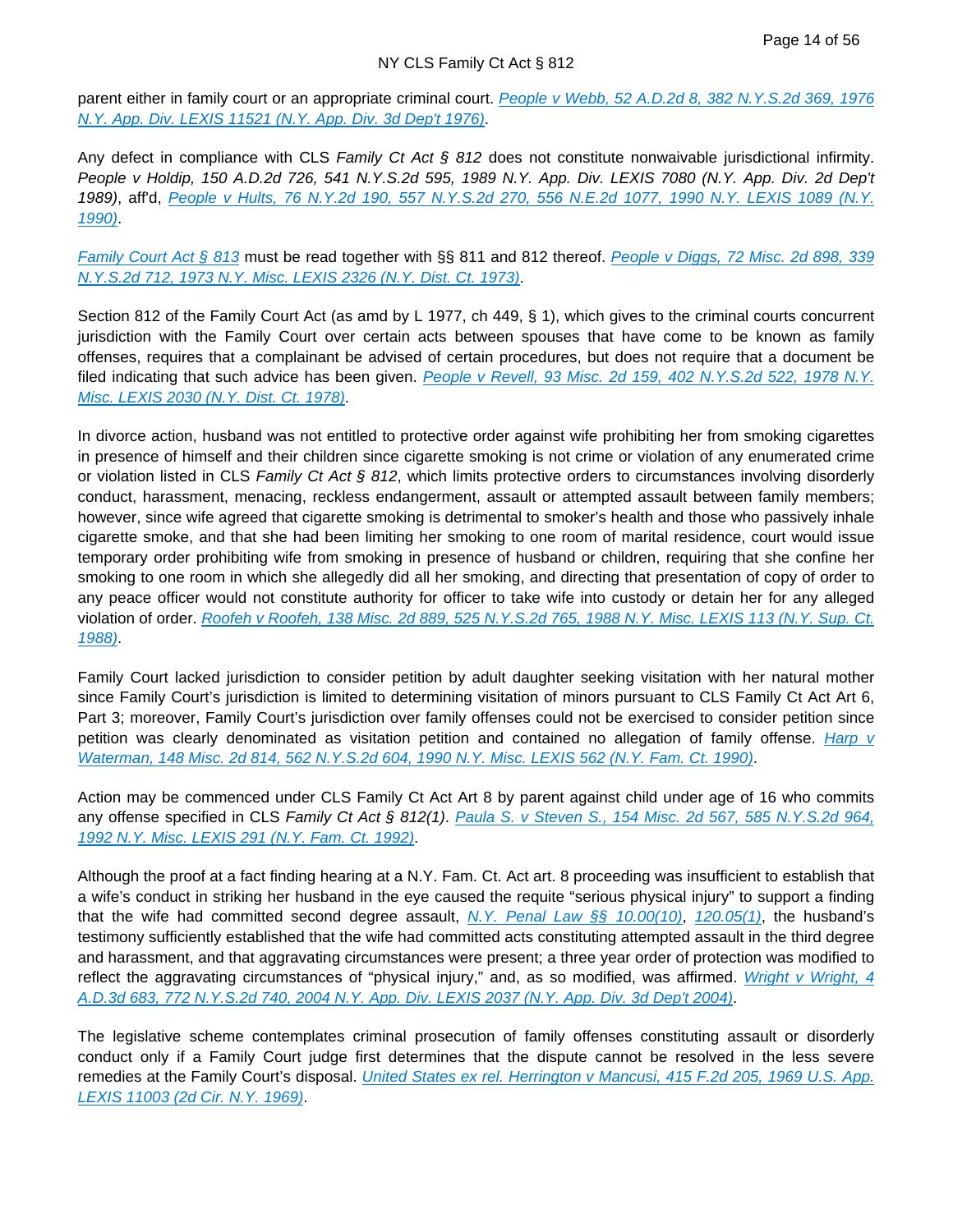# **2. Purpose**

The purpose of [Article VI, § 13 of the New York Constitution](https://advance.lexis.com/api/document?collection=statutes-legislation&id=urn:contentItem:5CT2-JHJ1-DYB7-M51C-00000-00&context=) and Family Court Act § 812 is to remove from the criminal courts a limited class of offenses arising from family conflict, which although technically taking the character of a criminal offense are lacking in the elements that justify the use of criminal procedures and sanctions. A critical element in the jurisdictional provision is that the criminal offense charged must be either disorderly conduct or assault, without regard to the degree of the assault. People v Williams, 24 N.Y.2d 274, 300 N.Y.S.2d 89, 248 [N.E.2d 8, 1969 N.Y. LEXIS 1416 \(N.Y. 1969\)](https://advance.lexis.com/api/document?collection=cases&id=urn:contentItem:3RRS-W2P0-003C-C07H-00000-00&context=).

The dominant purpose of the Family Court Act is to get all problems of a family into one forum. People v Keller, 37 [Misc. 2d 122, 234 N.Y.S.2d 469, 1962 N.Y. Misc. LEXIS 2205 \(N.Y. Dist. Ct. 1962\)](https://advance.lexis.com/api/document?collection=cases&id=urn:contentItem:3RRS-C4T0-003C-D147-00000-00&context=).

Article 8 of the Family Court Act is remedial in nature and was apparently intended to preserve the family unit under certain conditions of stress; the thrust thereof is that when certain acts which are defined as crimes are committed between or among members of a family or household, the Family Court should examine the matter first to determine if the family unit will be better served by civil disposition rather than by allowing criminal charges. People [v Kenyon, 72 Misc. 2d 82, 338 N.Y.S.2d 496, 1972 N.Y. Misc. LEXIS 1290 \(N.Y. County Ct. 1972\)](https://advance.lexis.com/api/document?collection=cases&id=urn:contentItem:3RRS-9TJ0-003C-D34J-00000-00&context=).

# **3. Constitutional issues**

Adjudication for contempt under CLS Family Ct Act Art 8 is properly characterized as punitive because it does not seek to coerce compliance with any pending court mandate, but rather imposes definite term of imprisonment and punishes contemnor for disobeying prior court order. [People v Wood, 95 N.Y.2d 509, 719 N.Y.S.2d 639, 742 N.E.2d](https://advance.lexis.com/api/document?collection=cases&id=urn:contentItem:41Y9-GPB0-0039-411J-00000-00&context=)  [114, 2000 N.Y. LEXIS 3893 \(N.Y. 2000\)](https://advance.lexis.com/api/document?collection=cases&id=urn:contentItem:41Y9-GPB0-0039-411J-00000-00&context=).

In mother's family offense proceeding against father under CLS Family Ct Act § 812, mother was not deprived of fair trial by court's refusal to appoint new assigned counsel where mother failed to show good cause for release of her original assigned counsel. Petkovsek v Snyder, 251 A.D.2d 1086, 674 N.Y.S.2d 208, 1998 N.Y. App. Div. [LEXIS 7214 \(N.Y. App. Div. 4th Dep't 1998\)](https://advance.lexis.com/api/document?collection=cases&id=urn:contentItem:3SYM-DSN0-0039-4173-00000-00&context=).

In mother's family offense proceeding against father under CLS Family Ct Act  $\S 812$ , mother was not deprived of fair trial by court's refusal to grant adjournment to enable her to subpoena witnesses where her request for adjournment was made on day of scheduled hearing. Petkovsek v Snyder, 251 A.D.2d 1086, 674 N.Y.S.2d 208, [1998 N.Y. App. Div. LEXIS 7214 \(N.Y. App. Div. 4th Dep't 1998\)](https://advance.lexis.com/api/document?collection=cases&id=urn:contentItem:3SYM-DSN0-0039-4173-00000-00&context=).

Order granting petitioner an order of protection was affirmed as respondent was not denied the assistance of counsel when his attorney refused to question him on direct examination and presented respondent's testimony in a narrative fashion because his attorney properly informed the court, without elaboration, that they had an ethical dilemma of respondent insisting on testifying despite a criminal proceeding pending against him. Matter of Yanique [S. v Frederick T., 151 A.D.3d 1222, 56 N.Y.S.3d 603, 2017 N.Y. App. Div. LEXIS 4434 \(N.Y. App. Div. 3d Dep't](https://advance.lexis.com/api/document?collection=cases&id=urn:contentItem:5NRG-WJW1-F04J-720H-00000-00&context=)  [2017\)](https://advance.lexis.com/api/document?collection=cases&id=urn:contentItem:5NRG-WJW1-F04J-720H-00000-00&context=).

A defendant facing criminal liability because his wife, whom he allegedly harassed, threatened and endangered, has elected to proceed in a criminal court rather than the Family Court, as she may elect to do under section 812 of the Family Court Act (as amd by L 1977, ch 449, § 1), which gives criminal courts concurrent jurisdiction with the Family Court over family offenses, who alleges that section 812 is violative of due process and equal protection and is unconstitutionally vague, has not proven beyond a reasonable doubt that the section is unconstitutional. People v [Revell, 93 Misc. 2d 159, 402 N.Y.S.2d 522, 1978 N.Y. Misc. LEXIS 2030 \(N.Y. Dist. Ct. 1978\)](https://advance.lexis.com/api/document?collection=cases&id=urn:contentItem:3RRS-GRJ0-003C-F40M-00000-00&context=).

Section 812 of the Family Court Act (as amd by L 1977, ch 449, § 1), divesting the Family Court of exclusive original jurisdiction over certain acts between spouses that have come to be known as family offenses, and giving the criminal courts concurrent jurisdiction with the Family Court over those offenses, does not violate section 13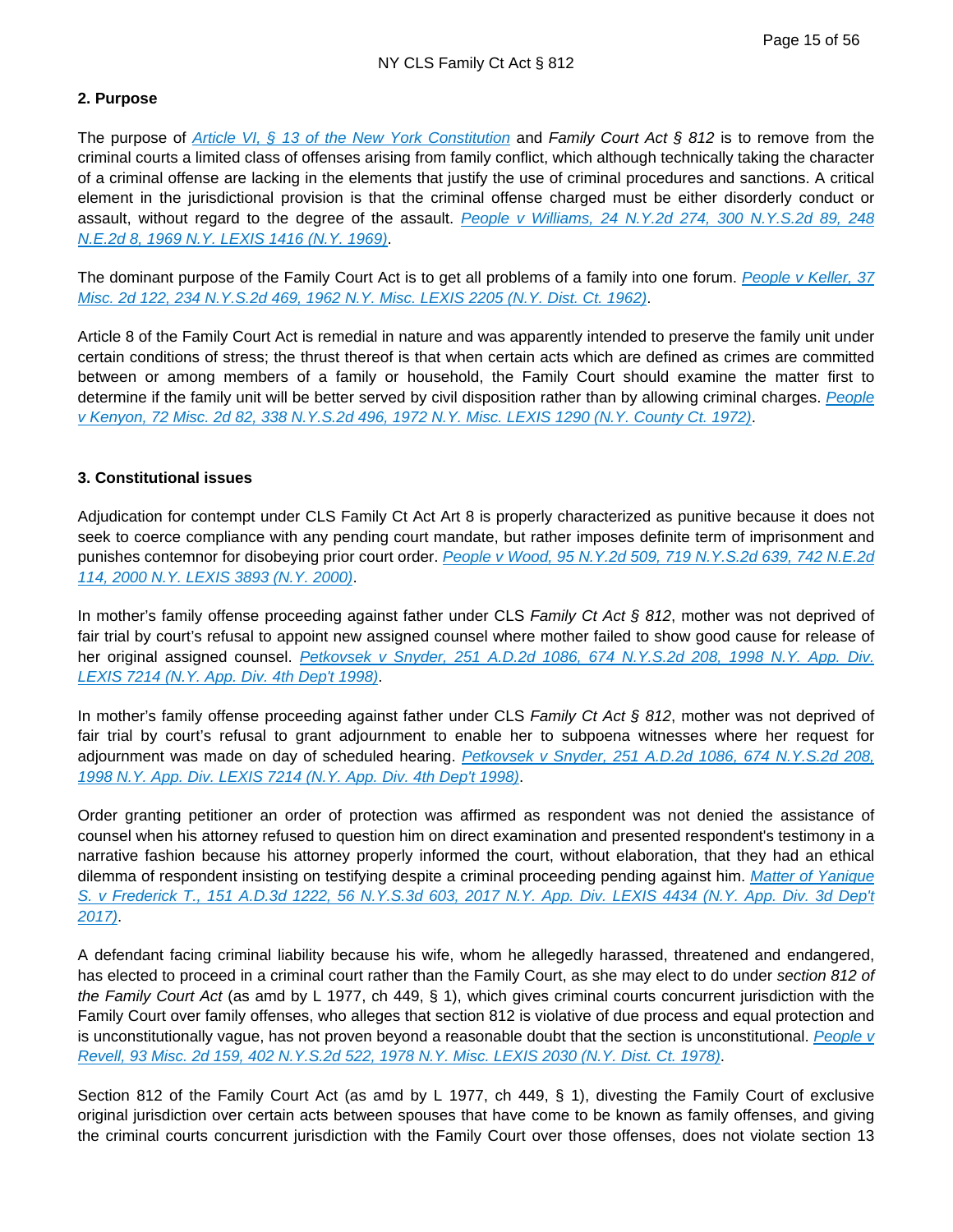(subd b) of article VI of the State Constitution, which vests the Family Court with exclusive original jurisdiction over certain categories of proceedings, but, with respect to that category relating to family offenses, gives it such jurisdiction "as may be provided by law" (par [7]). [People v Revell, 93 Misc. 2d 159, 402 N.Y.S.2d 522, 1978 N.Y.](https://advance.lexis.com/api/document?collection=cases&id=urn:contentItem:3RRS-GRJ0-003C-F40M-00000-00&context=)  [Misc. LEXIS 2030 \(N.Y. Dist. Ct. 1978\)](https://advance.lexis.com/api/document?collection=cases&id=urn:contentItem:3RRS-GRJ0-003C-F40M-00000-00&context=).

Trial of defendant on charge of second degree criminal contempt for violation of Family Court protection order would not constitute double jeopardy merely because defendant's wife had already brought petition in Family Court for violation of protective order based on harassment, since Family Court proceedings were civil in nature, did not amount to prosecution or place defendant in jeopardy for same act or offense, and did not result in hearing, adjudication or penalty on allegations in petition. People v McGraw, 138 Misc. 2d 349, 524 N.Y.S.2d 343, 1988 N.Y. [Misc. LEXIS 30 \(N.Y. Fam. Ct. 1988\)](https://advance.lexis.com/api/document?collection=cases&id=urn:contentItem:3S3K-2N00-003D-G2YJ-00000-00&context=).

# **4. Concurrent nature of family court and criminal court jurisdiction**

Petitioner in family offense proceeding who alleges that temporary order of protection issued by Family Court has been violated has statutory right to seek prosecution of offender in criminal court, and Family Court erred when it dismissed pending family offense petition based solely on petitioner's decision to file criminal complaint against respondent for violating Family Court's temporary order of protection. Kampa v Kampa, 268 A.D.2d 432, 703 [N.Y.S.2d 486, 2000 N.Y. App. Div. LEXIS 184 \(N.Y. App. Div. 2d Dep't 2000\)](https://advance.lexis.com/api/document?collection=cases&id=urn:contentItem:3YB4-HBD0-0039-42F8-00000-00&context=).

As to a family offense proceeding, jurisdiction of family court and Supreme Court is concurrent. People v Coady, 79 [Misc. 2d 929, 361 N.Y.S.2d 587, 1974 N.Y. Misc. LEXIS 1793 \(N.Y. Sup. Ct. 1974\)](https://advance.lexis.com/api/document?collection=cases&id=urn:contentItem:3RRS-9JK0-003C-D0GK-00000-00&context=).

A criminal court has jurisdiction regarding a defendant charged with the attempted murder of her husband inasmuch as a simple reading of section 812 of the Family Court Act makes it clear that concurrent jurisdiction exists between the Family Court and criminal courts. People v Vaughn, 99 Misc. 2d 991, 417 N.Y.S.2d 621, 1979 N.Y. Misc. LEXIS [2375 \(N.Y. Dist. Ct. 1979\)](https://advance.lexis.com/api/document?collection=cases&id=urn:contentItem:3RRS-GGY0-003C-F2BD-00000-00&context=).

Criminal Court had jurisdiction over "family offenses" of third degree assault and harassment since (1) criminal courts, pursuant to CLS CPL § 530.11(1), and Family Courts, pursuant to CLS Family Ct Act § 812(1), were vested with concurrent jurisdiction over family offenses, and (2) fact that victim originally chose Family Court as forum for proceeding which led to order of protection did not mean that Criminal Court did not have jurisdiction over proceeding arising from violation of protection order. People v Jhon, 150 Misc. 2d 842, 570 N.Y.S.2d 427 (N.Y. City [Crim. Ct. 1991\)](https://advance.lexis.com/api/document?collection=cases&id=urn:contentItem:3S2R-8R50-003V-B1YC-00000-00&context=).

Considering concurrent jurisdiction of courts under CLS CPL § 530.12(11), (12), and (13), CLS [Dom Rel §§ 240](https://advance.lexis.com/api/document?collection=statutes-legislation&id=urn:contentItem:8MT4-RS62-8T6X-74RD-00000-00&context=) and  $252$ , and CLS Family Ct Act § 812, similarity of treatment of litigants in different courts is required in addressing societal problem of domestic violence. People v Koertge, 182 Misc. 2d 183, 701 N.Y.S.2d 588, 1998 N.Y. Misc. [LEXIS 708 \(N.Y. Dist. Ct. 1998\)](https://advance.lexis.com/api/document?collection=cases&id=urn:contentItem:3Y28-JG10-0039-40Y8-00000-00&context=).

As the geographic limitation on the criminal court's jurisdiction did not also limit the family court's jurisdiction over family offense proceedings, the family court properly exercised jurisdiction over the parties' petitions under N.Y. Fam. Ct. Act § 812, even though the acts allegedly occurred on the island territory of Anguilla. Matter of Richardson [v Richardson, 80 A.D.3d 32, 910 N.Y.S.2d 149, 2010 N.Y. App. Div. LEXIS 8053 \(N.Y. App. Div. 2d Dep't 2010\)](https://advance.lexis.com/api/document?collection=cases&id=urn:contentItem:51D7-XKF1-F04J-71M2-00000-00&context=).

### **5. Election to proceed in family court or criminal court**

Fact that victim in domestic assault case was not provided with sufficient information to make informed choice of forum, as required by CLS CPL § 530.11(2), did not constitute defect depriving County Court of jurisdiction. People [v Munck, 190 A.D.2d 963, 594 N.Y.S.2d 77, 1993 N.Y. App. Div. LEXIS 1721 \(N.Y. App. Div. 3d Dep't\)](https://advance.lexis.com/api/document?collection=cases&id=urn:contentItem:3S2R-7KH0-003V-B1DR-00000-00&context=), app. denied, 81 N.Y.2d 974, 598 N.Y.S.2d 775, 615 N.E.2d 232, 1993 N.Y. LEXIS 2057 (N.Y. 1993).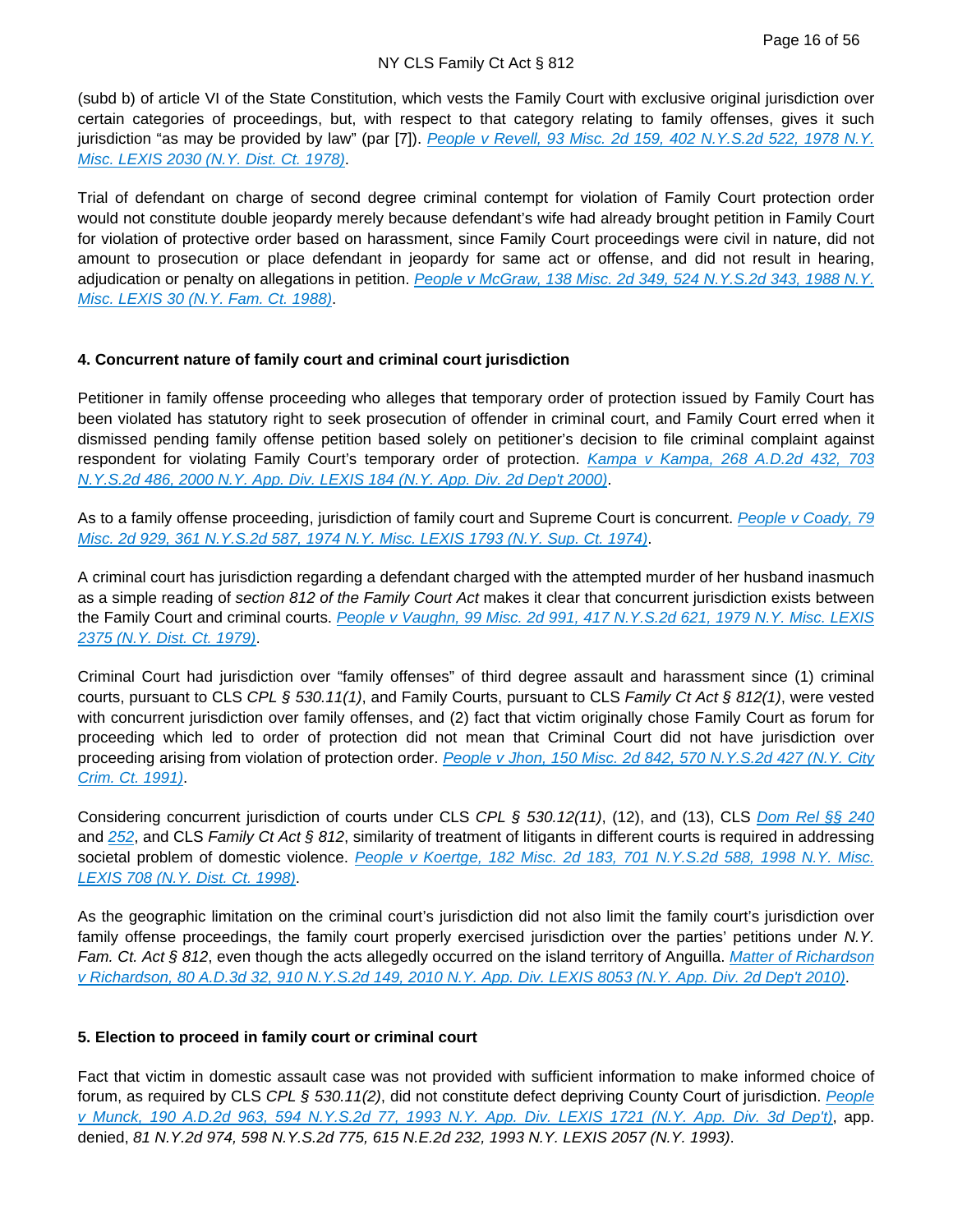While apparent intent of exclusionary language contained in  $FCA \& 812$  (as amd by L 1977, ch 449), giving criminal courts concurrent jurisdiction with Family Court over any proceeding concerning acts which would constitute disorderly conduct, harassment, menacing, reckless endangerment, assault or attempted assault between spouses or between parent and child or between members of same family or household "except that if such act involves a child who is below the age of eighteen, the family court shall have exclusive original jurisdiction", was to exclude child neglect and abuse proceedings, viz., where target of act was under 18, language is, apparently through legislative oversight, broad enough to include situation where child accused by member of his own household is under 18; accordingly, mother of child over 16 and under 18, who has charged him in Criminal Court with assaulting her, and whose sole objective in bringing proceeding is to help him, has clearly chosen wrong forum, and her election of remedies is not binding; proceeding is dismissed without prejudice to any remedy available in Family Court, which, it is noted, is still prohibited from placing child, since  $FCA \, \S$  842, containing prohibition against courtordered placement, has not been amended as suggested in M v M, 71 Misc. 2d 396, 336 N.Y.S.2d 304, 1972 N.Y. [Misc. LEXIS 1688 \(N.Y. Fam. Ct. 1972\)](https://advance.lexis.com/api/document?collection=cases&id=urn:contentItem:3RRS-9WF0-003C-D3N5-00000-00&context=).[People v T., 95 Misc. 2d 639, 408 N.Y.S.2d 214, 1978 N.Y. Misc. LEXIS](https://advance.lexis.com/api/document?collection=cases&id=urn:contentItem:3RRS-GNB0-003C-F3DR-00000-00&context=)  [2489 \(N.Y. City Crim. Ct. 1978\)](https://advance.lexis.com/api/document?collection=cases&id=urn:contentItem:3RRS-GNB0-003C-F3DR-00000-00&context=).

A criminal proceeding wherein the complaint alleged that defendant threw a bottle at complainant, his wife, is dismissed without prejudice, since the complainant was not interested in prosecuting criminally but rather in obtaining help for her husband's alcoholism and testified that she was never officially advised of the different functions of the Criminal Court and the Family Court and that had she been so advised she would have elected to proceed in Family Court; the admonitions required to be given to every complainant concerning the different reasons for and consequences of proceeding in either the Family Court or Criminal Court (Family Ct Act, § 812; [Judiciary Law, § 216](https://advance.lexis.com/api/document?collection=statutes-legislation&id=urn:contentItem:5CT3-13S1-6RDJ-855D-00000-00&context=)) are, as a matter of law, crucial and constitute a condition precedent which must be met before a binding election of remedies is imposed. [People v Garcia, 98 Misc. 2d 907, 415 N.Y.S.2d 175, 1979 N.Y. Misc.](https://advance.lexis.com/api/document?collection=cases&id=urn:contentItem:3RRS-GJ20-003C-F2M2-00000-00&context=)  [LEXIS 2165 \(N.Y. City Crim. Ct. 1979\)](https://advance.lexis.com/api/document?collection=cases&id=urn:contentItem:3RRS-GJ20-003C-F2M2-00000-00&context=).

Fact that respondent's family wishes to pursue community resources to rehabilitate respondent, 15-year-old charged with rape, sodomy and sexual abuse of his younger sisters, is insufficient to warrant dismissal of delinquency petition in interest of justice since Family Court must consider "need for protection of the community" as well as "needs and best interests of the respondent" ( $FCA \, \S 711$ ); since no in-depth investigation or studies of respondent have been made by auxiliary services of Family Court, it would be premature to dismiss petition on ground that any further supervision, treatment or confinement is unnecessary nor is substitution of neglect petition appropriate since there is no manifestation of parental neglect; although Family Court possesses wide discretion to deal "with the complexities of family life so that its actions may fit the particular needs of those before it" ( $FCA \textless$ [141](https://advance.lexis.com/api/document?collection=statutes-legislation&id=urn:contentItem:5CT3-0VD1-6RDJ-845V-00000-00&context=)) and court's approach to intrafamily discord is rehabilitative in scope and design ([FCA § 811](https://advance.lexis.com/api/document?collection=statutes-legislation&id=urn:contentItem:5CT3-0VD1-6RDJ-84XD-00000-00&context=)), court has no power to commence family offense proceeding in place of delinquency petition since acts allegedly committed by respondent are not within ambit of designated family offenses ( $FCA \& 812$ ); however, respondent is granted hearing to determine if substitution of person in need of supervision petition ( $FCA \& 716$ ) would be more appropriate to assure delivery of treatment needed by respondent. In re P., 103 Misc. 2d 1102, 427 N.Y.S.2d 694, 1980 N.Y. Misc. [LEXIS 2263 \(N.Y. Fam. Ct. 1980\)](https://advance.lexis.com/api/document?collection=cases&id=urn:contentItem:3RRS-GBD0-003C-F160-00000-00&context=).

A wife who filed an accusatory instrument in a local criminal court charging her husband with third-degree assault effectively commenced an action within the meaning of the election provisions of Family Ct Act  $\S 821$  where the instrument had been verified and in existence for more than 72 hours; a subsequent family court proceeding by the wife to obtain an order of protection should have been barred because it was commenced after the expiration of 72 hours but, given the fact that the family court nevertheless assumed jurisdiction and issued a final order of protection on the merits, all prior proceedings merged into that order and the criminal proceeding would be dismissed without prejudice to renewal at such time as the wife appeared in and actually vacated the family court proceedings. People v Perez, 109 Misc. 2d 291, 440 N.Y.S.2d 166, 1981 N.Y. Misc. LEXIS 2393 (N.Y. City Crim. [Ct. 1981\)](https://advance.lexis.com/api/document?collection=cases&id=urn:contentItem:3RRS-G470-003C-F52F-00000-00&context=).

County Criminal Court had jurisdiction over charge of second degree criminal contempt for defendant's alleged violation of Family Court order of protection, notwithstanding that defendant's wife had already filed violation of protection order petition in Family Court based on defendant's alleged harassment of her, for although Family Court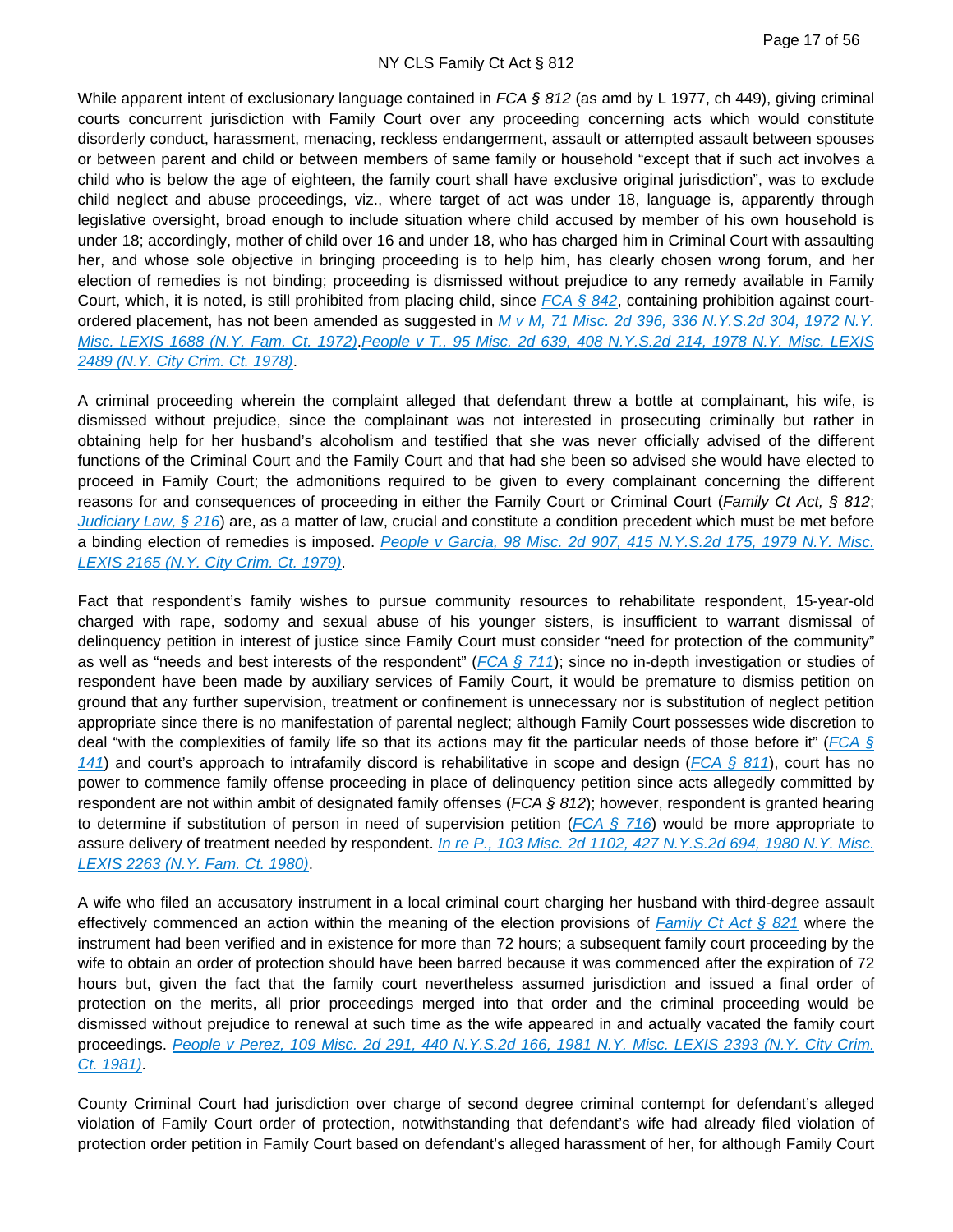and Criminal Court have concurrent jurisdiction over designated family offense proceedings under CLS CPL § 530.11 and CLS Family Ct Act § 812, and final choice of forum bars any subsequent proceeding in alternative court based on same offense, second degree criminal contempt is not "family offense," and thus statutes' election provisions were not applicable to that crime. People v McGraw, 138 Misc. 2d 349, 524 N.Y.S.2d 343, 1988 N.Y. [Misc. LEXIS 30 \(N.Y. Fam. Ct. 1988\)](https://advance.lexis.com/api/document?collection=cases&id=urn:contentItem:3S3K-2N00-003D-G2YJ-00000-00&context=).

Complainant, who filed petition in Family Court for her husband's alleged violation of protective order based on same acts for which she subsequently swore out criminal complaint against him, made binding election to proceed in Family Court with respect to those counts of information charging husband with third degree attempted assault, harassment, and second degree harassment, thus requiring dismissal of those charges in Criminal Court with leave to restore in Family Court, since (1) attempted assault and harassment are "family offenses" enumerated in CLS Family Ct Act § 812, which confers jurisdiction on Family Court concurrent with Criminal Court, and second degree aggravated harassment is "inextricably" linked with harassment, and (2) proceedings in Criminal Court were not commenced within 72 hours after still-pending Family Court proceeding was instituted as required by CLS Family Ct [Act § 821](https://advance.lexis.com/api/document?collection=statutes-legislation&id=urn:contentItem:8RGK-1RB2-D6RV-H2NJ-00000-00&context=) and CLS [CPL § 100.07](https://advance.lexis.com/api/document?collection=statutes-legislation&id=urn:contentItem:8SSW-JWY2-D6RV-H4FW-00000-00&context=); however, Criminal Court retained jurisdiction over those counts charging husband with second degree criminal trespass, endangering welfare of child, and second degree criminal contempt since those charges were either not technically congruent with enumerated "family offenses" or did not share any elements thereof. [People v Singleton, 140 Misc. 2d 960, 532 N.Y.S.2d 208, 1988 N.Y. Misc. LEXIS 509 \(N.Y. City](https://advance.lexis.com/api/document?collection=cases&id=urn:contentItem:3S3K-2KN0-003D-G2C3-00000-00&context=)  [Crim. Ct. 1988\)](https://advance.lexis.com/api/document?collection=cases&id=urn:contentItem:3S3K-2KN0-003D-G2C3-00000-00&context=).

Hearing was not required to determine whether victim was advised of her right of election to proceed either in Criminal Court or Family Court under CLS CPL § 530.11 where Family Court petition filed and signed by victim stated "I certify I have been given an explanation with respect to Section 812 of the Family Court Act and 216 of the Judiciary Law with respect to Family Offense and same has been explained to me and I understand my rights thereunder" since CLS Family Ct Act  $\S 812$  and CLS Jud  $\S 216$  mirror CLS CPL  $\S 530.11$  in setting forth both options available to victim as to how to proceed, and their ramifications; to permit victim to testify that she was not advised of her rights would undermine statutory procedures and create uncertainty as to court in which proceeding should be adjudicated. People v Falzone, 142 Misc. 2d 337, 537 N.Y.S.2d 773, 1989 N.Y. Misc. LEXIS 37 (N.Y. [Crim. Ct. 1989\)](https://advance.lexis.com/api/document?collection=cases&id=urn:contentItem:3S2R-BH10-003V-B350-00000-00&context=).

Defendant was entitled to dismissal of information charging him with aggravated harassment pursuant to CLS CPL  $\S$  170.30(1)(f) since (1) charge was based on defendant's repeated annoying and abusive telephone calls to his wife, which led to Family Court proceeding for violation of order of protection, (2) charge was inextricably linked to charges brought in Family Court, and (3) complainant did not make valid election pursuant to CLS Family Ct Act  $\S$ 812(2)(e) to proceed in District Court, choosing instead to attempt to proceed on both fronts. People v Baumann, [144 Misc. 2d 789, 545 N.Y.S.2d 519, 1989 N.Y. Misc. LEXIS 528 \(N.Y. Dist. Ct. 1989\)](https://advance.lexis.com/api/document?collection=cases&id=urn:contentItem:3S2R-B140-003V-B260-00000-00&context=).

Victim's filing of family offense petition against her former husband in Family Court, within 72 hours of commencement of criminal assault proceeding which she initiated against him based on same incident, constituted "final choice of forum" to proceed in Family Court under applicable election of forum statutes, and thus misdemeanor information would be dismissed. People v Fisher, 153 Misc. 2d 86, 580 N.Y.S.2d 625, 1991 N.Y. [Misc. LEXIS 781 \(N.Y. J. Ct. 1991\)](https://advance.lexis.com/api/document?collection=cases&id=urn:contentItem:3S2R-8650-003V-B1SD-00000-00&context=).

### **6. Exclusive original jurisdiction under § 812 prior to amendment**

Even though family court had not considered and transferred to county court charge of assault arising from claimant's alleged incest with his daughter, county court had at least the initial power to adjudicate whether the fact complex required transfer to the family court, and county court was not without some power to adjudicate and State was protected against claim for false imprisonment when its administrative officials acted upon commitment papers issued by county court. Nuernberger v State, 41 N.Y.2d 111, 390 N.Y.S.2d 904, 359 N.E.2d 412, 1976 N.Y. LEXIS [3137 \(N.Y. 1976\)](https://advance.lexis.com/api/document?collection=cases&id=urn:contentItem:3RRS-B5Y0-003C-F4XK-00000-00&context=).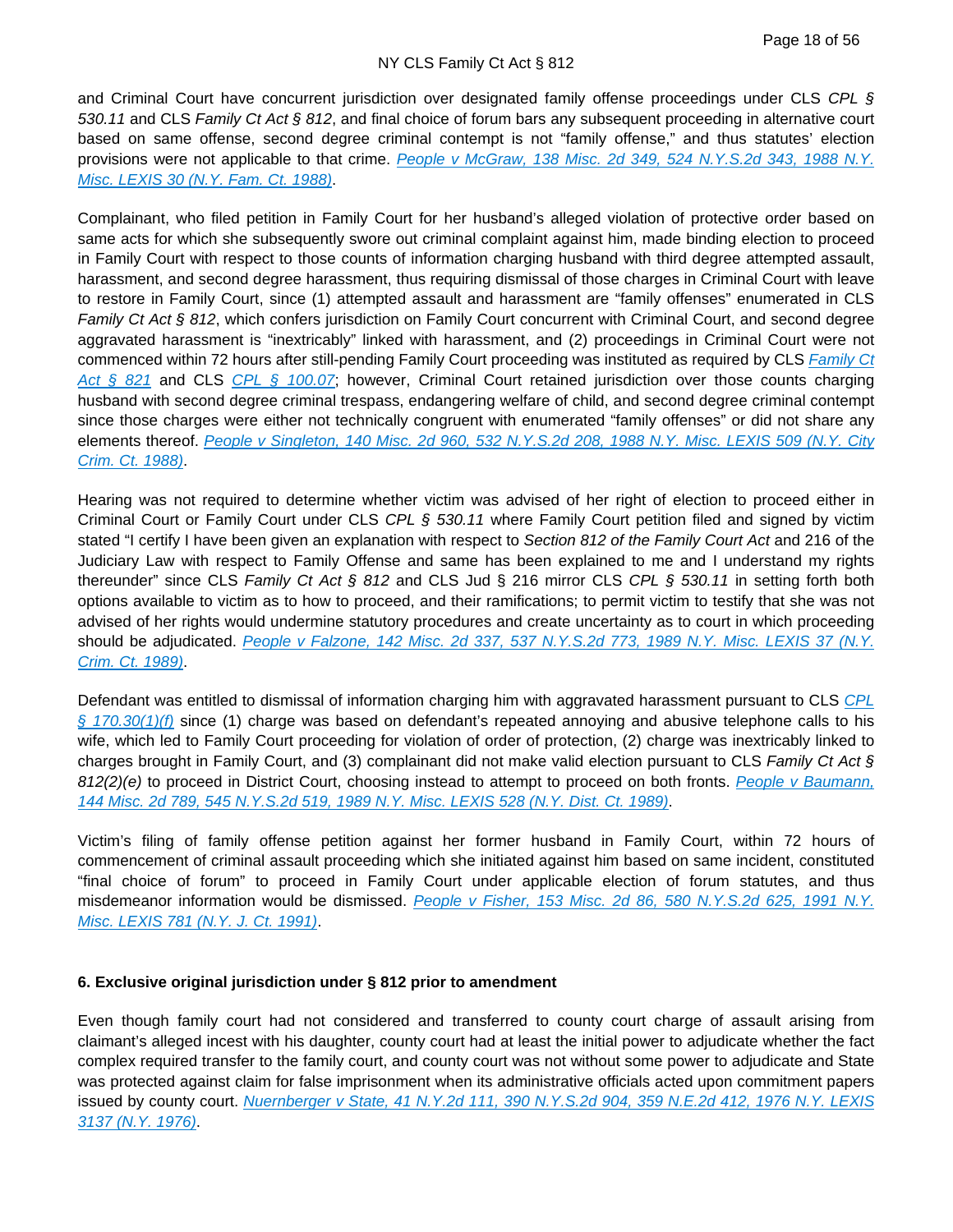The Family Court has priority of examination into family offenses and the legislature has provided a procedure both for the enforcement of that priority and for surrender of the court's jurisdiction where appropriate. People v Gemmill, [34 A.D.2d 177, 310 N.Y.S.2d 244, 1970 N.Y. App. Div. LEXIS 4885 \(N.Y. App. Div. 3d Dep't 1970\)](https://advance.lexis.com/api/document?collection=cases&id=urn:contentItem:3RRT-01C0-003C-C042-00000-00&context=).

The exclusive original jurisdiction of the Family Court of a "family offense" proceeding therein between spouses, vests in that court by Article 8 of the Family Court Act, and is in no way affected by the subsequent commencement of a divorce action in the Supreme Court by one of the spouses. Hrab v Hrab, 39 A.D.2d 745, 332 N.Y.S.2d 91, 1972 N.Y. App. Div. LEXIS 4611 (N.Y. App. Div. 2d Dep't 1972).

Family Court has exclusive jurisdiction over family matters and should not be influenced by action of grand jury prior to transfer of case. [People v Berger, 40 A.D.2d 192, 338 N.Y.S.2d 762, 1972 N.Y. App. Div. LEXIS 3037 \(N.Y. App.](https://advance.lexis.com/api/document?collection=cases&id=urn:contentItem:3RRS-YF40-003C-C1P9-00000-00&context=)  [Div. 3d Dep't 1972\)](https://advance.lexis.com/api/document?collection=cases&id=urn:contentItem:3RRS-YF40-003C-C1P9-00000-00&context=).

Even though family court is authorized to entertain family offense proceedings, the act or acts must come within meaning of Family Court Act. People v Coady, 79 Misc. 2d 929, 361 N.Y.S.2d 587, 1974 N.Y. Misc. LEXIS 1793 [\(N.Y. Sup. Ct. 1974\)](https://advance.lexis.com/api/document?collection=cases&id=urn:contentItem:3RRS-9JK0-003C-D0GK-00000-00&context=).

Supreme Court order in matrimonial action purporting to "stay" Family Court from proceeding in connection with order of protection, which had been sought by wife, was a nullity since not only does Family Court have exclusive original jurisdiction of family offenses but the Family Court was not a litigant before Supreme Court and no writ of prohibition was sought or granted. S. v S., 88 Misc. 2d 724, 389 N.Y.S.2d 529, 1976 N.Y. Misc. LEXIS 2734 (N.Y. [Fam. Ct. 1976\)](https://advance.lexis.com/api/document?collection=cases&id=urn:contentItem:3RRS-GXR0-003C-F03T-00000-00&context=).

# **7. —Effect on jurisdiction of other courts**

The fact that this section purports to give the Family Court exclusive jurisdiction over assaults between spouses does not warrant the conclusion that the Legislature intended to supersede Supreme Court and County Court jurisdiction of first-degree criminal assault charges merely because the parties involved were spouses. Ricapito v [People, 38 Misc. 2d 710, 238 N.Y.S.2d 864, 1963 N.Y. Misc. LEXIS 2207 \(N.Y. Sup. Ct.\)](https://advance.lexis.com/api/document?collection=cases&id=urn:contentItem:3RRS-C3K0-003C-D0NB-00000-00&context=), aff'd, [20 A.D.2d 567, 245](https://advance.lexis.com/api/document?collection=cases&id=urn:contentItem:3RRT-1NK0-003C-C497-00000-00&context=)  [N.Y.S.2d 846, 1963 N.Y. App. Div. LEXIS 2631 \(N.Y. App. Div. 2d Dep't 1963\)](https://advance.lexis.com/api/document?collection=cases&id=urn:contentItem:3RRT-1NK0-003C-C497-00000-00&context=).

This section, in providing that the Family Court has exclusive jurisdiction over any proceeding concerning acts which would constitute an assault between spouses or between parent and child, was not intended to, and did not, divest the Supreme Court of exclusive jurisdiction over crimes prosecuted by indictment. People v Radison, 40 [Misc. 2d 1063, 244 N.Y.S.2d 941, 1963 N.Y. Misc. LEXIS 1500 \(N.Y. Sup. Ct. 1963\)](https://advance.lexis.com/api/document?collection=cases&id=urn:contentItem:3RRS-C1B0-003C-D509-00000-00&context=).

The statutory language of Art 8 of the Family Court Act grants the Family Court exclusive original jurisdiction of offenses arising thereunder, but the language of Art 10, when §§ 1011 through 1014 are examined, does not preclude a criminal court from having jurisdiction of offenses committed thereunder. People v Abrams, 73 Misc. 2d [534, 341 N.Y.S.2d 515, 1973 N.Y. Misc. LEXIS 2130 \(N.Y. County Ct. 1973\)](https://advance.lexis.com/api/document?collection=cases&id=urn:contentItem:3RRS-9S50-003C-D2RN-00000-00&context=).

Where New York law does not establish asserted lack of jurisdiction of the Supreme Court over attempted murder, sodomy, and incest charges, with the clarity necessary to make appropriate federal adjudication of a due process claim, the federal court will not rule on the argument that the Family Court rather than the Supreme Court had jurisdiction. United States ex rel. Herrington v Mancusi, 415 F.2d 205, 1969 U.S. App. LEXIS 11003 (2d Cir. N.Y. [1969\)](https://advance.lexis.com/api/document?collection=cases&id=urn:contentItem:3S4W-SYC0-0039-Y2W0-00000-00&context=).

### **8. —Requirement of initial determination in family court prior to criminal proceedings**

The county court may not try an indictment accusing a husband of feloniously assaulting his wife without first having transferred the proceeding to the family court for an initial determination of whether the assault should be disposed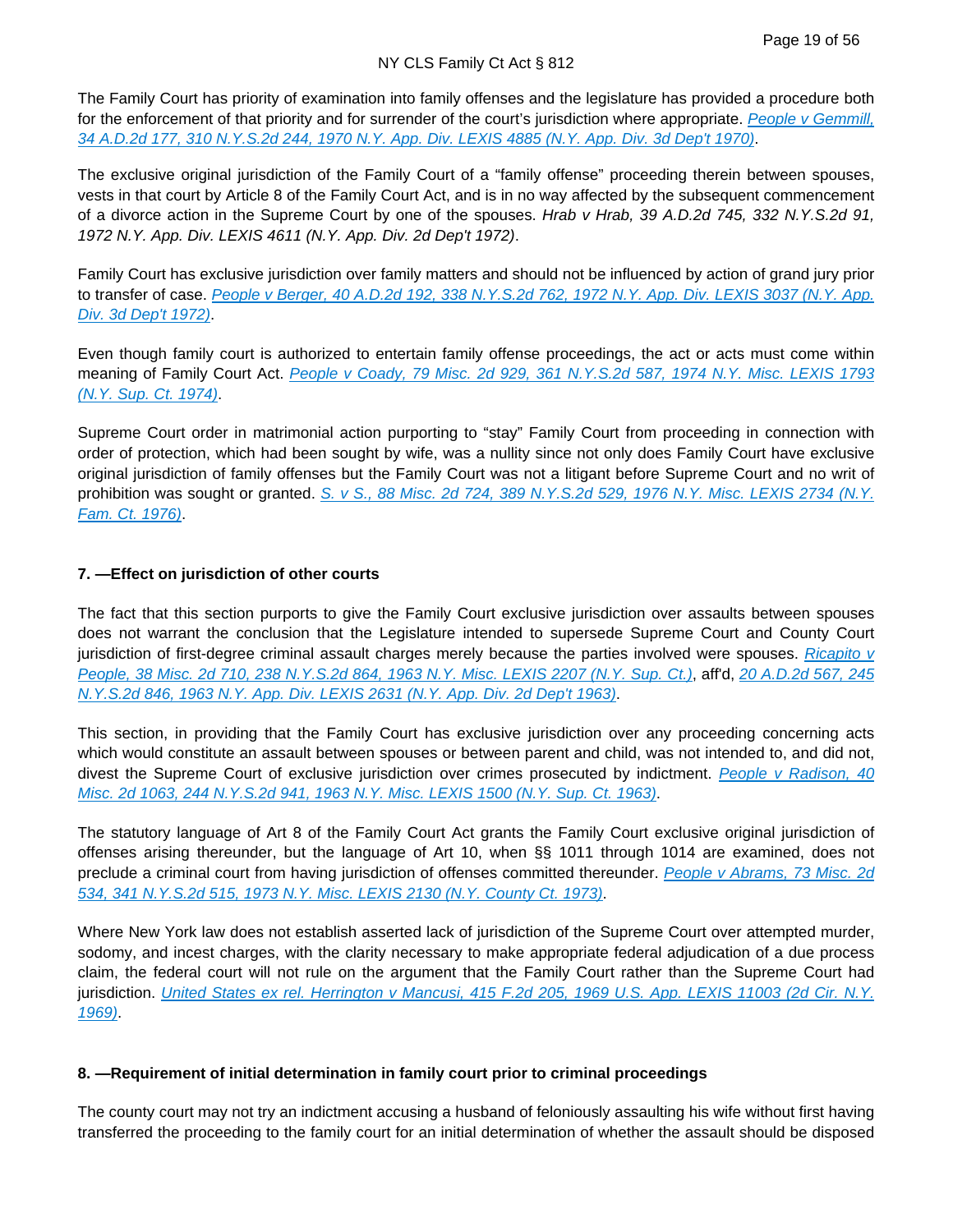of there as a "family offense" or transferred to county court for prosecution as a crime. [People v Johnson, 20 N.Y.2d](https://advance.lexis.com/api/document?collection=cases&id=urn:contentItem:3RRS-W8Y0-003C-C1Y1-00000-00&context=)  [220, 282 N.Y.S.2d 481, 229 N.E.2d 180, 1967 N.Y. LEXIS 1268 \(N.Y. 1967\)](https://advance.lexis.com/api/document?collection=cases&id=urn:contentItem:3RRS-W8Y0-003C-C1Y1-00000-00&context=).

So far as family offenses are concerned, they are not treated as crimes until the family court judge has so determined. [People v Berger, 40 A.D.2d 192, 338 N.Y.S.2d 762, 1972 N.Y. App. Div. LEXIS 3037 \(N.Y. App. Div.](https://advance.lexis.com/api/document?collection=cases&id=urn:contentItem:3RRS-YF40-003C-C1P9-00000-00&context=)  [3d Dep't 1972\)](https://advance.lexis.com/api/document?collection=cases&id=urn:contentItem:3RRS-YF40-003C-C1P9-00000-00&context=).

An intrafamilial offense of assault committed by a husband on his wife is not to be treated in a criminal way until a family court judge has so decreed. [People v Brady, 54 Misc. 2d 638, 283 N.Y.S.2d 175, 1967 N.Y. Misc. LEXIS](https://advance.lexis.com/api/document?collection=cases&id=urn:contentItem:3RRS-BGJ0-003C-D4JN-00000-00&context=)  [1258 \(N.Y. Dist. Ct. 1967\)](https://advance.lexis.com/api/document?collection=cases&id=urn:contentItem:3RRS-BGJ0-003C-D4JN-00000-00&context=).

Where allegations contained in indictments concern acts which would constitute an assault between members of same family within meaning of § 812 and proceedings are transferred to Family Court, Family Court may order a transfer back to County Court if it concludes that its processes are inappropriate. If Family Court retains jurisdiction, the indictments will be dismissed upon proper motion. People v Rood, 55 Misc. 2d 114, 284 N.Y.S.2d 364, 1967 [N.Y. Misc. LEXIS 1097 \(N.Y. County Ct. 1967\)](https://advance.lexis.com/api/document?collection=cases&id=urn:contentItem:3RRS-BG00-003C-D4BX-00000-00&context=).

Family Court has "exclusive original jurisdiction" (Family Ct Act,  $\S$  812, subd 1) with respect to intra-family child abuse, but such does not prevent subsequent removal of these cases from Family Court to the criminal courts when the Family Court deems this appropriate, provided that the initial child abuse proceeding originates in Family Court. [People v Tatro, 95 Misc. 2d 178, 407 N.Y.S.2d 135, 1978 N.Y. Misc. LEXIS 2421 \(N.Y. County Ct. 1978\)](https://advance.lexis.com/api/document?collection=cases&id=urn:contentItem:3RRS-GNF0-003C-F3FD-00000-00&context=).

# **9. —Effect of failure to proceed first in family court**

Dismissal of pending indictment in county court of husband for assault on his wife was required as failure to transfer such matter to the Family Court was jurisdictional and all proceedings thereafter in the criminal court were null and void. [People v Berger, 40 A.D.2d 192, 338 N.Y.S.2d 762, 1972 N.Y. App. Div. LEXIS 3037 \(N.Y. App. Div. 3d Dep't](https://advance.lexis.com/api/document?collection=cases&id=urn:contentItem:3RRS-YF40-003C-C1P9-00000-00&context=)  [1972\)](https://advance.lexis.com/api/document?collection=cases&id=urn:contentItem:3RRS-YF40-003C-C1P9-00000-00&context=).

Where family court's exclusive original jurisdiction was improperly waived, district court never acquired jurisdiction, and plea of guilty in district court was complete nullity, as well as judgment of conviction rendered thereon; inasmuch as judgment of conviction was not properly before the Supreme Court, Appellate Division, for review, judgment would not be reversed, but defendant could move in district court to vacate plea and conviction. Librizzi v Chisholm, 55 A.D.2d 954, 391 N.Y.S.2d 154, 1977 N.Y. App. Div. LEXIS 10251 (N.Y. App. Div. 2d Dep't 1977).

Indictment returned by grand jury charging husband with assault upon wife was a nullity and dismissed where it was returned before Family Court acted and at a time when that court had exclusive jurisdiction over the subject matter. [People v Boyce, 55 Misc. 2d 53, 284 N.Y.S.2d 358, 1967 N.Y. Misc. LEXIS 1133 \(N.Y. Sup. Ct. 1967\)](https://advance.lexis.com/api/document?collection=cases&id=urn:contentItem:3RRS-BG30-003C-D4D5-00000-00&context=).

Action of clerk of family court, in returning case, which involved offenses allegedly committed against accused's wife, to district court without court authorization and without having had a judicial determination, was a nullity; the resultant defect in indictment, in which accused was subsequently charged with second-degree burglary and thirddegree assault, was a jurisdictional defect requiring that indictment be dismissed, though accused and his wife were divorced after he was indicted. People v Reuscher, 89 Misc. 2d 160, 390 N.Y.S.2d 568, 1976 N.Y. Misc. LEXIS [2838 \(N.Y. Sup. Ct. 1976\)](https://advance.lexis.com/api/document?collection=cases&id=urn:contentItem:3RRS-GXF0-003C-F01R-00000-00&context=).

Pursuant to [CPL 210.20](https://advance.lexis.com/api/document?collection=statutes-legislation&id=urn:contentItem:5CT2-YTD1-6RDJ-8474-00000-00&context=) (subd 1, par [a]) and 210.25 (subd 2), an indictment charging intra-family child abuse, brought in County Court, should be dismissed for lack of jurisdiction as a proceeding of this nature must originate in Family Court (Family Ct Act, § 812, subd 1); however, the matter should be transferred to Family Court for proceedings consistent with [section 1014 of the Family Court Act](https://advance.lexis.com/api/document?collection=statutes-legislation&id=urn:contentItem:5CT3-0VD1-6RDJ-850D-00000-00&context=). People v Tatro, 95 Misc. 2d 178, 407 N.Y.S.2d [135, 1978 N.Y. Misc. LEXIS 2421 \(N.Y. County Ct. 1978\)](https://advance.lexis.com/api/document?collection=cases&id=urn:contentItem:3RRS-GNF0-003C-F3FD-00000-00&context=).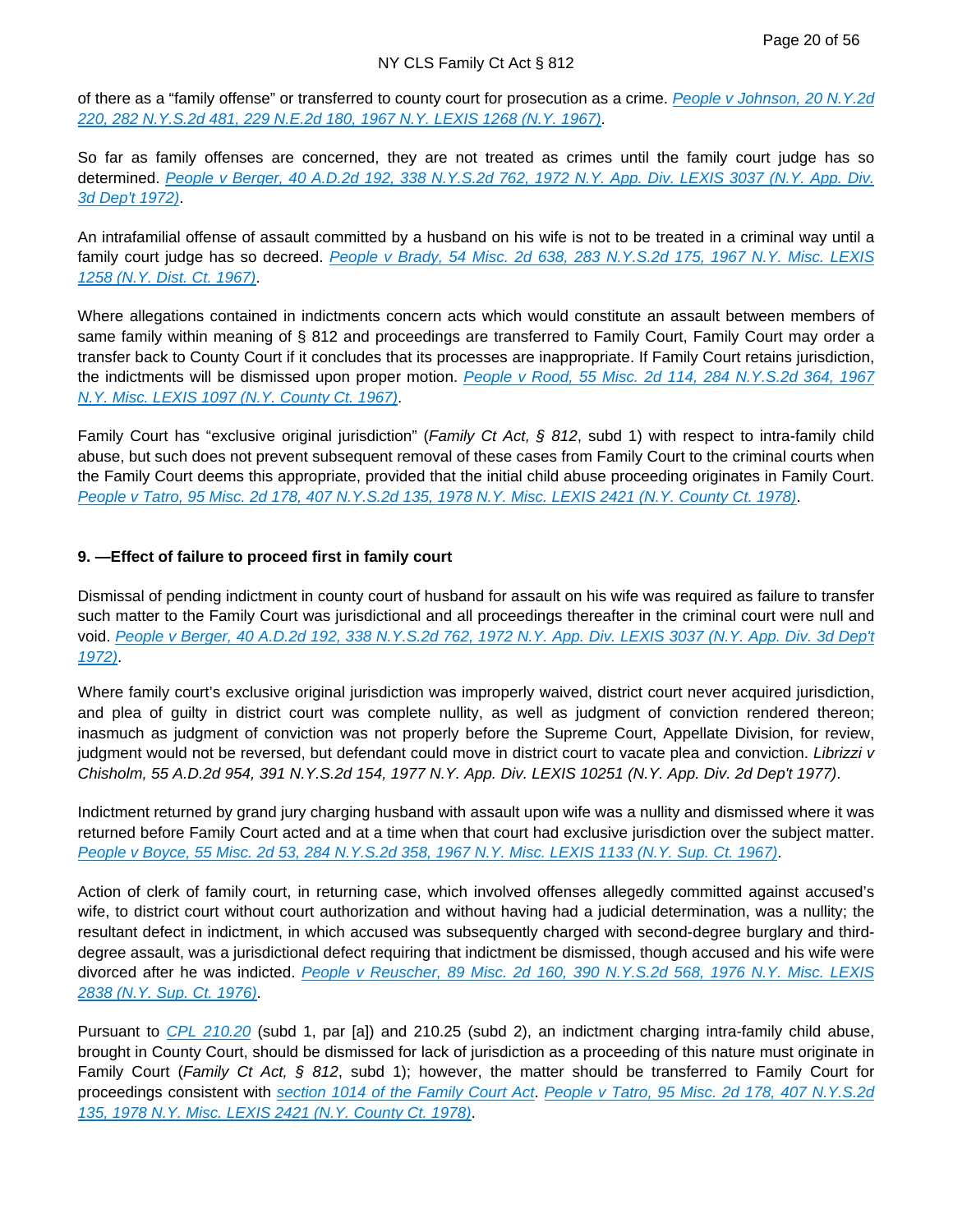# **10. Jurisdiction of family court over particular offenses**

Where a 17-year-old boy was charged in a complaint filed by his mother with being a wayward minor in that he was disobedient and stayed out all night drinking and smoking marijuana, the Family Court had jurisdiction of the action which constituted intrafamilial disorderly conduct within the ambit of § 812 of the Family Court Act. Accordingly, a Family Court order transferring the proceedings to District Court was reversed, with directions to the Family Court to consider whether the processes of that court were appropriate and if not to transfer the action to an appropriate criminal court. B. v B., 32 A.D.2d 808, 303 N.Y.S.2d 216, 1969 N.Y. App. Div. LEXIS 3728 (N.Y. App. Div. 2d Dep't 1969).

Although not all of wife's allegations against husband were proved, protective order under CLS Family Ct Act Art 8 was warranted by proof of at least second degree harassment in violation of CLS Penal  $\S$  240.26(1) where wife testified that husband attempted to strangle her with belt in presence of children, that he threw her across room causing her to hit her head on couch, that he punched, pinched, and grabbed her and called her offensive names in presence of children, and that he slapped child in back of head and called him offensive names, and court also considered child's testimony, which, although unsworn, was taken in presence of all counsel, who had opportunity to examine him. Machukas v Wagner, 246 A.D.2d 840, 667 N.Y.S.2d 817, 1998 N.Y. App. Div. LEXIS 547 (N.Y. [App. Div. 3d Dep't\)](https://advance.lexis.com/api/document?collection=cases&id=urn:contentItem:3RWM-HDB0-0039-44Y8-00000-00&context=), app. denied, 91 N.Y.2d 813, 674 N.Y.S.2d 278, 697 N.E.2d 179, 1998 N.Y. LEXIS 1302 (N.Y. 1998).

Family offense petition was properly dismissed for lack of subject matter jurisdiction because the father's alleged acts were not the proper subject of a family offense proceeding since the mother's petition failed to allege any of the enumerated offenses in N.Y. Fam. Ct. Act § 812(1). Matter of Rachel L. v Abraham L., 37 A.D.3d 720, 831 N.Y.S.2d 218, 2007 N.Y. App. Div. LEXIS 2060 (N.Y. App. Div. 2d Dep't 2007).

Family court properly found that a respondent willfully violated two temporary orders of protection because the court adhered to the prescribed statutory procedures and did not exceed its jurisdiction by issuing a final order of protection, the respondent was on notice of the conduct prohibited under the order of protection and that the order would be extended, his emails contained statements clearly intended to harass the petitioner, a finding of the commission of a family offense was not required, and the petition before the court alleged acts that were specifically enumerated in the statute. Matter of Lisa T. v King E.T., 147 A.D.3d 670, 48 N.Y.S.3d 119, 2017 N.Y. App. Div. [LEXIS 1472 \(N.Y. App. Div. 1st Dep't\)](https://advance.lexis.com/api/document?collection=cases&id=urn:contentItem:5N06-M6T1-F04J-7007-00000-00&context=), aff'd, [30 N.Y.3d 548, 91 N.E.3d 1215, 69 N.Y.S.3d 236, 2017 N.Y. LEXIS](https://advance.lexis.com/api/document?collection=cases&id=urn:contentItem:5R6W-7501-JSC5-M186-00000-00&context=)  [3778 \(N.Y. 2017\)](https://advance.lexis.com/api/document?collection=cases&id=urn:contentItem:5R6W-7501-JSC5-M186-00000-00&context=).

Family court erred in finding that the respondent committed the family offenses of third-degree menacing and disorderly conduct, and in directing that an order of protection be entered in favor of the petitioner and against the respondent for a period of six months because the family court lacked subject matter jurisdiction over the matter where the parties did not have an intimate relationship inasmuch as they were only connected through a third party—the petitioner's live-in boyfriend and the appellant's brother—the parties had never resided together, and their contact with one another was purely by happenstance, as they lived in the same building. Matter of Royster v [Murray, 157 A.D.3d 701, 69 N.Y.S.3d 328, 2018 N.Y. App. Div. LEXIS 128 \(N.Y. App. Div. 2d Dep't 2018\)](https://advance.lexis.com/api/document?collection=cases&id=urn:contentItem:5RCK-D581-FH4C-X18V-00000-00&context=).

Conduct of husband swerving his automobile abruptly in front of wife's automobile did not constitute "assault" or "disorderly conduct" so as to give jurisdiction to Family Court as a "family offense". Seymour v Seymour, 56 Misc. [2d 546, 289 N.Y.S.2d 515, 1968 N.Y. Misc. LEXIS 1554 \(N.Y. Fam. Ct. 1968\)](https://advance.lexis.com/api/document?collection=cases&id=urn:contentItem:3RRS-BD60-003C-D3SH-00000-00&context=).

Family Court did have jurisdiction over matter where conduct with which estranged husband was charged did not constitute disorderly conduct, harassment, menacing, reckless endangerment, or assault. Di Donna v Di Donna, 72 [Misc. 2d 231, 339 N.Y.S.2d 592, 1972 N.Y. Misc. LEXIS 1360 \(N.Y. Fam. Ct. 1972\)](https://advance.lexis.com/api/document?collection=cases&id=urn:contentItem:3RRS-9TX0-003C-D375-00000-00&context=).

Mere possession of dangerous weapon per se is a crime in and of itself which is not to be sent to family court as a family offense. People v Coady, 79 Misc. 2d 929, 361 N.Y.S.2d 587, 1974 N.Y. Misc. LEXIS 1793 (N.Y. Sup. Ct. [1974\)](https://advance.lexis.com/api/document?collection=cases&id=urn:contentItem:3RRS-9JK0-003C-D0GK-00000-00&context=).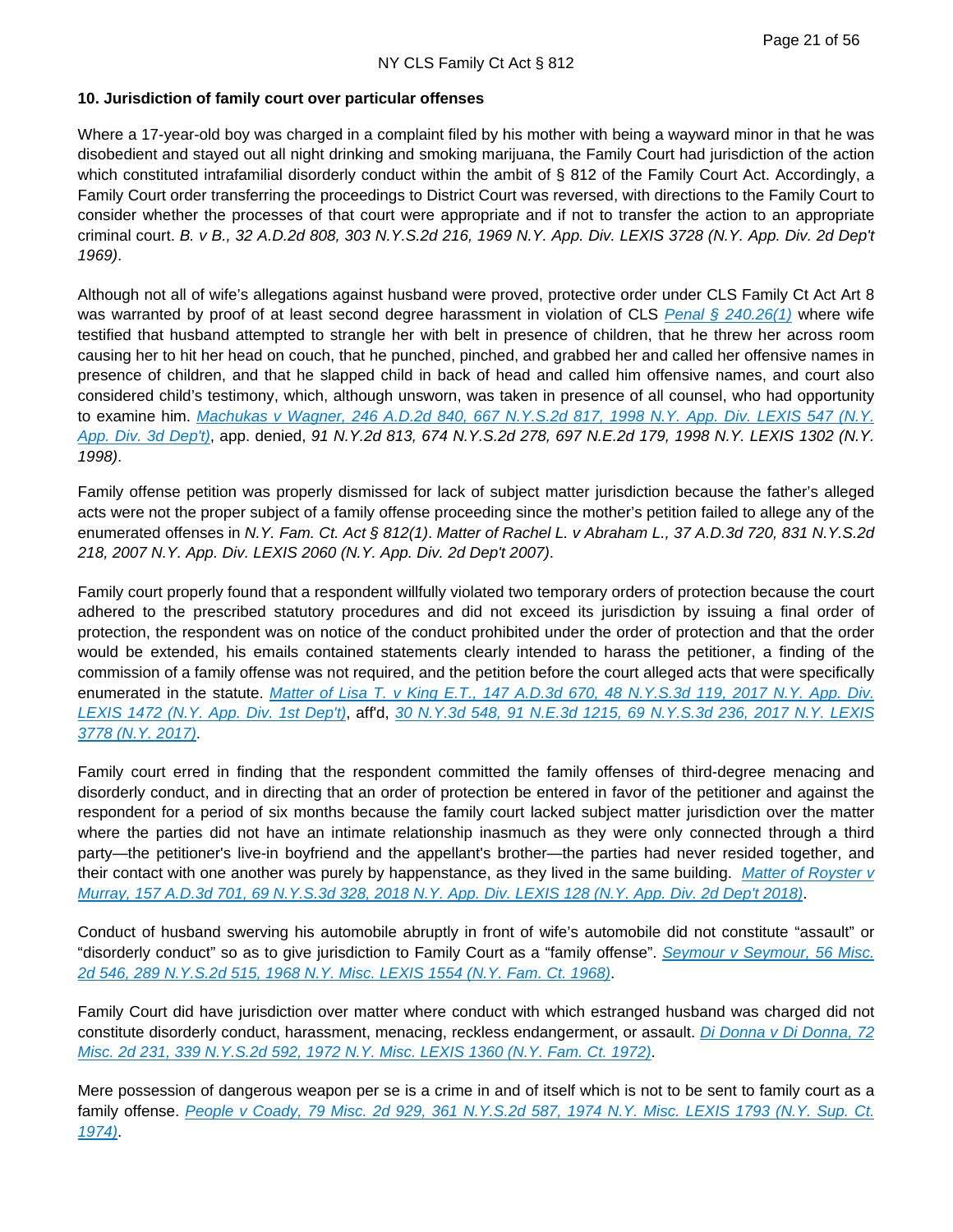Where family unit no longer existed and for many years the relationship between son, in his forties, and his 74-yearold mother had been continuously strained and had frequently resulted in recourse to litigation, and where the alleged acts of assault and unlawful imprisonment had arisen from 20-year long property dispute and not from intimate family relationship, and, further, in view of severity and premeditated nature of attack, by son upon his mother, family court was not appropriate forum for case. Mouquin v Mouquin, 91 Misc. 2d 440, 398 N.Y.S.2d 211, [1977 N.Y. Misc. LEXIS 2325 \(N.Y. Fam. Ct. 1977\)](https://advance.lexis.com/api/document?collection=cases&id=urn:contentItem:3RRS-GV10-003C-F4KV-00000-00&context=).

In a prosecution for criminal possession of a loaded weapon, defendant's motion for an order dismissing the indictment and transferring the matter to Family Court on the ground that his wife wished to proceed in Family Court was denied where the crime involved a danger to the public at large, despite the fact that in a proper case a criminal charge may be dismissed or a guilty plea vacated, and notwithstanding that the complainant spouse was not advised of her statutory right to select the forum in that the complainant spouse is not vested with the power to determine whether to prosecute as crimes acts which constitute a danger to the public at large. People v Harris, [113 Misc. 2d 46, 448 N.Y.S.2d 961, 1982 N.Y. Misc. LEXIS 3253 \(N.Y. County Ct. 1982\)](https://advance.lexis.com/api/document?collection=cases&id=urn:contentItem:3S3K-34Y0-003D-G4FW-00000-00&context=).

Offense of criminal mischief is not within Family Court jurisdiction as delineated in CLS Family Ct Act  $\S$  812 and CLS CPL § 530.11, and thus exclusion provision of CLS [CPL § 100.07](https://advance.lexis.com/api/document?collection=statutes-legislation&id=urn:contentItem:8SSW-JWY2-D6RV-H4FW-00000-00&context=) does not apply to such offense. People v [Bulin, 142 Misc. 2d 776, 538 N.Y.S.2d 436, 1989 N.Y. Misc. LEXIS 115 \(N.Y. Dist. Ct. 1989\)](https://advance.lexis.com/api/document?collection=cases&id=urn:contentItem:3S2R-BF00-003V-B0MF-00000-00&context=).

Defendant can be subject to both Family Court proceeding involving charge of disorderly conduct and criminal proceeding involving charge of criminal mischief, even though both arise from same transaction, since family offense proceedings are civil in nature and there is no constitutional prohibition against concurrent criminal and civil remedies for same acts or transactions. People v Bulin, 142 Misc. 2d 776, 538 N.Y.S.2d 436, 1989 N.Y. Misc. [LEXIS 115 \(N.Y. Dist. Ct. 1989\)](https://advance.lexis.com/api/document?collection=cases&id=urn:contentItem:3S2R-BF00-003V-B0MF-00000-00&context=).

Local criminal court had exclusive jurisdiction over charge of second degree criminal contempt under CLS Penal §  $215.50(3)$  although it was based on violation of Family Court order of protection since (1) crime was not designated "family offense" within CLS Family Ct Act § 812(1) and CLS CPL § 530.11(1), and (2) language of CLS Penal §  $215.50(3)$ , which referred to disobedience of "mandate of a court," meant mandate of any court, including Family Court. [People v Jhon, 150 Misc. 2d 842, 570 N.Y.S.2d 427 \(N.Y. City Crim. Ct. 1991\)](https://advance.lexis.com/api/document?collection=cases&id=urn:contentItem:3S2R-8R50-003V-B1YC-00000-00&context=).

Because a father and a mother's boyfriend had not been married to each other, were not related by blood or marriage, did not have a child in common or an intimate relationship, the family court lacked jurisdiction to issue and the father lacked standing to seek, under N.Y. Fam. Ct. Act  $\S$  812, [842](https://advance.lexis.com/api/document?collection=statutes-legislation&id=urn:contentItem:5CT3-0VD1-6RDJ-84YF-00000-00&context=), an order of protection against the boyfriend. Matter of Mark W. v Damion W., 887 N.Y.S.2d 822, 25 Misc. 3d 1148, 2009 N.Y. Misc. LEXIS 2885 (N.Y. [Fam. Ct. 2009\)](https://advance.lexis.com/api/document?collection=cases&id=urn:contentItem:4XHF-B9C0-TXFV-V2HG-00000-00&context=).

Because the statutory language in  $N.Y.$  Fam. Ct. Act §§ 1056(c) or 812(1) made no reference to a foster care agency's employees, they were deemed excluded; consequently, the Family Court lacked jurisdiction to grant a temporary order of protection or to find a father in contempt for violating previous orders. Matter of B.H. Children [\(Robert H.\), 904 N.Y.S.2d 653, 29 Misc. 3d 161, 2010 N.Y. Misc. LEXIS 2810 \(N.Y. Fam. Ct. 2010\)](https://advance.lexis.com/api/document?collection=cases&id=urn:contentItem:7YVD-7WN1-2RHR-D018-00000-00&context=).

Caregiver's complaint against a referee, alleging that the referee had issued an order of protection against the caregiver without having the authority or jurisdiction to do so, did not give rise to liability because the doctrine of judicial immunity exempted the referee from any liability in the matter; it could not have been disputed that the referee was acting in a judicial capacity when she issued the subject order of protection. *Lodichand v Kogut, 915* [N.Y.S.2d 792, 30 Misc. 3d 891, 2011 N.Y. Misc. LEXIS 8 \(N.Y. Sup. Ct. 2011\)](https://advance.lexis.com/api/document?collection=cases&id=urn:contentItem:51WM-RF31-F04J-8134-00000-00&context=), aff'd, [91 A.D.3d 608, 936 N.Y.S.2d](https://advance.lexis.com/api/document?collection=cases&id=urn:contentItem:54PK-KC11-F04J-703F-00000-00&context=)  [553, 2012 N.Y. App. Div. LEXIS 212 \(N.Y. App. Div. 2d Dep't 2012\)](https://advance.lexis.com/api/document?collection=cases&id=urn:contentItem:54PK-KC11-F04J-703F-00000-00&context=).

**11. —Assault**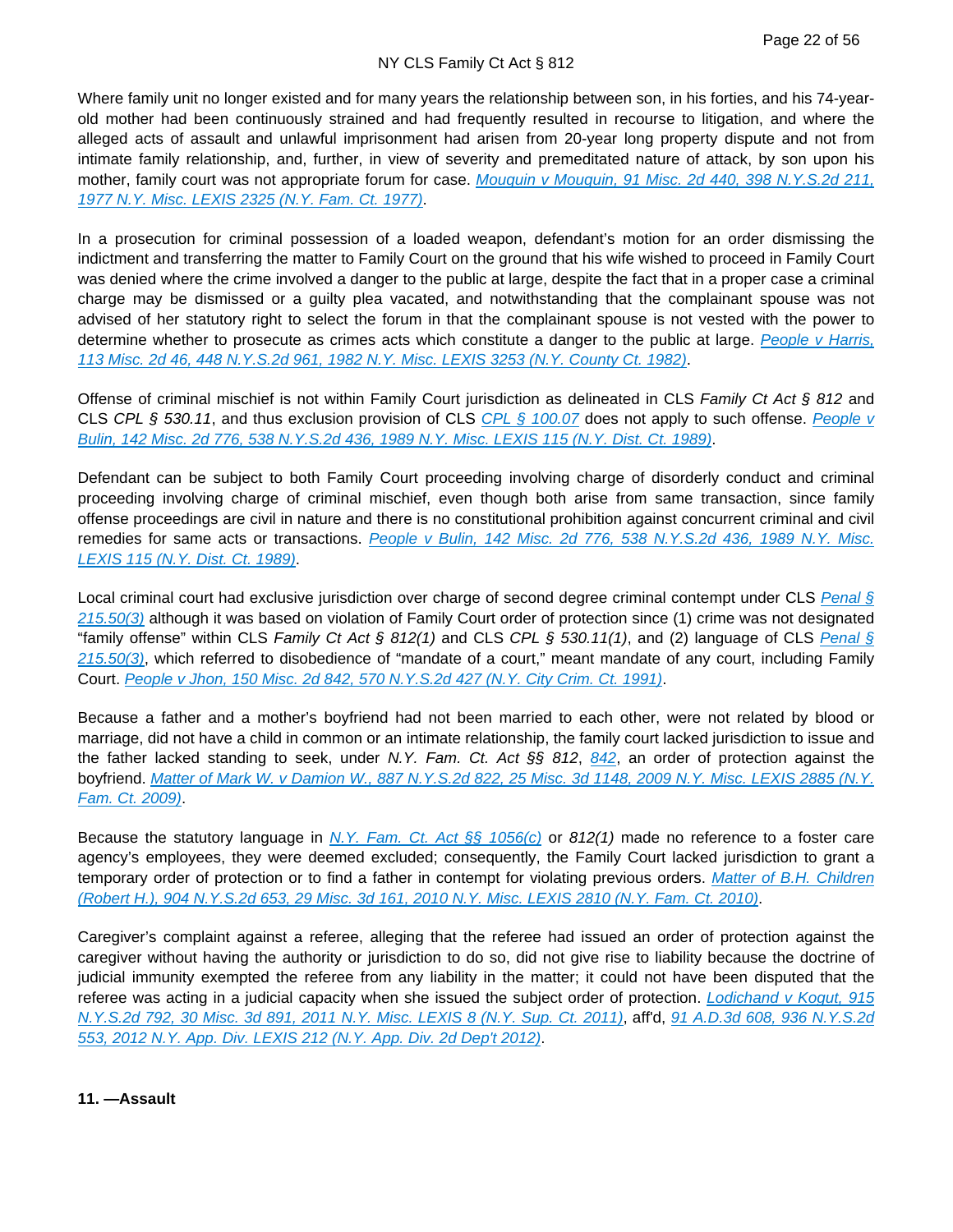The family court has jurisdiction to deal in the first instance with family offenses, including any complaint of assault, felonious or simple, between spouses or between parent and child or between members of the same family. [People v Johnson, 20 N.Y.2d 220, 282 N.Y.S.2d 481, 229 N.E.2d 180, 1967 N.Y. LEXIS 1268 \(N.Y. 1967\)](https://advance.lexis.com/api/document?collection=cases&id=urn:contentItem:3RRS-W8Y0-003C-C1Y1-00000-00&context=).

The New York State Constitution gives the legislature the power to vest in the family court, without qualification, jurisdiction over all "crimes and offenses" between spouses, and by use of the statutory language "disorderly conduct or an assault" in Family Court Act  $\S 812$ , the legislature simply intended to limit the specific "crimes and offenses" to be heard by the family court to certain types of violence and the statutory phrase "an assault between spouses" is broad enough to include any assault, felonious as well as petit. People v Johnson, 20 N.Y.2d 220, 282 [N.Y.S.2d 481, 229 N.E.2d 180, 1967 N.Y. LEXIS 1268 \(N.Y. 1967\)](https://advance.lexis.com/api/document?collection=cases&id=urn:contentItem:3RRS-W8Y0-003C-C1Y1-00000-00&context=).

Family Court is given exclusive original jurisdiction subject to the provisions of § 813 of the Family Court Act over any proceeding concerning acts which would constitute an assault between spouses. People v Gemmill, 34 A.D.2d [177, 310 N.Y.S.2d 244, 1970 N.Y. App. Div. LEXIS 4885 \(N.Y. App. Div. 3d Dep't 1970\)](https://advance.lexis.com/api/document?collection=cases&id=urn:contentItem:3RRT-01C0-003C-C042-00000-00&context=).

The Family Court's jurisdictional grant under the statute extends to any assault, felonious as well as petty. United [States ex rel. Herrington v Mancusi, 415 F.2d 205, 1969 U.S. App. LEXIS 11003 \(2d Cir. N.Y. 1969\)](https://advance.lexis.com/api/document?collection=cases&id=urn:contentItem:3S4W-SYC0-0039-Y2W0-00000-00&context=).

### **12. —Assault and non-assault charges arising from same incident**

When assault and non-assault charges are inextricably related by a common element in the offenses, the transaction lies in the first instance within the jurisdiction of the Family Court. Accordingly, where the defendant was accused of having broken into the apartment of his wife and of stabbing her, and was indicted on two counts of assault and counts of burglary and possession of a dangerous weapon; his Supreme Court conviction was reversed and the proceeding transferred to the Family Court. People v Williams, 24 N.Y.2d 274, 300 N.Y.S.2d 89, 248 [N.E.2d 8, 1969 N.Y. LEXIS 1416 \(N.Y. 1969\)](https://advance.lexis.com/api/document?collection=cases&id=urn:contentItem:3RRS-W2P0-003C-C07H-00000-00&context=).

Where defendant stood indicted for crimes of attempted murder, assault in the first degree and possession of weapons and dangerous instruments and appliances as a misdemeanor all arising out of the alleged stabbing of his wife, the indictment would be dismissed and proceedings transferred to the family court for initial disposition pursuant to statute dealing with certain intrafamily offenses. People ex rel. Balk v Warden, Queens House of [Detention for Men, 46 A.D.2d 224, 362 N.Y.S.2d 180, 1974 N.Y. App. Div. LEXIS 3363 \(N.Y. App. Div. 2d Dep't](https://advance.lexis.com/api/document?collection=cases&id=urn:contentItem:3RRS-XYM0-003C-C037-00000-00&context=)  [1974\)](https://advance.lexis.com/api/document?collection=cases&id=urn:contentItem:3RRS-XYM0-003C-C037-00000-00&context=).

Family court's exclusive original jurisdiction, under former provision of Family Court Act, over proceedings concerning acts constituting assault between parent and child extended to charges inextricably related to assault, or which depended upon intent to assault as component part of crime, such as felonious possession of a weapon. People v Jones, 59 A.D.2d 617, 398 N.Y.S.2d 162, 1977 N.Y. App. Div. LEXIS 13441 (N.Y. App. Div. 2d Dep't 1977).

Although defendant was indicted for criminal trespass and unlawful imprisonment, those crimes were inextricably related by a common element to charges of assaulting his wife, and were thus within the jurisdiction of the family court; therefore, the county court lacked jurisdiction when it tried defendant for charges of criminal trespass in the first degree, unlawful imprisonment in the first degree, menacing and assault in the third degree. People v McCarthy, 59 A.D.2d 749, 398 N.Y.S.2d 585, 1977 N.Y. App. Div. LEXIS 13766 (N.Y. App. Div. 2d Dep't 1977).

Where the charge of assault contained in the first count of an indictment must be transferred to the Family Court, the second count of the indictment charging the possession of the knife as a felony must also be transferred to the Family Court, since it is an integral part of the assault charge. People v James, 55 Misc. 2d 953, 287 N.Y.S.2d 188, [1968 N.Y. Misc. LEXIS 1769 \(N.Y. Sup. Ct. 1968\)](https://advance.lexis.com/api/document?collection=cases&id=urn:contentItem:3RRS-BF40-003C-D426-00000-00&context=).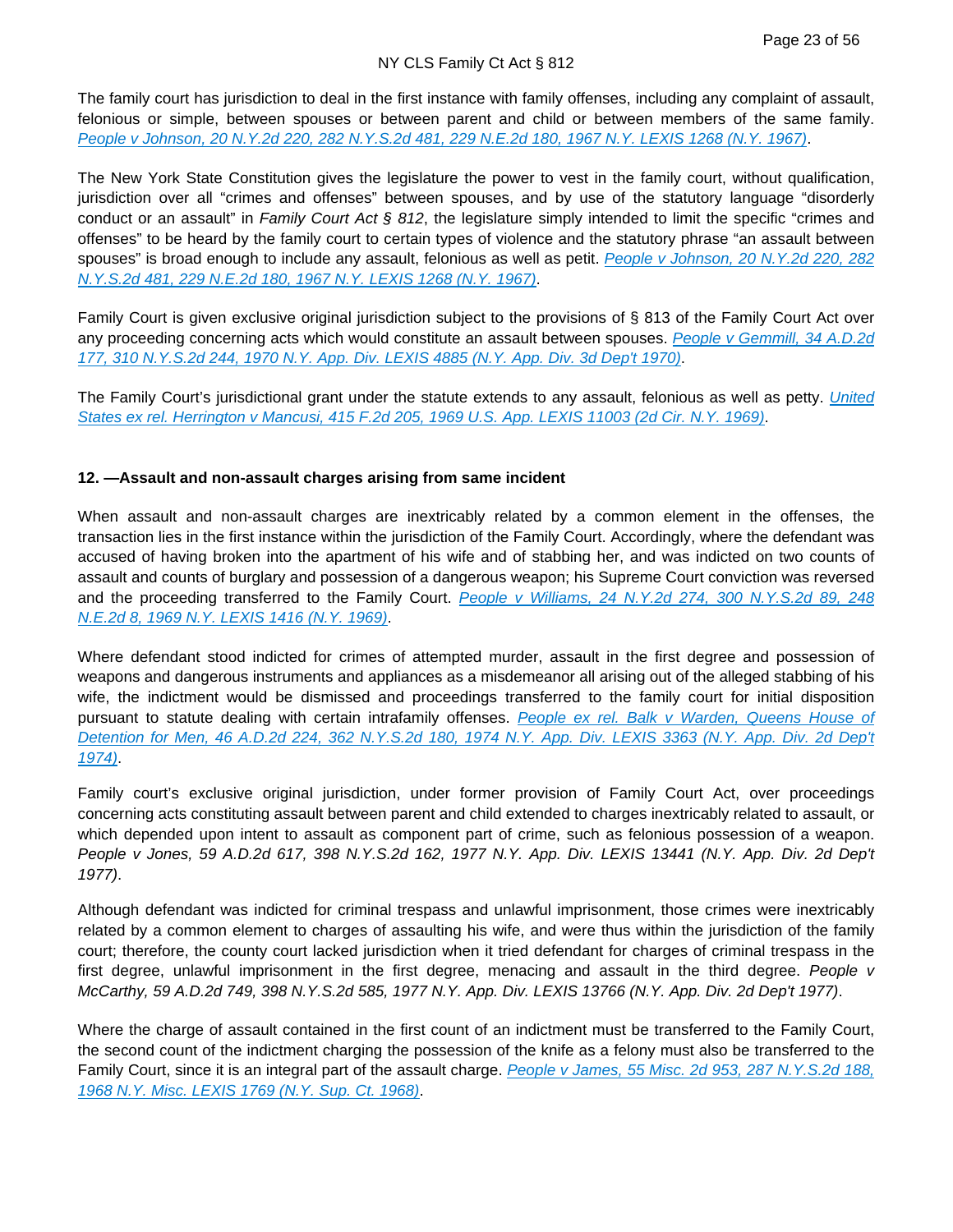Where assault and nonassault charges such as unlawful imprisonment were inextricably related by common element in the offenses, and not otherwise, transaction lay in first instance within jurisdiction of family court. [Mouquin v Mouquin, 91 Misc. 2d 440, 398 N.Y.S.2d 211, 1977 N.Y. Misc. LEXIS 2325 \(N.Y. Fam. Ct. 1977\)](https://advance.lexis.com/api/document?collection=cases&id=urn:contentItem:3RRS-GV10-003C-F4KV-00000-00&context=).

#### **13. —Murder, manslaughter and related offenses**

Where a husband was charged with the murder of his wife, and nothing was submitted to spell out a claim that defendant could be found guilty of assault and not murder or manslaughter, the defendant was not entitled to have the case referred in the first instance to the Family Court. People v Brennan, 33 A.D.2d 139, 306 N.Y.S.2d 384, [1970 N.Y. App. Div. LEXIS 5797 \(N.Y. App. Div. 3d Dep't 1970\)](https://advance.lexis.com/api/document?collection=cases&id=urn:contentItem:3RRT-03S0-003C-C18K-00000-00&context=).

The Family Court has no jurisdiction over offenses of manslaughter or murder since, by the very nature of these offenses, no future benefit or protection may be afforded to the victim under the statute; thus the jurisdiction of the Family Court is limited to the offenses enumerated therein. [Whiting v Shepard, 35 A.D.2d 11, 312 N.Y.S.2d 414,](https://advance.lexis.com/api/document?collection=cases&id=urn:contentItem:3RRS-YYC0-003C-C4B4-00000-00&context=)  [1970 N.Y. App. Div. LEXIS 4097 \(N.Y. App. Div. 3d Dep't 1970\)](https://advance.lexis.com/api/document?collection=cases&id=urn:contentItem:3RRS-YYC0-003C-C4B4-00000-00&context=).

Where the defendant was charged with attempted murder of his wife but was convicted of assault in the first degree, the Family Court did not have exclusive original jurisdiction by virtue of Family Court Act  $\S 812$ , and the County Court had jurisdiction. People v Bronson, 39 A.D.2d 464, 337 N.Y.S.2d 215, 1972 N.Y. App. Div. LEXIS [3603 \(N.Y. App. Div. 4th Dep't 1972\)](https://advance.lexis.com/api/document?collection=cases&id=urn:contentItem:3RRS-YGG0-003C-C2DJ-00000-00&context=).

Attempted murder is not included within meaning of "assault" so as to give family court jurisdiction. People v Coady, [79 Misc. 2d 929, 361 N.Y.S.2d 587, 1974 N.Y. Misc. LEXIS 1793 \(N.Y. Sup. Ct. 1974\)](https://advance.lexis.com/api/document?collection=cases&id=urn:contentItem:3RRS-9JK0-003C-D0GK-00000-00&context=).

Jurisdiction of the Family Court over an attempted murder of the defendant's wife has not been established by New York law. United States ex rel. Herrington v Mancusi, 415 F.2d 205, 1969 U.S. App. LEXIS 11003 (2d Cir. N.Y. [1969\)](https://advance.lexis.com/api/document?collection=cases&id=urn:contentItem:3S4W-SYC0-0039-Y2W0-00000-00&context=).

### **14. —Sodomy, incest, sexual abuse and the like**

Where defendant was acquitted of incest but convicted of second degree assault and impairing the morals of his 11-year-old daughter, it was held the judgment should be modified by reversing the conviction for assault and that charge transferred to the Family Court which had exclusive original jurisdiction over aggravated and felonious assaults within the family group. Since the charge of endangering the morals of a minor did not come within the statutory definition of either assault or disorderly conduct and was essentially "a different crime" from either, it was held the Family Court did not have exclusive original jurisdiction of that charge. People v Nuernberger, 25 N.Y.2d [179, 303 N.Y.S.2d 74, 250 N.E.2d 352, 1969 N.Y. LEXIS 1110 \(N.Y. 1969\)](https://advance.lexis.com/api/document?collection=cases&id=urn:contentItem:3RRS-W140-003C-C52J-00000-00&context=).

Proceedings concerning sodomy and sexual abuse, each in the first degree, committed between members of the same household, are not transferable to the Family Court pursuant to the statute. People ex rel. Doty v Krueger, 32 A.D.2d 845, 302 N.Y.S.2d 605, 1969 N.Y. App. Div. LEXIS 3561 (N.Y. App. Div. 2d Dep't 1969), app. dismissed, 26 N.Y.2d 881, 309 N.Y.S.2d 932, 258 N.E.2d 215, 1970 N.Y. LEXIS 1477 (N.Y. 1970).

Act of forceable sodomy between parent and child is not an "assault" within meaning and intent of section of Family Court Act requiring original jurisdiction in family court for assault between members of the same family or household, and county court had jurisdiction to entertain defendant's plea of guilty and to impose sentence. People [v Webb, 52 A.D.2d 8, 382 N.Y.S.2d 369, 1976 N.Y. App. Div. LEXIS 11521 \(N.Y. App. Div. 3d Dep't 1976\)](https://advance.lexis.com/api/document?collection=cases&id=urn:contentItem:3RRS-FCT0-003C-F2NY-00000-00&context=).

Petition seeking order of protection should have been dismissed for lack of subject matter jurisdiction where acts alleged to have been committed by respondent, including various forms of sexual misconduct, most serious of which constituted class B felony of first degree aggravated sexual abuse, were not specifically enumerated in CLS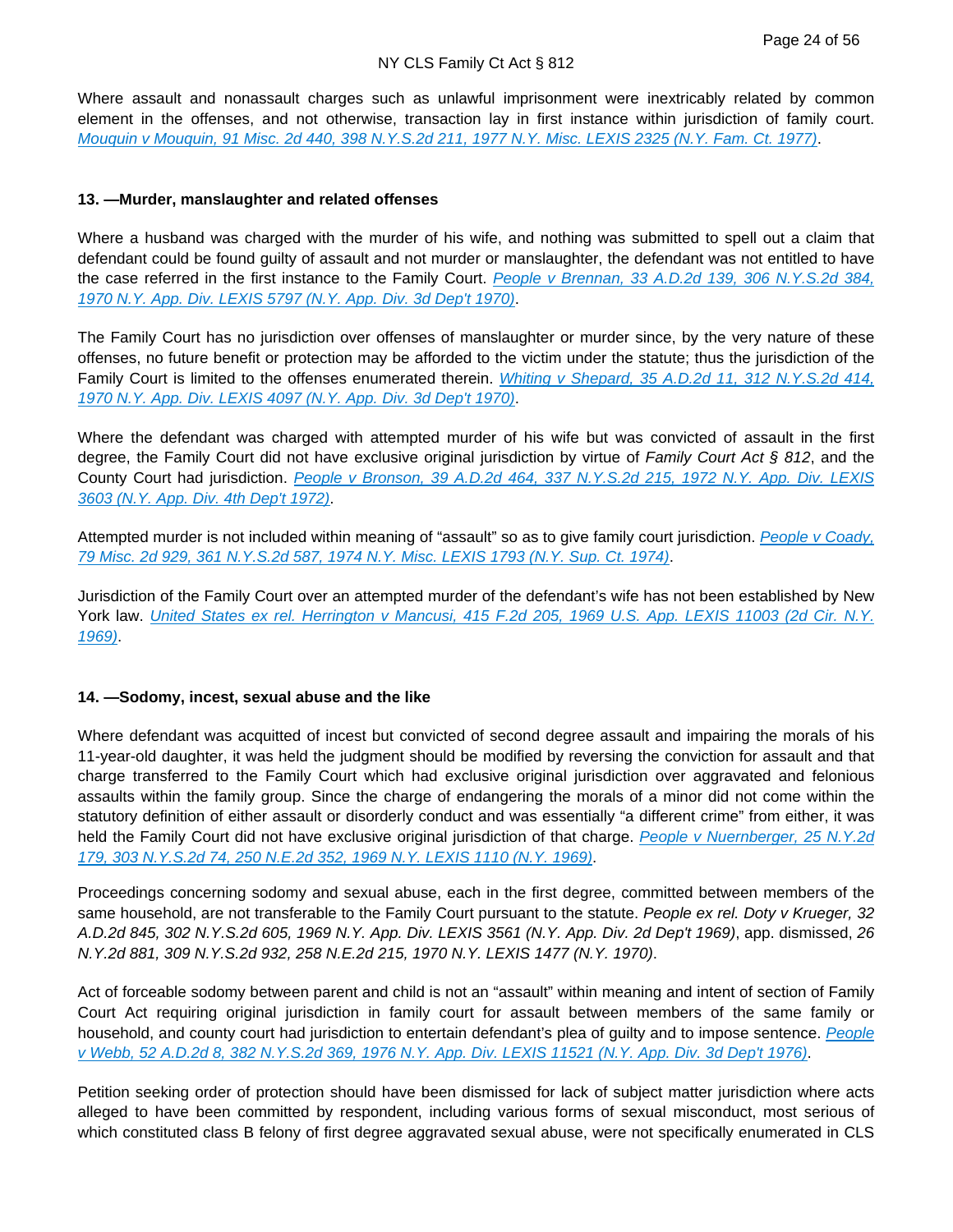Family Ct Act § 812. Hamm-Jones v Jones, 267 A.D.2d 904, 702 N.Y.S.2d 130, 1999 N.Y. App. Div. LEXIS 13597 [\(N.Y. App. Div. 3d Dep't 1999\)](https://advance.lexis.com/api/document?collection=cases&id=urn:contentItem:3Y81-SB50-0039-41TW-00000-00&context=).

Prosecution of father for sodomy committed upon his child was properly brought in Supreme Court rather than in Family Court, since this section is limited by its terms to offenses of disorderly conduct or assault. People v [Fuentes, 51 Misc. 2d 354, 273 N.Y.S.2d 321, 1966 N.Y. Misc. LEXIS 1659 \(N.Y. Sup. Ct. 1966\)](https://advance.lexis.com/api/document?collection=cases&id=urn:contentItem:3RRS-BMK0-003C-D0SB-00000-00&context=).

Jurisdiction of charges of sodomy and sexual abuse of the defendant's 9-year-old cousin was in the county court, rather than in the Family Court, since the very nature of the acts which constitute the crimes charged against the defendant negatives the theory that the Legislature intended that these be "family offenses" to be treated as "domestic quarrels" with exclusive original jurisdiction in the Family Court under the statute. People ex rel. Doty v [Krueger, 58 Misc. 2d 428, 295 N.Y.S.2d 581, 1968 N.Y. Misc. LEXIS 995 \(N.Y. Sup. Ct. 1968\)](https://advance.lexis.com/api/document?collection=cases&id=urn:contentItem:3RRS-BBC0-003C-D32H-00000-00&context=), aff'd, 32 A.D.2d 845, 302 N.Y.S.2d 605, 1969 N.Y. App. Div. LEXIS 3561 (N.Y. App. Div. 2d Dep't 1969).

"Family discord" is accurate description of results of an incestuous liaison between a 16-year-old brother living with his 12-year-old sister until their baby is born, and family court has initial jurisdiction thereof. S v S, 63 Misc. 2d 1, [311 N.Y.S.2d 169, 1970 N.Y. Misc. LEXIS 1600 \(N.Y. Fam. Ct. 1970\)](https://advance.lexis.com/api/document?collection=cases&id=urn:contentItem:3RRS-B5M0-003C-D18B-00000-00&context=).

Offenses such as sodomy and sexual abuse and other similar sexual offenses were not intended to fall within the Family Court's exclusive jurisdiction under Art 8 of the Family Court Act. People v Abrams, 73 Misc. 2d 534, 341 [N.Y.S.2d 515, 1973 N.Y. Misc. LEXIS 2130 \(N.Y. County Ct. 1973\)](https://advance.lexis.com/api/document?collection=cases&id=urn:contentItem:3RRS-9S50-003C-D2RN-00000-00&context=).

The Family Court does not have exclusive original jurisdiction of a charge of endangering the morals of a minor. [People v Abrams, 73 Misc. 2d 534, 341 N.Y.S.2d 515, 1973 N.Y. Misc. LEXIS 2130 \(N.Y. County Ct. 1973\)](https://advance.lexis.com/api/document?collection=cases&id=urn:contentItem:3RRS-9S50-003C-D2RN-00000-00&context=).

# **15. Members of same family or household**

Stepfather and stepson were "members of the same family or household," as that term is used in CLS Family Ct Act § 812, although they did not share same living quarters, and Family Court had jurisdiction over matters involving claimed assault and harassment of stepfather by his stepson, since their relationship was one by affinity and of first degree. [Nadeau v Sullivan, 204 A.D.2d 913, 612 N.Y.S.2d 501, 1994 N.Y. App. Div. LEXIS 5616 \(N.Y. App. Div. 3d](https://advance.lexis.com/api/document?collection=cases&id=urn:contentItem:3S2R-6VT0-003V-B011-00000-00&context=)  [Dep't 1994\)](https://advance.lexis.com/api/document?collection=cases&id=urn:contentItem:3S2R-6VT0-003V-B011-00000-00&context=).

Family Court lacked subject matter jurisdiction to grant order of protection in family offense proceeding brought by petitioner in 1995 against her former stepfather, who had been convicted of raping her in 1985, as parties were not "members of the same family or household" under CLS Family Ct Act  $\S 812(1)$  where petitioner's mother divorced respondent in 1985, thereby terminating relation of affinity between petitioner and her former stepfather. Orellana v [Escalante, 228 A.D.2d 63, 653 N.Y.S.2d 992, 1997 N.Y. App. Div. LEXIS 1712 \(N.Y. App. Div. 4th Dep't 1997\)](https://advance.lexis.com/api/document?collection=cases&id=urn:contentItem:3RGS-BG70-003V-B00F-00000-00&context=).

Dismissal of a father's first two family offense petitions seeking protection orders in favor of his child against the child's aunt and uncle was error because, based on the fact that the aunt was the sister of the child's mother, and that the uncle was married to the aunt, the father alleged the necessary relations to establish jurisdiction pursuant to N.Y. Fam. Ct. Act § 812(1)(a); further, based on the allegation that the father was a first cousin of the uncle and, as a result, his child was a cousin to the uncle, the father also established a sufficient relationship in the second two petitions. The trial court's proper inquiry should have been the child's relation to the aunt and uncle, not the father's relation to the aunt and uncle. Matter of Bibeau v Ackey, 56 A.D.3d 971, 869 N.Y.S.2d 244, 2008 N.Y. App. Div. [LEXIS 8649 \(N.Y. App. Div. 3d Dep't 2008\)](https://advance.lexis.com/api/document?collection=cases&id=urn:contentItem:4TYT-5RJ0-TXFV-T3DR-00000-00&context=).

Because the parties had no direct relationship, and were only connected by virtue of the fact that the petitioner and the respondent's brother, who had never married, had a child together, the Family Court properly determined that they were not "members of the same family or household" within the meaning of N.Y. Fam. Ct. Act  $\S 812(1)$ , and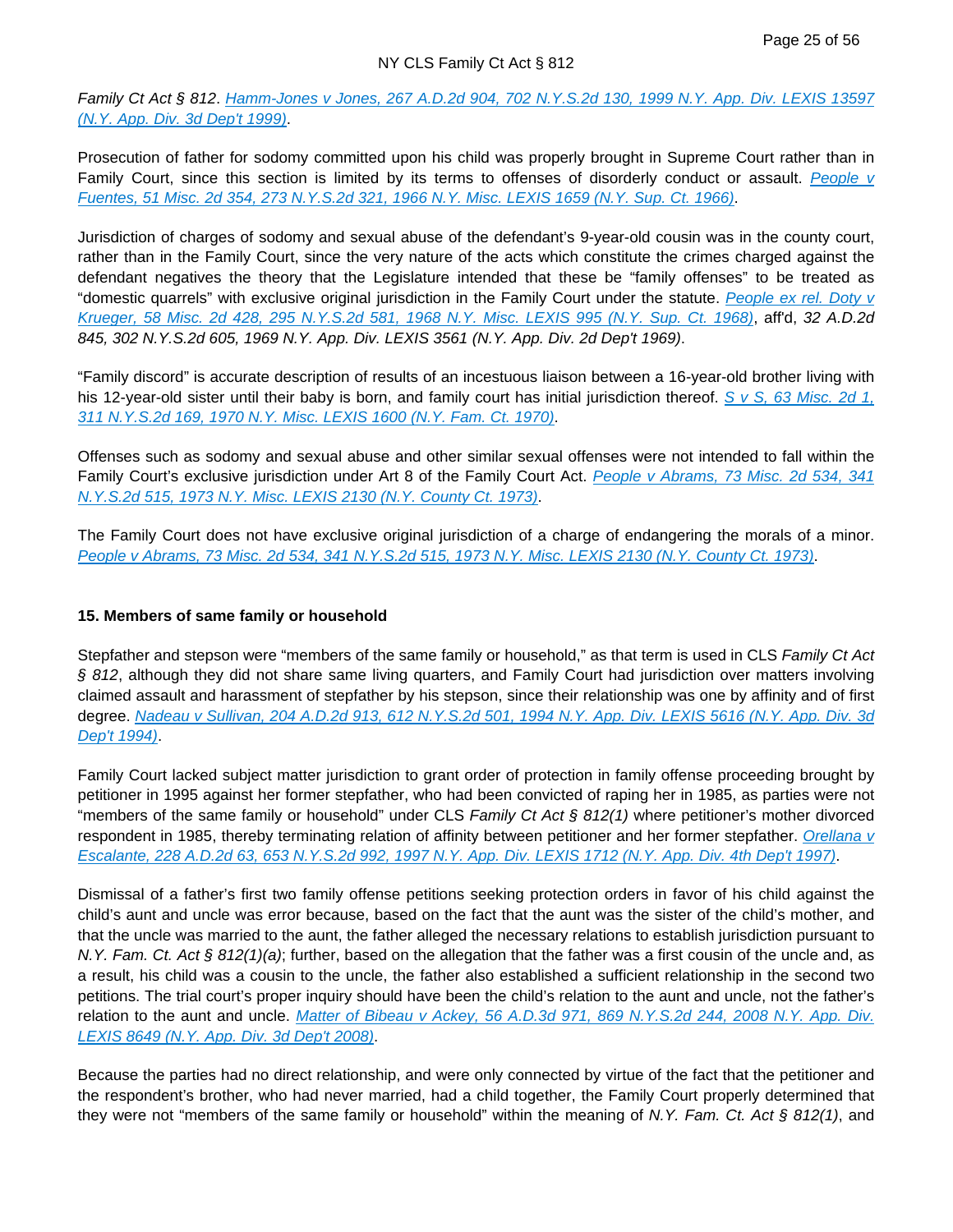dismissed the petition for an order of protection without a hearing. Matter of Seye v Lamar, 72 A.D.3d 975, 900 [N.Y.S.2d 112, 2010 N.Y. App. Div. LEXIS 3254 \(N.Y. App. Div. 2d Dep't 2010\)](https://advance.lexis.com/api/document?collection=cases&id=urn:contentItem:7Y98-M8H0-YB0T-304H-00000-00&context=).

The Legislature intended to broaden the scope of this section by including the word "family" to be construed on a case by case basis more broadly than the classical implication of father, mother, and children, and/or immediate blood relatives living in the same household. People v Harkins, 49 Misc. 2d 673, 268 N.Y.S.2d 482, 1966 N.Y. Misc. [LEXIS 2071 \(N.Y. County Ct. 1966\)](https://advance.lexis.com/api/document?collection=cases&id=urn:contentItem:3RRS-BNY0-003C-D193-00000-00&context=).

There is no merit in the contention that the Family Court has exclusive jurisdiction of a charge of third degree assault upon a teacher on the theory that assault is a family offense because the teacher stands in the position of "parens patriae". [Vergara v Criminal Court of New York, 59 Misc. 2d 134, 298 N.Y.S.2d 422, 1969 N.Y. Misc. LEXIS](https://advance.lexis.com/api/document?collection=cases&id=urn:contentItem:3RRS-B9M0-003C-D2ST-00000-00&context=)  [1717 \(N.Y. Sup. Ct.\)](https://advance.lexis.com/api/document?collection=cases&id=urn:contentItem:3RRS-B9M0-003C-D2ST-00000-00&context=), aff'd, 32 A.D.2d 838, 302 N.Y.S.2d 386, 1969 N.Y. App. Div. LEXIS 3546 (N.Y. App. Div. 2d Dep't 1969).

Fact that support proceedings may be instituted pursuant to **[Family Court Act § 415](https://advance.lexis.com/api/document?collection=statutes-legislation&id=urn:contentItem:5CT3-0VD1-6RDJ-84G1-00000-00&context=)** against stepfather if stepson becomes a recipient of public welfare is not sufficient to create such legal interdependence as would confer jurisdiction upon the family court over charge of harassment and assault by stepfather of stepson where the defendant was no longer living with the boy's mother. People v Weisman, 72 Misc. 2d 465, 339 N.Y.S.2d 482, 1973 [N.Y. Misc. LEXIS 2331 \(N.Y. City Crim. Ct. 1973\)](https://advance.lexis.com/api/document?collection=cases&id=urn:contentItem:3RRS-9T40-003C-D318-00000-00&context=).

An order of protection would be granted to a fetus under art 8 of the Family Ct Act as being within the jurisdiction of the Family Court to issue and consistent with its statutory purpose of protecting a person from harm by another member of the family or household, where the proceeding was brought by the natural mother against her husband, in that the state's interest in protecting the fetus would be consistent with the mother's desire and right to give birth to a healthy baby and no way conflicted with her privacy right to freely decide what to do with her pregnancy; the birth of the child is not a condition precedent to enforcement of an order of protection. Gloria C. v William C., 124 [Misc. 2d 313, 476 N.Y.S.2d 991, 1984 N.Y. Misc. LEXIS 3202 \(N.Y. Fam. Ct. 1984\)](https://advance.lexis.com/api/document?collection=cases&id=urn:contentItem:3S3K-2XY0-003D-G1KV-00000-00&context=).

Putative father who denied paternity lacked standing to seek protective order under CLS Family Ct Act Art 8, since he did not fall within any class of persons entitled to originate family offenses proceedings under CLS Family Ct Act [§ 822](https://advance.lexis.com/api/document?collection=statutes-legislation&id=urn:contentItem:5CT3-0VD1-6RDJ-84XV-00000-00&context=). [Robert F. Z. v Michelle McG., 134 Misc. 2d 950, 513 N.Y.S.2d 628, 1987 N.Y. Misc. LEXIS 2133 \(N.Y. Fam.](https://advance.lexis.com/api/document?collection=cases&id=urn:contentItem:3S3K-2PW0-003D-G3W1-00000-00&context=)  [Ct. 1987\)](https://advance.lexis.com/api/document?collection=cases&id=urn:contentItem:3S3K-2PW0-003D-G3W1-00000-00&context=).

Family Court lacked subject matter jurisdiction over family offense proceeding brought by natural father against his natural daughter since father's past consent to his daughter's adoption terminated existence of parent-child relationship necessary to maintain such action under CLS Family Ct Act § 812. Robert R. v Eve M., 135 Misc. 2d [770, 517 N.Y.S.2d 116, 1987 N.Y. Misc. LEXIS 2301 \(N.Y. Fam. Ct. 1987\)](https://advance.lexis.com/api/document?collection=cases&id=urn:contentItem:3S3K-2PK0-003D-G3PT-00000-00&context=).

Allegation that parties had child in common established petitioner's standing to bring proceeding for order of protection under CLS Family Ct Act Art 8; thus, motion by putative father of petitioner's children to dismiss proceeding against him was properly denied. Lydia B. v Pedro G., 152 Misc. 2d 272, 576 N.Y.S.2d 178, 1991 N.Y. [Misc. LEXIS 619 \(N.Y. Fam. Ct. 1991\)](https://advance.lexis.com/api/document?collection=cases&id=urn:contentItem:3S2R-8B20-003V-B30C-00000-00&context=).

CLS Family Ct Act art 8 does not authorize person who is not child's parent or lawful custodian to originate and maintain proceeding to remove child from custodial parent's home. Rader v Rader, 183 Misc. 2d 185, 701 N.Y.S.2d [855, 1999 N.Y. Misc. LEXIS 589 \(N.Y. Fam. Ct. 1999\)](https://advance.lexis.com/api/document?collection=cases&id=urn:contentItem:3YDW-9F10-0039-43VT-00000-00&context=).

### **16. —By consanguinity**

Affirming a conviction of assault in the third degree, the Court of Appeals held that absent a common living arrangement between the uncle, who was the victim, and the nephew, the assailant, and the fact cause of the conflict was an incident of the landlord-tenant relationship arising from the uncle's ownership of the house; the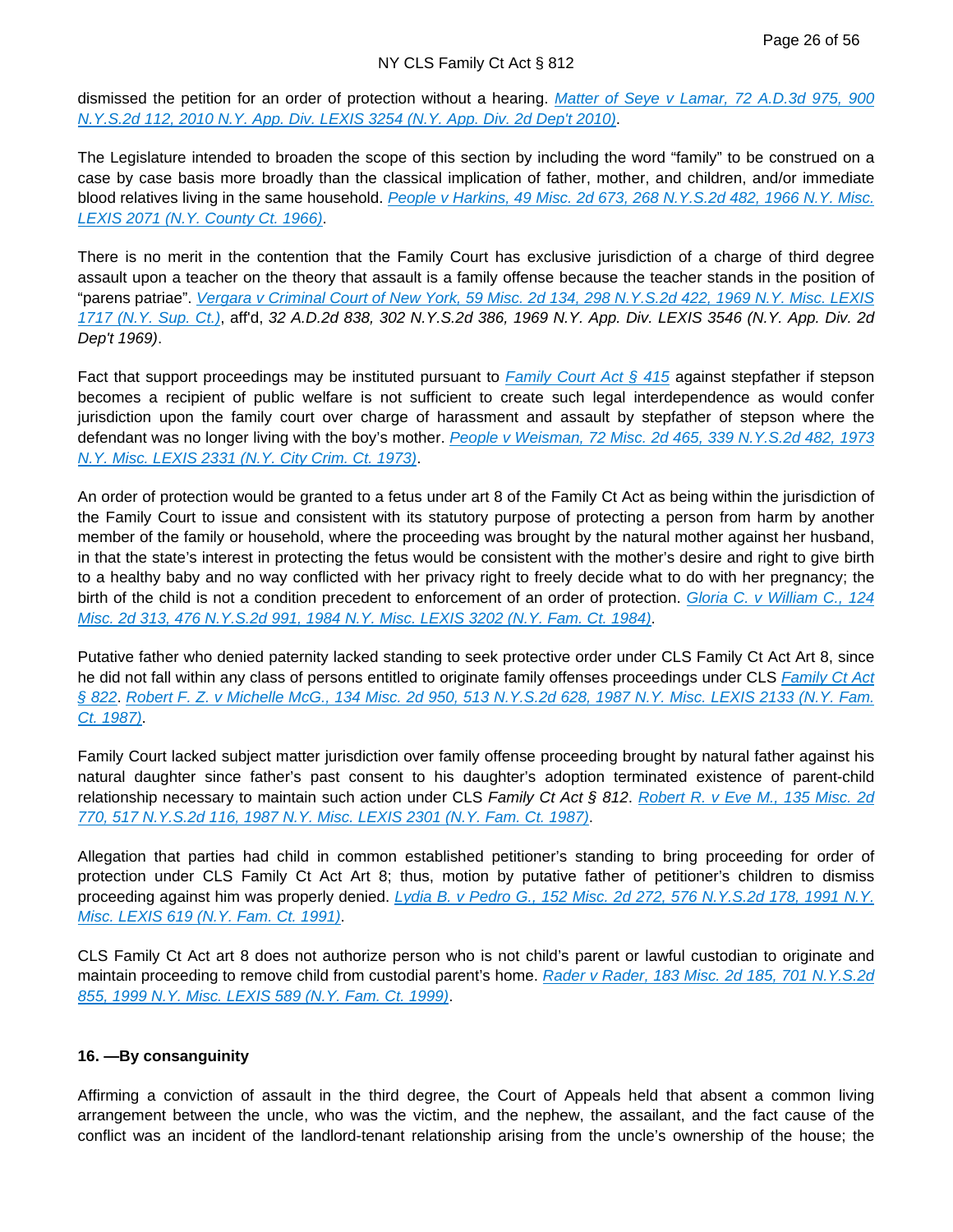assault did not arise out of the family or household context. [People v Williams, 24 N.Y.2d 274, 300 N.Y.S.2d 89,](https://advance.lexis.com/api/document?collection=cases&id=urn:contentItem:3RRS-W2P0-003C-C07H-00000-00&context=)  [248 N.E.2d 8, 1969 N.Y. LEXIS 1416 \(N.Y. 1969\)](https://advance.lexis.com/api/document?collection=cases&id=urn:contentItem:3RRS-W2P0-003C-C07H-00000-00&context=).

Family court had subject matter jurisdiction over family offense petition because, although respondent birth mother was no longer legally a minor child's family member as the child had been legally adopted under N.Y. Dom. Rel. [Law § 117](https://advance.lexis.com/api/document?collection=statutes-legislation&id=urn:contentItem:5CT3-0FK1-6RDJ-84YG-00000-00&context=), respondent was still related to the child by consanguinity under N.Y. Fam. Ct. Act § 812(1)(a) and still had an intimate relationship with the child under § 812(e). Matter of K.J. v K.K., 873 N.Y.S.2d 867, 23 Misc. 3d 754, [241 N.Y.L.J. 29, 2009 N.Y. Misc. LEXIS 204 \(N.Y. Fam. Ct. 2009\)](https://advance.lexis.com/api/document?collection=cases&id=urn:contentItem:4VJC-MKG0-TXFV-V3BV-00000-00&context=).

# **17. —By affinity**

The alleged assault committed by the father-in-law of petitioner's daughter, on petitioner, the mother-in-law of defendant's son, was not a family offense, where the parties did not reside together and were not members of the same family or household within the meaning of Family Court Act  $\S 812$ . It was held the issue was one which the Supreme Court, Appellate Division, could consider de novo notwithstanding a contrary determination by another judge of the Family Court. Klemes v Sohnen, 32 A.D.2d 935, 303 N.Y.S.2d 533, 1969 N.Y. App. Div. LEXIS 3410 (N.Y. App. Div. 2d Dep't 1969).

Appeal from denial of family offense petition was dismissed as academic where, following denial of requested relief, marriage between petitioner and respondent's father was dissolved by divorce, terminating relationship of affinity between petitioner and respondent; Family Court did not have jurisdiction to entertain petitioner's application for order of protection against her former stepdaughter. Dulanto v Dulanto, 276 A.D.2d 694, 714 N.Y.S.2d 748, 2000 [N.Y. App. Div. LEXIS 10879 \(N.Y. App. Div. 2d Dep't 2000\)](https://advance.lexis.com/api/document?collection=cases&id=urn:contentItem:41J7-0JJ0-0039-419M-00000-00&context=).

Although this act (prior to amendment) contains no definition of the term "family" a mother-in-law and son-in-law may be considered members of the same family, although they are not living in the same household, with respect to an assault committed by the one against the other. People v Keller, 37 Misc. 2d 122, 234 N.Y.S.2d 469, 1962 N.Y. [Misc. LEXIS 2205 \(N.Y. Dist. Ct. 1962\)](https://advance.lexis.com/api/document?collection=cases&id=urn:contentItem:3RRS-C4T0-003C-D147-00000-00&context=).

A defendant who assaulted his wife and his brother-in-law in the defendant's home at the same time and out of the same transaction was entitled to transfer proceedings brought against him by the brother-in-law to the Erie County Family Court. [People v Harkins, 49 Misc. 2d 673, 268 N.Y.S.2d 482, 1966 N.Y. Misc. LEXIS 2071 \(N.Y. County Ct.](https://advance.lexis.com/api/document?collection=cases&id=urn:contentItem:3RRS-BNY0-003C-D193-00000-00&context=)  [1966\)](https://advance.lexis.com/api/document?collection=cases&id=urn:contentItem:3RRS-BNY0-003C-D193-00000-00&context=).

A sister and brother-in-law are members of the same family for the purpose of vesting exclusive original jurisdiction in the Family Court. People ex rel. Clifford v Krueger, 59 Misc. 2d 87, 297 N.Y.S.2d 990, 1969 N.Y. Misc. LEXIS [1728 \(N.Y. Sup. Ct. 1969\)](https://advance.lexis.com/api/document?collection=cases&id=urn:contentItem:3RRS-B9N0-003C-D2T6-00000-00&context=) (further holding that fact that defendant fired into the home of a sister and brother-in-law from the public sidewalk does not relieve the statutory purpose).

Assault by one sister-in-law upon another who did not reside in same house did not constitute "family offense" within meaning of statute governing family offenses proceedings, and thus, misdemeanor information alleging perpetration of such assault would be retransferred from family court to appropriate criminal court. Sarno v O'Toole, [86 Misc. 2d 764, 383 N.Y.S.2d 527, 1976 N.Y. Misc. LEXIS 2514 \(N.Y. Fam. Ct. 1976\)](https://advance.lexis.com/api/document?collection=cases&id=urn:contentItem:3RRS-H0V0-003C-F0PD-00000-00&context=).

The death of a spouse severs any stepparent-stepchild relationship between the surviving spouse and children of the deceased spouse for purposes of jurisdiction in family offense proceedings under N.Y. Fam. Ct. Act  $\S 812$ ; to find that a stepparent relationship ceases when a marriage is dissolved for death, divorce, or any reason is compatible with the goal of § 812 to protect members of the same family or household. Matter of Rita F. v Neil F., [819 N.Y.S.2d 439, 12 Misc. 3d 894, 235 N.Y.L.J. 112, 2006 N.Y. Misc. LEXIS 1245 \(N.Y. Fam. Ct. 2006\)](https://advance.lexis.com/api/document?collection=cases&id=urn:contentItem:4K19-RXJ0-0039-42DN-00000-00&context=).

Family court lacked jurisdiction under N.Y. Fam. Ct. Act § 812 over a widow's family offense petition against her deceased husband's son because family offense proceedings under § 812 applied to members of the same family or household, defined as persons related by consanguinity or affinity, and the stepchild-stepparent relationship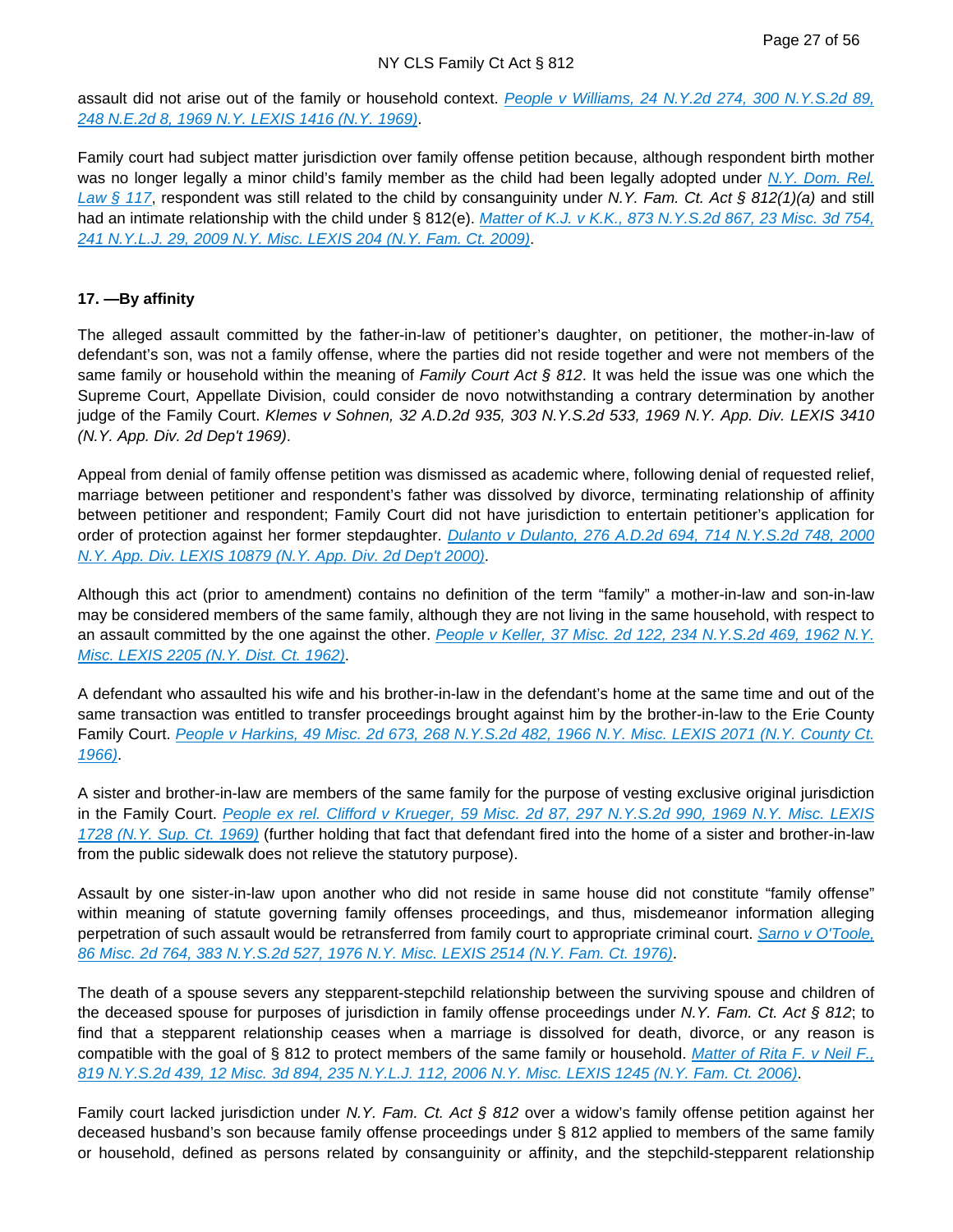between the widow and the son terminated when the husband died. Matter of Rita F. v Neil F., 819 N.Y.S.2d 439, [12 Misc. 3d 894, 235 N.Y.L.J. 112, 2006 N.Y. Misc. LEXIS 1245 \(N.Y. Fam. Ct. 2006\)](https://advance.lexis.com/api/document?collection=cases&id=urn:contentItem:4K19-RXJ0-0039-42DN-00000-00&context=).

# **18. —Unmarried persons living together**

The "family" and "household" categories of the statute should be read to confer jurisdiction on the Family Court over disputes arising in relationship characterized by a unity of living arrangements, and of social, economic, and legal interdependence. [People v Williams, 24 N.Y.2d 274, 300 N.Y.S.2d 89, 248 N.E.2d 8, 1969 N.Y. LEXIS 1416 \(N.Y.](https://advance.lexis.com/api/document?collection=cases&id=urn:contentItem:3RRS-W2P0-003C-C07H-00000-00&context=)  [1969\)](https://advance.lexis.com/api/document?collection=cases&id=urn:contentItem:3RRS-W2P0-003C-C07H-00000-00&context=).

The Family Court has exclusive jurisdiction of an attempted assault by the defendant if the parties had contracted a common-law marriage in Alabama, thus rendering the same valid in New York and conferring exclusive original jurisdiction on the Family Court. People v Haynes, 26 N.Y.2d 665, 308 N.Y.S.2d 391, 256 N.E.2d 545, 1970 N.Y. [LEXIS 1627 \(N.Y. 1970\)](https://advance.lexis.com/api/document?collection=cases&id=urn:contentItem:3RRS-VYT0-003C-C4RC-00000-00&context=).

Since the Legislature has chosen not to give legal recognition to common-law marriages, the court should not, in construing Family Court Act § 812, contradict that policy. [People v Allen, 27 N.Y.2d 108, 313 N.Y.S.2d 719, 261](https://advance.lexis.com/api/document?collection=cases&id=urn:contentItem:3RRS-VW90-003C-C433-00000-00&context=)  [N.E.2d 637, 1970 N.Y. LEXIS 1119 \(N.Y. 1970\)](https://advance.lexis.com/api/document?collection=cases&id=urn:contentItem:3RRS-VW90-003C-C433-00000-00&context=).

The "family" and "household" categories of § 812 of the Family Court act confer jurisdiction on the Family Court over the disputes arising in relationships only when there is a legal interdependence either through a solemnized marriage or a recognized common-law union and does not contemplate an illicit relationship entered into by the parties in a state which did not recognize common-law marriages and where the incident occurred in New York, which also does not recognize common-law marriages. People v Allen, 27 N.Y.2d 108, 313 N.Y.S.2d 719, 261 [N.E.2d 637, 1970 N.Y. LEXIS 1119 \(N.Y. 1970\)](https://advance.lexis.com/api/document?collection=cases&id=urn:contentItem:3RRS-VW90-003C-C433-00000-00&context=).

As the relationship between defendant and the victim, considering their former relationship and the fact that they were roommates at the time of the assault, was subject to classification as involving domestic violence, it was relevant for purposes of diagnosis and treatment that the victim's assault was at the hands of a former boyfriend. Therefore, references in the victim's medical records to domestic violence were admissible under the business records exception to the hearsay rule, People v Ortega, 15 N.Y.3d 610, 917 N.Y.S.2d 1, 942 N.E.2d 210, 2010 N.Y. [LEXIS 3336 \(N.Y. 2010\)](https://advance.lexis.com/api/document?collection=cases&id=urn:contentItem:51J2-HC81-F04J-6020-00000-00&context=).

There was no jurisdiction in the Family Court under Family Ct A § 812 to issue a protective order as between parties who lived together as husband and wife but had never gone through a ceremonial marriage, on the ground that such persons are not "spouses" within the meaning of Family Ct A § 812, and therefore there could be no commitment of a party who had violated the order. Potter v Bennett, 40 A.D.2d 546, 334 N.Y.S.2d 511, 1972 N.Y. App. Div. LEXIS 3985 (N.Y. App. Div. 2d Dep't 1972).

Preponderance of the evidence supported the determination that the father committed the family offense of harassment in the second degree because the father: (1) insisted the child stay home from school to witness an argument between the parents; (2) threw the mother onto a bed and tried to rip the engagement ring off of her finger; and (3) confronted the mother and the child at a public event, pursuing them and screaming obscenities and insults as they fled to their vehicle. Matter of Vincent X. v Christine Y., 151 A.D.3d 1229, 55 N.Y.S.3d 831, 2017 [N.Y. App. Div. LEXIS 4429 \(N.Y. App. Div. 3d Dep't 2017\)](https://advance.lexis.com/api/document?collection=cases&id=urn:contentItem:5NRG-WJW1-F04J-720K-00000-00&context=).

The expression "members of the same household" as used in this section is sufficiently broad to extend its coverage to an instance where a man and woman and several children are living together and have been so doing for several years in apparently normal family relationship, notwithstanding the man and woman are not legally married. [People v Dugar, 37 Misc. 2d 652, 235 N.Y.S.2d 152, 1962 N.Y. Misc. LEXIS 2153 \(N.Y. Dist. Ct. 1962\)](https://advance.lexis.com/api/document?collection=cases&id=urn:contentItem:3RRS-C4M0-003C-D12C-00000-00&context=).

Where man assaulted woman with whom he lived in meretricious relationship case was not one for Family Court under this section since Family Court could only bring about conciliation between married people and court could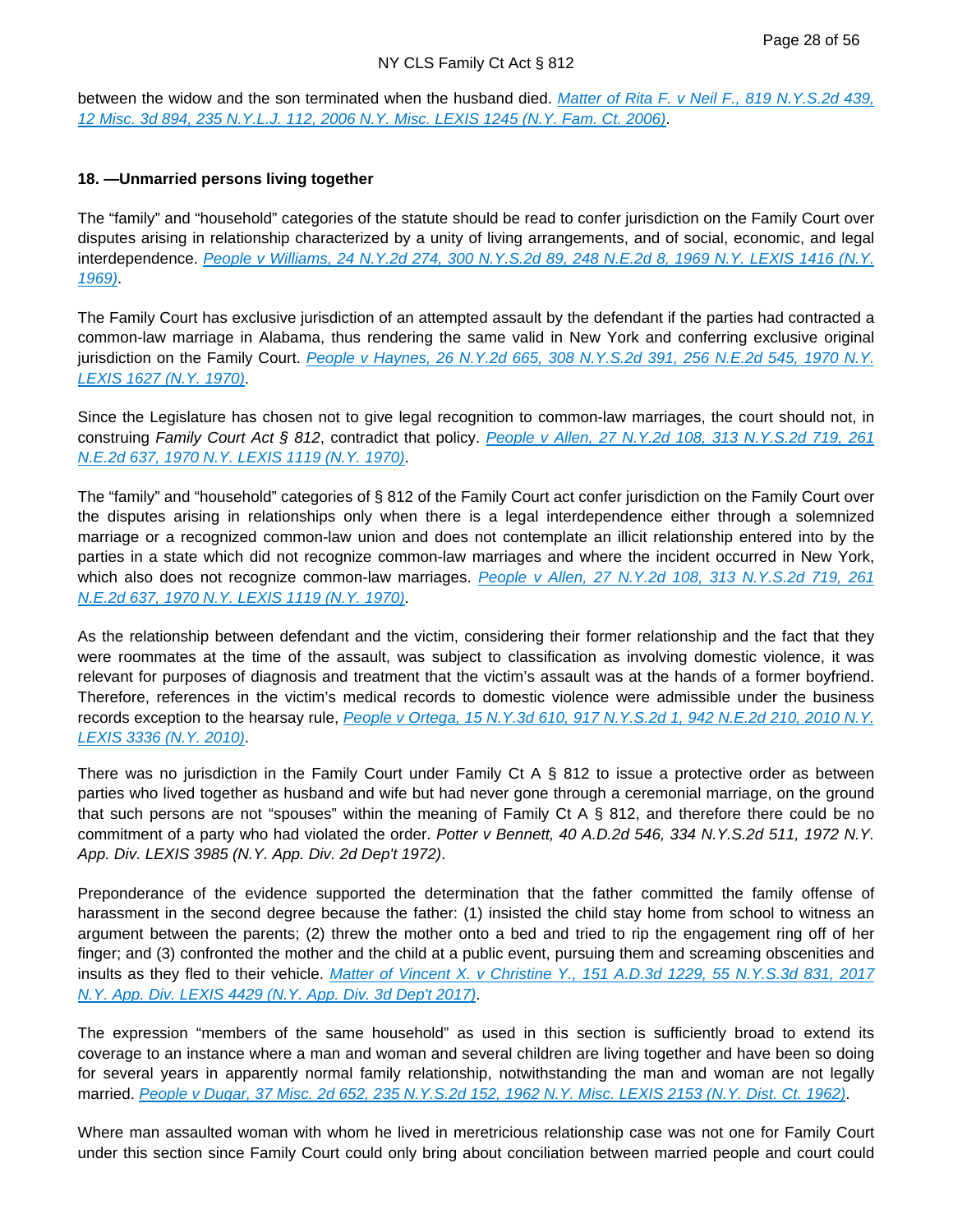not countenance use of its powers to encourage illicit relationship where two minor children were present who were not fathered by defendant. [Best v Macklin, 46 Misc. 2d 622, 260 N.Y.S.2d 219, 1965 N.Y. Misc. LEXIS 1820 \(N.Y.](https://advance.lexis.com/api/document?collection=cases&id=urn:contentItem:3RRS-BSX0-003C-D2DW-00000-00&context=)  [Fam. Ct. 1965\)](https://advance.lexis.com/api/document?collection=cases&id=urn:contentItem:3RRS-BSX0-003C-D2DW-00000-00&context=).

The application of a defendant charged with felonious assault to transfer the matter to the Family Court was properly granted, where the defendant and prosecuting witness shared the same apartment and held themselves out to be man and wife, although they had never legally been married. People v Johnson, 48 Misc. 2d 536, 265 [N.Y.S.2d 260, 1965 N.Y. Misc. LEXIS 1423 \(N.Y. Dist. Ct. 1965\)](https://advance.lexis.com/api/document?collection=cases&id=urn:contentItem:3RRS-BRH0-003C-D1XN-00000-00&context=).

The expression "members of the same household" as used in this section includes an unmarried couple living as man and wife under the same roof. People v James, 55 Misc. 2d 953, 287 N.Y.S.2d 188, 1968 N.Y. Misc. LEXIS [1769 \(N.Y. Sup. Ct. 1968\)](https://advance.lexis.com/api/document?collection=cases&id=urn:contentItem:3RRS-BF40-003C-D426-00000-00&context=).

The Family Court does not have exclusive original jurisdiction of an assault between a couple living together as man and wife, who are not legally married, where one or both of the parties is married to someone else, inasmuch as such parties were not members of the same household at the time of the alleged assault and therefore were not entitled to the benefits of Article 8 of the Family Court Act. People v Ostrander, 58 Misc. 2d 383, 295 N.Y.S.2d 293, [1968 N.Y. Misc. LEXIS 1055 \(N.Y. County Ct. 1968\)](https://advance.lexis.com/api/document?collection=cases&id=urn:contentItem:3RRS-BBJ0-003C-D34N-00000-00&context=), aff'd, 32 A.D.2d 844, 302 N.Y.S.2d 998, 1969 N.Y. App. Div. LEXIS 3557 (N.Y. App. Div. 2d Dep't 1969).

Where there was no solemnized marriage or common-law union between complainant and defendant, who was charged with harassment, matter did not fall within exclusive jurisdiction of Family Court over disorderly conduct between members of the same family or household. People v Dorns, 88 Misc. 2d 1064, 390 N.Y.S.2d 546, 1976 [N.Y. Misc. LEXIS 2832 \(N.Y. J. Ct. 1976\)](https://advance.lexis.com/api/document?collection=cases&id=urn:contentItem:3RRS-GXJ0-003C-F02G-00000-00&context=), aff'd, [96 Misc. 2d 54, 409 N.Y.S.2d 956, 1978 N.Y. Misc. LEXIS 2548](https://advance.lexis.com/api/document?collection=cases&id=urn:contentItem:3RRS-GP40-003C-F3M1-00000-00&context=)  [\(N.Y. App. Term 1978\)](https://advance.lexis.com/api/document?collection=cases&id=urn:contentItem:3RRS-GP40-003C-F3M1-00000-00&context=).

Although want of solemnized ceremonial marriage or recognized common-law type union precluded issuance of protective order, in favor of mother of out-of-wedlock children, under authority of statute giving family court jurisdiction of acts which would constitute harassment, etc., between spouses or parent and child or members of the same family or household, such order properly issued as ancillary to prior filiation orders involving the same parties, especially since need for protective order arose out of family strife that developed following acknowledgment and finding of paternity. Muhlhausen v Ray, 89 Misc. 2d 298, 391 N.Y.S.2d 55, 1977 N.Y. Misc. LEXIS 1840 (N.Y. Fam. [Ct. 1977\)](https://advance.lexis.com/api/document?collection=cases&id=urn:contentItem:3RRS-GX40-003C-F562-00000-00&context=).

Defendant, who had been sharing complainant's apartment, was properly convicted of harassment (Penal Law, § [240.25](https://advance.lexis.com/api/document?collection=statutes-legislation&id=urn:contentItem:5CT3-1N31-6RDJ-84FY-00000-00&context=)) for remaining in complainant's apartment after he was no longer welcome and then blocking her exit from parking lot, and making threatening statements since, although defendant never actually carried out his threats to subject complainant to physical contact, intent to "harass, annoy or alarm" can be inferred from all surrounding circumstances considering fact that defendant had beaten complainant in past and had threatened her life on day in question. Town Court was not divested of subject matter jurisdiction over harassment charge by virtue of FCA § 812, which at that time, vested Family Court with exclusive jurisdiction over disorderly conduct between members of same "family" or "household" since defendant and complainant were not married and were therefore not members of same "family" or "household" within meaning of statute. People v Dorns, 96 Misc. 2d 54, 409 N.Y.S.2d 956, 1978 [N.Y. Misc. LEXIS 2548 \(N.Y. App. Term 1978\)](https://advance.lexis.com/api/document?collection=cases&id=urn:contentItem:3RRS-GP40-003C-F3M1-00000-00&context=).

Where the parties lived together as a family, as defined by N.Y.Fam. Ct. Act  $\S 812$ , and the father was obligated to support his illegitimate children pursuant to N.Y. Fam. Ct. Act art. 5, the father's eviction action under  $N.Y.$  Real Prop. Acts. Law  $\S 713$  was dismissed so that it could be addressed in the mother's pending child support action under [N.Y. Fam. Ct. Act §§ 413](https://advance.lexis.com/api/document?collection=statutes-legislation&id=urn:contentItem:5H81-X461-DXC8-01C5-00000-00&context=), [513](https://advance.lexis.com/api/document?collection=statutes-legislation&id=urn:contentItem:5CT3-0VD1-6RDJ-84JV-00000-00&context=). DeJesus v Rodriguez, 196 Misc. 2d 881, 768 N.Y.S.2d 126, 2003 N.Y. Misc. [LEXIS 1053 \(N.Y. Civ. Ct. 2003\)](https://advance.lexis.com/api/document?collection=cases&id=urn:contentItem:49BB-7270-0039-41FK-00000-00&context=).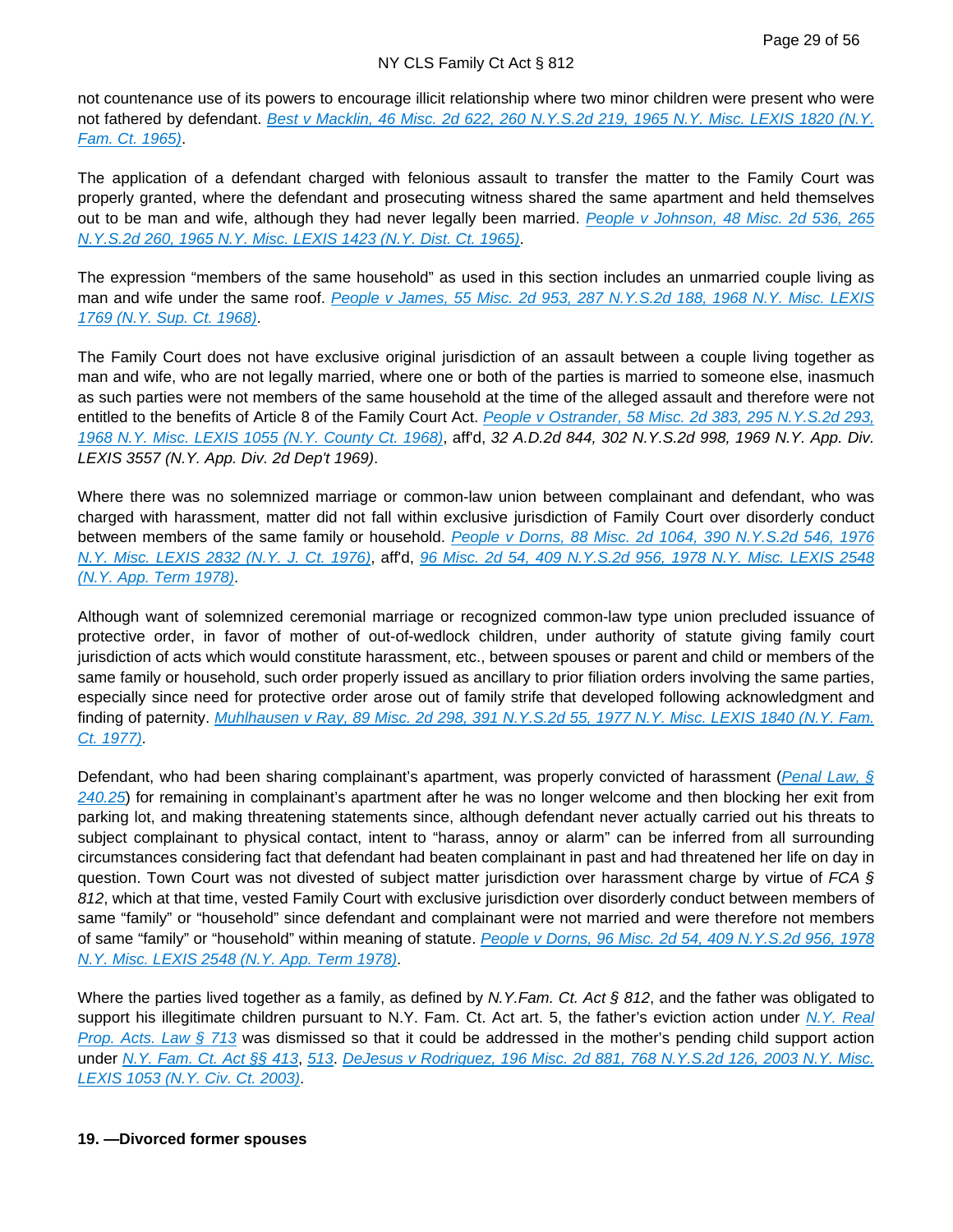In an assault action instituted by the allegedly divorced wife of defendant in which the defendant contended the Family Court should have heard the cause of action in the first instance, the Court of Appeals held that the Family Court had no jurisdiction over criminal matters between divorced parties, but remanded the case for the taking of additional evidence as to the alleged divorce, since the only testimony as to the divorce was the uncorroborated testimony of the victim. People v Williams, 24 N.Y.2d 274, 300 N.Y.S.2d 89, 248 N.E.2d 8, 1969 N.Y. LEXIS 1416 [\(N.Y. 1969\)](https://advance.lexis.com/api/document?collection=cases&id=urn:contentItem:3RRS-W2P0-003C-C07H-00000-00&context=).

A divorced husband and wife are still members of the same family within the meaning of this section. Koeppel v [Judges of Family Court, 44 Misc. 2d 799, 254 N.Y.S.2d 600, 1964 N.Y. Misc. LEXIS 1263 \(N.Y. Sup. Ct. 1964\)](https://advance.lexis.com/api/document?collection=cases&id=urn:contentItem:3RRS-BW90-003C-D3BS-00000-00&context=).

A defendant charged with assaulting his four-year-old son with whom he holds visitation rights under a divorce decree may be prohibited from any and all visitation with his son under a temporary order of protection issued pursuant to CPL 530.11, which empowers the court to issue a temporary order of protection as a condition of a pretrial release where a criminal action is pending involving a complaint charging assault between parent and child; the class "parent and child" is enumerated without reference to the marital status of the parents, and to deny the child the protections intended by the statute simply because, as part of a divorce decree, the defendant parent had been granted visitation rights, would be clearly contrary to legislative intent. People v Duignan, 104 Misc. 2d 351, [432 N.Y.S.2d 291, 1980 N.Y. Misc. LEXIS 2278 \(N.Y. City Crim. Ct. 1980\)](https://advance.lexis.com/api/document?collection=cases&id=urn:contentItem:3RRS-GBH0-003C-F16R-00000-00&context=).

Parties' divorce does not preclude Family Court from entertaining petitioner's charge that her ex spouse harassed her, as CLS Family Court Act § 812(1)(c) expressly includes "persons formerly married to one another" as proper parties in family offense proceeding. Hayes v Hayes, 131 Misc. 2d 317, 500 N.Y.S.2d 475, 1986 N.Y. Misc. LEXIS [2501 \(N.Y. Fam. Ct. 1986\)](https://advance.lexis.com/api/document?collection=cases&id=urn:contentItem:3S3K-2T00-003D-G4XF-00000-00&context=).

Parties' divorce does not preclude Family Court from entertaining petitioner's charge that her ex spouse harassed her, as CLS Family Court Act § 812(1)(c) expressly includes "persons formerly married to one another" as proper parties in family offense proceeding. Hayes v Hayes, 131 Misc. 2d 317, 500 N.Y.S.2d 475, 1986 N.Y. Misc. LEXIS [2501 \(N.Y. Fam. Ct. 1986\)](https://advance.lexis.com/api/document?collection=cases&id=urn:contentItem:3S3K-2T00-003D-G4XF-00000-00&context=).

### **20. —Persons in "intimate relationship"**

2008 amendment to N.Y. Fam. Ct. Act  $\frac{1}{2}$  812(1)(e) was construed as operating prospectively based upon past events because the legislature intended its amendment to remedy a deficiency in the existing statute; petitioner was entitled to an order of protection based on alleged acts of misconduct which took place before the date that § 812(1)(e) was amended to permit a party in an "intimate relationship" to seek an order of protection. Matter of K.V. v [K.F., 867 N.Y.S.2d 670, 22 Misc. 3d 372, 2008 N.Y. Misc. LEXIS 6887 \(N.Y. Fam. Ct. 2008\)](https://advance.lexis.com/api/document?collection=cases&id=urn:contentItem:4V2J-4FW0-TXFV-V1RR-00000-00&context=).

Petitioner was entitled to seek order of protection against respondent, who was described as petitioner's "exboyfriend." Matter of K.V. v K.F., 867 N.Y.S.2d 670, 22 Misc. 3d 372, 2008 N.Y. Misc. LEXIS 6887 (N.Y. Fam. Ct. [2008\)](https://advance.lexis.com/api/document?collection=cases&id=urn:contentItem:4V2J-4FW0-TXFV-V1RR-00000-00&context=).

Court had jurisdiction under N.Y. Fam. Ct. Act  $\frac{1}{2}$  812(1)(e) over a family offense petition brought by a father's girlfriend against the mother of the father's children because while the statute did not define the term "intimate relationship," § 812(1)(e) was clear that a sexual relationship was not necessary; because the girlfriend was placed in the role similar to that of a stepmother as the father had custody of the children and the girlfriend lived with the father, an intimate relationship was alleged. [Matter of R.M.W. v G.M.M., 873 N.Y.S.2d 864, 23 Misc. 3d 713, 241](https://advance.lexis.com/api/document?collection=cases&id=urn:contentItem:4VHW-73S0-TXFV-V2SH-00000-00&context=)  [N.Y.L.J. 26, 2009 N.Y. Misc. LEXIS 183 \(N.Y. Fam. Ct. 2009\)](https://advance.lexis.com/api/document?collection=cases&id=urn:contentItem:4VHW-73S0-TXFV-V2SH-00000-00&context=).

Although a girlfriend was married to another man, she had been in an intermittent sexual relationship with the boyfriend; consequently, because the Legislature intended to include "boyfriend/girlfriend" relationships within the plain terms of Family Ct Act § 812(1)(e), the Family Court should not have dismissed the girlfriend's petition for an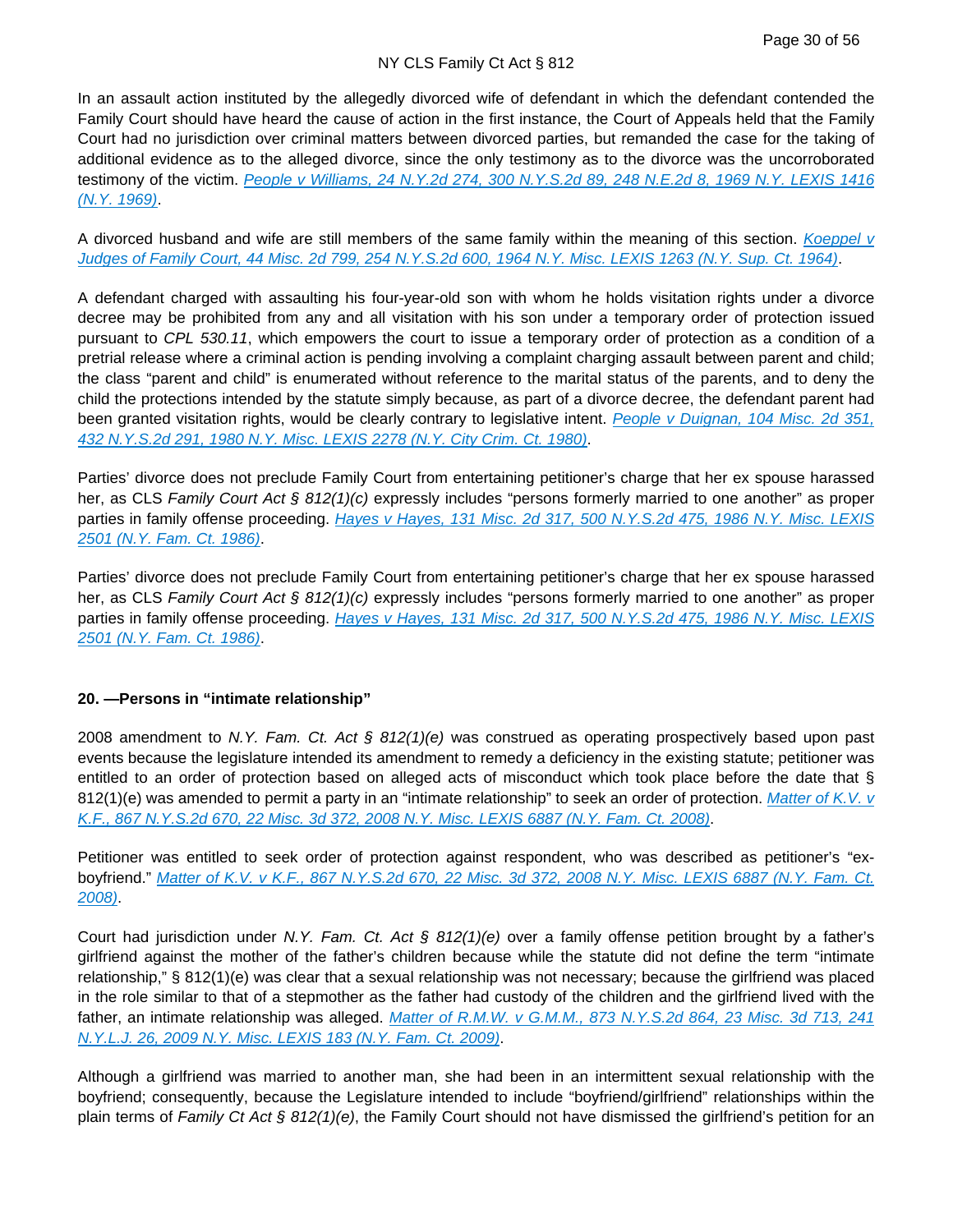order of protection on public policy grounds. Matter of Jessica D. v Jeremy H., 77 A.D.3d 87, 906 N.Y.S.2d 119, [2010 N.Y. App. Div. LEXIS 5478 \(N.Y. App. Div. 3d Dep't 2010\)](https://advance.lexis.com/api/document?collection=cases&id=urn:contentItem:7YSN-XXN0-YB0T-3057-00000-00&context=).

Child and her mother's live-in boyfriend were in an "intimate relationship" within the meaning of N.Y. Fam. Ct. Act  $\hat{S}$  $812(1)(e)$  such that the family court had jurisdiction over a family offense petition filed by the child's father, as the child and boyfriend's relationship was direct and was akin to the relationship between a stepparent and a stepchild. [Matter of Jose M. v Angel V., 99 A.D.3d 243, 951 N.Y.S.2d 195, 2012 N.Y. App. Div. LEXIS 6263 \(N.Y. App. Div. 2d](https://advance.lexis.com/api/document?collection=cases&id=urn:contentItem:56NK-TKM1-F04J-7090-00000-00&context=)  [Dep't 2012\)](https://advance.lexis.com/api/document?collection=cases&id=urn:contentItem:56NK-TKM1-F04J-7090-00000-00&context=).

Family court erred in dismissing a heterosexual female's petition for a protective order because her pleadings unambiguously alleged that her roommate, a homosexual male, committed family offenses by, inter alia, destroying items of her property, throwing items at her, shoving her and threatening her, which constituted, at a minimum, the family offenses of third-degree menacing, fourth-degree criminal mischief, and second-degree harassment, and the female's implicit acknowledgment that she had not had a sexual relationship with the roommate did not mean that the two did not have an "intimate relationship" within the meaning of the Family Court Act. 2015 N.Y. App. Div. [LEXIS 7797](https://advance.lexis.com/api/document?collection=cases&id=urn:contentItem:5H6M-CWT1-F04J-70BV-00000-00&context=).

# **21. Allegations sufficient to bring offense within family court jurisdiction**

Since the evidence at the dispositional hearing established that father was an immediate and ongoing danger to the children inasmuch as he exhibited violent behavior toward the children and, in their presence, toward the mother, the court properly found the existence of an additional aggravating circumstance in regard to a protective order. Matter of Kristine Z. v Anthony C., 21 A.D.3d 1319, 803 N.Y.S.2d 331, 2005 N.Y. App. Div. LEXIS 10044 (N.Y. App. Div. 4th Dep't 2005), app. dismissed, 6 N.Y.3d 772, 811 N.Y.S.2d 338, 844 N.E.2d 793, 2006 N.Y. LEXIS 28 (N.Y. 2006).

While further development of the record might have clarified and perhaps even eroded a father's contention that the family court lacked subject matter jurisdiction to consider the mother's family offense petition, it nonetheless provided the family court a sufficient basis to exercise its jurisdiction to issue a temporary protective order, and the father's willful failure to appear in court left the contention unchallenged. Matter of Scott KK. v Patricia LL., 110 [A.D.3d 1260, 974 N.Y.S.2d 152, 2013 N.Y. App. Div. LEXIS 6862 \(N.Y. App. Div. 3d Dep't 2013\)](https://advance.lexis.com/api/document?collection=cases&id=urn:contentItem:59NC-MH71-F04J-7234-00000-00&context=).

Family court properly concluded that it had jurisdiction to issue an order of protection against an ex-wife because she committed the family offense of disorderly conduct, the ex-wife and the ex-husband's fiancée had an ongoing relationship by virtue of the fact that the ex-wife's children were residing with the ex-husband and the fiancée, the fiancée was acting as a stepmother to the children, and there was frequent contact between the ex-wife and the fiancée in order to arrange for the ex-wife's visitation with the children. Matter of Winston v Edwards-Clarke, 127 [A.D.3d 771, 6 N.Y.S.3d 566, 2015 N.Y. App. Div. LEXIS 2796 \(N.Y. App. Div. 2d Dep't 2015\)](https://advance.lexis.com/api/document?collection=cases&id=urn:contentItem:5FN4-TVW1-F04J-709P-00000-00&context=).

Evidence supported the family court's determination that the parties were in an "intimate relationship" and the court had jurisdiction over petitioner's family offense proceeding because the parties had a personal and close relationship over a period of roughly six months, the parties had frequent contact, and respondent entrusted petitioner to act as a live-in nanny to her child. [Matter of Kristina L. v Elizabeth M., 156 A.D.3d 1162, 67 N.Y.S.3d](https://advance.lexis.com/api/document?collection=cases&id=urn:contentItem:5R79-GP61-FGJR-21MX-00000-00&context=)  [690, 2017 N.Y. App. Div. LEXIS 8980 \(N.Y. App. Div. 3d Dep't 2017\)](https://advance.lexis.com/api/document?collection=cases&id=urn:contentItem:5R79-GP61-FGJR-21MX-00000-00&context=), app. denied, 31 N.Y.3d 901, 102 N.E.3d 432, 77 N.Y.S.3d 656, 2018 N.Y. LEXIS 430 (N.Y. 2018).

Statement in wife's supporting affidavit that husband in intoxicated condition pulled pistol out of his pocket and threatened to "blow your damn brains out" stated the necessary elements to support a charge of menacing, attempted assault or reckless endangerment, which offenses fall within the exclusive jurisdiction of the Family Court pursuant to Family Court Act § 812. People v Diggs, 72 Misc. 2d 898, 339 N.Y.S.2d 712, 1973 N.Y. Misc. LEXIS [2326 \(N.Y. Dist. Ct. 1973\)](https://advance.lexis.com/api/document?collection=cases&id=urn:contentItem:3RRS-9T30-003C-D311-00000-00&context=).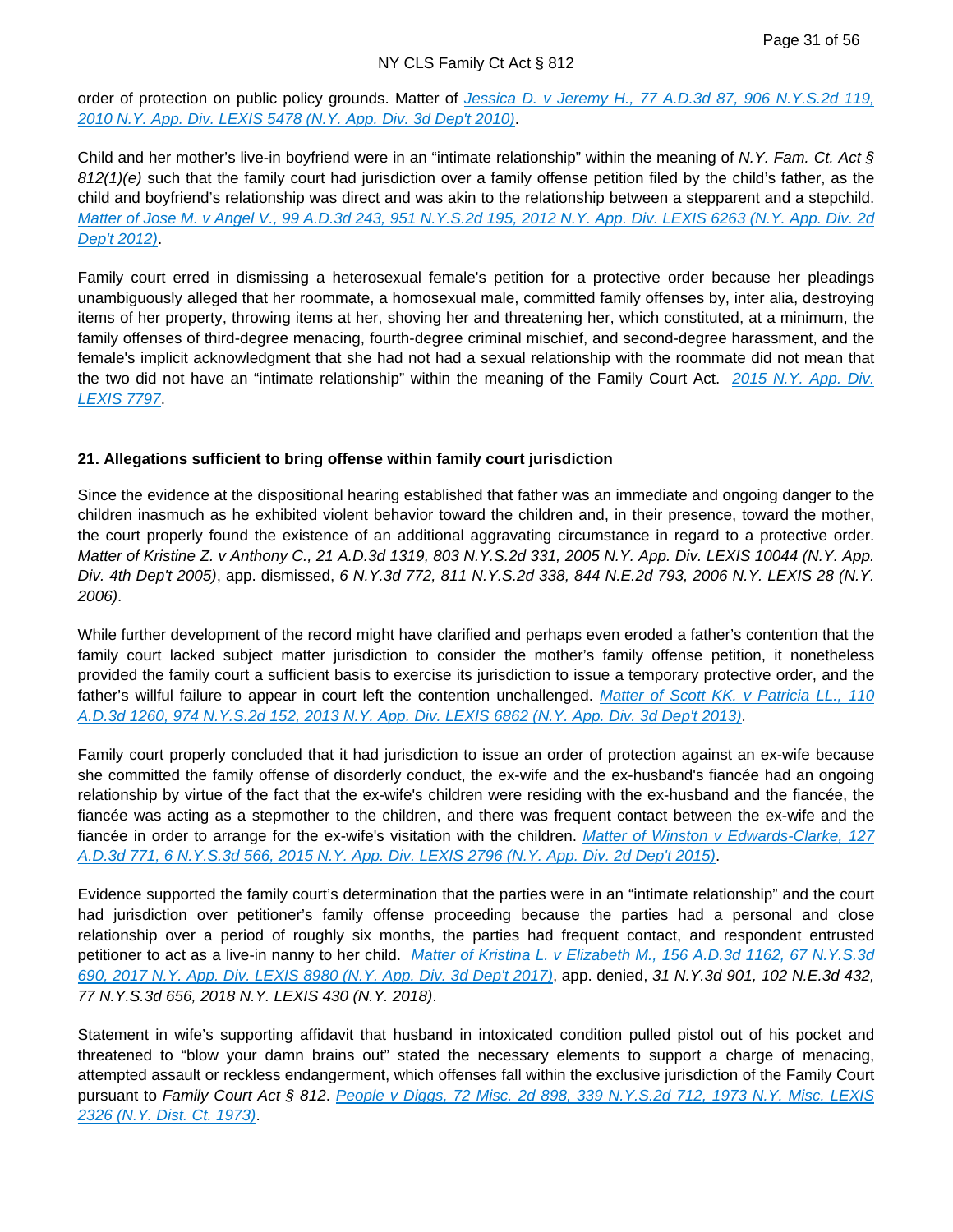A criminal court has jurisdiction to transfer a proceeding to the Family Court whenever the facts in a case contain the necessary elements to constitute an offense for which the Family Court has original jurisdiction, and the failure of the accusatory instrument to charge such offense should not and may not prevent criminal court from exercising its obligation to transfer the matter to the Family Court; thus where husband was accused of possession of a loaded revolver but the facts in the wife's supporting deposition clearly spelled out the elements of the charge of menacing and attempted assault for reckless endangerment as to her person, matter could be transferred to Family Court although the latter offenses were not specifically charged and the possession charged does not fall within Family Court § 812. [People v Diggs, 72 Misc. 2d 898, 339 N.Y.S.2d 712, 1973 N.Y. Misc. LEXIS 2326 \(N.Y. Dist. Ct.](https://advance.lexis.com/api/document?collection=cases&id=urn:contentItem:3RRS-9T30-003C-D311-00000-00&context=)  [1973\)](https://advance.lexis.com/api/document?collection=cases&id=urn:contentItem:3RRS-9T30-003C-D311-00000-00&context=).

Ex-husband's threat to shoot his ex-wife and her boyfriend and burn her house down, communicated to ex-wife's daughter but never communicated directly to ex-wife by ex-husband, cannot constitute family offense within meaning of CLS Family Court Act § 812, in absence of any proof that ex-husband authorized or understood that daughter would relay his threats to ex-wife. Hayes v Hayes, 131 Misc. 2d 317, 500 N.Y.S.2d 475, 1986 N.Y. Misc. [LEXIS 2501 \(N.Y. Fam. Ct. 1986\)](https://advance.lexis.com/api/document?collection=cases&id=urn:contentItem:3S3K-2T00-003D-G4XF-00000-00&context=).

Ex-husband's threat to shoot his ex-wife and her boyfriend and burn her house down, communicated to ex-wife's daughter but never communicated directly to ex-wife by ex-husband, cannot constitute family offense within meaning of CLS Family Court Act § 812, in absence of any proof that ex-husband authorized or understood that daughter would relay his threats to ex-wife. Hayes v Hayes, 131 Misc. 2d 317, 500 N.Y.S.2d 475, 1986 N.Y. Misc. [LEXIS 2501 \(N.Y. Fam. Ct. 1986\)](https://advance.lexis.com/api/document?collection=cases&id=urn:contentItem:3S3K-2T00-003D-G4XF-00000-00&context=).

Family Court had subject matter jurisdiction in petition for order of protection brought against father who allegedly committed acts of harassment against his son, possibly over telephone from father's location in Florida, since act of harassment occurred when phone rang in son's home in New York and father's words were heard by son. Anthony [T. v Anthony J., 134 Misc. 2d 375, 510 N.Y.S.2d 810, 1986 N.Y. Misc. LEXIS 3110 \(N.Y. Fam. Ct. 1986\)](https://advance.lexis.com/api/document?collection=cases&id=urn:contentItem:3S3K-2R90-003D-G432-00000-00&context=).

Family Court lacked jurisdiction to entertain application for order of protection against putative father of petitioner's unborn child where parties were not married or otherwise related and did not share same household; unborn child cannot be deemed "child" that parties have in common for purpose of conferring jurisdiction on Family Court in family offense proceeding under CLS Family Ct Act § 812. Gina C. v Stephen F., 150 Misc. 2d 459, 576 N.Y.S.2d [776, 1991 N.Y. Misc. LEXIS 672 \(N.Y. Fam. Ct. 1991\)](https://advance.lexis.com/api/document?collection=cases&id=urn:contentItem:3S2R-88Y0-003V-B110-00000-00&context=).

Because [N.Y. Const. art. VI, § 13](https://advance.lexis.com/api/document?collection=statutes-legislation&id=urn:contentItem:5CT2-JHJ1-DYB7-M51C-00000-00&context=) and [N.Y. Fam. Ct. Act §§ 115\(e\)](https://advance.lexis.com/api/document?collection=statutes-legislation&id=urn:contentItem:5JW5-8WH1-DXC8-01MM-00000-00&context=), 812(1) provided a family court with subject matter jurisdiction over a grandmother's family offense proceeding against her grandson, and because the allegations in the grandmother's petition—that the grandson and his mother drew large sums of money from the grandmother's saving and checking accounts without her consent to pay their bills and that he would not leave her residence after being asked—might constitute second-degree harassment under  $N.Y.$  Penal Law § 240.26(3), the grandmother's petition would not be dismissed. Matter of Mabel R. v Rayshawn D., 933 N.Y.S.2d 529, 33 Misc. 3d [1023, 2011 N.Y. Misc. LEXIS 5051 \(N.Y. Fam. Ct. 2011\)](https://advance.lexis.com/api/document?collection=cases&id=urn:contentItem:5445-B5J1-F04J-80P8-00000-00&context=).

Allegations that a daughter employed a fraudulent power of attorney to withdraw money from a mother's bank accounts, used the mother's name to open credit cards and to make purchases, and induced the mother to convey title of a home to the daughter, taking a mortgage on the house before ultimately reconveying it to the mother, did not constitute harassment in the second degree under  $N.Y.$  Penal Law § 240.26(3); the allegations did not constitute any criminal act specifically enumerated in N.Y. Fam. Ct. Act  $\S 812$ , and the trial court lacked subject matter jurisdiction to entertain a petition for an order of protection. Matter of Steinhilper v Decker, 35 A.D.3d 1101, [827 N.Y.S.2d 738, 2006 N.Y. App. Div. LEXIS 15728 \(N.Y. App. Div. 3d Dep't 2006\)](https://advance.lexis.com/api/document?collection=cases&id=urn:contentItem:4MP1-CG80-0039-4515-00000-00&context=).

In circumstances where a mother came to the residence of the father of her children and his girlfriend, tried to force her way in, used abusive language, and then grabbed one of her minor children with the father, pulled her out of the house, and tried to force the child into a car, the mother's conduct would constitute disorderly conduct under N.Y. [Penal Law § 240.20](https://advance.lexis.com/api/document?collection=statutes-legislation&id=urn:contentItem:5CT3-1N31-6RDJ-84FW-00000-00&context=) and, thus, was a proper basis for a family offense petition under N.Y. Fam. Ct. Act § 812(1).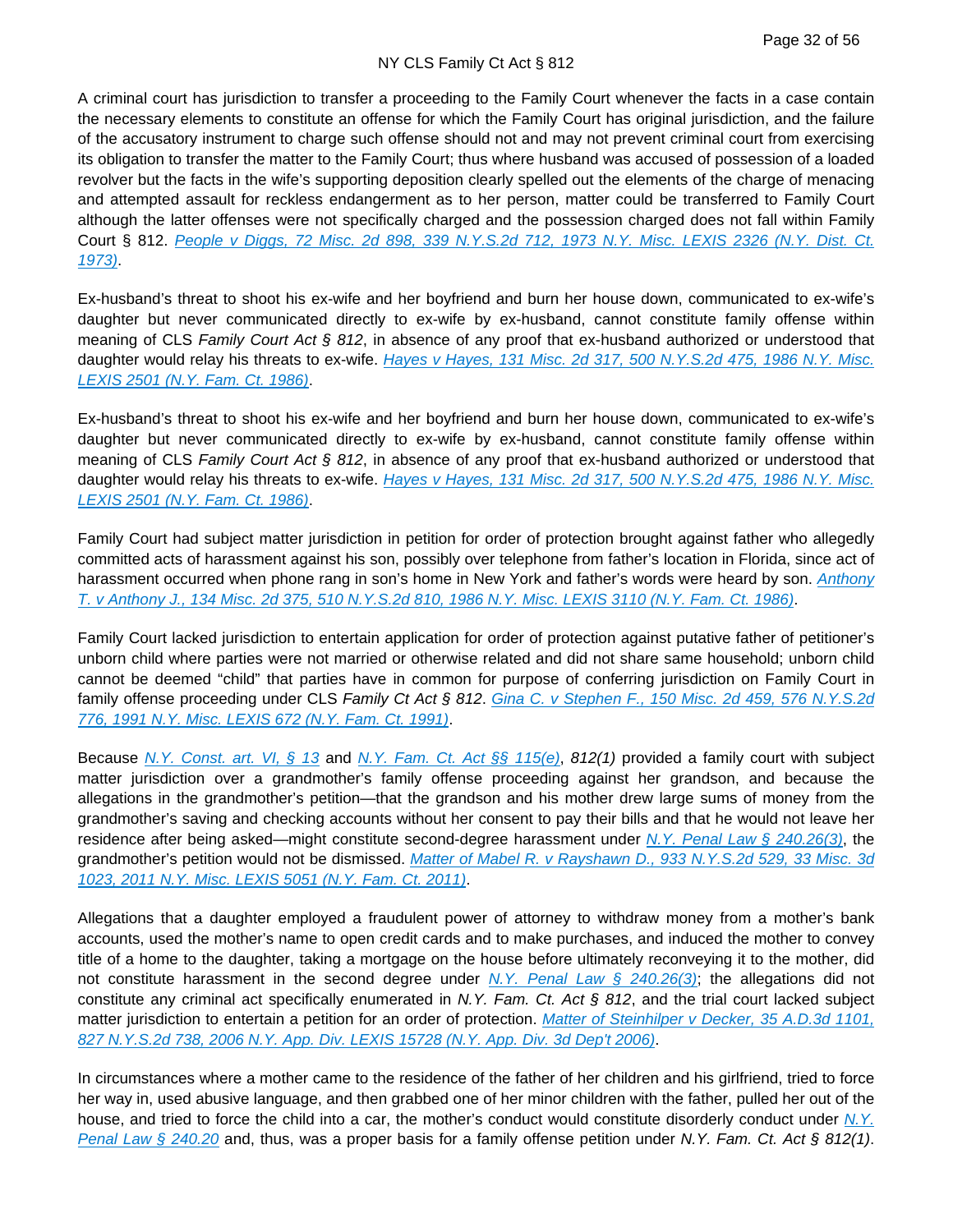# [Matter of R.M.W. v G.M.M., 873 N.Y.S.2d 864, 23 Misc. 3d 713, 241 N.Y.L.J. 26, 2009 N.Y. Misc. LEXIS 183 \(N.Y.](https://advance.lexis.com/api/document?collection=cases&id=urn:contentItem:4VHW-73S0-TXFV-V2SH-00000-00&context=)  [Fam. Ct. 2009\)](https://advance.lexis.com/api/document?collection=cases&id=urn:contentItem:4VHW-73S0-TXFV-V2SH-00000-00&context=).

Respondent birth mother was not entitled to dismissal under N.Y. [C.P.L.R. § 4401](https://advance.lexis.com/api/document?collection=statutes-legislation&id=urn:contentItem:5CT3-08C1-6RDJ-84PG-00000-00&context=) of a family offense petition on the basis that that no cognizable claim had been made under N.Y. Fam. Ct. Act art. 8 because the conduct alleged fell within harassment in the second degree under N.Y. Penal Law  $\S$  240.26 and stalking in the fourth degree under [N.Y. Penal Law § 120.45\(1\)](https://advance.lexis.com/api/document?collection=statutes-legislation&id=urn:contentItem:5F2D-N201-DXC8-014N-00000-00&context=); it made no difference that the minor child, who had been adopted, was unaware that she was being followed and photographed as respondent should reasonably have known that such conduct was likely to cause the child a reasonable fear for her safety. Matter of K.J. v K.K., 873 N.Y.S.2d 867, 23 Misc. 3d 754, [241 N.Y.L.J. 29, 2009 N.Y. Misc. LEXIS 204 \(N.Y. Fam. Ct. 2009\)](https://advance.lexis.com/api/document?collection=cases&id=urn:contentItem:4VJC-MKG0-TXFV-V3BV-00000-00&context=).

Because an aunt alleged assault, even though she failed to raise it or prove it at trial, her petition was sufficient under [N.Y. Fam. Ct. Act § 821](https://advance.lexis.com/api/document?collection=statutes-legislation&id=urn:contentItem:8RGK-1RB2-D6RV-H2NJ-00000-00&context=) to get in the door of the family court and to proceed to trial, where she then proved one of the family offenses listed in N.Y. Fam. Ct. Act § 812. Matter of Paulette PG v Evan CG, 890 N.Y.S.2d 304, [26 Misc. 3d 323, 2009 N.Y. Misc. LEXIS 2960 \(N.Y. Fam. Ct. 2009\)](https://advance.lexis.com/api/document?collection=cases&id=urn:contentItem:4XK4-Y1K0-TXFV-V35H-00000-00&context=).

Trial court did not err in finding that a father committed a family offense predicated on aggravated harassment, N.Y. Fam. Ct. Act  $\S 812(1)$ ; the father had engaged in a profanity-laced phone call in which he berated the mother, called her names, and repeatedly indicated that she was going to get hurt. There was ample proof of an intent to "harass, annoy, threaten or alarm" the mother. Matter of Jennifer G. v Benjamin H., 84 A.D.3d 1433, 923 N.Y.S.2d 249, 2011 [N.Y. App. Div. LEXIS 3664 \(N.Y. App. Div. 3d Dep't 2011\)](https://advance.lexis.com/api/document?collection=cases&id=urn:contentItem:52ST-Y321-F04J-72C7-00000-00&context=).

Evidence was not legally sufficient to establish that a wife committed a family offense because the husband failed to establish that the wife's acts constituted harassment in the second degree, under N.Y. Penal Law  $\S$  240.26(3), because (1) even assuming that the husband was alarmed or seriously annoyed by the conduct of the wife in opening her medicine to eat it with pudding based on her inability to swallow the pills, and further assuming that the wife thereby intended to harass, annoy, or alarm him, the husband failed to establish that the conduct served no legitimate purpose because the husband testified that the wife took the medication as prescribed to prevent acid reflux, and that the wife opened the pills and ate the medication with food because she was unable to swallow the pills; and (2) with respect to the husband's allegation that he was allergic to certain medications, he failed to establish that he was allergic to the particular medication taken by the wife, or to introduce any expert evidence in support of his testimony that the medication was a poison, a toxic poison that caused death. Matter of Marquardt v [Marquardt, 97 A.D.3d 1112, 948 N.Y.S.2d 484, 2012 N.Y. App. Div. LEXIS 5370 \(N.Y. App. Div. 4th Dep't 2012\)](https://advance.lexis.com/api/document?collection=cases&id=urn:contentItem:5624-4311-F04J-7407-00000-00&context=).

Evidence was not legally sufficient to establish that a wife committed a family offense because the husband failed to establish that the wife's acts constituted harassment in the first degree, under N.Y. Penal Law  $\S 240.25$ , because, even assuming that the husband was in fear of physical injury when the wife opened her medication, he failed to establish that his fear was reasonable because he failed to establish that he was allergic to the particular medication taken by the wife, or to introduce any expert evidence in support of his testimony that the medication was a poison, a toxic poison that caused death. Matter of Marquardt v Marquardt, 97 A.D.3d 1112, 948 N.Y.S.2d [484, 2012 N.Y. App. Div. LEXIS 5370 \(N.Y. App. Div. 4th Dep't 2012\)](https://advance.lexis.com/api/document?collection=cases&id=urn:contentItem:5624-4311-F04J-7407-00000-00&context=).

# **22. Other procedural matters**

In mother's family offense proceeding against father under CLS Family Ct Act  $\S$  812, court did not abuse its discretion in denying mother's motion for recusal where motion was based solely on fact that trial judge had not previously ruled in her favor, and there was no allegation that recusal was statutorily required. Petkovsek v Snyder, [251 A.D.2d 1086, 674 N.Y.S.2d 208, 1998 N.Y. App. Div. LEXIS 7214 \(N.Y. App. Div. 4th Dep't 1998\)](https://advance.lexis.com/api/document?collection=cases&id=urn:contentItem:3SYM-DSN0-0039-4173-00000-00&context=).

In a proceeding involving order of protection applications against a father, his waiver of the right to counsel was knowing, voluntary, and intelligent, and there was no need for appointment of a guardian ad litem for him pursuant to N.Y. [C.P.L.R. 1201](https://advance.lexis.com/api/document?collection=statutes-legislation&id=urn:contentItem:5CT3-08C1-6RDJ-849Y-00000-00&context=) where the record did not indicate that he was incapable of understanding the proceedings;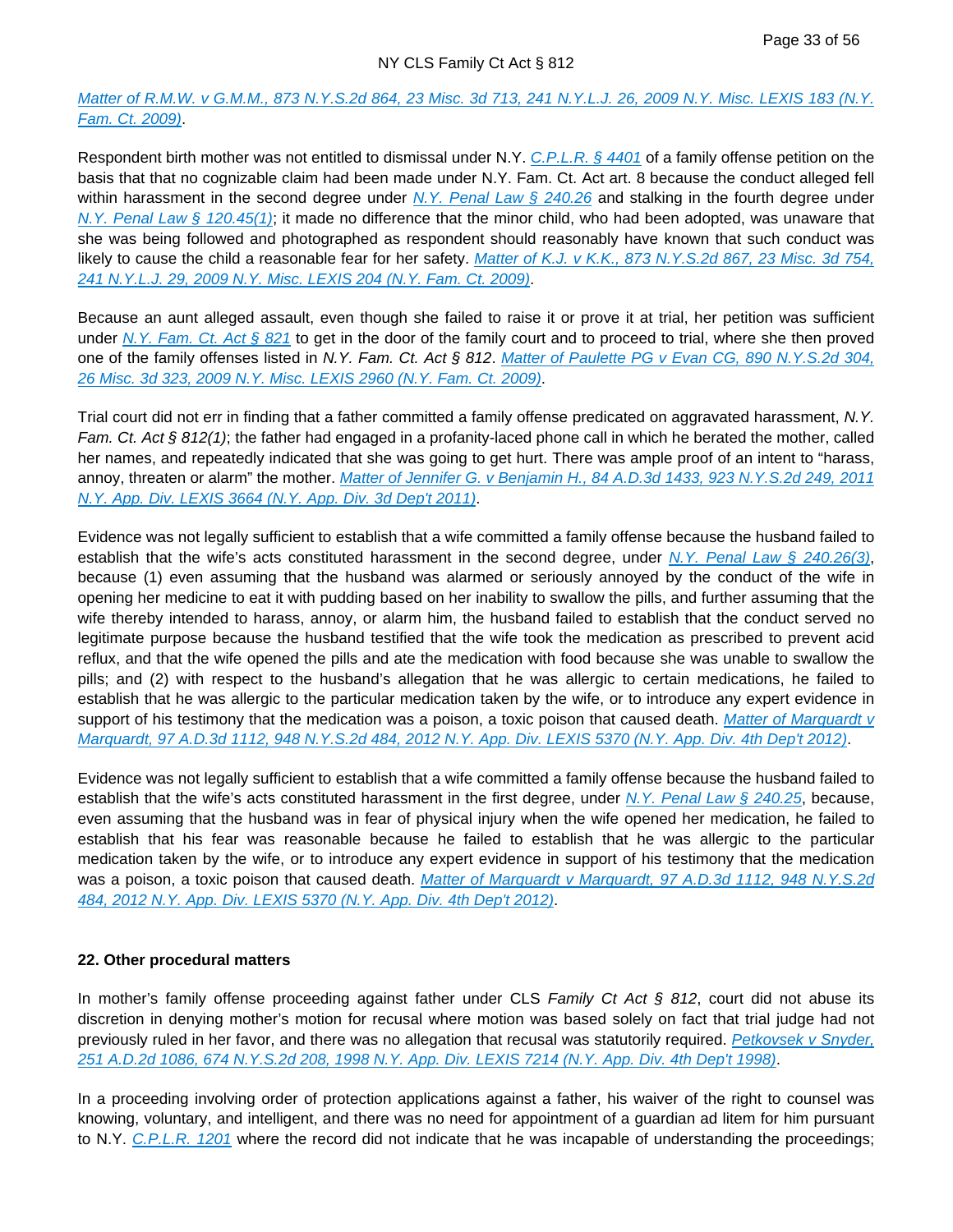further, the competency procedures under N.Y. Crim. Proc. Law art. 730 were inapplicable to family offense proceedings because they were civil in nature under N.Y. Fam. Ct. Act  $\S 812(2)(c)$ . Matter of Julie G. v Yu-jen G., [81 A.D.3d 1079, 917 N.Y.S.2d 355, 2011 N.Y. App. Div. LEXIS 1057 \(N.Y. App. Div. 3d Dep't 2011\)](https://advance.lexis.com/api/document?collection=cases&id=urn:contentItem:526D-BCD1-F04J-701S-00000-00&context=).

### **23. —Choice of forum; forum non conveniens**

Distance from forum is not basis by itself for dismissal of petition for order of protection arising from allegations of family offense so long as petitioner meets other requirements of jurisdiction and service. Anthony T. v Anthony J., [134 Misc. 2d 375, 510 N.Y.S.2d 810, 1986 N.Y. Misc. LEXIS 3110 \(N.Y. Fam. Ct. 1986\)](https://advance.lexis.com/api/document?collection=cases&id=urn:contentItem:3S3K-2R90-003D-G432-00000-00&context=).

Complainant's election to proceed in Family Court was not rendered invalid by fact that she was not informed of her right to initiate prosecution in Criminal Court, even if her election was not product of informed decision or was not appropriate to her needs, since such information at most consists of threshold, statutory directive with respect to procedures to be followed for access to Family Court or to criminal courts, unrelated to judicial competence of those courts. [People v Singleton, 140 Misc. 2d 960, 532 N.Y.S.2d 208, 1988 N.Y. Misc. LEXIS 509 \(N.Y. City Crim. Ct.](https://advance.lexis.com/api/document?collection=cases&id=urn:contentItem:3S3K-2KN0-003D-G2C3-00000-00&context=)  [1988\)](https://advance.lexis.com/api/document?collection=cases&id=urn:contentItem:3S3K-2KN0-003D-G2C3-00000-00&context=).

#### **24. —Choice of remedy**

Family Court would decline to entertain action under CLS Family Ct Act Art 8 by parent against child under age of 16, and matter would instead proceed by way of restoration of proceeding for persons in need of supervision which had been adjourned in contemplation of dismissal, since dispositional alternatives under latter type of proceeding were more appropriate than those available under former type of proceeding. Paula S. v Steven S., 154 Misc. 2d [567, 585 N.Y.S.2d 964, 1992 N.Y. Misc. LEXIS 291 \(N.Y. Fam. Ct. 1992\)](https://advance.lexis.com/api/document?collection=cases&id=urn:contentItem:3S2R-80G0-003V-B2M5-00000-00&context=).

### **25. —Jurisdiction; timeliness of objection**

Question of lack of subject matter jurisdiction can properly be raised by way of motion at any time while the order is in force and effect; hence, challenge to jurisdiction of family court to issue order of protection where there was neither a solemnized marriage nor a recognized common-law union between petitioner and respondent was not untimely although not made until approximately eight months following issuance of the order, especially in view of grave liabilities respondent would face if a wilful violation were established. Muhlhausen v Ray, 89 Misc. 2d 298, [391 N.Y.S.2d 55, 1977 N.Y. Misc. LEXIS 1840 \(N.Y. Fam. Ct. 1977\)](https://advance.lexis.com/api/document?collection=cases&id=urn:contentItem:3RRS-GX40-003C-F562-00000-00&context=).

### **26. — —Long-arm jurisdiction**

Second degree assault case wherein wife lived in Ohio and husband in Pennsylvania was not for Family Court whose jurisdiction extends only within boundaries of New York and conciliation procedures contemplated under Family Court Act could not be utilized because of distances involved and lack of jurisdiction. Parrett v Parrett, 46 [Misc. 2d 573, 260 N.Y.S.2d 382, 1965 N.Y. Misc. LEXIS 1812 \(N.Y. Fam. Ct. 1965\)](https://advance.lexis.com/api/document?collection=cases&id=urn:contentItem:3RRS-BSW0-003C-D2DK-00000-00&context=).

Family Court lacked personal jurisdiction over father who was served outside state in petition for order of protection based on allegations of harassment of his son, even though acts of harassment were deemed to have occurred within state over telephone from father's location out of state, since court, under CLS Family Ct Act  $\S$  154, has no long-arm jurisdiction or extraterritorial service in family offense cases. Anthony T. v Anthony J., 134 Misc. 2d 375, [510 N.Y.S.2d 810, 1986 N.Y. Misc. LEXIS 3110 \(N.Y. Fam. Ct. 1986\)](https://advance.lexis.com/api/document?collection=cases&id=urn:contentItem:3S3K-2R90-003D-G432-00000-00&context=).

In CLS Family Ct Art 8 proceeding in which petitioner sought order of protection against her brother-in-law who resided in Florida, petitioner's assertion of fear resulting from threat allegedly made by him in Florida was sufficient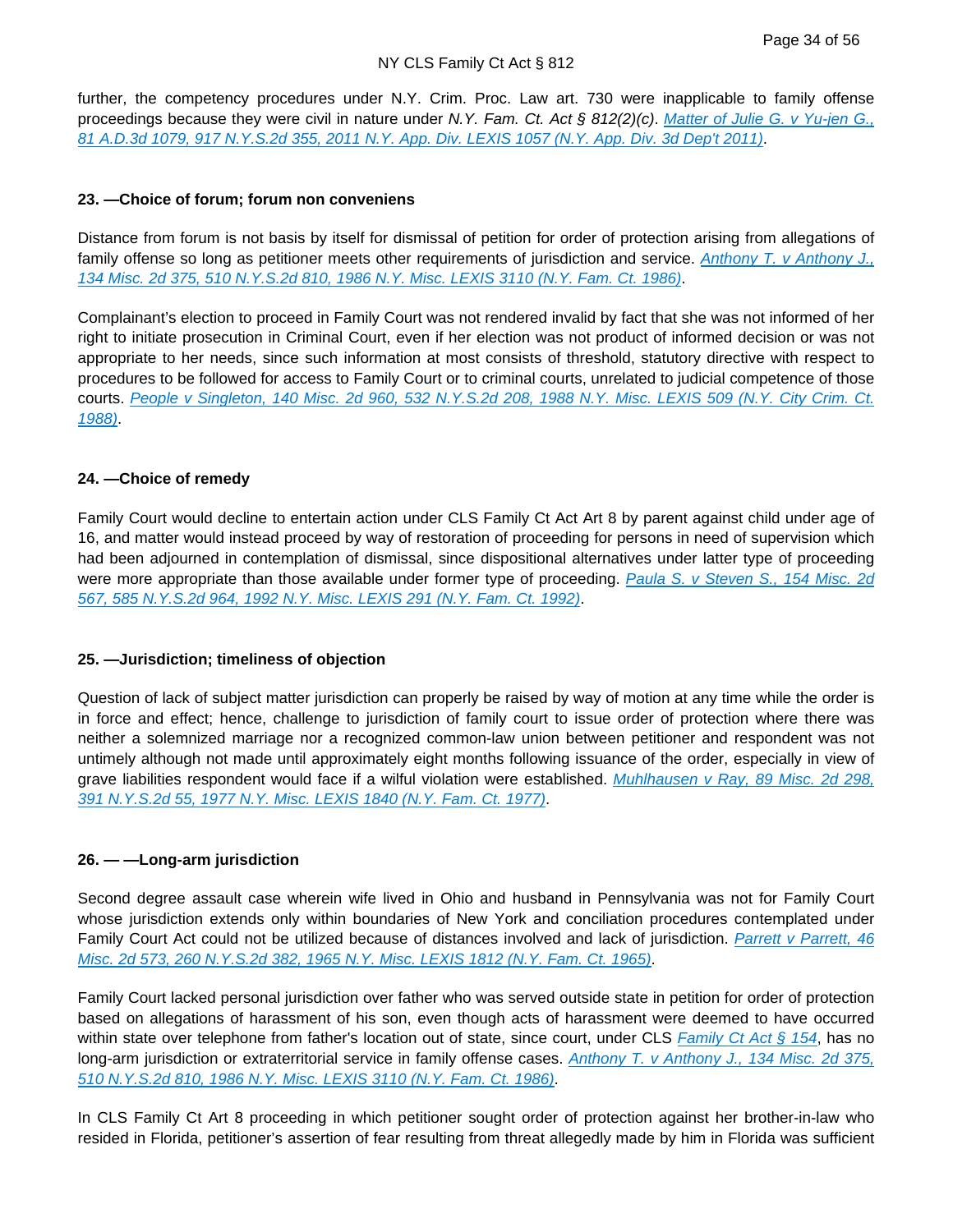to establish jurisdictional requirement of CLS CPLR  $\S$  302(a)(3) that out-of-state act must have claimed effect within New York. [M.P. v M.S., 186 Misc. 2d 173, 715 N.Y.S.2d 831, 2000 N.Y. Misc. LEXIS 461 \(N.Y. Fam. Ct. 2000\)](https://advance.lexis.com/api/document?collection=cases&id=urn:contentItem:41SD-5FY0-0039-40RK-00000-00&context=).

Because a father made threatening and harassing telephone calls from Connecticut to the mother in New York, and because a prior court order mandated that the father transact business in New York, pursuant to N.Y. C.P.L.R.  $302(a)(1)$  and [N.Y. Fam. Ct. Act § 154\(c\)](https://advance.lexis.com/api/document?collection=statutes-legislation&id=urn:contentItem:5CT3-0VD1-6RDJ-8469-00000-00&context=) personal jurisdiction could be obtained over the non-resident father on the mother's N.Y. Fam. Ct. Act art. 8 petition. Matter of C.V. v T.B., 853 N.Y.S.2d 510, 19 Misc. 3d 577, 239 N.Y.L.J. [52, 2008 N.Y. Misc. LEXIS 1119 \(N.Y. Fam. Ct. 2008\)](https://advance.lexis.com/api/document?collection=cases&id=urn:contentItem:4S21-R0M0-TX4N-G003-00000-00&context=).

# **27. — —Transfer to criminal court**

In a proceeding against a minor on a charge of first-degree assault against his wife, the family court did not abuse its discretion in affecting a transfer to the criminal court, where the absence of criteria warranting retention of family court jurisdiction, i.e., a reasonable opportunity for reconciliation between the parties and for the preservation of the family unit, coupled with the grievous nature of the assault supported the court's decision to transfer the case. [People v Brown, 80 A.D.2d 902, 437 N.Y.S.2d 22, 1981 N.Y. App. Div. LEXIS 10772 \(N.Y. App. Div. 2d Dep't\)](https://advance.lexis.com/api/document?collection=cases&id=urn:contentItem:3RRS-BJ80-003C-F3KN-00000-00&context=), app. denied, 53 N.Y.2d 941, 1981 N.Y. LEXIS 4156 (N.Y. 1981).

Delay between commission of crime and a subsequent indictment after first indictment was dismissed due to invalid transfer of case from family court to criminal court would not be chargeable to People, in light of fact that the delay would have been occasioned by accused's failure to make application to rescind the transfer until eve of trial. [People v Reuscher, 89 Misc. 2d 160, 390 N.Y.S.2d 568, 1976 N.Y. Misc. LEXIS 2838 \(N.Y. Sup. Ct. 1976\)](https://advance.lexis.com/api/document?collection=cases&id=urn:contentItem:3RRS-GXF0-003C-F01R-00000-00&context=).

Transfer from family court to criminal court of a widow's family offense proceeding alleging that the son of her deceased husband committed acts which, under the N.Y. Penal Law, would have constituted aggravated harassment in the second degree and harassment in the first degree was mandatory under N.Y. Const. art. 6,  $\S$ [19](https://advance.lexis.com/api/document?collection=statutes-legislation&id=urn:contentItem:5CT2-JHJ1-DYB7-M51N-00000-00&context=)e; the widow's motion for transfer was granted because it was made before the family court ruled on the jurisdictional issue. Matter of Rita F. v Neil F., 819 N.Y.S.2d 439, 12 Misc. 3d 894, 235 N.Y.L.J. 112, 2006 N.Y. [Misc. LEXIS 1245 \(N.Y. Fam. Ct. 2006\)](https://advance.lexis.com/api/document?collection=cases&id=urn:contentItem:4K19-RXJ0-0039-42DN-00000-00&context=).

### **28. — —Waiver of jurisdictional defects**

In a criminal prosecution for assault in the second degree, defendant waived his contention on appeal that the prosecution was jurisdictionally defective, because it concerned acts that constituted assault between spouses and because his wife as complainant was never advised of the procedures available for the institution of family offense proceedings in Family Court, where defendant pleaded guilty in the criminal proceeding. People v Mack, 53 N.Y.2d [803, 439 N.Y.S.2d 912, 422 N.E.2d 572, 1981 N.Y. LEXIS 2387 \(N.Y. 1981\)](https://advance.lexis.com/api/document?collection=cases&id=urn:contentItem:3RRS-9PH0-003C-F0CT-00000-00&context=).

### **29. —Standing**

Voluntary agreement entered into by parties during their divorce action and incorporated into court's order, which granted respondent visitation with petitioner's son "at such times and for such duration as parties may mutually agree," did not confer standing on respondent to assert legal claim to visitation with petitioner's son as defense to petitioner's application for order of protection where respondent was not biological or adoptive parent of petitioner's son; visitation rights may not be granted to biological stranger where child is properly in custody of his mother. [Cindy P. v Danny P., 206 A.D.2d 615, 614 N.Y.S.2d 479, 1994 N.Y. App. Div. LEXIS 7329 \(N.Y. App. Div. 3d](https://advance.lexis.com/api/document?collection=cases&id=urn:contentItem:3S2R-6S70-003V-B1YX-00000-00&context=)  [Dep't\)](https://advance.lexis.com/api/document?collection=cases&id=urn:contentItem:3S2R-6S70-003V-B1YX-00000-00&context=), app. denied, 84 N.Y.2d 808, 621 N.Y.S.2d 517, 645 N.E.2d 1217, 1994 N.Y. LEXIS 4167 (N.Y. 1994).

Petitioner, whose child had been adopted by her parents, did not have standing to file family offense petition against child's biological father even though she still resided with child, as she and child's father no longer had child in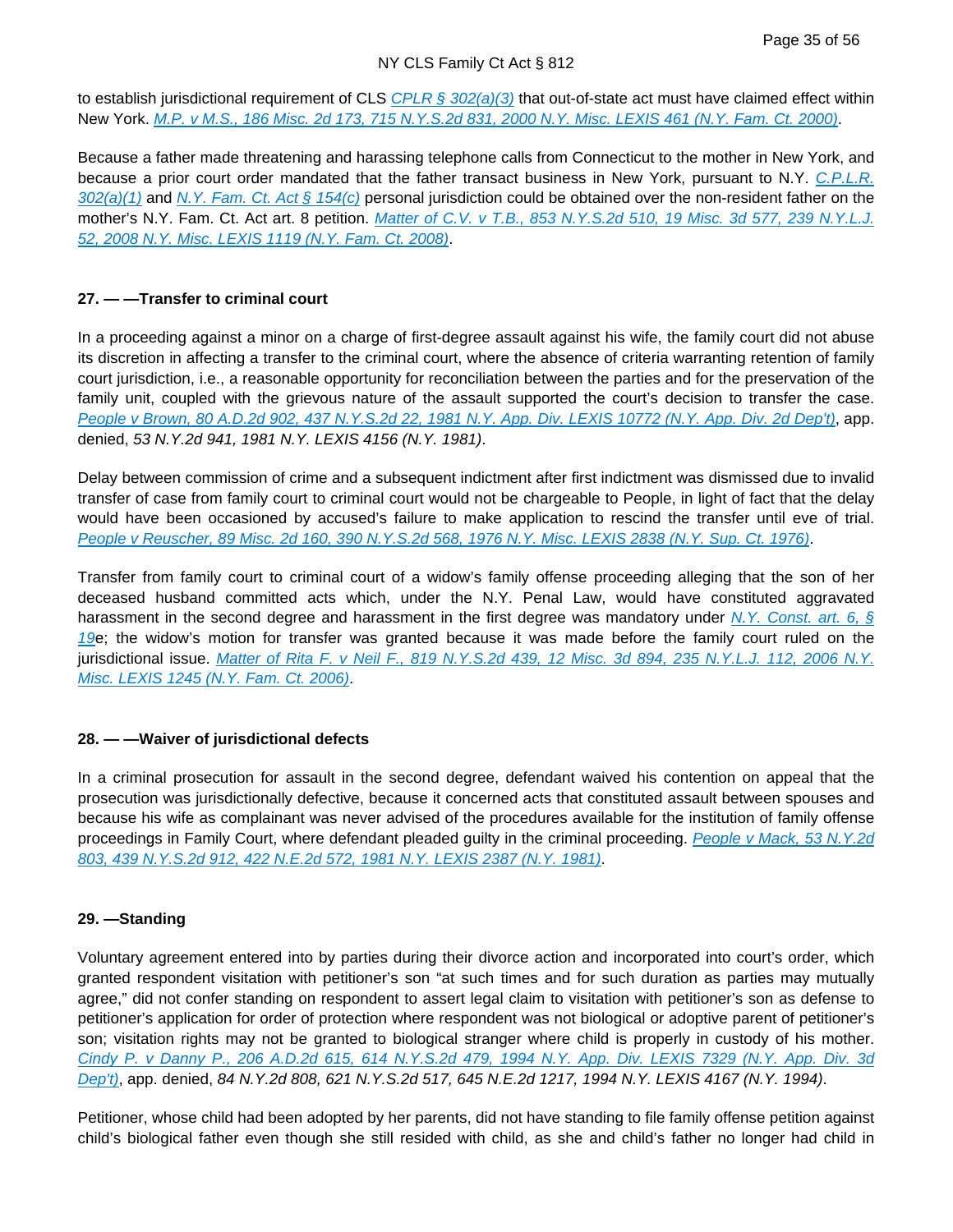common for purposes of jurisdiction under CLS Family Ct Act § 812(1); parent-child relationship was severed on adoption (CLS [Dom Rel § 117](https://advance.lexis.com/api/document?collection=statutes-legislation&id=urn:contentItem:5CT3-0FK1-6RDJ-84YG-00000-00&context=)). [Sowich v Taurisano, 179 Misc. 2d 57, 682 N.Y.S.2d 834, 1998 N.Y. Misc. LEXIS](https://advance.lexis.com/api/document?collection=cases&id=urn:contentItem:3VCP-YB80-0039-44RM-00000-00&context=)  [585 \(N.Y. Fam. Ct. 1998\)](https://advance.lexis.com/api/document?collection=cases&id=urn:contentItem:3VCP-YB80-0039-44RM-00000-00&context=).

Child's stepfather who was estranged from child's mother (who had full custody of child) lacked standing to bring CLS Family Ct Act art 8 family offense proceeding against child's mother, because gravamen of allegations and specific relief demanded (order of protection requiring mother to stay away from child) sounded within purview of Article 10 child protection proceeding, which may be originated only by child protective agency or "a person on the court's direction." [Rader v Rader, 183 Misc. 2d 185, 701 N.Y.S.2d 855, 1999 N.Y. Misc. LEXIS 589 \(N.Y. Fam. Ct.](https://advance.lexis.com/api/document?collection=cases&id=urn:contentItem:3YDW-9F10-0039-43VT-00000-00&context=)  [1999\)](https://advance.lexis.com/api/document?collection=cases&id=urn:contentItem:3YDW-9F10-0039-43VT-00000-00&context=).

Dismissal of a mother's petition to commence a family offense proceeding on behalf of her minor son based on the mother allegedly lacking standing was in error, because a parent has standing to commence such a petition. However, the reviewing court refused to reinstate the petition, because the allegations that a father slapped one of the parties' children three times were deemed unfounded by the county social services agency and no evidence was presented supporting the allegations. Hamm-Jones v Jones, 14 A.D.3d 956, 788 N.Y.S.2d 690, 2005 N.Y. App. [Div. LEXIS 604 \(N.Y. App. Div. 3d Dep't 2005\)](https://advance.lexis.com/api/document?collection=cases&id=urn:contentItem:4FBR-SPS0-0039-438M-00000-00&context=).

### **30. —Disclosure**

In proceeding under CLS Family Ct Act Art 8, court properly denied father's motion requesting copies of probation and forensic reports where court permitted counsel to review reports in chambers. Scuderi-Forzano v Forzano, 213 [A.D.2d 652, 624 N.Y.S.2d 942, 1995 N.Y. App. Div. LEXIS 3147 \(N.Y. App. Div. 2d Dep't 1995\)](https://advance.lexis.com/api/document?collection=cases&id=urn:contentItem:3S2R-6C50-003V-B10Y-00000-00&context=).

## **31. — —Examination before trial**

In a family offense proceeding pursuant to Family Ct Act  $\S 812$ , it would not be appropriate to permit an examination before trial since in most cases parties who bring such petitions seek immediate protection for themselves and their children and to subject them to examinations before trial would be totally inappropriate and would discourage future petitioners from bringing such proceedings. Kunz v Kunz, 119 Misc. 2d 80, 462 N.Y.S.2d 559, 1983 N.Y. Misc. [LEXIS 3462 \(N.Y. Fam. Ct. 1983\)](https://advance.lexis.com/api/document?collection=cases&id=urn:contentItem:3S3K-31R0-003D-G2XD-00000-00&context=).

### **32. —Continuance of Family Court proceedings**

An application for continuation of a child abuse proceeding until conclusion of related criminal proceedings against applicants was properly denied, since no constitutional rights were thereby violated, and the Family Court did not abuse its discretion and clearly had the right to consider the interests of the children in an expeditious determination of the child abuse proceeding. In re Germaine B., 86 A.D.2d 847, 447 N.Y.S.2d 448, 1982 N.Y. App. Div. LEXIS 15471 (N.Y. App. Div. 1st Dep't 1982).

In family offense proceeding, it was abuse of discretion to deny husband's request for reasonable adjournment, thereby requiring him to appear pro se at fact-finding and dispositional hearing, where he informed court that attorney he believed he had retained had recently decided that he would not take case, and he requested that court allow him time to secure representation. Cindy L. S. v David L. S., 247 A.D.2d 543, 669 N.Y.S.2d 306, 1998 N.Y. App. Div. LEXIS 1511 (N.Y. App. Div. 2d Dep't 1998).

### **33. —Need for dispositional hearing**

Family Court's findings of harassment and attempted assault were supported by preponderance of evidence showing that husband hit wife with thick piece of rubber, threw her against wall, and dragged her out of bed and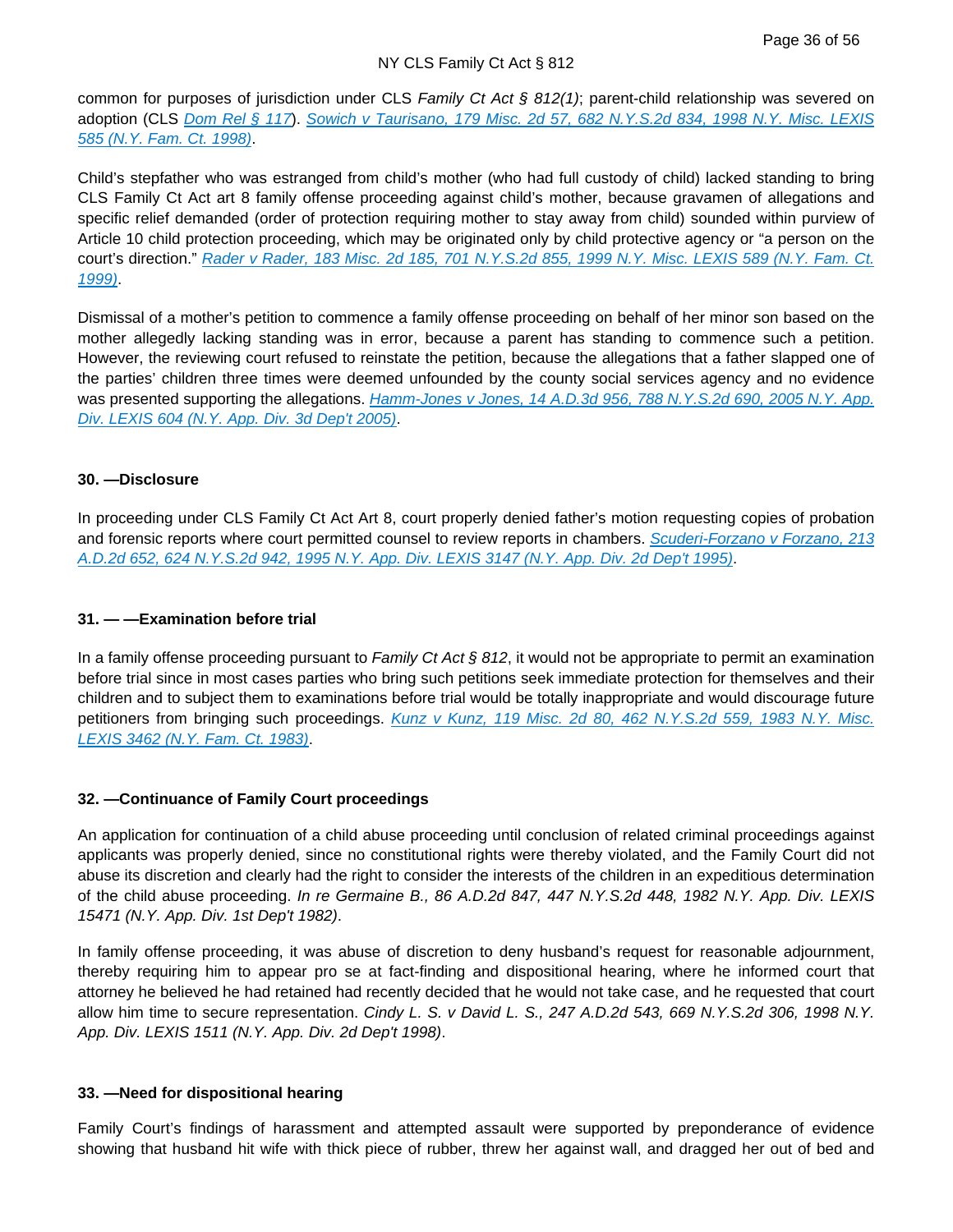onto floor, and husband was properly directed to stay away from marital residence as reasonably necessary, without need for separate dispositional hearing, where court received and considered type of evidence at factfinding hearing that would have been admitted at dispositional hearing had it formally chose to bifurcate matter. Quintana v Quintana, 237 A.D.2d 130, 654 N.Y.S.2d 27, 1997 N.Y. App. Div. LEXIS 2201 (N.Y. App. Div. 1st Dep't 1997).

## **34. —Orders of protection; evidence of violation**

Family Court's determination that respondent violated temporary order of protection by engaging in disorderly conduct directed toward his stepfather was supported by stepfather's testimony that firecrackers were thrown from window above his head and that respondent was only person on second floor of building at time, and by respondent's admission that he set off firecrackers; respondent's assertion that he tossed firecrackers out of different window merely presented question of credibility, which court explicitly resolved against him. Nadeau v [Sullivan, 204 A.D.2d 913, 612 N.Y.S.2d 501, 1994 N.Y. App. Div. LEXIS 5616 \(N.Y. App. Div. 3d Dep't 1994\)](https://advance.lexis.com/api/document?collection=cases&id=urn:contentItem:3S2R-6VT0-003V-B011-00000-00&context=).

Husband, who committed family offense of harassment, was properly directed to vacate and stay away from marital premises for having conducted himself in offensive and frightening manner toward wife. Braham v Braham, 264 A.D.2d 418, 693 N.Y.S.2d 239, 1999 N.Y. App. Div. LEXIS 8637 (N.Y. App. Div. 2d Dep't 1999).

Husband's act of committing harassment constituted proper basis for granting order of protection to wife. Hogan v Hogan, 271 A.D.2d 533, 705 N.Y.S.2d 678, 2000 N.Y. App. Div. LEXIS 3985 (N.Y. App. Div. 2d Dep't 2000).

Evidence was insufficient to support a father's conviction of harassment and issuance of a protective order sought on behalf of a teen-aged son where all the evidence indicated that he was simply picking younger children, as was his right, when the son and the son's friends attacked the father with a baseball bat and a chain. Cavanaugh v Madden, 298 A.D.2d 390, 751 N.Y.S.2d 225, 2002 N.Y. App. Div. LEXIS 9374 (N.Y. App. Div. 2d Dep't 2002).

Because a mother continued to make numerous unfounded neglect and abuse reports against the father that negatively impacted their child's emotional well being, the trial court properly denied her N.Y. Fam. Ct. Act arts. 6 and 8 applications for a modification of custody and for orders of protection against the father. Eck v Eck, 57 A.D.3d [1243, 870 N.Y.S.2d 543, 2008 N.Y. App. Div. LEXIS 9809 \(N.Y. App. Div. 3d Dep't 2008\)](https://advance.lexis.com/api/document?collection=cases&id=urn:contentItem:4V72-0170-TXFV-T1S3-00000-00&context=).

Order of protection issued against a husband for the family offense of disorderly was reversed on appeal because the wife failed to present any evidence that the husband's conduct was committed with the intent to cause, or recklessly posed a risk of causing, public inconvenience, annoyance, or alarm. Matter of Cassie v Cassie, 109 [A.D.3d 337, 969 N.Y.S.2d 537, 2013 N.Y. App. Div. LEXIS 5372 \(N.Y. App. Div. 2d Dep't 2013\)](https://advance.lexis.com/api/document?collection=cases&id=urn:contentItem:58YS-T411-F04J-700J-00000-00&context=).

Even where the conduct at issue is alleged to have occurred in a private residence, in order for a petitioner to meet his or her burden of establishing the family offense of disorderly conduct, there must be a prima facie showing that the conduct was either intended to cause, or recklessly created a risk of causing, public inconvenience, annoyance, or alarm. [Matter of Cassie v Cassie, 109 A.D.3d 337, 969 N.Y.S.2d 537, 2013 N.Y. App. Div. LEXIS 5372 \(N.Y.](https://advance.lexis.com/api/document?collection=cases&id=urn:contentItem:58YS-T411-F04J-700J-00000-00&context=)  [App. Div. 2d Dep't 2013\)](https://advance.lexis.com/api/document?collection=cases&id=urn:contentItem:58YS-T411-F04J-700J-00000-00&context=).

Supreme court erred in dismissing a wife's application for a stay-away protective order after the close of her evidence as the evidence established a prima facie showing that the husband committed second degree harassment, as required under N.Y. Family Ct Act  $\S$  812,  $821$ , so that the hearing should have proceeded to determine what evidence the husband had in response. Jennifer JJ. v Scott KK., 117 A.D.3d 1158, 985 N.Y.S.2d [316, 2014 N.Y. App. Div. LEXIS 2961 \(N.Y. App. Div. 3d Dep't 2014\)](https://advance.lexis.com/api/document?collection=cases&id=urn:contentItem:5C3P-MYM1-F04J-703X-00000-00&context=).

Trial court properly wife issued an order of protection directing a wife to stay away from her husband for a certain period of time because, while the trial court's findings of the family offenses of attempted assault and menacing were not supported by the evidence, there was no basis to disturb the order of protection where the wife, with the intent to harass, annoy, or alarm the husband, engaged in a course of conduct, consisting of threatening to call the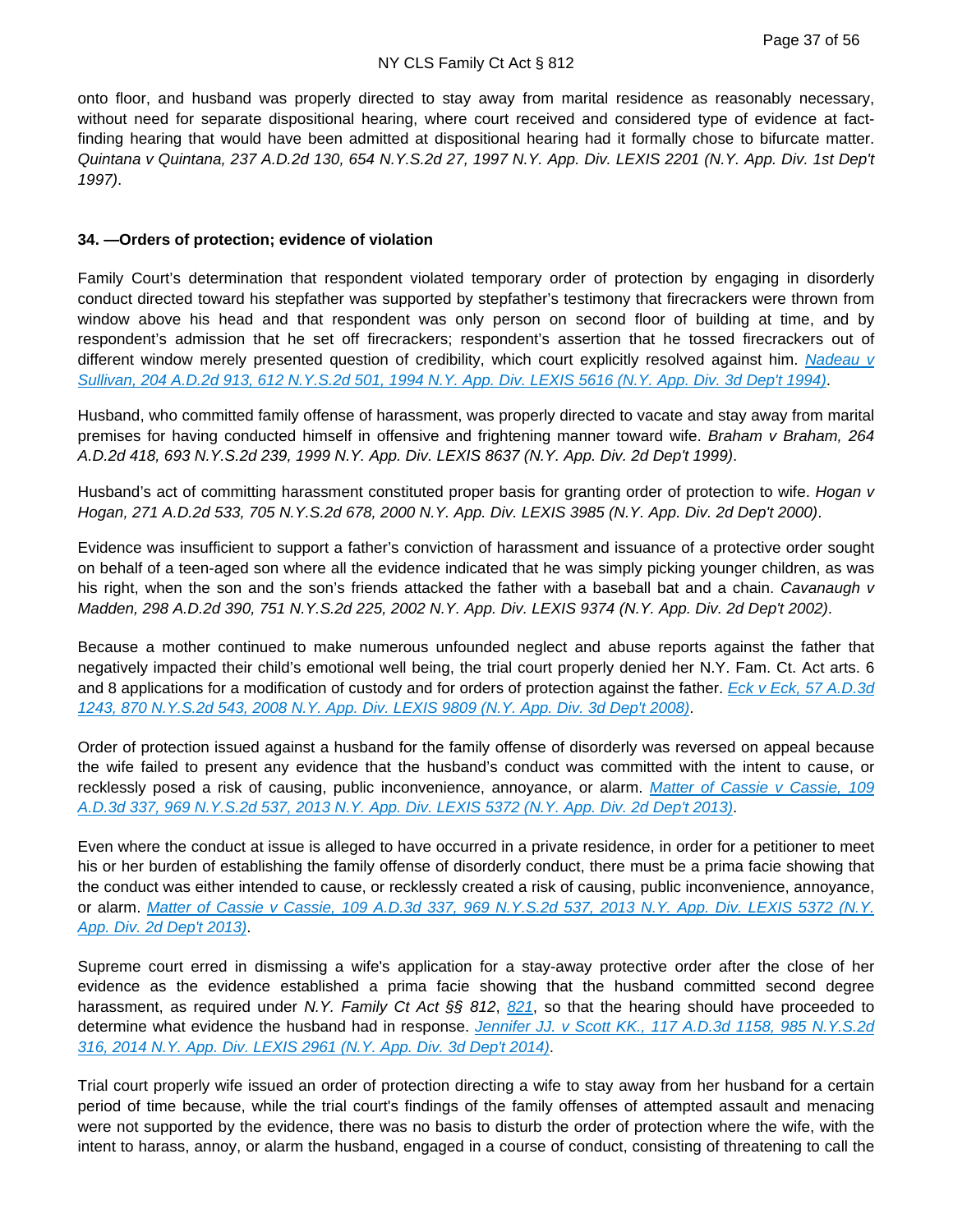police and make false accusations against him, cursing at him, shoving him, and throwing his personal belongings, which alarmed or seriously annoyed the husband and served no legitimate purpose. Matter of Frimer v Frimer, 143 [A.D.3d 895, 39 N.Y.S.3d 226, 2016 N.Y. App. Div. LEXIS 6734 \(N.Y. App. Div. 2d Dep't 2016\)](https://advance.lexis.com/api/document?collection=cases&id=urn:contentItem:5M02-9971-F04J-7015-00000-00&context=).

Family court properly issued an order of protection against the mother because the evidence established, by a fair preponderance of the evidence, that the mother committed acts against the father which constituted the family offense of harassment in the second degree. Matter of Pierre v Dal, 142 A.D.3d 1021, 37 N.Y.S.3d 317, 2016 N.Y. [App. Div. LEXIS 5899 \(N.Y. App. Div. 2d Dep't 2016\)](https://advance.lexis.com/api/document?collection=cases&id=urn:contentItem:5KPK-9VJ1-F04J-73HR-00000-00&context=).

Mother was not entitled to vacate the order of protection because the mother with the intent to harass, annoy, or alarm the father, engaged in a course of conduct that alarmed and seriously annoyed the father, and which served no legitimate purpose, and, as such, the mother committed the family offense of harassment in the second degree; the mother admitted to sending a text message to the father in violation of the order of protection. Rosenstock v [Rosenstock, 149 A.D.3d 887, 51 N.Y.S.3d 593, 2017 N.Y. App. Div. LEXIS 2775 \(N.Y. App. Div. 2d Dep't 2017\)](https://advance.lexis.com/api/document?collection=cases&id=urn:contentItem:5N9C-6DM1-F04J-71WC-00000-00&context=).

With or without physical presence of defendant, Family Court had personal jurisdiction when it issued temporary order of protection after filing of family offense petition, and thus final order of protection, which was served on defendant and explained to him, constituted lawful process or mandate for purpose of criminal contempt prosecution under CLS [Penal § 215.50\(3\)](https://advance.lexis.com/api/document?collection=statutes-legislation&id=urn:contentItem:5CT3-1N31-6RDJ-8491-00000-00&context=). People v Williams, 181 Misc. 2d 415, 696 N.Y.S.2d 369, 1999 N.Y. Misc. [LEXIS 329 \(N.Y. City Crim. Ct. 1999\)](https://advance.lexis.com/api/document?collection=cases&id=urn:contentItem:3X6J-08D0-0039-442Y-00000-00&context=).

Ex-wife was entitled to an order of protection against her ex-husband because, by renting a house directly behind the ex-wife's house in a vacation community, the ex-husband committed fourth degree stalking under N.Y. Penal [Law § 120.45](https://advance.lexis.com/api/document?collection=statutes-legislation&id=urn:contentItem:5F2D-N201-DXC8-014N-00000-00&context=), which was included as a family offense under N.Y. Fam. Ct. Act § 812 and authorized an order of protection under N.Y. Dom. Rel. Law  $\S$  252; the ex-wife testified credibly that she believed ex-husband rented the house to be near her and to intimidate her and, although the ex-husband sought to explain why it was so important that he live in the vacation community, his testimony was not credible and often bizarre. Every indication was that the ex-husband's renting the house was largely fueled by the knowledge that it would cause the ex-wife fear. [Weiner v Weiner, 899 N.Y.S.2d 555, 27 Misc. 3d 1111, 2010 N.Y. Misc. LEXIS 750 \(N.Y. Sup. Ct. 2010\)](https://advance.lexis.com/api/document?collection=cases&id=urn:contentItem:7Y7J-RX00-YB0T-40FJ-00000-00&context=).

Preponderance of the evidence under N.Y. Fam. Ct. Act  $\S 832$  established that appellant had committed disorderly conduct, menacing, and harassment under  $N. Y.$  Penal Law  $\S$ § 125.15, [240.20](https://advance.lexis.com/api/document?collection=statutes-legislation&id=urn:contentItem:5CT3-1N31-6RDJ-84FW-00000-00&context=), .25 warranting the issuance of the order of protection pursuant to N.Y. Fam. Ct. Act  $\S$  812(1), [832](https://advance.lexis.com/api/document?collection=statutes-legislation&id=urn:contentItem:5CT3-0VD1-6RDJ-84Y5-00000-00&context=) against appellant, as the family court's determination, which was entitled to great weight, was not against the weight of the credible evidence; for this reason, appellant was not entitled to an order of protection as appellant had not established that respondent had committed acts constituting the family offenses of harassment or assault under N.Y. Fam. Ct. Act  $\S$ § 812, [832](https://advance.lexis.com/api/document?collection=statutes-legislation&id=urn:contentItem:5CT3-0VD1-6RDJ-84Y5-00000-00&context=). [Matter of Ford v Pitts, 30 A.D.3d 419, 817 N.Y.S.2d 332, 2006 N.Y. App. Div. LEXIS 7362 \(N.Y. App. Div. 2d Dep't](https://advance.lexis.com/api/document?collection=cases&id=urn:contentItem:4K4H-9PN0-0039-44KR-00000-00&context=)  [2006\)](https://advance.lexis.com/api/document?collection=cases&id=urn:contentItem:4K4H-9PN0-0039-44KR-00000-00&context=).

Order of protection to a mother and two children against the father was supported by the evidence pursuant to N.Y. Fam. Ct. Act  $\S$ § 812(1) and [832](https://advance.lexis.com/api/document?collection=statutes-legislation&id=urn:contentItem:5CT3-0VD1-6RDJ-84Y5-00000-00&context=), as testimony by the mother and another family member that the father threatened the mother upon being served with a custody petition was deemed credible; the preponderance of the evidence supported the determination that the father had committed aggravated harassment in the second degree, which was a family offense. Matter of Boulerice v Heaney, 45 A.D.3d 1217, 846 N.Y.S.2d 734, 2007 N.Y. App. Div. LEXIS [12214 \(N.Y. App. Div. 3d Dep't 2007\)](https://advance.lexis.com/api/document?collection=cases&id=urn:contentItem:4R7W-6HF0-TX4N-G1JH-00000-00&context=).

Trial court erred in finding, by clear and convincing evidence, that a husband violated an order of protection because, as the trial court imposed a jail term pursuant to  $N.Y.$  Fam. Ct. Act § 846-a, the contempt finding was criminal in nature, and thus the trial court should have used the higher standard of proof of beyond a reasonable doubt; the prior decisions of the *Supreme Court of New York, Appellate Division, Second Department, in Matter of* [Williams v Williams, 646 N.Y.S.2d 861 \(App. Div. 1996\)](https://advance.lexis.com/api/document?collection=cases&id=urn:contentItem:3S2R-5HK0-003V-B1DB-00000-00&context=), Matter of Hijri v Fargaly, 854 N.Y.S.2d 190 (App. Div. [2008\)](https://advance.lexis.com/api/document?collection=cases&id=urn:contentItem:4S3X-7H50-TX4N-G198-00000-00&context=), and [Matter of Sarmuksnis v Priest, 800 N.Y.S.2d 28 \(App. Div. 2005\)](https://advance.lexis.com/api/document?collection=cases&id=urn:contentItem:4GSV-9D10-0039-411Y-00000-00&context=), cases where the respondent has been committed to a term in jail pursuant to Family Court Act  $\frac{6}{5}$  846-a, holding that the standard of proof is one of the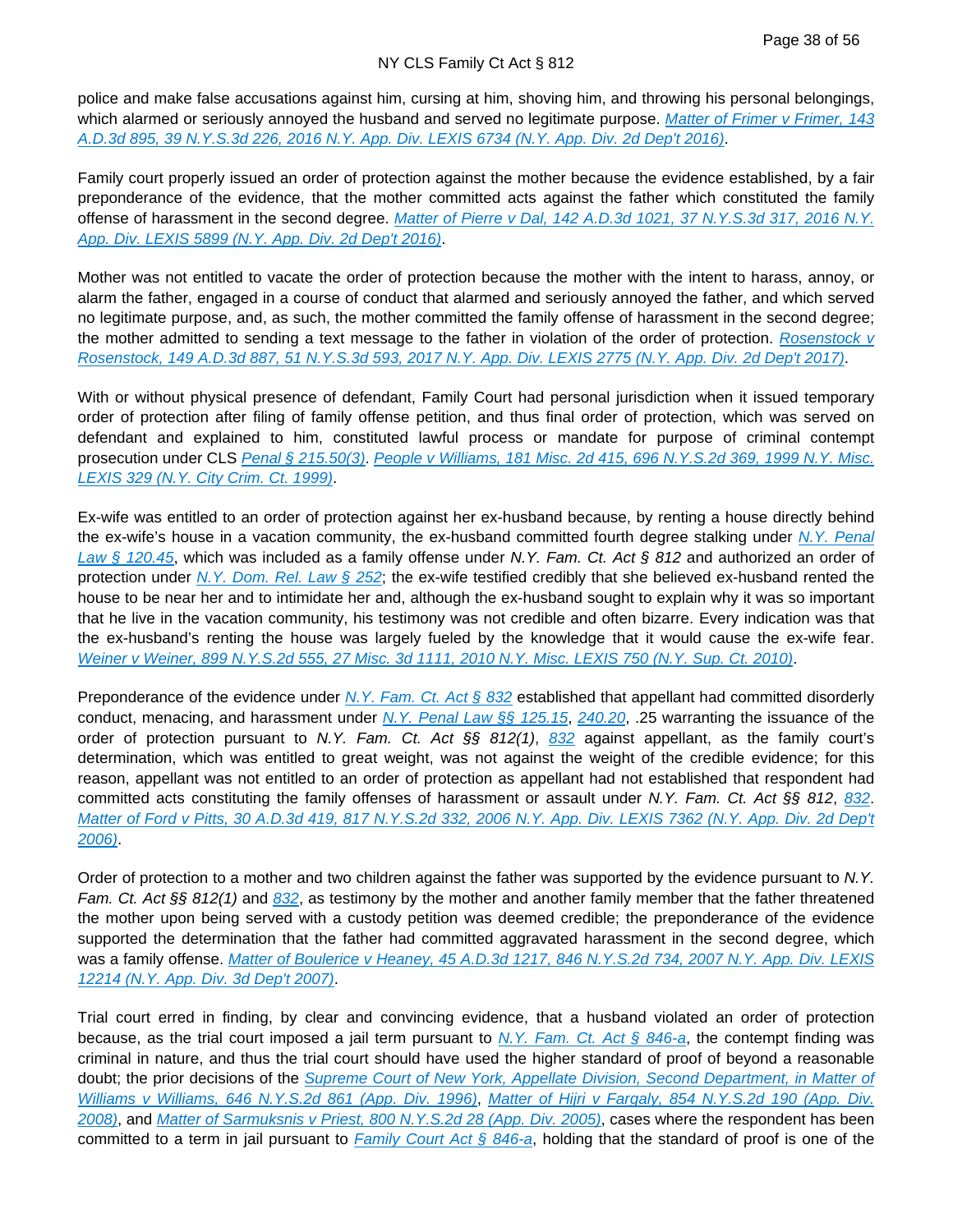lesser standards, should no longer be followed. [Matter of Rubackin v Rubackin, 62 A.D.3d 11, 875 N.Y.S.2d 90,](https://advance.lexis.com/api/document?collection=cases&id=urn:contentItem:4VRJ-B610-TXFV-T33Y-00000-00&context=)  [2009 N.Y. App. Div. LEXIS 1482 \(N.Y. App. Div. 2d Dep't 2009\)](https://advance.lexis.com/api/document?collection=cases&id=urn:contentItem:4VRJ-B610-TXFV-T33Y-00000-00&context=).

Order of protection barring a father from having any contact with the mother and the parties' child was proper in an N.Y. Fam. Ct. Act art. 8 proceeding because, inter alia, the content of letters sent to the mother by the father from prison, where he was incarcerated, justified the mother's belief that they were sent with the intent of alarming and annoying her; given the circumstances under which the mother received the letters, they provided ample support for the trial court's conclusion that the father had committed a family offense in writing and sending them to her pursuant to N.Y. Fam. Ct. Act § 812(1) and N.Y. Penal Law § 240.30. Given the apparent threat that the father presented to the mother and her fiancee, and the fact that he had previously been convicted of sexual abuse in the first degree and endangering the welfare of a child, the trial court's decision to include the child in the order of protection was a proper exercise of its discretion pursuant to [N.Y. Fam. Ct. Act §§ 841\(d\)](https://advance.lexis.com/api/document?collection=statutes-legislation&id=urn:contentItem:5CT3-0VD1-6RDJ-84YD-00000-00&context=), [842](https://advance.lexis.com/api/document?collection=statutes-legislation&id=urn:contentItem:5CT3-0VD1-6RDJ-84YF-00000-00&context=). Matter of Amy SS. v [John SS., 68 A.D.3d 1262, 891 N.Y.S.2d 178, 2009 N.Y. App. Div. LEXIS 8923 \(N.Y. App. Div. 3d Dep't 2009\)](https://advance.lexis.com/api/document?collection=cases&id=urn:contentItem:7X8W-SFJ0-YB0T-300C-00000-00&context=), app. denied, 14 N.Y.3d 704, 899 N.Y.S.2d 128, 925 N.E.2d 932, 2010 N.Y. LEXIS 709 (N.Y. 2010).

Because a mother provided no supporting circumstances independent of her own statement that a stranger told her that the stranger was sent by the father to kill the mother by bashing her head with a hammer, and by cutting her throat with a knife, the mother's fear of the father was insufficient by itself to prove a family offense under Family Ct Act art. 8. Dorene L. v Dhaneswar R., 906 N.Y.S.2d 871, 29 Misc. 3d 462, 2010 N.Y. Misc. LEXIS 3701 (N.Y. Fam. [Ct. 2010\)](https://advance.lexis.com/api/document?collection=cases&id=urn:contentItem:804P-3110-YB0T-4089-00000-00&context=), aff'd, [89 A.D.3d 428, 931 N.Y.S.2d 862, 2011 N.Y. App. Div. LEXIS 7544 \(N.Y. App. Div. 1st Dep't 2011\)](https://advance.lexis.com/api/document?collection=cases&id=urn:contentItem:5456-VRR1-F04J-71W7-00000-00&context=).

No violation of a protective order entered in divorce case resulted when the husband's private investigator emailed the wife's counsel, even if the emails amounted to a threat to have the wife evicted, because the conduct was not criminal harassment; rather, the emails were addressed solely to counsel and amounted to nothing more than hardedged bargaining and negotiations. Matter of Millie S. v Thomas S., 60 Misc. 3d 493, 77 N.Y.S.3d 829, 2018 N.Y. [Misc. LEXIS 1694 \(N.Y. Fam. Ct. 2018\)](https://advance.lexis.com/api/document?collection=cases&id=urn:contentItem:5SB1-SY01-JS5Y-B2NC-00000-00&context=).

### **35. Miscellaneous**

In an action for declaratory and injunctive relief by 12 "battered wives" against clerks of the New York City Family Court and officials of the New York City Department of Probation, wherein it is alleged that defendants engage in a pattern of conduct calculated (1) to deter battered wives from filing petitions for orders of protection against their offending husbands, (2) to block them from meaningful access to Family Court Judges empowered to issue temporary orders of protection, and (3) by failing to advise the wives that the defendants' proffer of counseling is voluntary, to dissuade complainants from pursuing their legal remedies, an order of the Appellate Division dismissing the complaint is affirmed. Bruno v Codd, 47 N.Y.2d 582, 419 N.Y.S.2d 901, 393 N.E.2d 976, 1979 N.Y. [LEXIS 2184 \(N.Y. 1979\)](https://advance.lexis.com/api/document?collection=cases&id=urn:contentItem:3RRS-9XM0-003C-F28Y-00000-00&context=).

Stipulation by respondent to entry of order of protection against him in context of family offense proceeding under CLS Family Ct Act Art 8 did not collaterally estop him from contesting issue of paternity raised in collateral proceeding by separate petition, notwithstanding jurisdictional determination in family offense proceeding as to whether he and petitioner had child in common, since (1) burdens of proof in proceedings were different, and (2) nothing was actually litigated and determined in family offense proceeding. Arnold v Goosby, 186 A.D.2d 1037, 588 [N.Y.S.2d 675, 1992 N.Y. App. Div. LEXIS 11611 \(N.Y. App. Div. 4th Dep't 1992\)](https://advance.lexis.com/api/document?collection=cases&id=urn:contentItem:3S2R-7T60-003V-B508-00000-00&context=).

Husband's unwillingness to file "immediate relative" petition on behalf of wife in order to regularize her immigration status was not family offense so as to warrant granting of final or interim relief under CLS Family Ct Act Art 8. [Garrett v Garrett, 221 A.D.2d 340, 633 N.Y.S.2d 514, 1995 N.Y. App. Div. LEXIS 11176 \(N.Y. App. Div. 2d Dep't](https://advance.lexis.com/api/document?collection=cases&id=urn:contentItem:3S2R-61N0-003V-B2H0-00000-00&context=)  [1995\)](https://advance.lexis.com/api/document?collection=cases&id=urn:contentItem:3S2R-61N0-003V-B2H0-00000-00&context=).

Petitioner was not denied effective assistance at family offense hearing, even though her attorney was not present and had sent substitute counsel to appear on his behalf, since substitute counsel was well prepared in her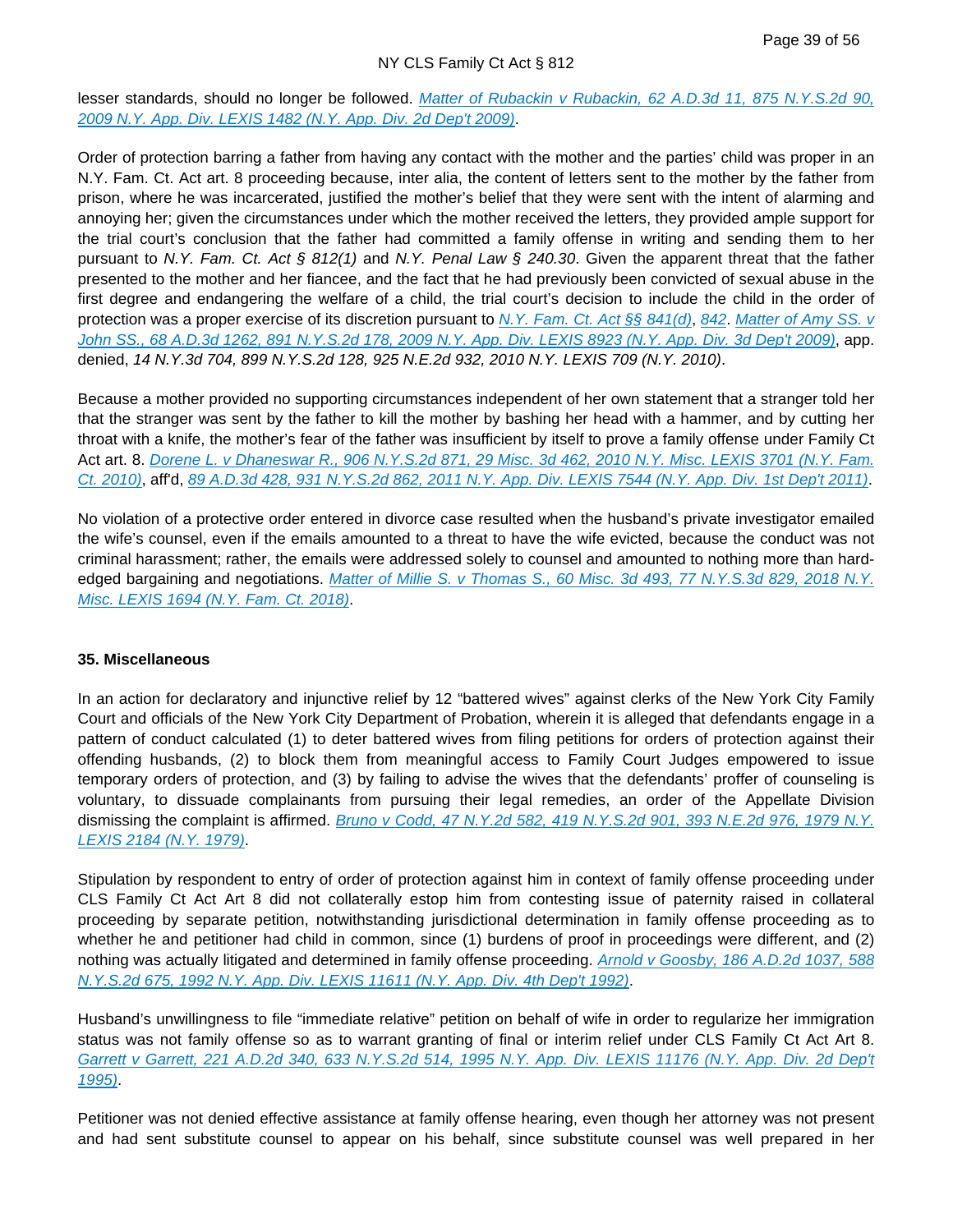representation and was sufficiently familiar with case as to continue with hearing in attorney's place, despite fact that petitioner had met substitute counsel for first time that morning; petitioner's bare assertion that substitute counsel failed to call certain witnesses, by itself, did not show in effective assistance. Thompson v Jones, 253 [A.D.2d 989, 678 N.Y.S.2d 166, 1998 N.Y. App. Div. LEXIS 9744 \(N.Y. App. Div. 3d Dep't 1998\)](https://advance.lexis.com/api/document?collection=cases&id=urn:contentItem:3TPY-HG10-0039-44HX-00000-00&context=).

Family Court properly dismissed mother's petition for permanent order of protection where she failed to prove that father committed acts constituting family offenses of second degree harassment or third degree assault. Strully v Schwartz, 255 A.D.2d 593, 680 N.Y.S.2d 871, 1998 N.Y. App. Div. LEXIS 12854 (N.Y. App. Div. 2d Dep't 1998).

In family offense proceeding, fact that respondent arrived 20 minutes after hearing began was not valid basis to preclude her from testifying, where she was present in courtroom during last day of hearing. Combs v Solomon, 261 A.D.2d 473, 690 N.Y.S.2d 103, 1999 N.Y. App. Div. LEXIS 4711 (N.Y. App. Div. 2d Dep't 1999).

Family Court properly denied husband's request for adjournment of hearing in family offense proceeding where he had previously been granted adjournment, and had been directed by Family Court to appear for instant hearing with counsel, which he failed to do. Hogan v Hogan, 271 A.D.2d 533, 705 N.Y.S.2d 678, 2000 N.Y. App. Div. LEXIS 3985 (N.Y. App. Div. 2d Dep't 2000).

In family offense proceeding under CLS Family Ct Act Art 8, accused was not entitled to new fact-finding hearing where he gave no excuse for nearly 7-month delay in moving for new hearing, and information offered could have been presented at original fact-finding hearing. [Schiavone v Schiavone, 273 A.D.2d 394, 710 N.Y.S.2d 924, 2000](https://advance.lexis.com/api/document?collection=cases&id=urn:contentItem:40JG-SS80-0039-40G5-00000-00&context=)  [N.Y. App. Div. LEXIS 7078 \(N.Y. App. Div. 2d Dep't 2000\)](https://advance.lexis.com/api/document?collection=cases&id=urn:contentItem:40JG-SS80-0039-40G5-00000-00&context=).

Mother with untreated chronic paranoid schizophrenia failed to establish a sufficient change in circumstances warranting an award of child custody to her or, in the alternative, warranting an increase in her visitation. Watts v [Watts, 290 A.D.2d 822, 736 N.Y.S.2d 537, 2002 N.Y. App. Div. LEXIS 574 \(N.Y. App. Div. 3d Dep't\)](https://advance.lexis.com/api/document?collection=cases&id=urn:contentItem:450J-10W0-0039-449R-00000-00&context=), app. denied, 97 N.Y.2d 614, 742 N.Y.S.2d 606, 769 N.E.2d 353, 2002 N.Y. LEXIS 565 (N.Y. 2002).

Five-year order of protection issued after a former husband was found to have committed family offenses under N.Y. Fam. Ct. Act  $\S$  812 was modified to a two-year order of protection because the finding of aggravating circumstances under [N.Y. Fam. Ct. Act §§ 827\(a\)\(vii\)](https://advance.lexis.com/api/document?collection=statutes-legislation&id=urn:contentItem:5CT3-0VD1-6RDJ-84Y1-00000-00&context=), [842](https://advance.lexis.com/api/document?collection=statutes-legislation&id=urn:contentItem:5CT3-0VD1-6RDJ-84YF-00000-00&context=) was inconsistent with the family court's finding that the husband committed acts which constituted menacing in the third degree under  $N.Y.$  Penal Law § 120.15 as opposed to menacing in the second degree under  $N.Y.$  Penal Law § 120.14(1); while the family court was not precluded from finding that the husband had used a dangerous instrument against the wife after the dispositional hearing as the parties were free to submit additional evidence at that hearing, no evidence was presented to support such a finding. Matter of Pereira-Marshall v Marshall, 48 A.D.3d 574, 852 N.Y.S.2d 233, 2008 N.Y. App. [Div. LEXIS 1278 \(N.Y. App. Div. 2d Dep't 2008\)](https://advance.lexis.com/api/document?collection=cases&id=urn:contentItem:4RVN-W0M0-TX4N-G02F-00000-00&context=).

Trial court properly dismissed a mother's family offense petition; the evidence proffered in support of the petition failed to establish that the father committed the family offense of assault against the child as charged in the petition. Matter of Melikishvili v Grigolava, 50 A.D.3d 1147, 857 N.Y.S.2d 621, 2008 N.Y. App. Div. LEXIS 3875 (N.Y. App. Div. 2d Dep't 2008).

In related visitation proceedings pursuant to N.Y. Fam. Ct. Act art. 6 and a family offense proceeding pursuant to N.Y. Fam. Ct. Act art. 8, the trial court erred in denying a grandmother's motion for leave to renew her petition seeking modification of the visitation provisions of a settlement agreement allowing her supervised visitation with her grandchildren as the 93-year-old grandmother presented evidence that she was physically unable to travel to the county where visitation was held due to a deterioration in her health, involving a recently fractured pelvis and injured ligaments in her knee. The grandmother's submissions showed that there had been a material change in circumstances sufficient to warrant a hearing on her petition for modification; thus, her motion to renew should have been granted to the extent of allowing an evidentiary hearing on the issue of whether a material change in circumstances warranted modification of the visitation provisions of the settlement agreement. Matter of Gold v [Gold, 53 A.D.3d 485, 861 N.Y.S.2d 748, 2008 N.Y. App. Div. LEXIS 5944 \(N.Y. App. Div. 2d Dep't 2008\)](https://advance.lexis.com/api/document?collection=cases&id=urn:contentItem:4SX9-PVY0-TX4N-G0W3-00000-00&context=).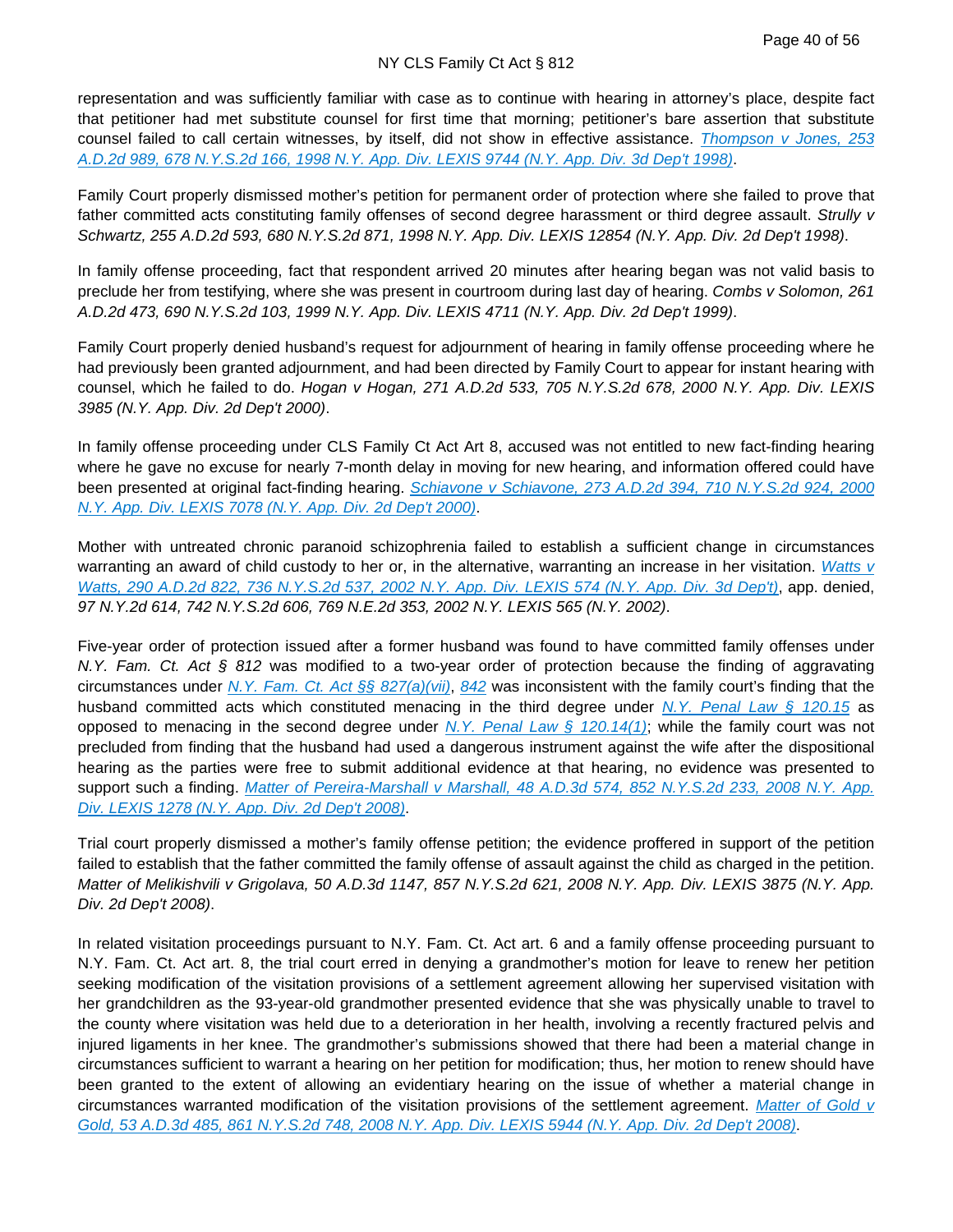Trial court's obligation under [N.Y. Dom. Rel. Law § 76-c\(4\)](https://advance.lexis.com/api/document?collection=statutes-legislation&id=urn:contentItem:5CT3-0FK1-6RDJ-84WB-00000-00&context=) to communicate with a Pennsylvania court which had issued a prior custody order was triggered, and the trial court erred in failing to so communicate, because the trial court, exercising temporary emergency jurisdiction, was asked to, and did, make a "child custody determination" as the mother sought, in her proceeding brought pursuant to N.Y. Fam. Ct. Act art. 8, and was granted temporary orders of protection precluding the father from exercising his visitation rights under the Pennsylvania order. Matter [of Woods v Woods, 56 A.D.3d 789, 868 N.Y.S.2d 272, 2008 N.Y. App. Div. LEXIS 9060 \(N.Y. App. Div. 2d Dep't](https://advance.lexis.com/api/document?collection=cases&id=urn:contentItem:4V1G-WP20-TXFV-T38H-00000-00&context=)  [2008\)](https://advance.lexis.com/api/document?collection=cases&id=urn:contentItem:4V1G-WP20-TXFV-T38H-00000-00&context=).

Trial court's order granting the mother's family offense petition to the extent of finding that on August 8, 2007, and February 15, 2008, the father committed acts against the mother constituting harassment in the second degree and disorderly conduct was error because the record did not support a determination that the father committed family offenses on those dates. [Matter of Brown v Brown, 97 A.D.3d 673, 948 N.Y.S.2d 349, 2012 N.Y. App. Div. LEXIS](https://advance.lexis.com/api/document?collection=cases&id=urn:contentItem:5636-0861-F04J-7438-00000-00&context=)  [5431 \(N.Y. App. Div. 2d Dep't 2012\)](https://advance.lexis.com/api/document?collection=cases&id=urn:contentItem:5636-0861-F04J-7438-00000-00&context=).

Family court properly denied the family offense petitions, because the father failed to establish by a fair preponderance of the evidence, the allegations contained in the petitions. Matter of James A.-S. v Cassandra A.-S., [107 A.D.3d 703, 967 N.Y.S.2d 99, 2013 N.Y. App. Div. LEXIS 3917 \(N.Y. App. Div. 2d Dep't 2013\)](https://advance.lexis.com/api/document?collection=cases&id=urn:contentItem:58KB-CSC1-F04J-701F-00000-00&context=).

Respondent committed the family offense of menacing in the third degree because respondent became upset with petitioner about the condition of the home and, during a confrontation in the kitchen, threw a coffee mug in her direction, and petitioner avoided contact with the mug, which hit a door and broke, by moving to the side and, had she not done so, it would have hit her in the face. Matter of Kristina L. v Elizabeth M., 156 A.D.3d 1162, 67 [N.Y.S.3d 690, 2017 N.Y. App. Div. LEXIS 8980 \(N.Y. App. Div. 3d Dep't 2017\)](https://advance.lexis.com/api/document?collection=cases&id=urn:contentItem:5R79-GP61-FGJR-21MX-00000-00&context=), app. denied, 31 N.Y.3d 901, 102 N.E.3d 432, 77 N.Y.S.3d 656, 2018 N.Y. LEXIS 430 (N.Y. 2018).

Respondent committed the family offense of harassment in the second degree because after petitioner left respondent's home, respondent sent petitioner numerous unsettling text messages, which often denigrated petitioner and threatened that police officers were going to arrest her, and petitioner testified that the threats of police involvement "were absolutely terrifying" and the content of the numerous text messages over a span of several days caused her to be "alarmed." Matter of Kristina L. v Elizabeth M., 156 A.D.3d 1162, 67 N.Y.S.3d 690, [2017 N.Y. App. Div. LEXIS 8980 \(N.Y. App. Div. 3d Dep't 2017\)](https://advance.lexis.com/api/document?collection=cases&id=urn:contentItem:5R79-GP61-FGJR-21MX-00000-00&context=), app. denied, 31 N.Y.3d 901, 102 N.E.3d 432, 77 N.Y.S.3d 656, 2018 N.Y. LEXIS 430 (N.Y. 2018).

As an alternative approach to prevention and cure of narcotic addiction without resort to the Narcotic Control Act, it was held the Family Court would enter an order of protection effective for one year providing that the narcotic addict, a 17-year-old son who had assaulted his father, must reside in the home of his grandmother, stay away from drugs, cooperate strictly with an out patient program and any short term hospitalization required by the director of such program, and return for further dispositional hearing and progress report to the Family Court. " $S''$  v "S", 60 [Misc. 2d 359, 303 N.Y.S.2d 166, 1969 N.Y. Misc. LEXIS 1271 \(N.Y. Fam. Ct. 1969\)](https://advance.lexis.com/api/document?collection=cases&id=urn:contentItem:3RRS-B860-003C-D26W-00000-00&context=).

Trial court properly determined that modifying custody by awarding sole custody to the father and supervised visitation to the mother was in the children's best interests because the mother obstructed law enforcement efforts to investigate a sexual assault against one of the children, attempted to sabotage the father's relationship with the children, and placed her own needs above those of the children. Matter of Guillermo v Agramonte, 137 A.D.3d [1767, 29 N.Y.S.3d 720, 2016 N.Y. App. Div. LEXIS 2246 \(N.Y. App. Div. 4th Dep't 2016\)](https://advance.lexis.com/api/document?collection=cases&id=urn:contentItem:5JCP-HNT1-F04J-7514-00000-00&context=).

Trial court erred in issuing an order of protection in favor of an ex-husband and against the ex-wife because no matrimonial action was pending and the pleadings did not contain allegations of conduct that would constitute one of certain enumerated family offenses under the Family Court Act. Xiaokang Xu v Xiaoling Shirley He, 147 A.D.3d [1223, 48 N.Y.S.3d 530, 2017 N.Y. App. Div. LEXIS 1395 \(N.Y. App. Div. 3d Dep't 2017\)](https://advance.lexis.com/api/document?collection=cases&id=urn:contentItem:5MY4-3VN1-F04J-70KV-00000-00&context=).

An order of protection directing that a husband remove the family dog from the marital home would properly issue, on the basis of allegations that the husband was frequently under the influence of alcohol in the home and had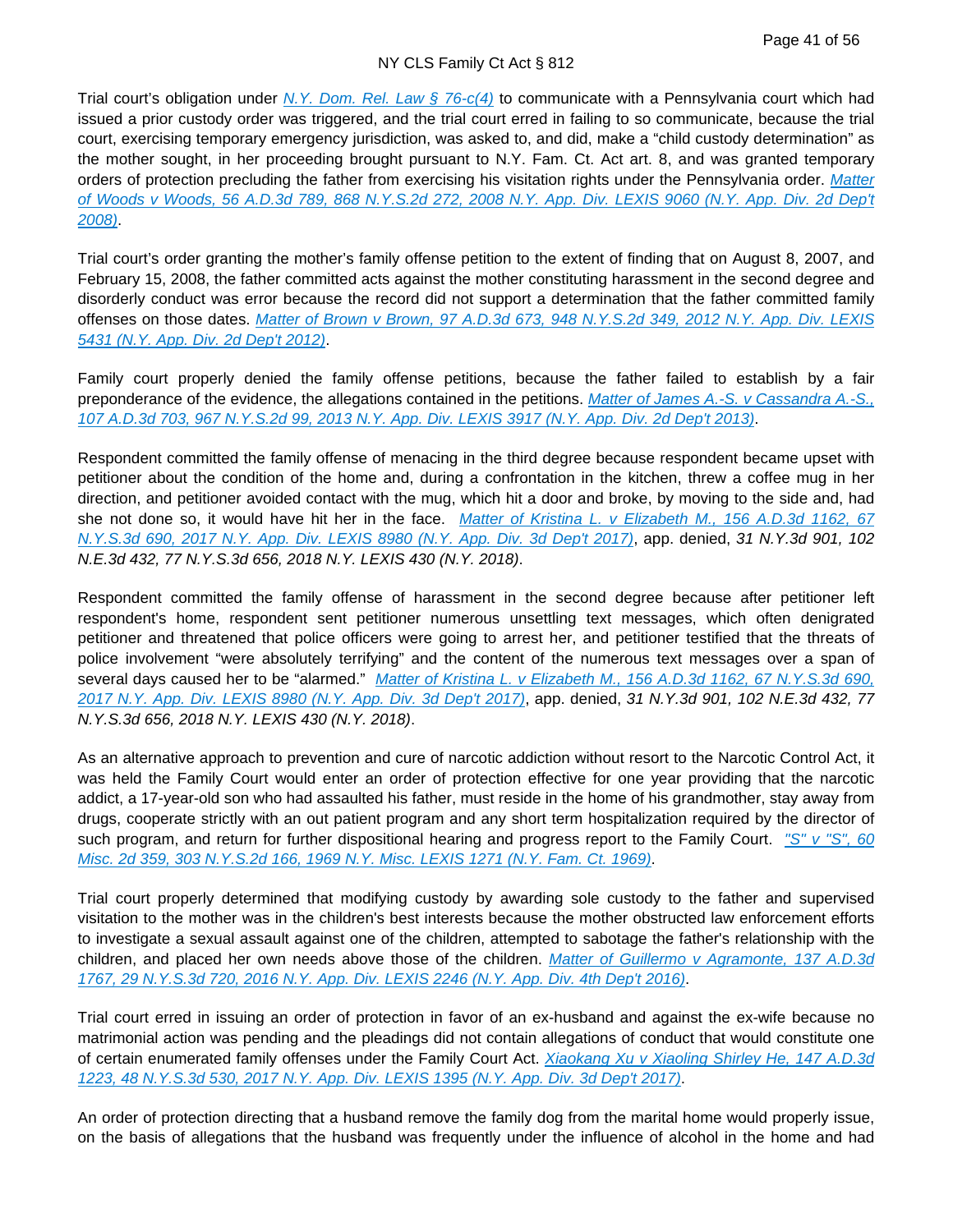seriously assaulted the wife on two occasions, and that the dog had become so allied with the husband as to be a source of continuing, imminent danger to the wife and her children, since the order was reasonable and in furtherance of the purposes of Art 8 of the Family Ct Act, and since the order did not improperly affect title to property in that ownership of the dog was not an issue before the court. Jane Y. v Joseph Y., 123 Misc. 2d 771, 474 [N.Y.S.2d 681, 1984 N.Y. Misc. LEXIS 3076 \(N.Y. Fam. Ct. 1984\)](https://advance.lexis.com/api/document?collection=cases&id=urn:contentItem:3S3K-2Y30-003D-G1NT-00000-00&context=).

In cases of educational neglect, local public school board of education has primary responsibility for evaluating prospective home education and ascertaining whether child receives instruction "substantially equivalent" in time and quality to that provided in public school, under CLS Education  $\S 3204(2)$ , and Family Court is neither authorized nor competent to approve or disprove program of prospective home instruction. In re Adam D., 132 Misc. 2d 797, [505 N.Y.S.2d 809, 1986 N.Y. Misc. LEXIS 2781 \(N.Y. Fam. Ct. 1986\)](https://advance.lexis.com/api/document?collection=cases&id=urn:contentItem:3S3K-2S10-003D-G4DY-00000-00&context=).

In cases of educational neglect, local public school board of education has primary responsibility for evaluating prospective home education and ascertaining whether child receives instruction "substantially equivalent" in time and quality to that provided in public school, under CLS **[Education § 3204\(2\)](https://advance.lexis.com/api/document?collection=statutes-legislation&id=urn:contentItem:8RJN-X8N2-D6RV-H0DS-00000-00&context=)**, and Family Court is neither authorized nor competent to approve or disprove program of prospective home instruction. In re Adam D., 132 Misc. 2d 797, [505 N.Y.S.2d 809, 1986 N.Y. Misc. LEXIS 2781 \(N.Y. Fam. Ct. 1986\)](https://advance.lexis.com/api/document?collection=cases&id=urn:contentItem:3S3K-2S10-003D-G4DY-00000-00&context=).

Court would dismiss, in interests of justice, count charging defendant with second degree criminal contempt for violating Family Court protection order since defendant's wife had already brought petition for violation of order in Family Court, which effectively resolved matter on parties' consent and opted to forgo holding defendant in contempt. [People v McGraw, 138 Misc. 2d 349, 524 N.Y.S.2d 343, 1988 N.Y. Misc. LEXIS 30 \(N.Y. Fam. Ct. 1988\)](https://advance.lexis.com/api/document?collection=cases&id=urn:contentItem:3S3K-2N00-003D-G2YJ-00000-00&context=).

Family Court had subject matter jurisdiction of family offense proceeding in which respondent was served in New York State, notwithstanding fact that all predicate incidents occurred outside state, since CLS Family Ct At §§ 812(1) and 821(1) do not limit Family Court's jurisdiction to in-state assaults or harassment, presence of respondent and service on him in New York constituted required constitutional "minimal contacts," and respondent's presence in state continued risk to petitioner. Pierson v Pierson, 147 Misc. 2d 209, 555 N.Y.S.2d 227, 1990 N.Y. Misc. LEXIS [211 \(N.Y. Fam. Ct. 1990\)](https://advance.lexis.com/api/document?collection=cases&id=urn:contentItem:3S2R-9G90-003V-B0XB-00000-00&context=).

Family Court lacked subject matter jurisdiction to entertain a family offense between the parties because, while they initially had a social relationship, they were subsequently involved in nothing more than a business transaction, there was no intimate relationship between them, and Family Ct Act § 812(1)(e) specifically excluded ordinary fraternization between two individuals in business or social contexts. [Matter of Shannon M. v Michael C., 948](https://advance.lexis.com/api/document?collection=cases&id=urn:contentItem:5647-N5F1-F04J-82DD-00000-00&context=)  [N.Y.S.2d 831, 36 Misc. 3d 669, 2012 N.Y. Misc. LEXIS 3359 \(N.Y. Fam. Ct. 2012\)](https://advance.lexis.com/api/document?collection=cases&id=urn:contentItem:5647-N5F1-F04J-82DD-00000-00&context=).

Since the evidence proffered in family court did not show by a preponderance of the evidence the necessary elements of the offenses of stalking in the fourth degree, harassment in the second degree, or aggravated harassment in the second degree, the appellate court dismissed the family court's initial protective orders. London v [Blazer, 2 A.D.3d 860, 770 N.Y.S.2d 375, 2003 N.Y. App. Div. LEXIS 14216 \(N.Y. App. Div. 2d Dep't 2003\)](https://advance.lexis.com/api/document?collection=cases&id=urn:contentItem:4BBY-7TT0-0039-42WR-00000-00&context=).

Dismissal of a mother's family offense petition was proper under N.Y. Fam. Ct. Act § 812(1) as the petition was conclusory and failed to allege conduct by the father that would constitute the offense of harassment in the second degree under [N.Y. Penal Law § 240.26\(3\)](https://advance.lexis.com/api/document?collection=statutes-legislation&id=urn:contentItem:5CT3-1N31-6RDJ-84G0-00000-00&context=). Matter of Davis v Venditto, 45 A.D.3d 837, 846 N.Y.S.2d 365, 2007 N.Y. [App. Div. LEXIS 12135 \(N.Y. App. Div. 2d Dep't 2007\)](https://advance.lexis.com/api/document?collection=cases&id=urn:contentItem:4R7V-CWM0-TX4N-G0FS-00000-00&context=).

Because the allegations contained in a husband's petition failed to rise to the level of a family offense under N.Y. Fam. Ct. Act § 812, and described an isolated incident, not a course of conduct, the wife's motion to dismiss the husband's temporary order of protection was granted. Matter of M.T. v E.T., 846 N.Y.S.2d 877, 18 Misc. 3d 418, [238 N.Y.L.J. 115, 2007 N.Y. Misc. LEXIS 7753 \(N.Y. Fam. Ct. 2007\)](https://advance.lexis.com/api/document?collection=cases&id=urn:contentItem:4R80-8CB0-TX4N-G08X-00000-00&context=).

Petitioner was not entitled to an order of protection against her boyfriend because while petitioner, although she did not cohabit with the boyfriend, was engaged in an intimate relationship under N.Y. Fam. Ct. Act § 812(1) as the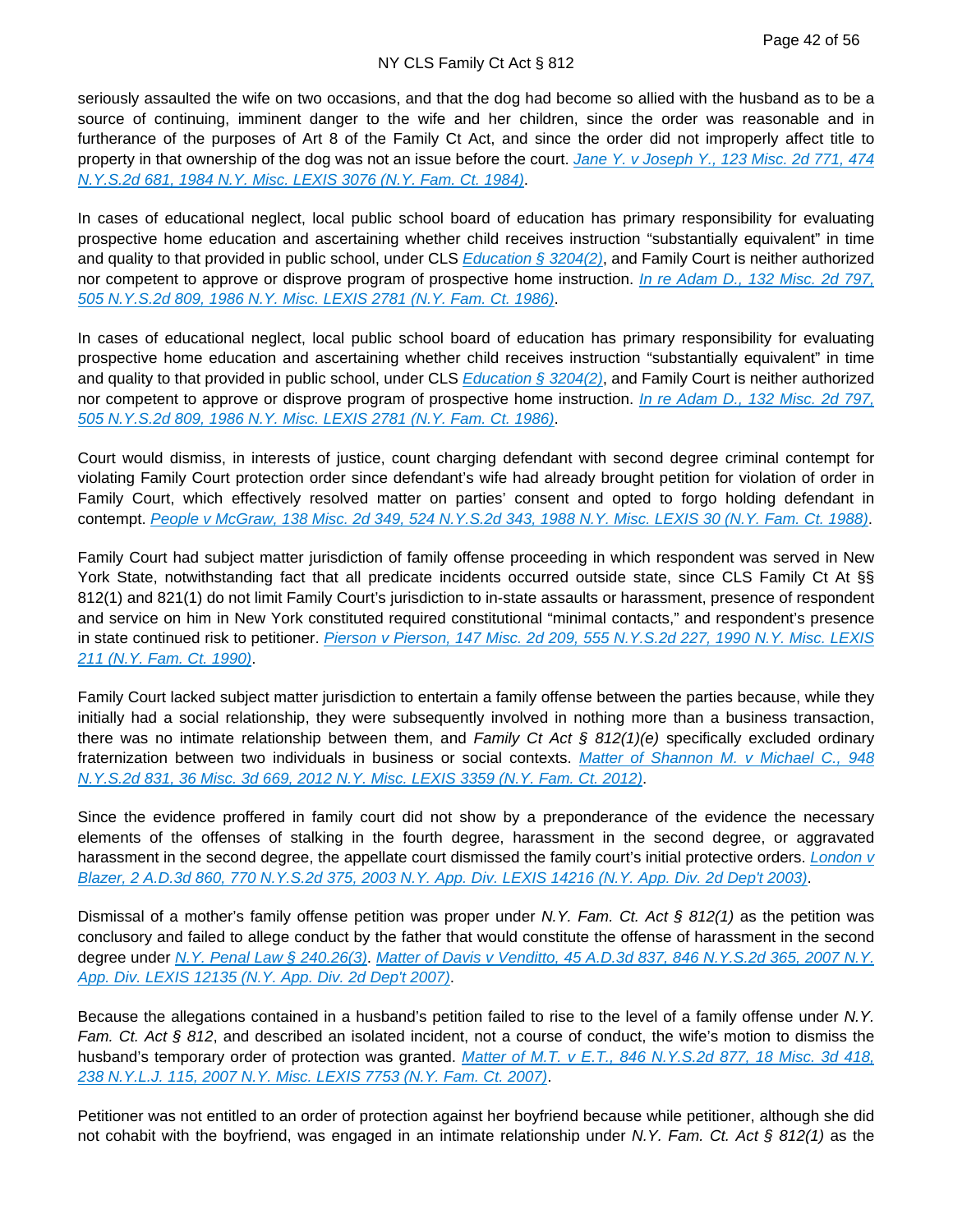relationship was both recurring and sexual in nature, the court concluded that it could not entertain the petition as the relationship between the parties was antagonistic to petitioner's marital relationship; it would be a violation of public policy for the court to extend to petitioner the benefits of proceeding civilly when that would tend to undermine her marriage, and petitioner could seek an order of protection in a local criminal court. Matter of Jessica [D. v Jeremy H., 878 N.Y.S.2d 578, 24 Misc. 3d 664, 2009 N.Y. Misc. LEXIS 960 \(N.Y. Fam. Ct. 2009\)](https://advance.lexis.com/api/document?collection=cases&id=urn:contentItem:7VK3-HVT0-Y9NK-S3B5-00000-00&context=), rev'd, [77](https://advance.lexis.com/api/document?collection=cases&id=urn:contentItem:7YSN-XXN0-YB0T-3057-00000-00&context=)  [A.D.3d 87, 906 N.Y.S.2d 119, 2010 N.Y. App. Div. LEXIS 5478 \(N.Y. App. Div. 3d Dep't 2010\)](https://advance.lexis.com/api/document?collection=cases&id=urn:contentItem:7YSN-XXN0-YB0T-3057-00000-00&context=).

N.Y. Fam. Ct. Act  $\S 812$  grants the family court subject matter jurisdiction over family offense proceedings where the alleged acts occurred outside of the state of New York and even outside of the United States. Matter of [Richardson v Richardson, 80 A.D.3d 32, 910 N.Y.S.2d 149, 2010 N.Y. App. Div. LEXIS 8053 \(N.Y. App. Div. 2d](https://advance.lexis.com/api/document?collection=cases&id=urn:contentItem:51D7-XKF1-F04J-71M2-00000-00&context=)  [Dep't 2010\)](https://advance.lexis.com/api/document?collection=cases&id=urn:contentItem:51D7-XKF1-F04J-71M2-00000-00&context=).

While a father's conduct caused or significantly contributed to estrangement from his child, the drastic remedy of suspending all visitation was not required; rather, pursuant to Family Ct Act arts. 6 and 8, the exercise all available visitation, counseling, and communication with the child, which offered the father an opportunity to rebuild the child's trust, was in the child's best interests. Matter of Susan Ll. v Victor Ll., 88 A.D.3d 1116, 931 N.Y.S.2d 189, [2011 N.Y. App. Div. LEXIS 7227 \(N.Y. App. Div. 3d Dep't 2011\)](https://advance.lexis.com/api/document?collection=cases&id=urn:contentItem:542N-6H41-F04J-71FG-00000-00&context=).

Given a sister's demonstrated proclivity to engage in vexatious and baseless litigation against her brother, and the strong suggestion that she might be afflicted with untreated mental illness, her fourth N.Y. Fam. Ct. Act art. 8 petition was dismissed, and a prior order directing her to obtain court permission before initiating further family offense petitions was continued. Matter of Adefunke A. v Adeniyi A., 946 N.Y.S.2d 447, 36 Misc. 3d 699, 2012 N.Y. [Misc. LEXIS 2533 \(N.Y. Fam. Ct. 2012\)](https://advance.lexis.com/api/document?collection=cases&id=urn:contentItem:55SF-0W01-F04J-81CG-00000-00&context=).

### **II. Under Former Law**

### **A. Under Former § 811**

### **36. In general**

The thrust of provision of Family Court Act which requires a transfer to family court of any criminal complaint charging disorderly conduct or an assault between spouses or between parent and child or between members of same family or household is to preserve family under certain conditions of stress, and it is remedial in nature. People v Kenyon, 46 A.D.2d 409, 362 N.Y.S.2d 644, 1975 N.Y. App. Div. LEXIS 8505 (N.Y. App. Div. 4th Dep't [1975\)](https://advance.lexis.com/api/document?collection=cases&id=urn:contentItem:3RRS-G350-003C-F4T1-00000-00&context=).

Article 8 of the [Family Court Act \(§§ 811](https://advance.lexis.com/api/document?collection=statutes-legislation&id=urn:contentItem:5CT3-0VD1-6RDJ-84XD-00000-00&context=)–846) does not provide for criminal proceedings but rather furnishes avenues of help to the parties. Koeppel v Judges of Family Court, 44 Misc. 2d 799, 254 N.Y.S.2d 600, 1964 N.Y. [Misc. LEXIS 1263 \(N.Y. Sup. Ct. 1964\)](https://advance.lexis.com/api/document?collection=cases&id=urn:contentItem:3RRS-BW90-003C-D3BS-00000-00&context=).

[Family Court Act § 813](https://advance.lexis.com/api/document?collection=statutes-legislation&id=urn:contentItem:5CT3-0VD1-6RDJ-84XG-00000-00&context=) must be read together with §§ 811 and 812 thereof. People v Diggs, 72 Misc. 2d 898, 339 [N.Y.S.2d 712, 1973 N.Y. Misc. LEXIS 2326 \(N.Y. Dist. Ct. 1973\)](https://advance.lexis.com/api/document?collection=cases&id=urn:contentItem:3RRS-9T30-003C-D311-00000-00&context=).

### **37. Purpose**

The Legislature in enacting Article VIII of the Family Court Act had as its aim the preservation of the family unit. [People v Allen, 27 N.Y.2d 108, 313 N.Y.S.2d 719, 261 N.E.2d 637, 1970 N.Y. LEXIS 1119 \(N.Y. 1970\)](https://advance.lexis.com/api/document?collection=cases&id=urn:contentItem:3RRS-VW90-003C-C433-00000-00&context=).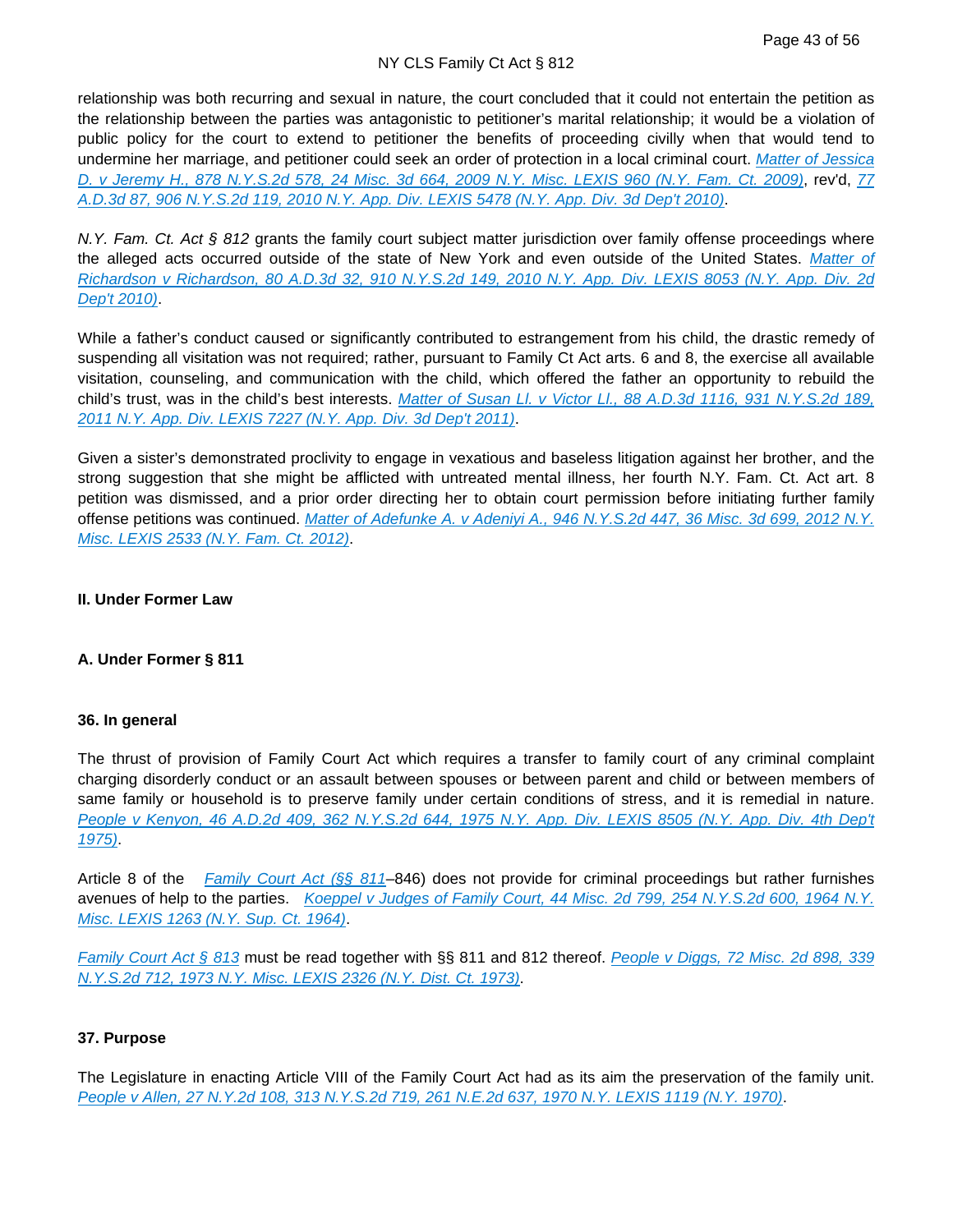Implicit in the legislation is the proposition that the family or household unit which is sought to be preserved must be one whose continued existence is consistent with both policy and the laws of the state. People v Allen, 27 N.Y.2d [108, 313 N.Y.S.2d 719, 261 N.E.2d 637, 1970 N.Y. LEXIS 1119 \(N.Y. 1970\)](https://advance.lexis.com/api/document?collection=cases&id=urn:contentItem:3RRS-VW90-003C-C433-00000-00&context=).

The purpose of the Family Court's "family offense" jurisdiction is not to secure criminal conviction and punishment but practical help primarily through efforts of conciliation, orders for financial support, orders of protection regarding a family or household member's exclusion from the home, visitation, custody or children, or conduct towards other family members, or medical, psychiatric, or case work treatment, and, clearly, the major criterion of the appropriateness if the Family Court's retention of a proceeding, is whether these processes are likely to be helpful to the family from which the charge extrudes as the symptom of turmoil. Montalvo v Montalvo, 55 Misc. 2d 699, 286 [N.Y.S.2d 605, 1968 N.Y. Misc. LEXIS 1808 \(N.Y. Fam. Ct. 1968\)](https://advance.lexis.com/api/document?collection=cases&id=urn:contentItem:3RRS-BF80-003C-D43K-00000-00&context=).

Article 8 of the Family Court Act is remedial in nature and was apparently intended to preserve the family unit under certain conditions of stress; the thrust thereof is that when certain acts which are defined as crimes are committed between or among members of a family or household, the Family Court should examine the matter first to determine if the family unit will be better served by civil disposition rather than by allowing criminal charges. People [v Kenyon, 72 Misc. 2d 82, 338 N.Y.S.2d 496, 1972 N.Y. Misc. LEXIS 1290 \(N.Y. County Ct. 1972\)](https://advance.lexis.com/api/document?collection=cases&id=urn:contentItem:3RRS-9TJ0-003C-D34J-00000-00&context=).

Family Court Act  $\S 811$  spells out the "finding and purpose" of the Family Court Act granting the Family Court exclusive original jurisdiction, and the section clearly points out the intent of permitting wives to bring certain problems before the Family Court for practical help rather than having to bring criminal charges against their husbands. [People v Diggs, 72 Misc. 2d 898, 339 N.Y.S.2d 712, 1973 N.Y. Misc. LEXIS 2326 \(N.Y. Dist. Ct. 1973\)](https://advance.lexis.com/api/document?collection=cases&id=urn:contentItem:3RRS-9T30-003C-D311-00000-00&context=).

# **38. Persons considered members of family of household**

The expression "members of the same household" as used in this section includes an unmarried couple living as man and wife under the same roof. People v James, 55 Misc. 2d 953, 287 N.Y.S.2d 188, 1968 N.Y. Misc. LEXIS [1769 \(N.Y. Sup. Ct. 1968\)](https://advance.lexis.com/api/document?collection=cases&id=urn:contentItem:3RRS-BF40-003C-D426-00000-00&context=).

A sister and brother-in-law are members of the same family for the purpose of vesting exclusive original jurisdiction in the Family Court. [People ex rel. Clifford v Krueger, 59 Misc. 2d 87, 297 N.Y.S.2d 990, 1969 N.Y. Misc. LEXIS](https://advance.lexis.com/api/document?collection=cases&id=urn:contentItem:3RRS-B9N0-003C-D2T6-00000-00&context=)  [1728 \(N.Y. Sup. Ct. 1969\)](https://advance.lexis.com/api/document?collection=cases&id=urn:contentItem:3RRS-B9N0-003C-D2T6-00000-00&context=) (further holding that fact that defendant fired into the home of a sister and brother-in-law from the public sidewalk does not relieve the statutory purpose).

Assault by one sister-in-law upon another who did not reside in same house did not constitute "family offense" within meaning of statute governing family offenses proceedings, and thus, misdemeanor information alleging perpetration of such assault would be retransferred from family court to appropriate criminal court. Sarno v O'Toole, [86 Misc. 2d 764, 383 N.Y.S.2d 527, 1976 N.Y. Misc. LEXIS 2514 \(N.Y. Fam. Ct. 1976\)](https://advance.lexis.com/api/document?collection=cases&id=urn:contentItem:3RRS-H0V0-003C-F0PD-00000-00&context=).

# **39. Crimes and offenses to which family offense proceedings may be applied**

The county court may not try an indictment accusing a husband of feloniously assaulting his wife without first having transferred the proceeding to the family court for an initial determination of whether the assault should be disposed of there as a "family offense" or transferred to county court for prosecution as a crime. [People v Johnson, 20 N.Y.2d](https://advance.lexis.com/api/document?collection=cases&id=urn:contentItem:3RRS-W8Y0-003C-C1Y1-00000-00&context=)  [220, 282 N.Y.S.2d 481, 229 N.E.2d 180, 1967 N.Y. LEXIS 1268 \(N.Y. 1967\)](https://advance.lexis.com/api/document?collection=cases&id=urn:contentItem:3RRS-W8Y0-003C-C1Y1-00000-00&context=).

The New York State Constitution gives the legislature the power to vest in the family court, without qualification, jurisdiction over all "crimes and offenses" between spouses, and by use of the statutory language "disorderly conduct or an assault" in Family Court Act § 812, the legislature simply intended to limit the specific "crimes and offenses" to be heard by the family court to certain types of violence and the statutory phrase "an assault between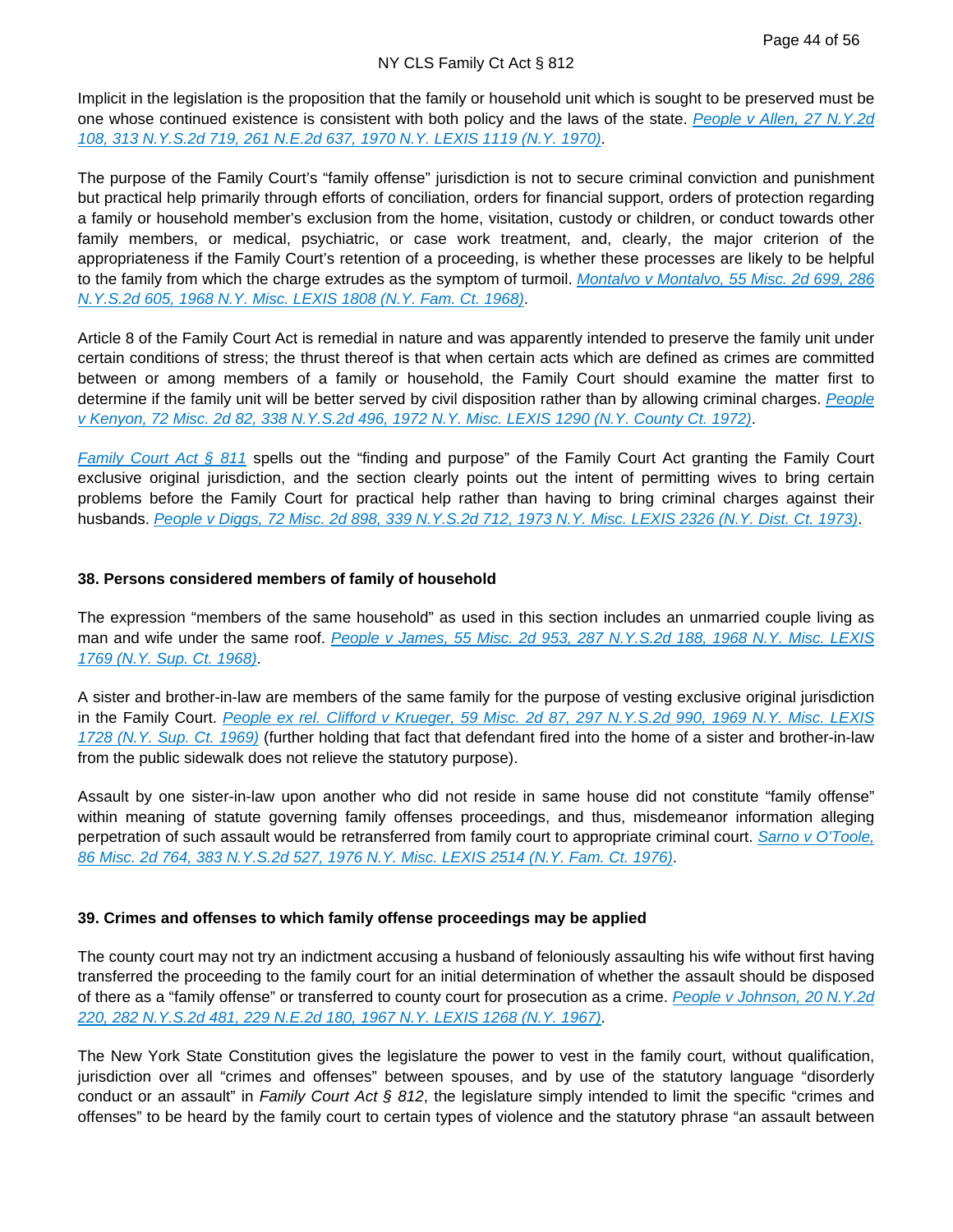spouses" is broad enough to include any assault, felonious as well as petit. People v Johnson, 20 N.Y.2d 220, 282 [N.Y.S.2d 481, 229 N.E.2d 180, 1967 N.Y. LEXIS 1268 \(N.Y. 1967\)](https://advance.lexis.com/api/document?collection=cases&id=urn:contentItem:3RRS-W8Y0-003C-C1Y1-00000-00&context=).

The Family Court has no jurisdiction over offenses of manslaughter or murder since, by the very nature of these offenses, no future benefit or protection may be afforded to the victim under the statute, thus the jurisdiction of the Family Court is limited to the offenses enumerated therein. Whiting v Shepard, 35 A.D.2d 11, 312 N.Y.S.2d 414, [1970 N.Y. App. Div. LEXIS 4097 \(N.Y. App. Div. 3d Dep't 1970\)](https://advance.lexis.com/api/document?collection=cases&id=urn:contentItem:3RRS-YYC0-003C-C4B4-00000-00&context=).

In view of the stated purposes of the Family Court, felony complaints involving family assaults were not intended to be within its jurisdiction. People v Klaff, 35 Misc. 2d 859, 231 N.Y.S.2d 875, 1962 N.Y. Misc. LEXIS 2682 (N.Y. Dist. [Ct. 1962\)](https://advance.lexis.com/api/document?collection=cases&id=urn:contentItem:3RRS-C6C0-003C-D1R9-00000-00&context=).

The stated intention of the Legislature to substitute a "civil proceeding" in a Family Court for offenses between spouses was aimed at providing remedial and conciliatory proceedings wherein the complainant needs help, and this objective would not be consistent with substituting a civil proceeding for a criminal trial in cases where the crime is infamous. [Ricapito v People, 38 Misc. 2d 710, 238 N.Y.S.2d 864, 1963 N.Y. Misc. LEXIS 2207 \(N.Y. Sup. Ct.\)](https://advance.lexis.com/api/document?collection=cases&id=urn:contentItem:3RRS-C3K0-003C-D0NB-00000-00&context=), aff'd, [20 A.D.2d 567, 245 N.Y.S.2d 846, 1963 N.Y. App. Div. LEXIS 2631 \(N.Y. App. Div. 2d Dep't 1963\)](https://advance.lexis.com/api/document?collection=cases&id=urn:contentItem:3RRT-1NK0-003C-C497-00000-00&context=).

"Family discord" is accurate description of results of an incestuous liaison between a 16-year-old brother living with his 12-year-old sister until their baby is born, and family court had initial jurisdiction thereof. S v S, 63 Misc. 2d 1, [311 N.Y.S.2d 169, 1970 N.Y. Misc. LEXIS 1600 \(N.Y. Fam. Ct. 1970\)](https://advance.lexis.com/api/document?collection=cases&id=urn:contentItem:3RRS-B5M0-003C-D18B-00000-00&context=).

Fact that respondent's family wishes to pursue community resources to rehabilitate respondent, 15-year-old charged with rape, sodomy and sexual abuse of his younger sisters, is insufficient to warrant dismissal of delinquency petition in interest of justice since Family Court must consider "need for protection of the community" as well as "needs and best interests of respondent" ( $FCA \le 711$ ); since no in-depth investigation or studies of respondent have been made by auxiliary services of Family Court, it would be premature to dismiss petition on ground that any further supervision, treatment or confinement is unnecessary nor is substitution of neglect petition appropriate since there is no manifestation of parental neglect; although Family Court possesses wide discretion to deal "with the complexities of family life so that its actions may fit the particular needs of those before it" ( $FCA \&$ [141](https://advance.lexis.com/api/document?collection=statutes-legislation&id=urn:contentItem:5CT3-0VD1-6RDJ-845V-00000-00&context=)) and court's approach to intrafamily discord is rehabilitative in scope and design (*[FCA § 811](https://advance.lexis.com/api/document?collection=statutes-legislation&id=urn:contentItem:5CT3-0VD1-6RDJ-84XD-00000-00&context=)*), court has no power to commence family offense proceeding in place of delinquency petition since acts allegedly committed by respondent are not within ambit of designated family offenses ( $FCA \& 812$ ); however, respondent is granted hearing to determine if substitution of person in need of supervision petition ( $FCA \& 716$ ) would be more appropriate to assure delivery of treatment needed by respondent. In re P., 103 Misc. 2d 1102, 427 N.Y.S.2d 694, 1980 N.Y. Misc. [LEXIS 2263 \(N.Y. Fam. Ct. 1980\)](https://advance.lexis.com/api/document?collection=cases&id=urn:contentItem:3RRS-GBD0-003C-F160-00000-00&context=).

# **40. Transfer of proceedings from criminal court to family court**

A proceeding involving "truly criminal conduct" must be transferred from the Family Court to a Criminal Court and such conduct should not be treated as a family offense rather than a crime and go unpunished. Montalvo v [Montalvo, 55 Misc. 2d 699, 286 N.Y.S.2d 605, 1968 N.Y. Misc. LEXIS 1808 \(N.Y. Fam. Ct. 1968\)](https://advance.lexis.com/api/document?collection=cases&id=urn:contentItem:3RRS-BF80-003C-D43K-00000-00&context=).

Jurisdiction over defendant who had feloniously shot his wife would be transferred from Family Court to Criminal Court where it was shown that (1) retention of this proceeding in Family Court would help the family in some but in not fundamental respects; (2) there was some possibility of respondent's being dangerous, and there was society's interest in criminal prosecution for an extremely grave assault; and (3) this respondent could not in any event be spared the detriment of criminal processes since he was subject to trial on a weapons charge regardless of whether this court retained jurisdiction over the assault. Montalvo v Montalvo, 55 Misc. 2d 699, 286 N.Y.S.2d 605, 1968 N.Y. [Misc. LEXIS 1808 \(N.Y. Fam. Ct. 1968\)](https://advance.lexis.com/api/document?collection=cases&id=urn:contentItem:3RRS-BF80-003C-D43K-00000-00&context=).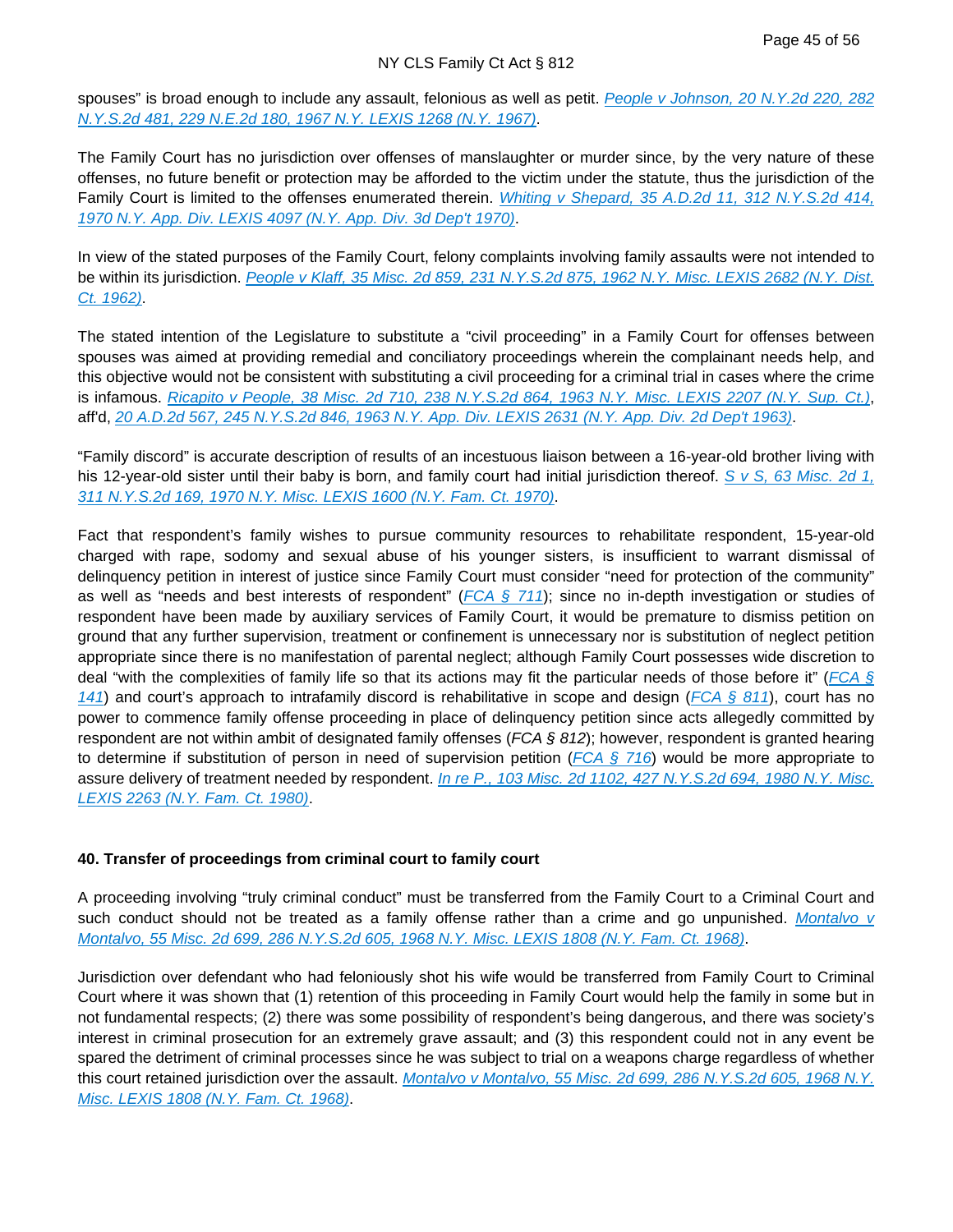A criminal court has jurisdiction to transfer a proceeding to the Family Court whenever the facts in a case contain the necessary elements to constitute an offense for which the Family Court has original jurisdiction, and the failure of the accusatory instrument to charge such offense should not and may not prevent criminal court from exercising its obligation to transfer the matter to the Family Court; thus where husband was accused of possession of a loaded revolver but the facts in the wife's supporting deposition clearly spelled out the elements of the charge of menacing and attempted assault for reckless endangerment as to her person, matter could be transferred to Family Court although the latter offenses were not specifically charged and the possession charged does not fall within Family Court § 812. People v Diggs, 72 Misc. 2d 898, 339 N.Y.S.2d 712, 1973 N.Y. Misc. LEXIS 2326 (N.Y. Dist. Ct. [1973\)](https://advance.lexis.com/api/document?collection=cases&id=urn:contentItem:3RRS-9T30-003C-D311-00000-00&context=).

# **41. —Criteria for determining suitability of case for transfer**

Upon a petition to transfer a matter from Family Court to Criminal Court the petitioner's individual desire can only be weighed as one fact in the transfer decision, else it would rest as an inherently arbitrary and capricious, and therefore unconstitutional, foundation. Montalvo v Montalvo, 55 Misc. 2d 699, 286 N.Y.S.2d 605, 1968 N.Y. Misc. [LEXIS 1808 \(N.Y. Fam. Ct. 1968\)](https://advance.lexis.com/api/document?collection=cases&id=urn:contentItem:3RRS-BF80-003C-D43K-00000-00&context=).

In determining whether to transfer a proceeding from a Family Court to a Criminal Court a factor for the court's consideration is the gravity of the assault as such and the court must be mindful of the value of criminal prosecution as a deterrent to violence in the community, and of the retributive function of the Criminal Law in cases of wilful serious crimes. Montalvo v Montalvo, 55 Misc. 2d 699, 286 N.Y.S.2d 605, 1968 N.Y. Misc. LEXIS 1808 (N.Y. Fam. [Ct. 1968\)](https://advance.lexis.com/api/document?collection=cases&id=urn:contentItem:3RRS-BF80-003C-D43K-00000-00&context=).

In fairness to the guilty party and to the public interest, his dangerousness as an individual must be weighted in determining whether Family or Criminal Court jurisdiction is appropriate. Montalvo v Montalvo, 55 Misc. 2d 699, 286 [N.Y.S.2d 605, 1968 N.Y. Misc. LEXIS 1808 \(N.Y. Fam. Ct. 1968\)](https://advance.lexis.com/api/document?collection=cases&id=urn:contentItem:3RRS-BF80-003C-D43K-00000-00&context=).

### **42. —Transfer hearing**

In order to satisfy due process guaranties the hearing, on a tranfer proceeding, need not conform with all the requirements of a criminal trial or even of the usual administrative hearing; the court's use of the probation file and social records is acceptable, so long as they are subject to the respondent's examination, criticism and reputation; and the conference interchange of views in such a type of transfer proceeding may be advantageous to establish agreement on issues of fact, or at least to narrow them. Montalvo v Montalvo, 55 Misc. 2d 699, 286 N.Y.S.2d 605, [1968 N.Y. Misc. LEXIS 1808 \(N.Y. Fam. Ct. 1968\)](https://advance.lexis.com/api/document?collection=cases&id=urn:contentItem:3RRS-BF80-003C-D43K-00000-00&context=).

The constitutional guaranties of due process require procedural protection for a respondent in a proceeding to determine whether a matter should be transferred from Family Court to a Criminal Court. Montalvo v Montalvo, 55 [Misc. 2d 699, 286 N.Y.S.2d 605, 1968 N.Y. Misc. LEXIS 1808 \(N.Y. Fam. Ct. 1968\)](https://advance.lexis.com/api/document?collection=cases&id=urn:contentItem:3RRS-BF80-003C-D43K-00000-00&context=).

# **43. Disposition of particular proceedings**

In proceeding to enforce family protection order granted against son in favor of mother, commitment to county penitentiary was improper where no proof was taken and appellant was never advised of his right to be heard and to present witnesses. Ryan v Ryan, 42 A.D.2d 733, 346 N.Y.S.2d 105, 1973 N.Y. App. Div. LEXIS 3837 (N.Y. App. Div. 2d Dep't 1973).

As an alternative approach to prevention and cure of narcotic addiction without resort to the Narcotic Control Act, it was held the Family Court would enter an order of protection effective for one year providing that the narcotic addict, a 17-year-son who had assaulted his father, must reside in the home of his grandmother, stay away from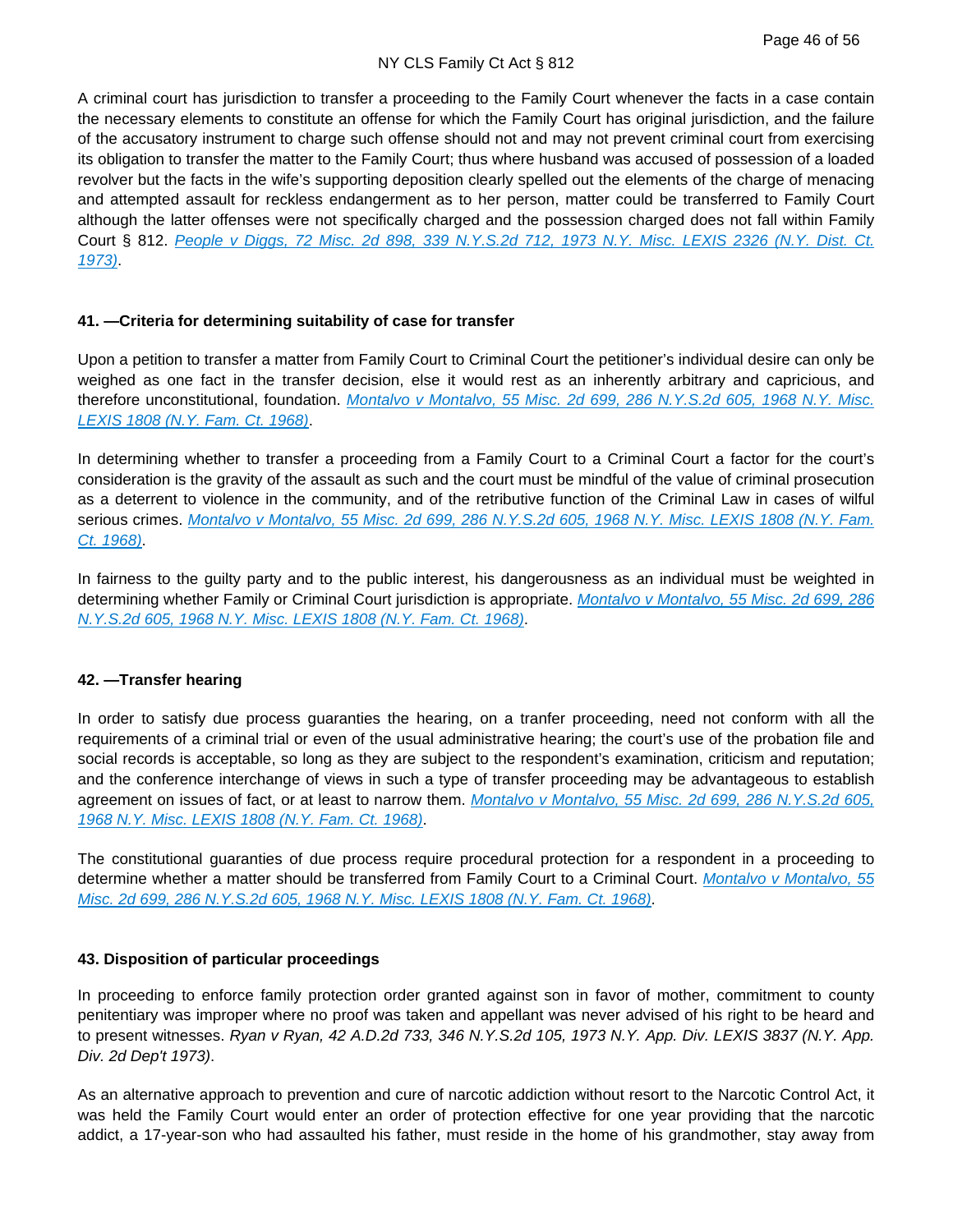drugs, cooperate strictly with an out patient program and any short term hospitalization required by the director of such program, and return for further dispositional hearing and progress report to the Family Court. "S" v "S", 60 [Misc. 2d 359, 303 N.Y.S.2d 166, 1969 N.Y. Misc. LEXIS 1271 \(N.Y. Fam. Ct. 1969\)](https://advance.lexis.com/api/document?collection=cases&id=urn:contentItem:3RRS-B860-003C-D26W-00000-00&context=).

Entry of permanent protective order requiring illegitimate child's mother to refrain from offensive conduct against child's father, including efforts to contact him directly or indirectly through members of his immediate family or business associates, was justified by father's weakened physical condition caused by open heart surgery and fact that a reduction of his ability to earn sufficient monies to continue to pay for child's support and education would not be in child's best interests. [W. v L., 88 Misc. 2d 244, 387 N.Y.S.2d 359, 1976 N.Y. Misc. LEXIS 2661 \(N.Y. Fam. Ct.](https://advance.lexis.com/api/document?collection=cases&id=urn:contentItem:3RRS-GYR0-003C-F0CN-00000-00&context=)  [1976\)](https://advance.lexis.com/api/document?collection=cases&id=urn:contentItem:3RRS-GYR0-003C-F0CN-00000-00&context=).

The Family Court has the authority and obligation to grant a motion by a respondent in a family offense proceeding, respondent having been charged with assault in the third degree against his wife and the charge having been transferred to Family Court from a criminal court, to direct the return to respondent of all photographs and fingerprints taken or made of respondent following the dismissal of the petition for failure of prosecution ([CPL](https://advance.lexis.com/api/document?collection=statutes-legislation&id=urn:contentItem:5HFT-8X31-DXC8-0156-00000-00&context=)  [160.50](https://advance.lexis.com/api/document?collection=statutes-legislation&id=urn:contentItem:5HFT-8X31-DXC8-0156-00000-00&context=)). It would be inequitable and violative of due process to afford a respondent in a family offense matter in Family Court less rights than a defendant in a criminal court, even though the CPL is applicable to criminal proceedings only and a family offense proceeding is civil in nature. Schwartz v Schwartz, 94 Misc. 2d 1071, 406 [N.Y.S.2d 253, 1978 N.Y. Misc. LEXIS 2348 \(N.Y. Fam. Ct. 1978\)](https://advance.lexis.com/api/document?collection=cases&id=urn:contentItem:3RRS-GNM0-003C-F3GN-00000-00&context=).

### **B. Under Former § 813**

### **44. Generally**

If a petition is presented to the Supreme Court in a matter that should have been initiated in Family Court, the Supreme Court is not without jurisdiction either to dismiss or transfer the matter to Family Court, but it may well be that the Supreme Court could also retain the matter and proceed to act as a Family Court, following the processes and procedures of the Family Court Act. People v De Jesus, 21 A.D.2d 236, 250 N.Y.S.2d 317, 1964 N.Y. App. Div. [LEXIS 3680 \(N.Y. App. Div. 4th Dep't 1964\)](https://advance.lexis.com/api/document?collection=cases&id=urn:contentItem:3RRT-1HG0-003C-C31K-00000-00&context=).

Where basis of child abuse charges is assault, criminal courts or district attorney are not prohibited from initiating proceedings until after determination by family court that there was criminal activity. [People v Kenyon, 46 A.D.2d](https://advance.lexis.com/api/document?collection=cases&id=urn:contentItem:3RRS-G350-003C-F4T1-00000-00&context=)  [409, 362 N.Y.S.2d 644, 1975 N.Y. App. Div. LEXIS 8505 \(N.Y. App. Div. 4th Dep't 1975\)](https://advance.lexis.com/api/document?collection=cases&id=urn:contentItem:3RRS-G350-003C-F4T1-00000-00&context=).

Since "family matter" cases are transferred to the Family Court from Police Court and police court decisions are appealable to the County Court, of which a Family Court judge may act as member, the offices of police justice and Family Court judge are clearly incompatible. Fauci v Lee, 38 Misc. 2d 564, 237 N.Y.S.2d 469, 1963 N.Y. Misc. [LEXIS 2301 \(N.Y. Sup. Ct.\)](https://advance.lexis.com/api/document?collection=cases&id=urn:contentItem:3RRS-C3W0-003C-D0SP-00000-00&context=), aff'd, 19 A.D.2d 777, 242 N.Y.S.2d 630, 1963 N.Y. App. Div. LEXIS 6046 (N.Y. App. Div. 3d Dep't 1963).

The District Court has original jurisdiction of all misdemeanors committed any place within the territorial jurisdiction of the court, and this jurisdictional fact, taken together with the transferal provisions contained in this section would preclude a dismissal of an information charging a husband with an assault upon his wife except on the grounds of legal insufficiency. [People v Brady, 54 Misc. 2d 638, 283 N.Y.S.2d 175, 1967 N.Y. Misc. LEXIS 1258 \(N.Y. Dist. Ct.](https://advance.lexis.com/api/document?collection=cases&id=urn:contentItem:3RRS-BGJ0-003C-D4JN-00000-00&context=)  [1967\)](https://advance.lexis.com/api/document?collection=cases&id=urn:contentItem:3RRS-BGJ0-003C-D4JN-00000-00&context=).

Where the District Court failed to transfer an intrafamilial assault case to the family court within the three-day period provided by § 813 of the Family Court Act although the warrant of arrest was issued within that period, the defendant arrested on the warrant some three months later could not properly be charged with the offense of escaping from the arresting officer since he was not in lawful custody at that time. People v Hebmann, 54 Misc. 2d [666, 283 N.Y.S.2d 179, 1967 N.Y. Misc. LEXIS 1259 \(N.Y. Dist. Ct. 1967\)](https://advance.lexis.com/api/document?collection=cases&id=urn:contentItem:3RRS-BGJ0-003C-D4JP-00000-00&context=).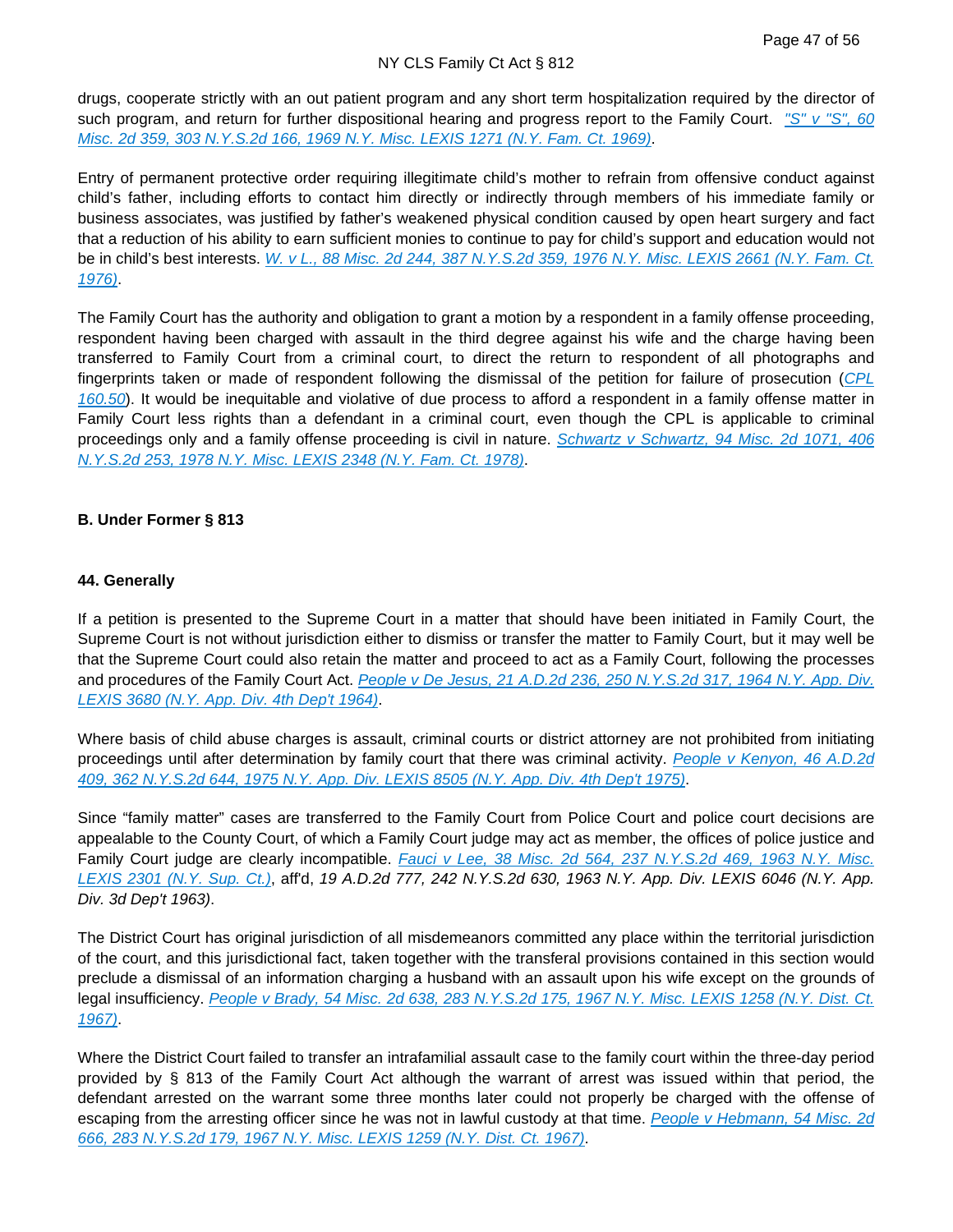In action by mother to have son declared delinquent because of latter's act in menacing mother with kitchen knife, mother would bear burden of showing why it would be inappropriate for family court to revoke son's probation as person in need of supervision rather than there being an addition and superfluous finding of delinquency. In re H, [77 Misc. 2d 406, 354 N.Y.S.2d 293, 1974 N.Y. Misc. LEXIS 1151 \(N.Y. Fam. Ct. 1974\)](https://advance.lexis.com/api/document?collection=cases&id=urn:contentItem:3RRS-9MK0-003C-D1CY-00000-00&context=).

Delay of more than three days before transfer of case by criminal court to family court did not deprive defendant of due process of law. People v Coady, 79 Misc. 2d 929, 361 N.Y.S.2d 587, 1974 N.Y. Misc. LEXIS 1793 (N.Y. Sup. [Ct. 1974\)](https://advance.lexis.com/api/document?collection=cases&id=urn:contentItem:3RRS-9JK0-003C-D0GK-00000-00&context=).

# **45. Purpose**

The purpose of the statute was to avoid delay in handling cases involving the spouses but it cannot be inferred that it was the intention of the Legislature that such conduct would not be punishable in the event such cases were not transferred within the time limited. [People v Gemmill, 34 A.D.2d 177, 310 N.Y.S.2d 244, 1970 N.Y. App. Div. LEXIS](https://advance.lexis.com/api/document?collection=cases&id=urn:contentItem:3RRT-01C0-003C-C042-00000-00&context=)  [4885 \(N.Y. App. Div. 3d Dep't 1970\)](https://advance.lexis.com/api/document?collection=cases&id=urn:contentItem:3RRT-01C0-003C-C042-00000-00&context=).

Language of Family Court Act provision that a criminal complaint charging a family court not more than three days from time that complaint has been made is mandatory and purpose of section is to avoid delay in handling of such cases. [People v Kenyon, 46 A.D.2d 409, 362 N.Y.S.2d 644, 1975 N.Y. App. Div. LEXIS 8505 \(N.Y. App. Div. 4th](https://advance.lexis.com/api/document?collection=cases&id=urn:contentItem:3RRS-G350-003C-F4T1-00000-00&context=)  [Dep't 1975\)](https://advance.lexis.com/api/document?collection=cases&id=urn:contentItem:3RRS-G350-003C-F4T1-00000-00&context=).

The thrust of provision of Family Court Act which requires a transfer to family court of any criminal complaint charging disorderly conduct or an assault between spouses or between parent and child or between members of same family or household is to preserve family under certain conditions of stress, and it is remedial in nature. [People v Kenyon, 46 A.D.2d 409, 362 N.Y.S.2d 644, 1975 N.Y. App. Div. LEXIS 8505 \(N.Y. App. Div. 4th Dep't](https://advance.lexis.com/api/document?collection=cases&id=urn:contentItem:3RRS-G350-003C-F4T1-00000-00&context=)  [1975\)](https://advance.lexis.com/api/document?collection=cases&id=urn:contentItem:3RRS-G350-003C-F4T1-00000-00&context=).

In view of the stated purpose of this act, this section cannot be construed as requiring transfer to the Family Court of a first-degree criminal assault case merely because the assault was allegedly committed by one spouse against the other. [Ricapito v People, 38 Misc. 2d 710, 238 N.Y.S.2d 864, 1963 N.Y. Misc. LEXIS 2207 \(N.Y. Sup. Ct.\)](https://advance.lexis.com/api/document?collection=cases&id=urn:contentItem:3RRS-C3K0-003C-D0NB-00000-00&context=), aff'd, [20 A.D.2d 567, 245 N.Y.S.2d 846, 1963 N.Y. App. Div. LEXIS 2631 \(N.Y. App. Div. 2d Dep't 1963\)](https://advance.lexis.com/api/document?collection=cases&id=urn:contentItem:3RRT-1NK0-003C-C497-00000-00&context=).

### **46. Offenses under jurisdiction of Family Court**

Fact that defendant who pleaded guilty to assault upon his wife made no application under this section for a transfer from the County Court to the Family Court, although such application might have been appropriate, did not confer jurisdiction upon the County Court. People v Pieters, 26 A.D.2d 891, 274 N.Y.S.2d 664, 1966 N.Y. App. Div. LEXIS 3367 (N.Y. App. Div. 4th Dep't 1966), aff'd, 20 N.Y.2d 691, 282 N.Y.S.2d 760, 229 N.E.2d 441, 1967 N.Y. LEXIS 1291 (N.Y. 1967).

Under this section, transfer of family assault charge cases to the Family Court is mandatory. People v Dugar, 37 [Misc. 2d 652, 235 N.Y.S.2d 152, 1962 N.Y. Misc. LEXIS 2153 \(N.Y. Dist. Ct. 1962\)](https://advance.lexis.com/api/document?collection=cases&id=urn:contentItem:3RRS-C4M0-003C-D12C-00000-00&context=).

A District Court has jurisdiction in the first instance to entertain an assault complaint between husband and wife, although only for the purpose of transferal to the Family Court. [People v Hebmann, 54 Misc. 2d 666, 283 N.Y.S.2d](https://advance.lexis.com/api/document?collection=cases&id=urn:contentItem:3RRS-BGJ0-003C-D4JP-00000-00&context=)  [179, 1967 N.Y. Misc. LEXIS 1259 \(N.Y. Dist. Ct. 1967\)](https://advance.lexis.com/api/document?collection=cases&id=urn:contentItem:3RRS-BGJ0-003C-D4JP-00000-00&context=).

Family Court has original jurisdiction over all assaults including felonious assaults, between members of the same family or household. [Montalvo v Montalvo, 55 Misc. 2d 699, 286 N.Y.S.2d 605, 1968 N.Y. Misc. LEXIS 1808 \(N.Y.](https://advance.lexis.com/api/document?collection=cases&id=urn:contentItem:3RRS-BF80-003C-D43K-00000-00&context=)  [Fam. Ct. 1968\)](https://advance.lexis.com/api/document?collection=cases&id=urn:contentItem:3RRS-BF80-003C-D43K-00000-00&context=).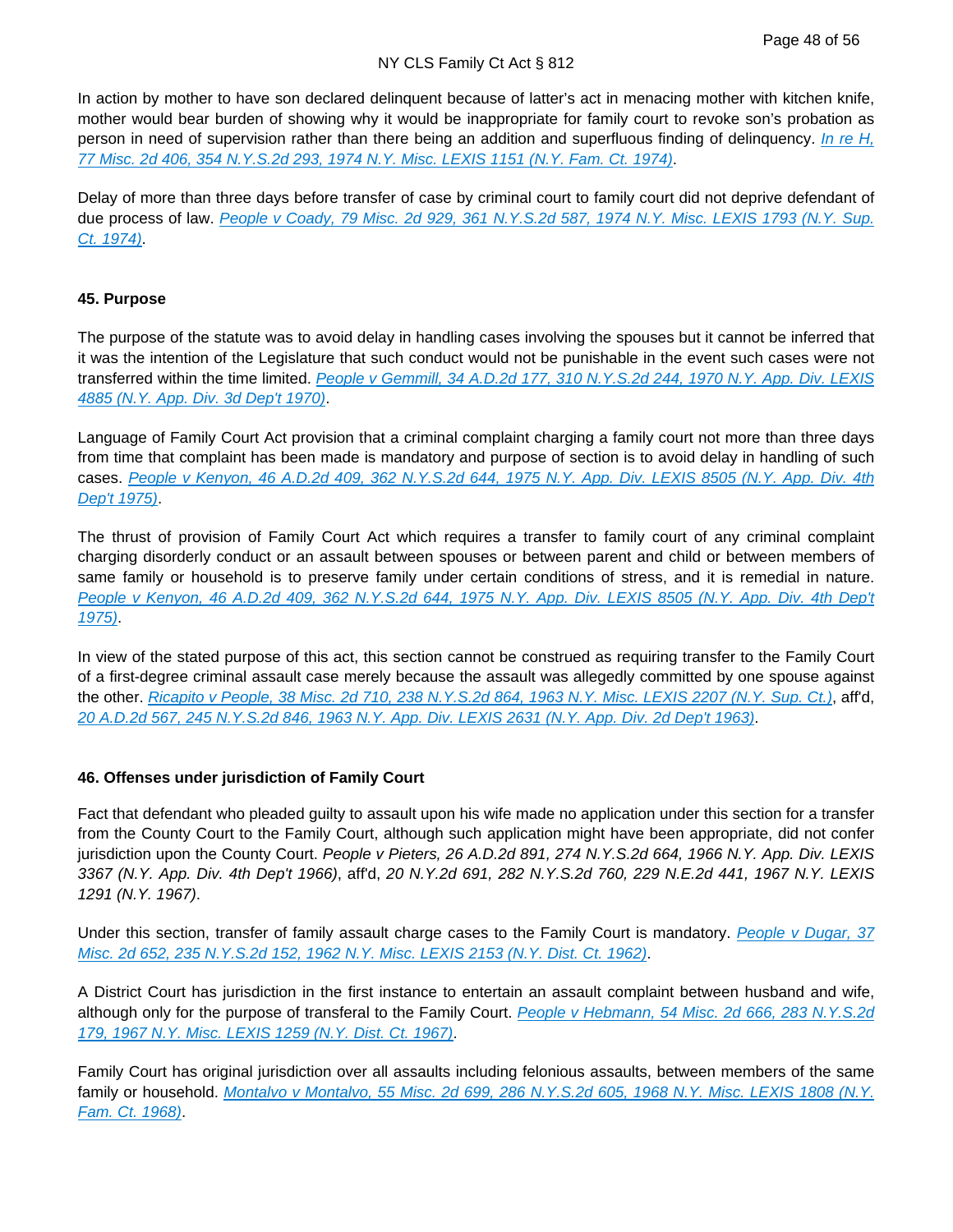The Family Court has exclusive original jurisdiction under the Family court Act of a charge of assault between an unmarried couple living as man and wife in the same household. People v James, 55 Misc. 2d 953, 287 N.Y.S.2d [188, 1968 N.Y. Misc. LEXIS 1769 \(N.Y. Sup. Ct. 1968\)](https://advance.lexis.com/api/document?collection=cases&id=urn:contentItem:3RRS-BF40-003C-D426-00000-00&context=).

Under [Family Court Act § 813](https://advance.lexis.com/api/document?collection=statutes-legislation&id=urn:contentItem:5CT3-0VD1-6RDJ-84XG-00000-00&context=), Family court had original jurisdiction over indictment charging violation of Penal Law [§ 265.35](https://advance.lexis.com/api/document?collection=statutes-legislation&id=urn:contentItem:5CT3-1N31-6RDJ-84M7-00000-00&context=), subd 4(a), a crime inseparable from defendant's assault on his wife with a gun. People v Edge, 76 Misc. [2d 802, 351 N.Y.S.2d 502, 1973 N.Y. Misc. LEXIS 1582 \(N.Y. Sup. Ct. 1973\)](https://advance.lexis.com/api/document?collection=cases&id=urn:contentItem:3RRS-9NF0-003C-D1R3-00000-00&context=).

# **47. Offenses not under jurisdiction of Family Court**

An information by a wife charging defendant husband with feloniously assaulting her and pending in a district court of Nassau County should not be transferred, under this section, to the Family Court. People v Klaff, 35 Misc. 2d [859, 231 N.Y.S.2d 875, 1962 N.Y. Misc. LEXIS 2682 \(N.Y. Dist. Ct. 1962\)](https://advance.lexis.com/api/document?collection=cases&id=urn:contentItem:3RRS-C6C0-003C-D1R9-00000-00&context=).

A motion to transfer a complaint charging defendant's husband with illegal possesison of a loaded revolver to Family Court was properly denied, although the weapon came to the attention of the police when defendant's wife called them following a heated argument between the parties. The court pointed out that wrongful possession of the weapon did not depend upon an intent by defendant to use it on his wife, and the act complained of could be prosecuted absent any intent. People v Mancuso, 59 Misc. 2d 941, 300 N.Y.S.2d 1003, 1969 N.Y. Misc. LEXIS [1514 \(N.Y. Dist. Ct. 1969\)](https://advance.lexis.com/api/document?collection=cases&id=urn:contentItem:3RRS-B8Y0-003C-D2HJ-00000-00&context=).

A defendant charged with various sexual offenses against a 4-year-old child was denied permission to transfer the proceedings to Family Court where there was no claim or evidence that defendant had legally adopted the boy and there was no legal relationship between the mother of the child and the defendant, on the basis that the necessary relationship was not established for the purposes of  $Family Court Act § 813$ , and that the crimes alleged were not among those enumerated in the statute. People v Monsanto, 70 Misc. 2d 996, 335 N.Y.S.2d 451, 1972 N.Y. Misc. [LEXIS 1618 \(N.Y. Sup. Ct. 1972\)](https://advance.lexis.com/api/document?collection=cases&id=urn:contentItem:3RRS-9W30-003C-D3JK-00000-00&context=).

Family court did not have original jurisdiction under [Family Court Act § 813](https://advance.lexis.com/api/document?collection=statutes-legislation&id=urn:contentItem:5CT3-0VD1-6RDJ-84XG-00000-00&context=) of indictment charging felonious possession of a weapon, even though weapon was used in defendant's assault on his wife; such a charge is a crime in and of itself, and capable of standing independently. People v Edge, 76 Misc. 2d 802, 351 N.Y.S.2d 502, [1973 N.Y. Misc. LEXIS 1582 \(N.Y. Sup. Ct. 1973\)](https://advance.lexis.com/api/document?collection=cases&id=urn:contentItem:3RRS-9NF0-003C-D1R3-00000-00&context=).

### **48. Prosecution by indictment**

The Family Court and the Supreme Court had concurrent jurisdiction as to family offenses prosecuted by indictment. [People v Davis, 27 A.D.2d 299, 278 N.Y.S.2d 750, 1967 N.Y. App. Div. LEXIS 4457 \(N.Y. App. Div. 1st](https://advance.lexis.com/api/document?collection=cases&id=urn:contentItem:3RRT-0SW0-003C-C4HJ-00000-00&context=)  [Dep't 1967\)](https://advance.lexis.com/api/document?collection=cases&id=urn:contentItem:3RRT-0SW0-003C-C4HJ-00000-00&context=).

When a putative family offense comes to the attention of the district attorney, he has the power to bring it before the grand jury, instead of either the criminal court or the family court and the grand jury has the power to find a valid indictment. [People v Davis, 27 A.D.2d 299, 278 N.Y.S.2d 750, 1967 N.Y. App. Div. LEXIS 4457 \(N.Y. App. Div. 1st](https://advance.lexis.com/api/document?collection=cases&id=urn:contentItem:3RRT-0SW0-003C-C4HJ-00000-00&context=)  [Dep't 1967\)](https://advance.lexis.com/api/document?collection=cases&id=urn:contentItem:3RRT-0SW0-003C-C4HJ-00000-00&context=).

An information or indictment for assault which comes within the purview of this section, must be dismissed and the matter referred to the Family Court for its consideration in the first instance. People v James, 55 Misc. 2d 953, 287 [N.Y.S.2d 188, 1968 N.Y. Misc. LEXIS 1769 \(N.Y. Sup. Ct. 1968\)](https://advance.lexis.com/api/document?collection=cases&id=urn:contentItem:3RRS-BF40-003C-D426-00000-00&context=).

### **49. Appeal of transfer order**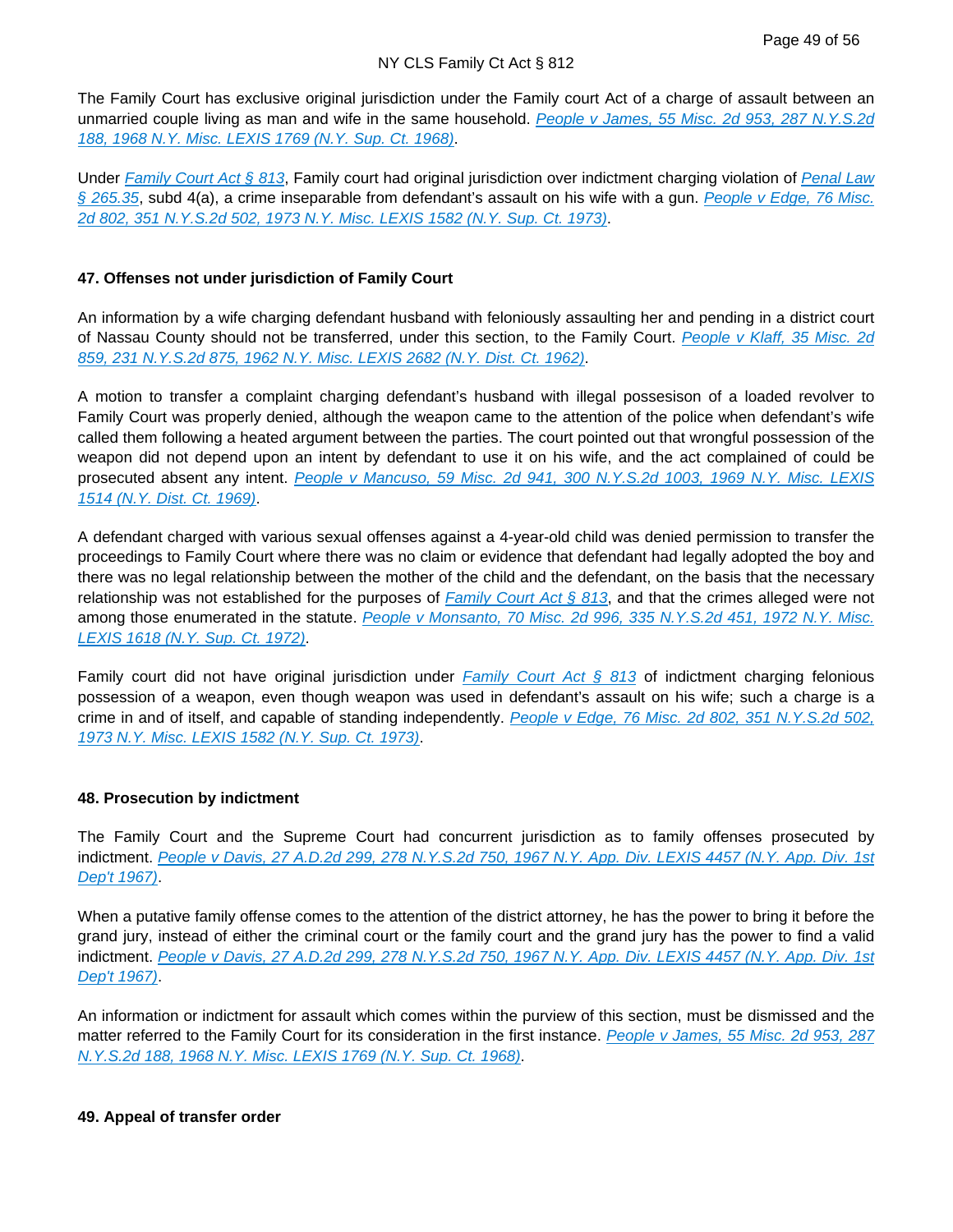Denial of a motion in the County Court for transfer of proceedings to the Family Court would be reviewable on appeal from a judgment of conviction under § 517 of the Code of Criminal Procedure, and hence, in absence of such a motion, transfer cannot be required by either applying for prohibition against proceeding in the County Court or mandamus to compel it to make the transfer. Ricapito v People, 20 A.D.2d 567, 245 N.Y.S.2d 846, 1963 N.Y. [App. Div. LEXIS 2631 \(N.Y. App. Div. 2d Dep't 1963\)](https://advance.lexis.com/api/document?collection=cases&id=urn:contentItem:3RRT-1NK0-003C-C497-00000-00&context=).

An order transferring proceedings within the jurisdiction of a Family Court to that court from the Supreme or County Court is not an appealable order except when a defendant has applied for such a transfer and it has been denied. [People v De Jesus, 21 A.D.2d 236, 250 N.Y.S.2d 317, 1964 N.Y. App. Div. LEXIS 3680 \(N.Y. App. Div. 4th Dep't](https://advance.lexis.com/api/document?collection=cases&id=urn:contentItem:3RRT-1HG0-003C-C31K-00000-00&context=)  [1964\)](https://advance.lexis.com/api/document?collection=cases&id=urn:contentItem:3RRT-1HG0-003C-C31K-00000-00&context=).

### **C. Under Former § 814**

### **50. Generally**

Defendant, who was indicted and convicted, under a grand jury indictment, for assault upon his wife after having entered a plea of guilty, was entitled to have the indictment dismissed, an order denying without a hearing a motion to vacate judgment of conviction for first degree assault reversed, and the matter remitted to the Family Court for further proceedings, since the complaint should have been initiated in the Family Court in the first place, and the matter would only have become one of criminal process if the Family Court had concluded that its process was inappropriate. Only then would the County Court have jurisdiction to consider the criminal matter, and the indictment and guilty plea were complete nullities. People v Pieters, 26 A.D.2d 891, 274 N.Y.S.2d 664, 1966 N.Y. App. Div. LEXIS 3367 (N.Y. App. Div. 4th Dep't 1966), aff'd, 20 N.Y.2d 691, 282 N.Y.S.2d 760, 229 N.E.2d 441, 1967 N.Y. LEXIS 1291 (N.Y. 1967).

### **D. Under Former § 815**

#### **51. Generally**

Dismissal of pending indictment in county court of husband for assault on his wife was required as failure to transfer such matter to the Family Court was jurisdictional and all proceedings thereafter in the criminal court were null and void. People v Berger, 40 A.D.2d 192, 338 N.Y.S.2d 762, 1972 N.Y. App. Div. LEXIS 3037 (N.Y. App. Div. 3d Dep't [1972\)](https://advance.lexis.com/api/document?collection=cases&id=urn:contentItem:3RRS-YF40-003C-C1P9-00000-00&context=).

An order of protection, as distinguished from a reconciliation, may require the respondent-defendant to refrain from visiting the home or may direct him to abstain from offensive conduct against any member of the household unit and may direct him to refrain from acts of commission or omission that may tend to make the home an improper place for a child. [People v James, 55 Misc. 2d 953, 287 N.Y.S.2d 188, 1968 N.Y. Misc. LEXIS 1769 \(N.Y. Sup. Ct.](https://advance.lexis.com/api/document?collection=cases&id=urn:contentItem:3RRS-BF40-003C-D426-00000-00&context=)  [1968\)](https://advance.lexis.com/api/document?collection=cases&id=urn:contentItem:3RRS-BF40-003C-D426-00000-00&context=).

The Family Court had no jurisdiction of a prosecution for first-degree assault upon a divorced wife by her exhusband, particularly in view of the almost fatal assault by the husband, the wife's expressed fear of him, and the fact there was no chance of a reconciliation. People v King, 59 Misc. 2d 464, 300 N.Y.S.2d 600, 1969 N.Y. Misc. [LEXIS 1592 \(N.Y. Fam. Ct. 1969\)](https://advance.lexis.com/api/document?collection=cases&id=urn:contentItem:3RRS-B960-003C-D2MB-00000-00&context=).

Even if a temporary order of protection was issued on cases that were returned to criminal court by family court, order, which did not show any finality of proceeding, was not a dispositional order and no adjudication on merits of case in family court was had based on such order. People v Coady, 79 Misc. 2d 929, 361 N.Y.S.2d 587, 1974 N.Y. [Misc. LEXIS 1793 \(N.Y. Sup. Ct. 1974\)](https://advance.lexis.com/api/document?collection=cases&id=urn:contentItem:3RRS-9JK0-003C-D0GK-00000-00&context=).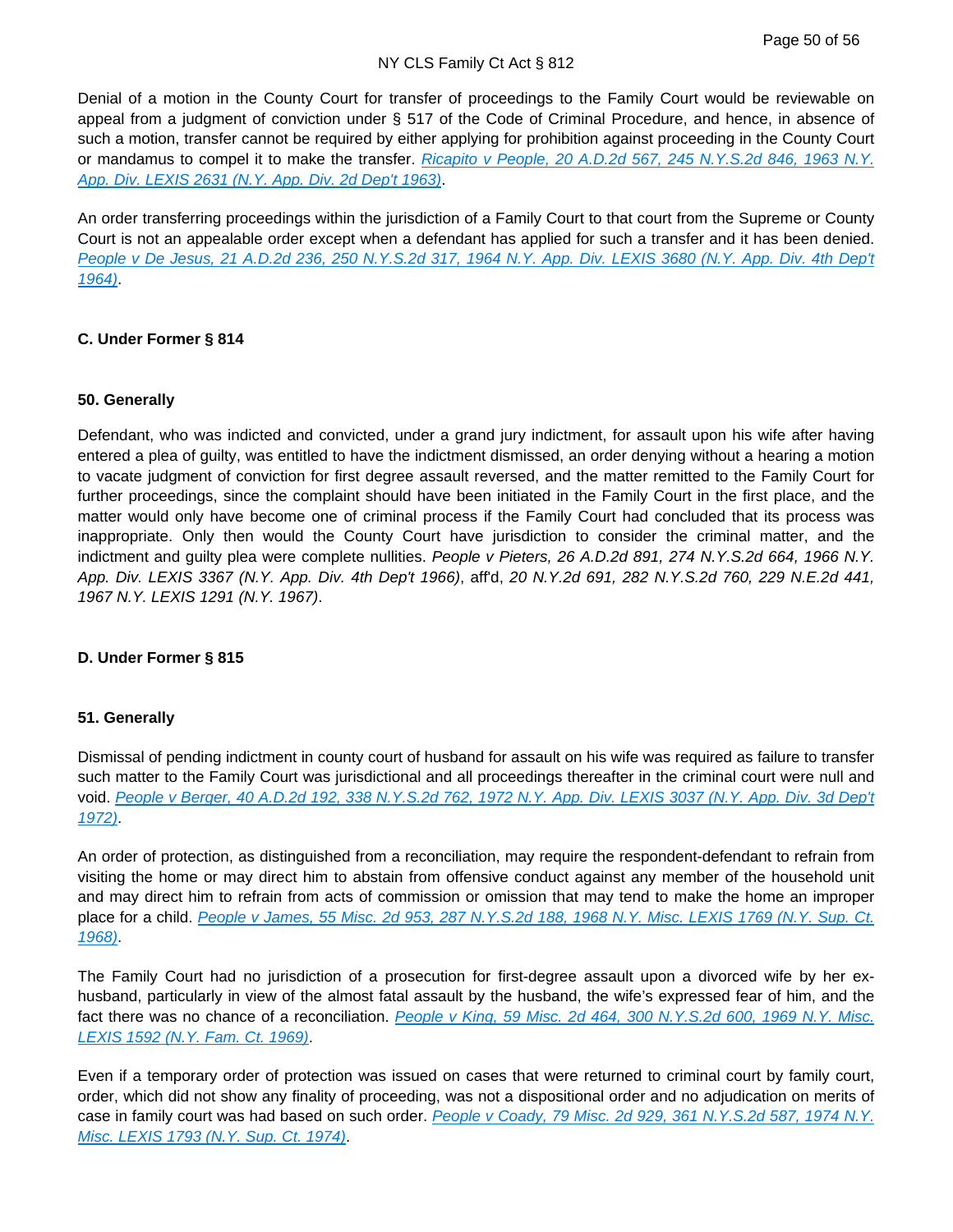## **E. Under Former § 816**

## **52. Generally**

Failure to charge on "serious physical injury" as an element of assault in the second degree, particularly where the seriousness of the injuries was disputed and where assault in the third degree was an includible crime, constituted fundamental and prejudicial error. [People v Wrench, 34 A.D.2d 1055, 312 N.Y.S.2d 561, 1970 N.Y. App. Div. LEXIS](https://advance.lexis.com/api/document?collection=cases&id=urn:contentItem:3RRT-0010-003C-C4NC-00000-00&context=)  [4355 \(N.Y. App. Div. 3d Dep't 1970\)](https://advance.lexis.com/api/document?collection=cases&id=urn:contentItem:3RRT-0010-003C-C4NC-00000-00&context=).

Either the petitioner, the people through the district attorney, or the respondent-defendant can challenge for an abuse of discretion a Family Court determination of transfer from Family Court to Criminal Court. Montalvo v [Montalvo, 55 Misc. 2d 699, 286 N.Y.S.2d 605, 1968 N.Y. Misc. LEXIS 1808 \(N.Y. Fam. Ct. 1968\)](https://advance.lexis.com/api/document?collection=cases&id=urn:contentItem:3RRS-BF80-003C-D43K-00000-00&context=).

Upon a petition to transfer a matter from Family Court to Criminal Court the petitioner's individual desire can only be weighed as one fact in the transfer decision, else it would rest as a inherently arbitrary and capricious, and therefore unconstitutional, foundation. [Montalvo v Montalvo, 55 Misc. 2d 699, 286 N.Y.S.2d 605, 1968 N.Y. Misc. LEXIS 1808](https://advance.lexis.com/api/document?collection=cases&id=urn:contentItem:3RRS-BF80-003C-D43K-00000-00&context=)  [\(N.Y. Fam. Ct. 1968\)](https://advance.lexis.com/api/document?collection=cases&id=urn:contentItem:3RRS-BF80-003C-D43K-00000-00&context=).

No assault between members of same household may be treated as crime unless and until family court has conducted proceedings in which it determines after hearing that its processes are "inappropriate". In re H, 77 Misc. [2d 406, 354 N.Y.S.2d 293, 1974 N.Y. Misc. LEXIS 1151 \(N.Y. Fam. Ct. 1974\)](https://advance.lexis.com/api/document?collection=cases&id=urn:contentItem:3RRS-9MK0-003C-D1CY-00000-00&context=).

Finding of "inappropriateness" which is required in assault between members of same family prior to having same treated as crime is not finding to the effect that remedies of Family Court Act are inappropriate but rather that processes of family court itself be so characterized. [In re H, 77 Misc. 2d 406, 354 N.Y.S.2d 293, 1974 N.Y. Misc.](https://advance.lexis.com/api/document?collection=cases&id=urn:contentItem:3RRS-9MK0-003C-D1CY-00000-00&context=)  [LEXIS 1151 \(N.Y. Fam. Ct. 1974\)](https://advance.lexis.com/api/document?collection=cases&id=urn:contentItem:3RRS-9MK0-003C-D1CY-00000-00&context=).

## **53. Due process issues**

Neither statute nor constitutional principle mandated that in all cases a hearing be held prior to effecting transfer of case from family court to criminal courts. [People v Goodman, 41 N.Y.2d 888, 393 N.Y.S.2d 985, 362 N.E.2d 615,](https://advance.lexis.com/api/document?collection=cases&id=urn:contentItem:3RRS-B5F0-003C-F4R3-00000-00&context=)  [1977 N.Y. LEXIS 1930 \(N.Y. 1977\)](https://advance.lexis.com/api/document?collection=cases&id=urn:contentItem:3RRS-B5F0-003C-F4R3-00000-00&context=).

There is no requirement in the statute that a hearing must be held where the Family Court deems its processes in appropriate upon the fact of the information and other papers before it. People v Gemmill, 34 A.D.2d 177, 310 [N.Y.S.2d 244, 1970 N.Y. App. Div. LEXIS 4885 \(N.Y. App. Div. 3d Dep't 1970\)](https://advance.lexis.com/api/document?collection=cases&id=urn:contentItem:3RRT-01C0-003C-C042-00000-00&context=).

Defendant was entitled to notice of family court's retransfer of child beating case to county court under Family Ct [Act § 816](https://advance.lexis.com/api/document?collection=statutes-legislation&id=urn:contentItem:5CT3-0VD1-6RDJ-84XM-00000-00&context=) subd a, since he could challenge said transfer either by motion ([Family Ct Act § 816](https://advance.lexis.com/api/document?collection=statutes-legislation&id=urn:contentItem:5CT3-0VD1-6RDJ-84XM-00000-00&context=), subd b) or by appeal ([Family Ct Act § 1112](https://advance.lexis.com/api/document?collection=statutes-legislation&id=urn:contentItem:5CT3-0VD1-6RDJ-8544-00000-00&context=)). People v Bell, 41 A.D.2d 583, 340 N.Y.S.2d 194, 1973 N.Y. App. Div. LEXIS 5366 (N.Y. App. Div. 4th Dep't 1973).

In order to satisfy due process guaranties the hearing, on a transfer proceeding, need not conform with all the requirements of a criminal trial or even of the usual administrative hearing; the court's use of the probation file and social records is acceptable, so long as they are subject to the respondent's examination, criticism and reputation; and the conference interchange of views in such a type of transfer proceeding may be advantageous to establish agreement on issues of fact, or at least to narrow them. Montalvo v Montalvo, 55 Misc. 2d 699, 286 N.Y.S.2d 605, [1968 N.Y. Misc. LEXIS 1808 \(N.Y. Fam. Ct. 1968\)](https://advance.lexis.com/api/document?collection=cases&id=urn:contentItem:3RRS-BF80-003C-D43K-00000-00&context=).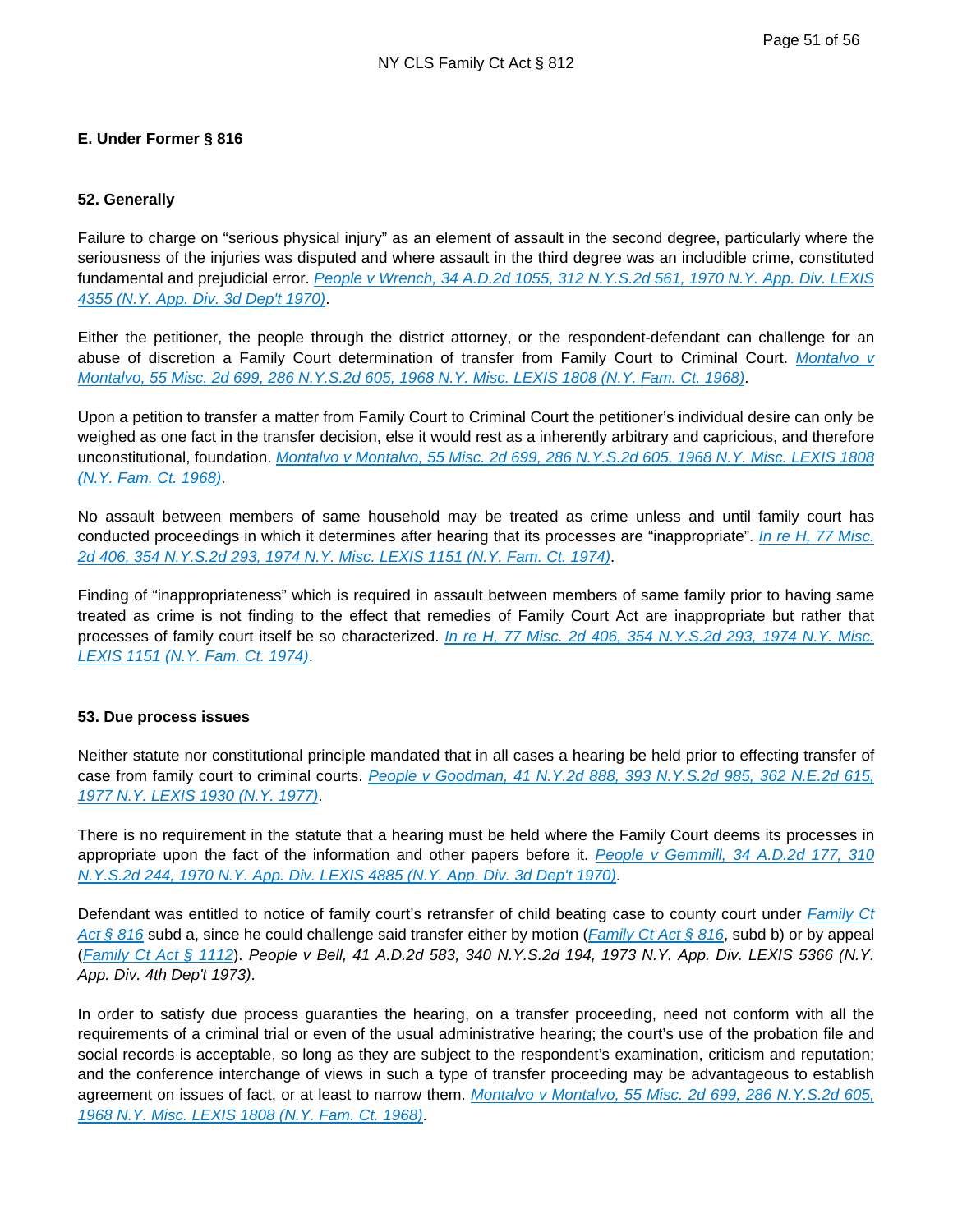#### NY CLS Family Ct Act § 812

The constitutional guaranties of due process require procedural protection for a respondent in a proceeding to determine whether a matter should be transferred from Family Court to a Criminal Court. Montalvo v Montalvo, 55 [Misc. 2d 699, 286 N.Y.S.2d 605, 1968 N.Y. Misc. LEXIS 1808 \(N.Y. Fam. Ct. 1968\)](https://advance.lexis.com/api/document?collection=cases&id=urn:contentItem:3RRS-BF80-003C-D43K-00000-00&context=).

Family Court must state its reasons for decisions that its retention of the proceeding is "inappropriate"; and its method of deciding this question raises due process issues. Montalvo v Montalvo, 55 Misc. 2d 699, 286 N.Y.S.2d [605, 1968 N.Y. Misc. LEXIS 1808 \(N.Y. Fam. Ct. 1968\)](https://advance.lexis.com/api/document?collection=cases&id=urn:contentItem:3RRS-BF80-003C-D43K-00000-00&context=).

#### **54. Offenses not within jurisdiction of Family Court**

Where wife sought a protective order in family court and also filed felony complaint charging defendant had assaulted her by throwing a bowl of lye on her, and defendant was arrested and arraigned, family court did not err in transferring case to criminal court, since from the seriousness of injuries sustained and the request for protective order the Family Court could properly conclude it was inappropriate to apply processes of family court to case. [People v Goodman, 41 N.Y.2d 888, 393 N.Y.S.2d 985, 362 N.E.2d 615, 1977 N.Y. LEXIS 1930 \(N.Y. 1977\)](https://advance.lexis.com/api/document?collection=cases&id=urn:contentItem:3RRS-B5F0-003C-F4R3-00000-00&context=).

The alleged assault committed by the father-in-law of petitioner's daughter, on petitioner, the mother-in-law of defendant's son, was not a family offense, where the parties did not reside together and were not members of the same family or household within the meaning of Family Court Act  $\S 812$ . It was held the issue was one which the Supreme Court, Appellate Division, could consider de novo notwithstanding a contrary determination by another judge of the Family Court. Klemes v Sohnen, 32 A.D.2d 935, 303 N.Y.S.2d 533, 1969 N.Y. App. Div. LEXIS 3410 (N.Y. App. Div. 2d Dep't 1969).

In a proceeding brought where the husband was indicted for assault with a knife upon his wife, it was not an abuse of discretion for the Family Court to transfer the proceeding to the District Court of the county, in view of the serious nature of the assault alleged, the previous court proceedings involving orders of protection, and the statement of the wife that she had no hope of reconciliation with the husband, and the Family Court determined that its processes were inappropriate. Appell v Appell, 37 A.D.2d 966, 327 N.Y.S.2d 190, 1971 N.Y. App. Div. LEXIS 3046 (N.Y. App. Div. 2d Dep't 1971), aff'd, [30 N.Y.2d 800, 334 N.Y.S.2d 900, 286 N.E.2d 276, 1972 N.Y. LEXIS 1270 \(N.Y. 1972\)](https://advance.lexis.com/api/document?collection=cases&id=urn:contentItem:3RRS-VNX0-003C-C2CH-00000-00&context=).

A proceeding involving "truly criminal conduct" must be transferred from the Family Court to a Criminal Court and such conduct should not be treated as a family offense rather than a crime and go unpunished. Montalvo v [Montalvo, 55 Misc. 2d 699, 286 N.Y.S.2d 605, 1968 N.Y. Misc. LEXIS 1808 \(N.Y. Fam. Ct. 1968\)](https://advance.lexis.com/api/document?collection=cases&id=urn:contentItem:3RRS-BF80-003C-D43K-00000-00&context=).

In view of death of wife subsequent to alleged assault against her by husband, processes of family court had become inappropriate, and the matter would be transferred back to justice court of town for further criminal proceeding in that court. Hawley v Hawley, 78 Misc. 2d 55, 355 N.Y.S.2d 962, 1974 N.Y. Misc. LEXIS 1328 (N.Y. [Fam. Ct. 1974\)](https://advance.lexis.com/api/document?collection=cases&id=urn:contentItem:3RRS-9KT0-003C-D11Y-00000-00&context=).

#### **55. Attack on transfer order**

Defendant who never appealed from order transferring case from family court to criminal courts, a final appealable order, and who did not seek order rescinding transfer, could not, on appeal from judgment of conviction collaterally attack transfer order. [People v Goodman, 41 N.Y.2d 888, 393 N.Y.S.2d 985, 362 N.E.2d 615, 1977 N.Y. LEXIS](https://advance.lexis.com/api/document?collection=cases&id=urn:contentItem:3RRS-B5F0-003C-F4R3-00000-00&context=)  [1930 \(N.Y. 1977\)](https://advance.lexis.com/api/document?collection=cases&id=urn:contentItem:3RRS-B5F0-003C-F4R3-00000-00&context=).

Defendant accused of a family offense in connection with assault on his wife could not collaterally attack the jurisdiction of county court to subsequently try him for first and second degree assault where he was represented by counsel at time of transfer from Family Court and could have moved for a rehearing under [Family Court Act § 816](https://advance.lexis.com/api/document?collection=statutes-legislation&id=urn:contentItem:5CT3-0VD1-6RDJ-84XM-00000-00&context=), subd b, or appealed the order of transfer under [Family Court Act § 1112](https://advance.lexis.com/api/document?collection=statutes-legislation&id=urn:contentItem:5CT3-0VD1-6RDJ-8544-00000-00&context=). People v Isaacs, 43 A.D.2d 656, 349 N.Y.S.2d 844, 1973 N.Y. App. Div. LEXIS 3043 (N.Y. App. Div. 3d Dep't 1973).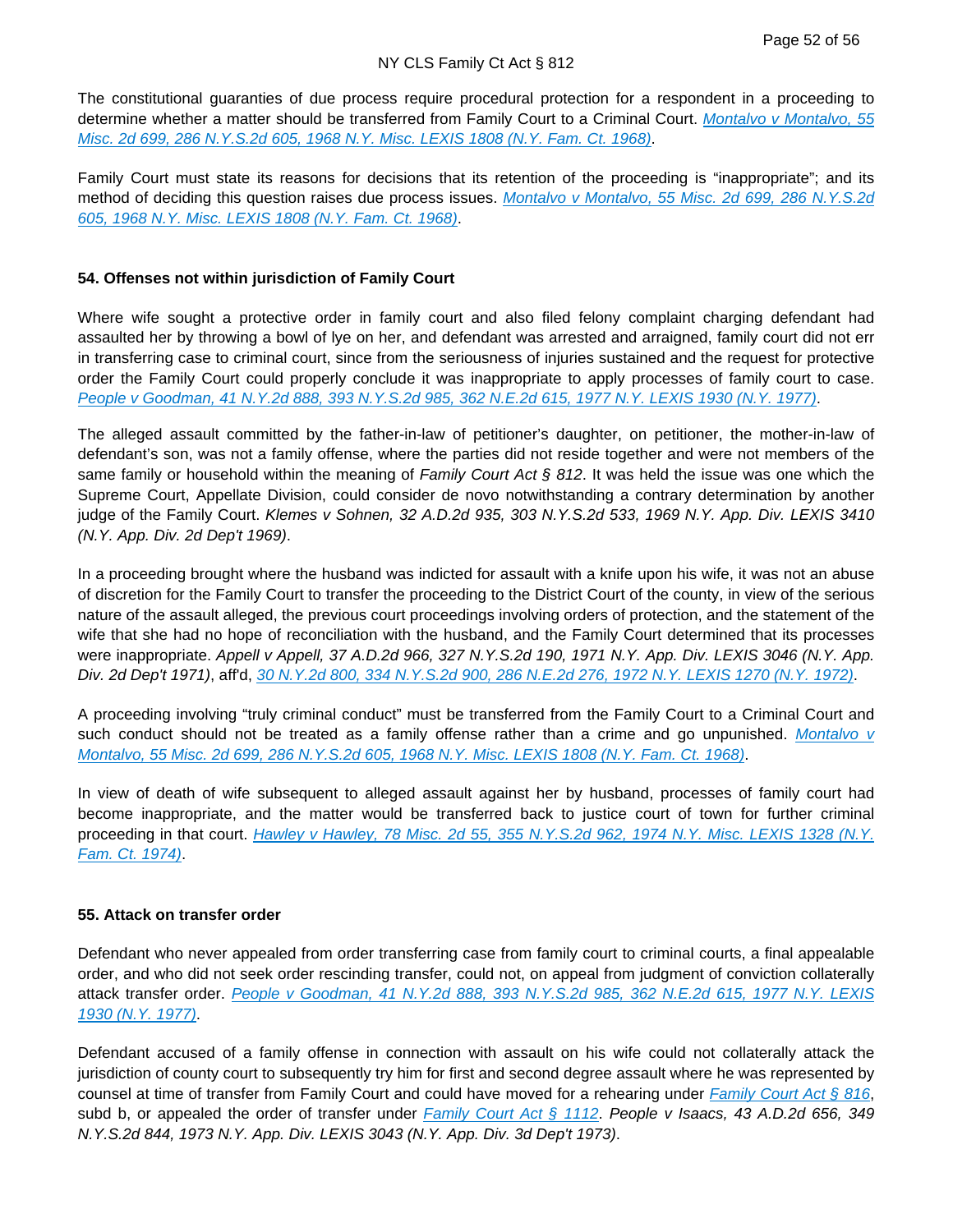#### NY CLS Family Ct Act § 812

In view of right of aggrieved party to seek relief by way of motion or to attack order of transfer from family court to district court directly by appealing from order of transfer, husband did not waive his rights by failing to move for reconsideration of family court's ruling that its processes were inappropriate for disposition of charge that husband had assaulted wife. Librizzi v Chisholm, 55 A.D.2d 954, 391 N.Y.S.2d 154, 1977 N.Y. App. Div. LEXIS 10251 (N.Y. App. Div. 2d Dep't 1977).

#### **56. Factors in determination of transfer**

In determining whether to transfer a proceeding from a Family Court to a Criminal Court a factor for the court's consideration is the gravity of the assault as such and the court must be mindful of the value of criminal prosecution as a deterrent to violence in the community, and of the retributive function of the Criminal Law in cases of wilful serious crimes. Montalvo v Montalvo, 55 Misc. 2d 699, 286 N.Y.S.2d 605, 1968 N.Y. Misc. LEXIS 1808 (N.Y. Fam. [Ct. 1968\)](https://advance.lexis.com/api/document?collection=cases&id=urn:contentItem:3RRS-BF80-003C-D43K-00000-00&context=).

In fairness to the guilty party and to the public interest, his dangerousness as an individual must be weighted in determining whether Family or Criminal Court jurisdiction is appropriate. Montalvo v Montalvo, 55 Misc. 2d 699, 286 [N.Y.S.2d 605, 1968 N.Y. Misc. LEXIS 1808 \(N.Y. Fam. Ct. 1968\)](https://advance.lexis.com/api/document?collection=cases&id=urn:contentItem:3RRS-BF80-003C-D43K-00000-00&context=).

Jurisdiction over defendant who had feloniously shot his wife would be transferred from Family Court to Criminal Court where it was shown that (1) retention of this proceeding in Family Court would help the family in some but in not fundamental respects; (2) there was some possibility of respondent's being dangerous, and there was a societal interest in criminal prosecution for an extremely grave assault; and (3) this respondent could not in any event be spared the detriment of criminal processes since he was subject to trial on a weapons charge regardless of whether this court retained jurisdiction over the assault. Montalvo v Montalvo, 55 Misc. 2d 699, 286 N.Y.S.2d 605, 1968 N.Y. [Misc. LEXIS 1808 \(N.Y. Fam. Ct. 1968\)](https://advance.lexis.com/api/document?collection=cases&id=urn:contentItem:3RRS-BF80-003C-D43K-00000-00&context=).

## **57. Rights of defendant at transfer stage**

Defendant was entitled to a notice of family court action in transferring his case, which had initially been transferred from city court to family court, to the criminal court so that he might avail himself of his right to appeal or, in the alternative, to challenge the action by way of motion to rescind the transfer. People v Hopkins, 49 A.D.2d 682, 370 [N.Y.S.2d 744, 1975 N.Y. App. Div. LEXIS 10527 \(N.Y. App. Div. 4th Dep't 1975\)](https://advance.lexis.com/api/document?collection=cases&id=urn:contentItem:3RRS-FWV0-003C-F29N-00000-00&context=).

Although at time of sentencing on charge of assault in the second degree defendant's counsel indicated an awareness of family court's action, i.e., transfer of case from that court to criminal court, record was unclear as to whether defendant was represented by counsel at time of transfer or was served with copy of transfer order, interests of justice required that case be remitted to family court for a hearing on whether defendant received notice of the family court action and whether such action was taken when defendant was without counsel. People v [Hopkins, 49 A.D.2d 682, 370 N.Y.S.2d 744, 1975 N.Y. App. Div. LEXIS 10527 \(N.Y. App. Div. 4th Dep't 1975\)](https://advance.lexis.com/api/document?collection=cases&id=urn:contentItem:3RRS-FWV0-003C-F29N-00000-00&context=).

Determination whether a matter should be transferred out of family court is a critically important one and should not be made when defendant is without counsel. People v Hopkins, 49 A.D.2d 682, 370 N.Y.S.2d 744, 1975 N.Y. App. [Div. LEXIS 10527 \(N.Y. App. Div. 4th Dep't 1975\)](https://advance.lexis.com/api/document?collection=cases&id=urn:contentItem:3RRS-FWV0-003C-F29N-00000-00&context=).

## **F. Under Former Domestic Relations Court Act § 61**

#### **58. Generally**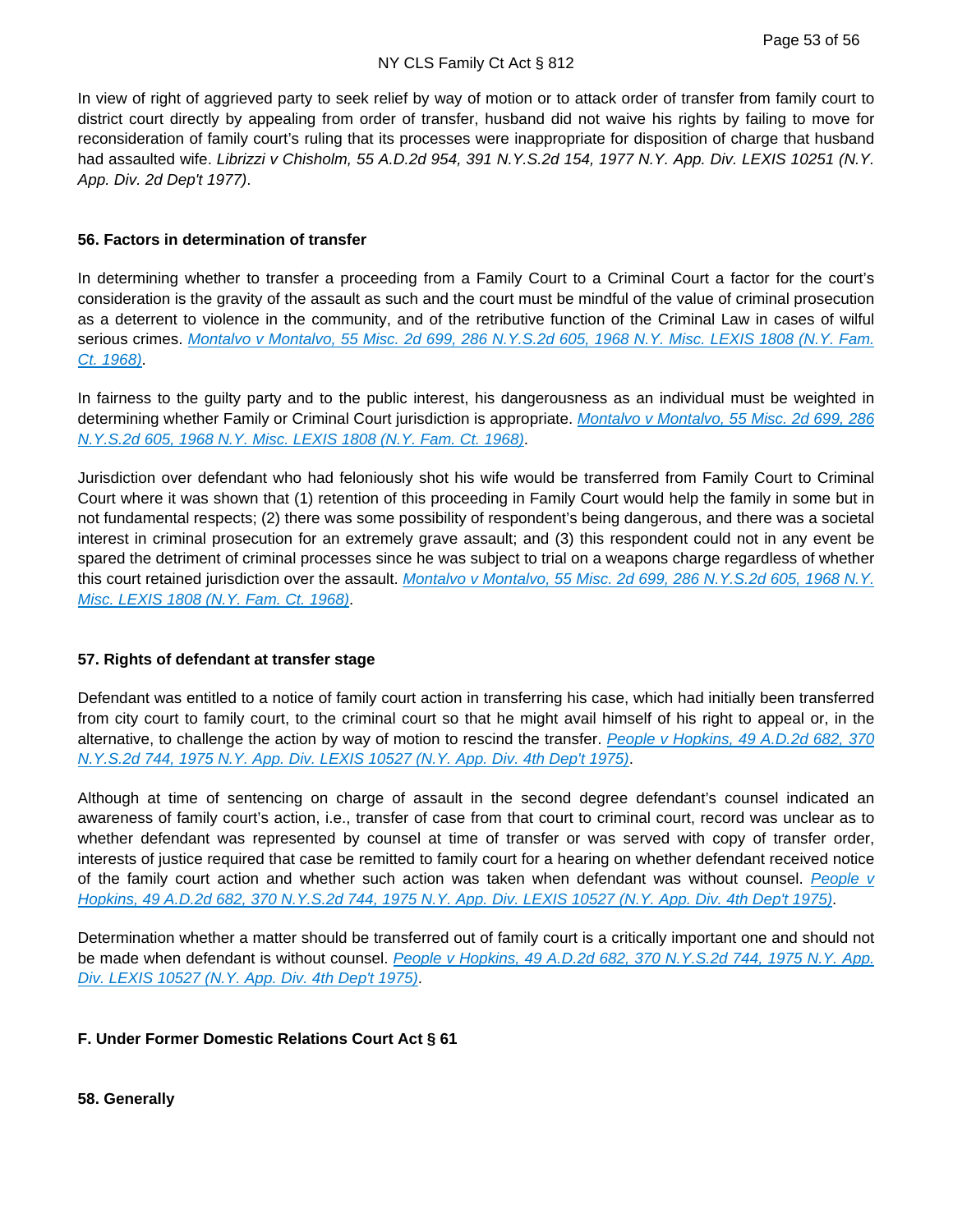Whipping child with belt for lying held unnecessarily assaultive by father and punishable under this section. In re [Carl, 22 N.Y.S.2d 782, 174 Misc. 985, 1940 N.Y. Misc. LEXIS 2225 \(N.Y. Dom. Rel. Ct. 1940\)](https://advance.lexis.com/api/document?collection=cases&id=urn:contentItem:3S3K-26G0-0044-F3CM-00000-00&context=).

## **Opinion Notes**

#### **Agency Opinions**

#### **I. In General**

## **1. Other procedural matters**

A district attorney may use discretion as to whether or not to prosecute a case under the above-cited section of the Family Court Act, and such discretion includes the right to decline prosecution where a complaint has been filed by a complainant with the Court on his or her own. When a district attorney accepts a complaint of a spouse, he is not required to accept a cross complaint by the defendant's spouse, based on the same incident, prior to adjudication of the first complaint. 1979 NY Ops Atty Gen Mar 21 (informal).

## **II. Under Former Law**

## **A. Under Former § 813**

## **2. Generally**

Justice of Peace has power to admit to bail or parole defendant in family row; conflict of authority as to felonious assault cases. 1966 NY Ops Atty Gen Apr 4.

#### **B. Under Former § 815**

#### **3. Generally**

[General Municipal Law § 99-m](https://advance.lexis.com/api/document?collection=statutes-legislation&id=urn:contentItem:5D9R-JX31-6RDJ-843X-00000-00&context=) does not authorize a county treasurer to deduct two percent of the amount of bail deposited in his office, upon exoneration of the bail, when the bail was ordered by the family court pursuant to [section 815 of the Family Court Act](https://advance.lexis.com/api/document?collection=statutes-legislation&id=urn:contentItem:5CT3-0VD1-6RDJ-84XK-00000-00&context=). 1977 NY Ops Atty Gen May 13.

## **Research References & Practice Aids**

#### **Cross References:**

This section referred to in §§ 155., 821., 847.

Functions, powers and duties of the commissioner with respect to the council, CLS  $\cancel{Exec}$   $\cancel{841}$ .

Designation of persons to inform complainant of procedures available for the institution of family offense proceedings, CLS Family Ct R § 205.70 [[22 NYCRR § 205.70](https://advance.lexis.com/api/document?collection=administrative-codes&id=urn:contentItem:5WND-FHT0-00XK-W1M2-00000-00&context=)].

Preliminary probation conferences and procedures (family offenses), CLS Family Ct R § 205.71 [22 NYCRR § [205.71](https://advance.lexis.com/api/document?collection=administrative-codes&id=urn:contentItem:5WND-FHT0-00XK-W1M3-00000-00&context=)].

Infancy, CLS [Penal § 30.00](https://advance.lexis.com/api/document?collection=statutes-legislation&id=urn:contentItem:8MWD-MR52-8T6X-7140-00000-00&context=).

#### **Jurisprudences:**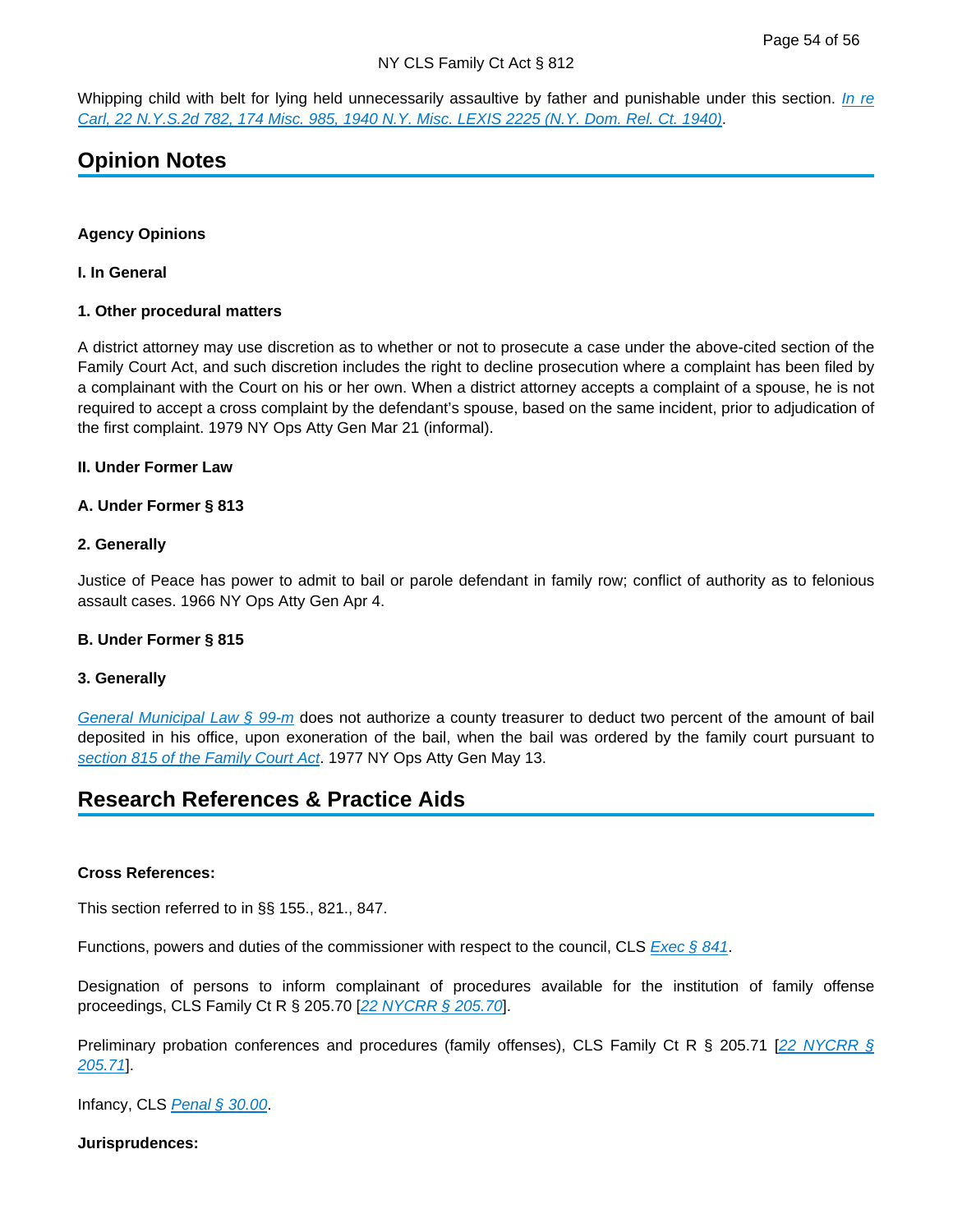35C NY Jur 2d Criminal Law Substantive Principles and Offenses § 1996.

#### **Causes of Action:**

Cause of Action Against Police for Failure to Protect Victim of Domestic Violence. 33 COA2d 131.

#### **Law Reviews:**

Dowd, Battered women: a perspective on injustice. 1 Cardoza Women's Law Journal 1.

Symposium on reconceptualizing violence against women by intimate partners: critical issues. [58 Alb. L. Rev. 957](https://advance.lexis.com/api/document?collection=analytical-materials&id=urn:contentItem:3S3T-W1M0-00CW-207F-00000-00&context=).

Symposium, Domestic violence and the law. [16 Pace L. Rev. 1](https://advance.lexis.com/api/document?collection=analytical-materials&id=urn:contentItem:3S3T-VCF0-00CV-R12R-00000-00&context=).

## **Treatise References**

## **Matthew Bender's New York Civil Practice:**

Carrieri & Lansner, [New York Civil Practice: Family Court Proceedings § 1.08](https://advance.lexis.com/api/document?collection=analytical-materials&id=urn:contentItem:52B8-2DY0-R03K-Y30R-00000-00&context=) .Family Offense Proceedings.

Lansner & Reichler, [New York Civil Practice: Matrimonial Actions § 35.03](https://advance.lexis.com/api/document?collection=analytical-materials&id=urn:contentItem:528Y-YGB0-R03K-Y1KS-00000-00&context=). Forums in Which Domestic Violence May be Addressed.

New York Practice Guide: Domestic Relations § 36.04. Jurisdiction.

[LexisNexis AnswerGuide New York Family Court Proceedings § 1.09](https://advance.lexis.com/api/document?collection=analytical-materials&id=urn:contentItem:520W-05W0-R03K-90MD-00000-00&context=). Checklist for Determining Matters Where Court Has Concurrent Jurisdiction.

#### **Matthew Bender's New York Practice Guides:**

[LexisNexis AnswerGuide New York Family Court Proceedings § 1.20](https://advance.lexis.com/api/document?collection=analytical-materials&id=urn:contentItem:520W-05W0-R03K-90MV-00000-00&context=) .Understanding Subject Matter Jurisdiction in Family Offense Proceedings.

## **Matthew Bender's New York Practice Guides:**

[LexisNexis AnswerGuide New York Family Court Proceedings § 2.20](https://advance.lexis.com/api/document?collection=analytical-materials&id=urn:contentItem:520W-05W0-R03K-90PV-00000-00&context=) . Obtaining Assistance of Corporation Counsel or County Attorney in Family Offense Proceeding.

#### **Matthew Bender's New York Civil Practice:**

 LexisNexis AnswerGuide New York Matrimonial Actions § 4.12 .Obtaining Temporary and Permanent Order of Protection.

## **Matthew Bender's New York Practice Guides:**

[LexisNexis AnswerGuide New York Family Court Proceedings § 12.04](https://advance.lexis.com/api/document?collection=analytical-materials&id=urn:contentItem:520W-0DS0-R03M-S1CR-00000-00&context=) .Determining Whether Behavior Alleged in Petition Constitutes Family Offense.

#### **Matthew Bender's New York Practice Guides:**

[LexisNexis AnswerGuide New York Family Court Proceedings § 12.11](https://advance.lexis.com/api/document?collection=analytical-materials&id=urn:contentItem:520W-0DS0-R03M-S1D2-00000-00&context=) Determining that Pre-Filing Notice Requirements Have Been Met.

## **Matthew Bender's New York Practice Guides:**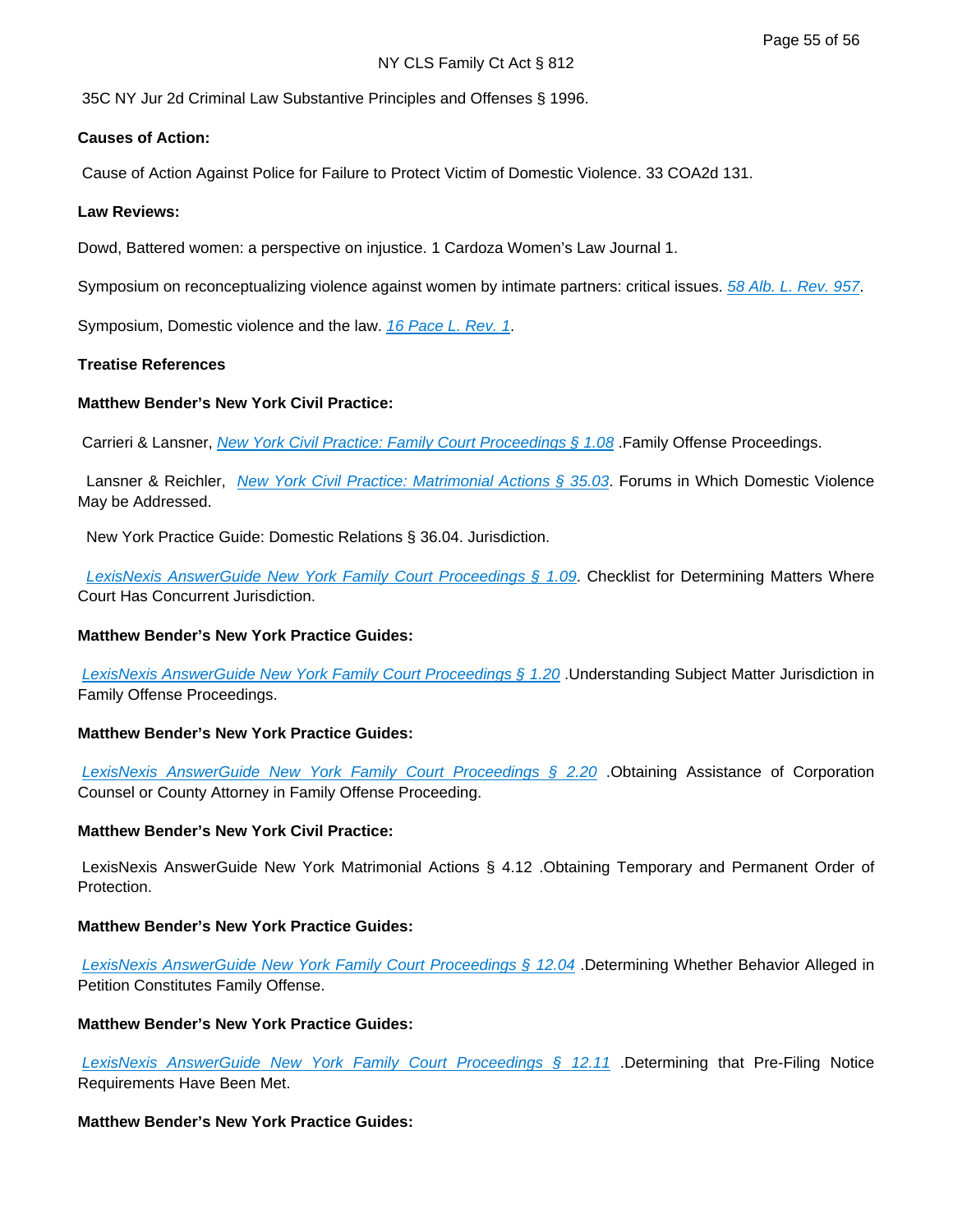[LexisNexis AnswerGuide New York Family Court Proceedings § 12.16](https://advance.lexis.com/api/document?collection=analytical-materials&id=urn:contentItem:520W-0DS0-R03M-S1D8-00000-00&context=) Establishing Proper Party Petitioner and Respondent.

 [LexisNexis AnswerGuide New York Family Court Proceedings § 2.17](https://advance.lexis.com/api/document?collection=analytical-materials&id=urn:contentItem:520W-05W0-R03K-90PR-00000-00&context=). Recognizing Role of Corporation Counsel, County Attorney, or District Attorney in Juvenile Delinquency Proceeding.

## **Matthew Bender's New York Practice Guides:**

[LexisNexis AnswerGuide New York Family Court Proceedings § 12.29](https://advance.lexis.com/api/document?collection=analytical-materials&id=urn:contentItem:520W-0DS0-R03M-S1DV-00000-00&context=) .Challenging Adequacy of Petition.

#### **Matthew Bender's New York Practice Guides:**

[LexisNexis AnswerGuide New York Family Court Proceedings § 12.30](https://advance.lexis.com/api/document?collection=analytical-materials&id=urn:contentItem:520W-0DS0-R03M-S1DW-00000-00&context=) .Considering Transfer to Criminal Court.

## **Matthew Bender's New York Practice Guides:**

Checklist for Weighing What Relief to Request LexisNexis AnswerGuide New York Matrimonial Actions § 4.06.

#### **FORMS:**

[Bender's Forms for the Civil Practice Form No. FCA 812:1](https://advance.lexis.com/api/document?collection=analytical-materials&id=urn:contentItem:52CJ-H5P0-R03M-V4N3-00000-00&context=) .Information Concerning Proceedings Involving Family-Related Offenses.

[Bender's Forms for the Civil Practice Form No. FCA 812:2](https://advance.lexis.com/api/document?collection=analytical-materials&id=urn:contentItem:52CJ-H5P0-R03M-V4N4-00000-00&context=) .Information Concerning Proceedings Involving Family-Related Offenses (Spanish Translation).

## **Hierarchy Notes:**

[NY CLS Family Ct Act, Art. 8](https://advance.lexis.com/api/document?collection=statutes-legislation&id=urn:contentItem:5CT3-0VD1-6RDJ-84XB-00000-00&context=)

New York Consolidated Laws Service Copyright © 2019 Matthew Bender, Inc., a member of the LexisNexis (TM) Group All rights reserved.

**End of Document**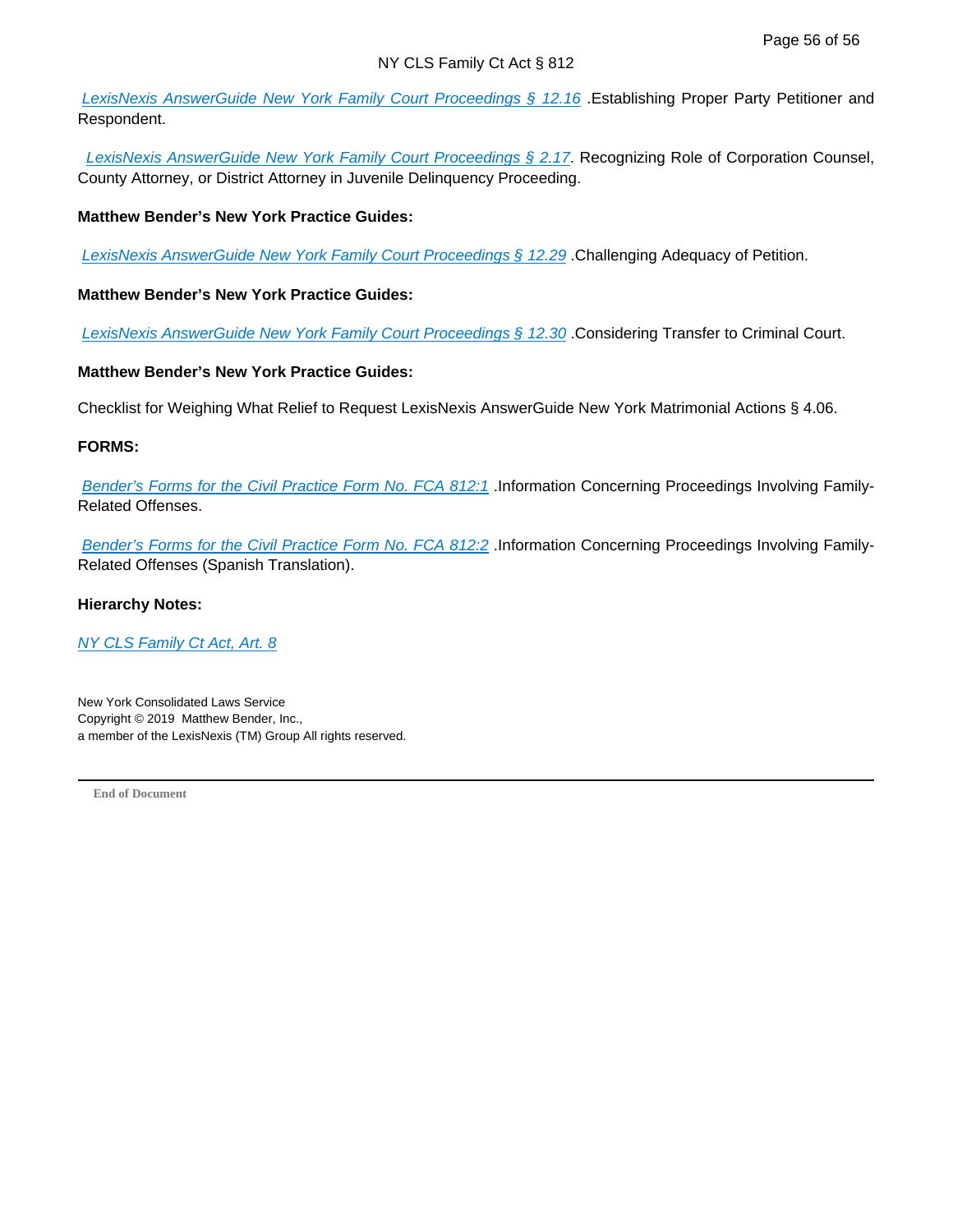# **[NY CLS Penal § 245.15](https://advance.lexis.com/api/document?collection=statutes-legislation&id=urn:contentItem:8W33-9GX2-8T6X-70KJ-00000-00&context=)**

Current through 2019 released Chapters 1-105

**New York Consolidated Laws Service > Penal Law (Pts. ONE — FOUR) > Part THREE Specific Offenses (Titles G — P) > Title N Offenses Against Public Order, Public Sensibilities and the Right to Privacy (Arts. 240 — 250) > Article 245 Offenses Against Public Sensibilities (§§ 245.00 — 245.20)**

# **§ 245.15 Unlawful dissemination or publication of an intimate image. [Effective September 21, 2019]**

**1.**A person is guilty of unlawful dissemination or publication of an intimate image when:

**(a)**with intent to cause harm to the emotional, financial or physical welfare of another person, he or she intentionally disseminates or publishes a still or video image of such other person, who is identifiable from the still or video image itself or from information displayed in connection with the still or video image, without such other person's consent, which depicts:

**(i)**an unclothed or exposed intimate part of such other person; or

**(ii)**such other person engaging in sexual conduct as defined in subdivision ten of section 130.00 of this chapter with another person; and

**(b)**such still or video image was taken under circumstances when the person depicted had a reasonable expectation that the image would remain private and the actor knew or reasonably should have known the person depicted intended for the still or video image to remain private, regardless of whether the actor was present when the still or video image was taken.

**2.**For purposes of this section "intimate part" means the naked genitals, pubic area, anus or female nipple of the person.

**2-a.**For purposes of this section "disseminate" and "publish" shall have the same meaning as defined in section 250.40 of this title.

**3.**This section shall not apply to the following:

**(a)**the reporting of unlawful conduct;

**(b)**dissemination or publication of an intimate image made during lawful and common practices of law enforcement, legal proceedings or medical treatment;

**(c)**images involving voluntary exposure in a public or commercial setting; or

**(d)**dissemination or publication of an intimate image made for a legitimate public purpose.

**4.**Nothing in this section shall be construed to limit, or to enlarge, the protections that 47 U.S.C Section 230 confers on an interactive computer service for content provided by another information content provider, as such terms are defined in 47 U.S.C. Section 230.

Unlawful dissemination or publication of an intimate image is a class A misdemeanor.

## **History**